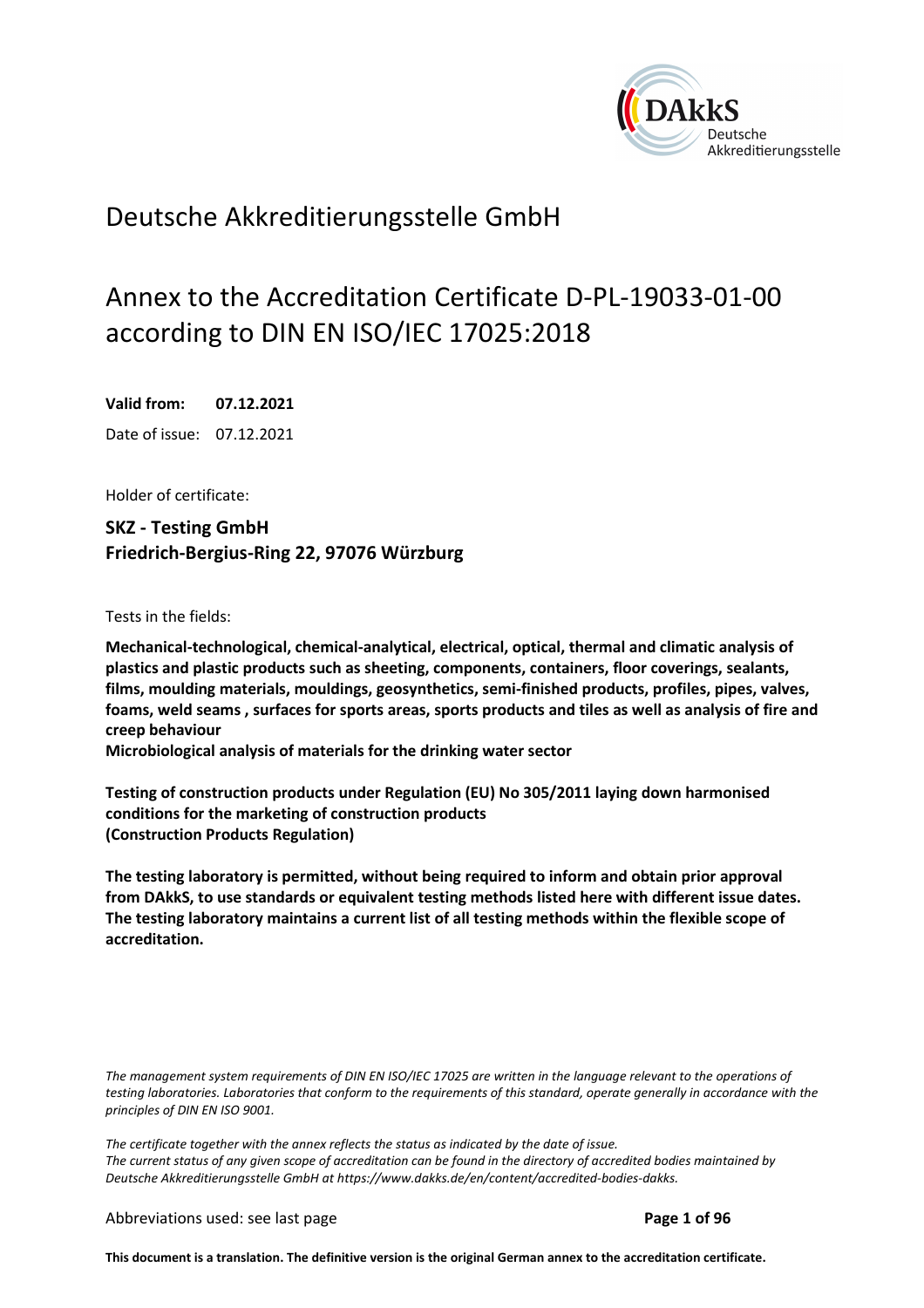



## **1 Mechanical-technological testing**

| <b>ISO 37</b>                  | Rubber, vulcanized or thermoplastic - Determination of tensile stress-                                                                                                   |
|--------------------------------|--------------------------------------------------------------------------------------------------------------------------------------------------------------------------|
| 2017-11                        | strain properties                                                                                                                                                        |
| ISO 1922<br>2018-09            | Rigid cellular plastics - Determination of shear strength                                                                                                                |
| ISO 3341                       | Textile glass - Yarns - Determination of breaking force and breaking                                                                                                     |
| 2000-05                        | elongation                                                                                                                                                               |
| ISO 13951                      | Plastics piping systems - Test method for the resistance of plastic                                                                                                      |
| 2015-02                        | pipe/pipe or pipe/fitting assemblies to tensile loading                                                                                                                  |
| ISO 18488<br>2015-09           | Polyethylene (PE) materials for piping systems - Determination of<br>Strain Hardening Modulus in relation to slow crack growth - Test<br>method                          |
| <b>DIN ISO 34-1</b>            | Rubber, vulcanized or thermoplastic - Determination of tear strength                                                                                                     |
| 2016-09                        | - Part 1: Trouser, angle and crescent test pieces                                                                                                                        |
| <b>DIN ISO 813</b>             | Rubber, vulcanized or thermoplastic - Determination of adhesion to a                                                                                                     |
| 2020-12                        | rigid substrate - 90° peel method                                                                                                                                        |
| <b>DIN ISO 2285</b><br>2013-12 | Rubber, vulcanized or thermoplastic - Determination of tension set<br>under constant elongation, and of tension set, elongation and creep<br>under constant tensile load |
| <b>DIN ISO 6133</b>            | Rubber and plastics - Analysis of multi-peak traces obtained in                                                                                                          |
| 2017-04                        | determinations of tear strength and adhesion strength                                                                                                                    |
| <b>DIN EN ISO 527-1</b>        | Plastics - Determination of tensile properties - Part 1: General                                                                                                         |
| 2019-12                        | principles                                                                                                                                                               |
| <b>DIN EN ISO 527-2</b>        | Plastics - Determination of tensile properties - Part 2: Test conditions                                                                                                 |
| 2012-06                        | for moulding and extrusion plastics                                                                                                                                      |
| <b>DIN EN ISO 527-3</b>        | Plastics - Determination of tensile properties - Part 3: Test conditions                                                                                                 |
| 2019-02                        | for films and sheets                                                                                                                                                     |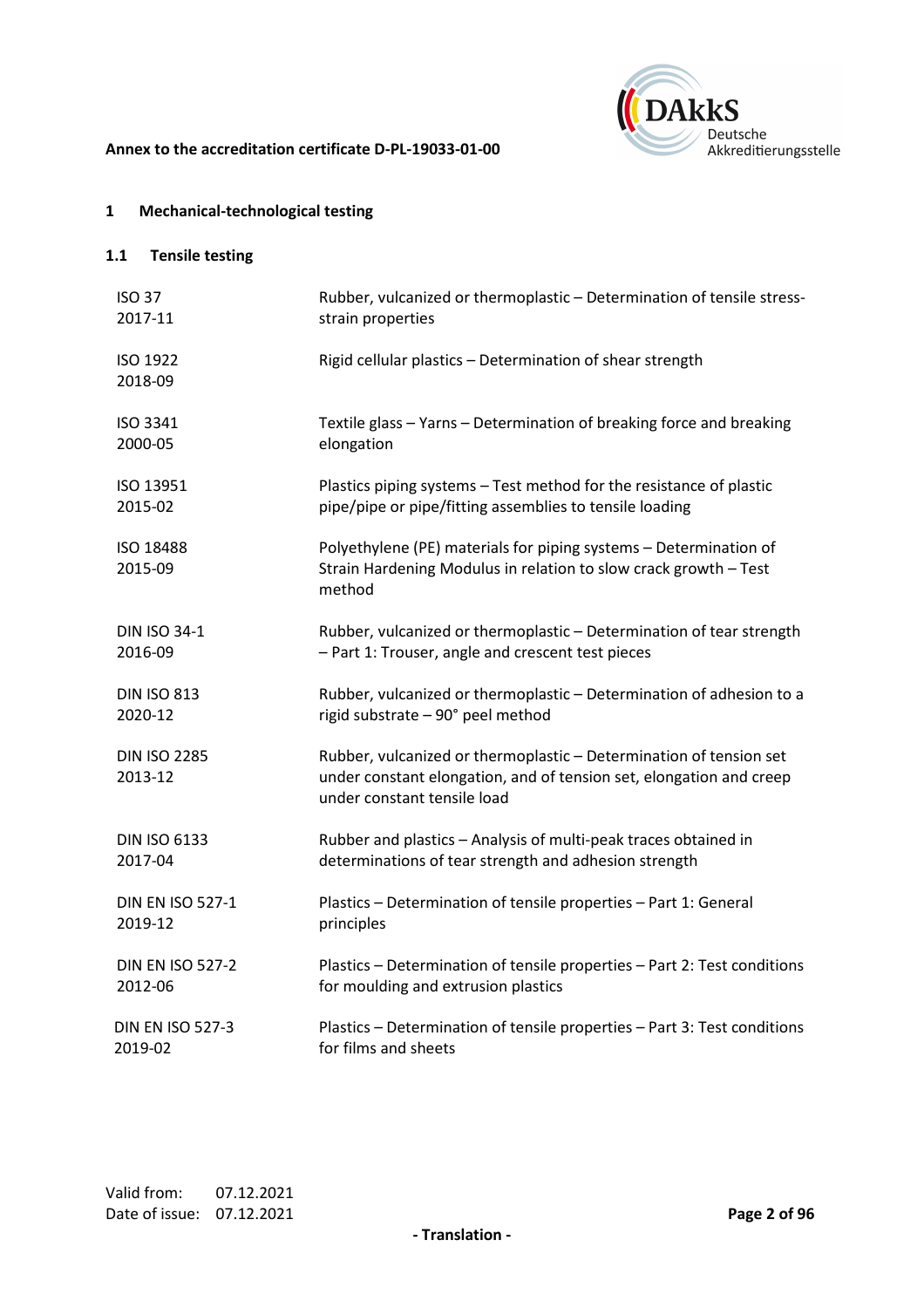

| <b>DIN EN ISO 527-4</b>            | Plastics - Determination of tensile properties - Part 4: Test conditions                                                                                                                          |
|------------------------------------|---------------------------------------------------------------------------------------------------------------------------------------------------------------------------------------------------|
| 1997-07                            | for isotropic and anisotropic fibre-reinforced plastic composites                                                                                                                                 |
| <b>DIN EN ISO 527-5</b>            | Plastics - Determination of tensile properties - Part 5: Test conditions                                                                                                                          |
| 2010-01                            | for unidirectional fibre-reinforced plastic composites                                                                                                                                            |
| <b>DIN EN ISO 1421</b>             | Rubber- or plastics-coated fabrics - Determination of tensile strength                                                                                                                            |
| 2017-03                            | and elongation at break                                                                                                                                                                           |
| <b>DIN EN ISO 3376</b>             | Leather - Physical and mechanical tests - Determination of tensile                                                                                                                                |
| 2020-08                            | strength and percentage extension                                                                                                                                                                 |
| <b>DIN EN ISO 8339</b>             | Building construction - Sealants - Determination of tensile properties                                                                                                                            |
| 2005-09                            | (Extension to break)                                                                                                                                                                              |
| <b>DIN EN ISO 8340</b>             | Building construction - Sealants - Determination of tensile properties                                                                                                                            |
| 2005-09                            | at maintained extension                                                                                                                                                                           |
| <b>DIN EN ISO 8510-2</b>           | Adhesives - Peel test for a flexible-bonded-to-rigid test specimen                                                                                                                                |
| 2010-12                            | assembly - Part 2: 180 degree peel                                                                                                                                                                |
| <b>DIN EN ISO 11339</b><br>2010-06 | Adhesives - T-peel test for flexible-to-flexible bonded assemblies                                                                                                                                |
| <b>DIN EN ISO 14129</b><br>1998-02 | Fibre-reinforced plastic composites - Determination of the in-plane<br>shear stress/shear strain response, including the in-plane shear<br>modulus and strength, by $\pm$ 45° tension test method |
| <b>DIN EN 319</b>                  | Particleboards and fibreboards; determination of tensile strength                                                                                                                                 |
| 1993-08                            | perpendicular to the plane of the board                                                                                                                                                           |
| <b>DIN EN 1393</b><br>1996-12      | Plastics piping systems - Glass-reinforced thermosetting plastics (GRP)<br>pipes; Determination of initial longitudinal tensile properties<br>(only method A)                                     |
| <b>DIN EN 1394</b><br>1996-12      | Plastics piping systems - Glass-reinforced thermosetting plastics (GRP)<br>pipes - Determination of the apparent initial circumferential tensile<br>strength<br>(except method A)                 |
| <b>DIN EN 1464</b>                 | Adhesives - Determination of peel resistance of adhesive bonds -                                                                                                                                  |
| 2010-06                            | Floating roller method                                                                                                                                                                            |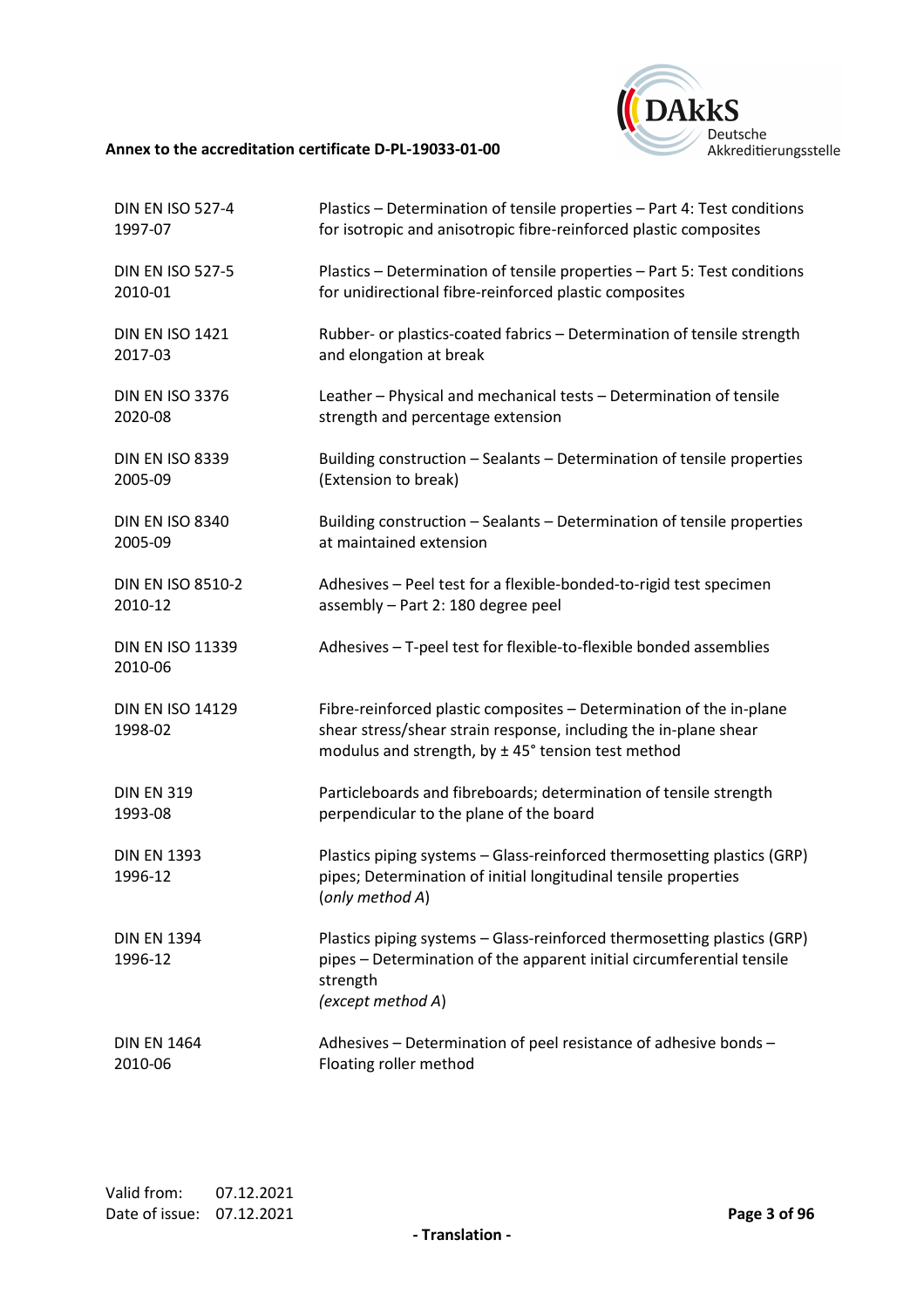

| <b>DIN EN 1465</b>             | Adhesives - Determination of tensile lap-shear strength of bonded                                                                                                          |
|--------------------------------|----------------------------------------------------------------------------------------------------------------------------------------------------------------------------|
| 2009-07                        | assemblies                                                                                                                                                                 |
| <b>DIN EN 15977</b><br>2011-05 | Rubber or plastic coated fabrics - Mechanical<br>properties - Determination of the elongation under load and the<br>residual deformation                                   |
| <b>DIN EN 17096</b>            | Test method for the determination of the strain hardening modulus of                                                                                                       |
| 2019-02                        | PE-HD geosynthetic barriers                                                                                                                                                |
| DIN EN 28510-1                 | Adhesives - Peel test for a flexible-bonded-to-rigid test specimen                                                                                                         |
| 2014-07                        | assembly - Part 1: 90° peel                                                                                                                                                |
| <b>DIN 53292</b><br>1982-02    | Testing of sandwiches; Tensile test perpendicular to the faces                                                                                                             |
| <b>DIN 53294</b><br>1982-02    | Testing of sandwiches; Shear test                                                                                                                                          |
| <b>DIN 53356</b><br>1982-08    | Testing of artificial leather and similar sheet materials; tear growth<br>test<br>(standard withdrawn)                                                                     |
| <b>DIN 53357</b>               | Testing of plastics sheets; adhesion test                                                                                                                                  |
| 1982-10                        | (standard withdrawn)                                                                                                                                                       |
| <b>DIN 53360</b><br>1982-05    | Testing artificial leather and similar sheet materials; determination of<br>the total elongation (statical elongation) and irreversible elongation<br>(standard withdrawn) |
| <b>DIN 53363</b>               | Testing of plastic films - Tear test using trapezoidal test specimen with                                                                                                  |
| 2003-10                        | incision                                                                                                                                                                   |
| DIN 53399-2                    | Testing of reinforced plastics; shear test on plane specimens                                                                                                              |
| 1982-11                        | (standard withdrawn)                                                                                                                                                       |
| DIN 53441<br>1984-01           | Testing of plastics; stress relaxation test (standard withdrawn)                                                                                                           |
| <b>DIN 53504</b>               | Testing of rubber - Determination of tensile strength at break, tensile                                                                                                    |
| 2017-03                        | stress at yield, elongation at break and stress values in a tensile test                                                                                                   |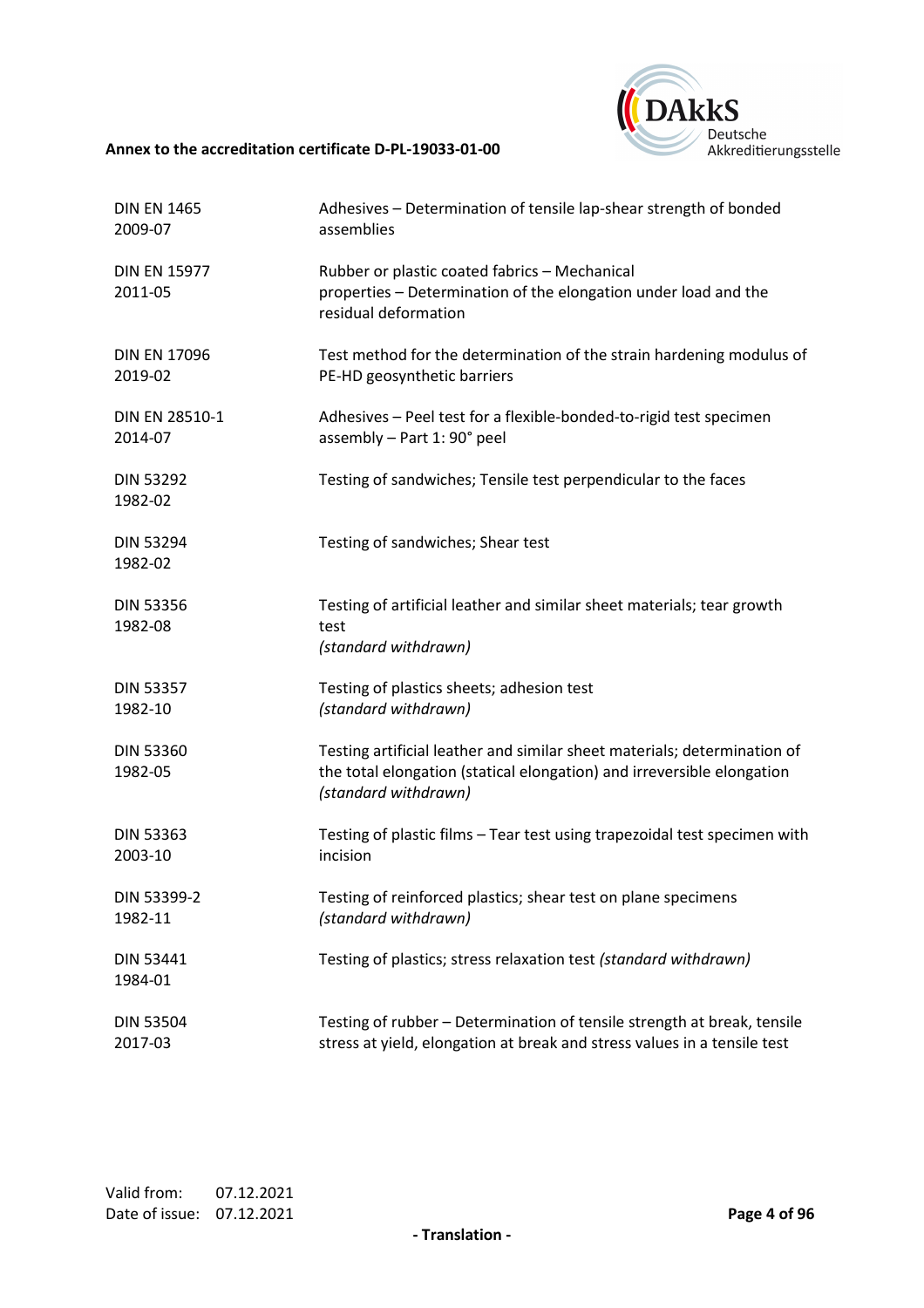

| <b>DIN 53506</b>    | Testing of rubber; determination of needle tear resistance                 |
|---------------------|----------------------------------------------------------------------------|
| 1990-12             | (standard withdrawn)                                                       |
| <b>DIN 53530</b>    | Testing of organic materials; Separation test on fabric plies bonded       |
| 1981-02             | together                                                                   |
| <b>DIN 65148</b>    | Aerospace; testing of fibre-reinforced plastics;                           |
| 1986-11             | determination of interlaminar shear strength by tensile test               |
| <b>DIN 65378</b>    | Aerospace; fibre reinforced plastics; testing of unidirectional laminates; |
| 1989-11             | tensile test transverse to fibre direction                                 |
| AS 1145.1-2001      | Determination of tensile properties of plastics materials General          |
| 2001                | principles                                                                 |
| ASTM D 638<br>2014  | Standard Test Method for Tensile Properties of Plastics                    |
| ASTM D 882<br>2018  | Standard Test Method for Tensile Properties of Thin Plastic Sheeting       |
| <b>ASTM D 1004</b>  | Standard Test Method for Tear Resistance (Graves Tear) of Plastic Film     |
| 2013                | and Sheeting                                                               |
| ASTM D 6693/D 6693M | Standard Test Method for Determining Tensile Properties of Nonrein-        |
| (E1)                | forced Polyethylene and Nonreinforced Flexible Polypropylene               |
| 2020                | Geomembranes                                                               |

## **1.2 Pressure testing**

| <b>DIN ISO 3384-1</b>            | Rubber, vulcanized or thermoplastic - Determination of stress           |
|----------------------------------|-------------------------------------------------------------------------|
| 2015-12                          | relaxation in compression - Part 1: Testing at constant temperature     |
| <b>DIN EN ISO 178</b><br>2019-08 | Plastics – Determination of flexural properties                         |
| DIN EN ISO 604<br>2003-12        | Plastics - Determination of compressive properties                      |
| <b>DIN EN ISO 3386-1</b>         | Polymeric materials, cellular flexible – Determination of stress-strain |
| 2015-10                          | characteristics in compression - Part 1: Low-density materials          |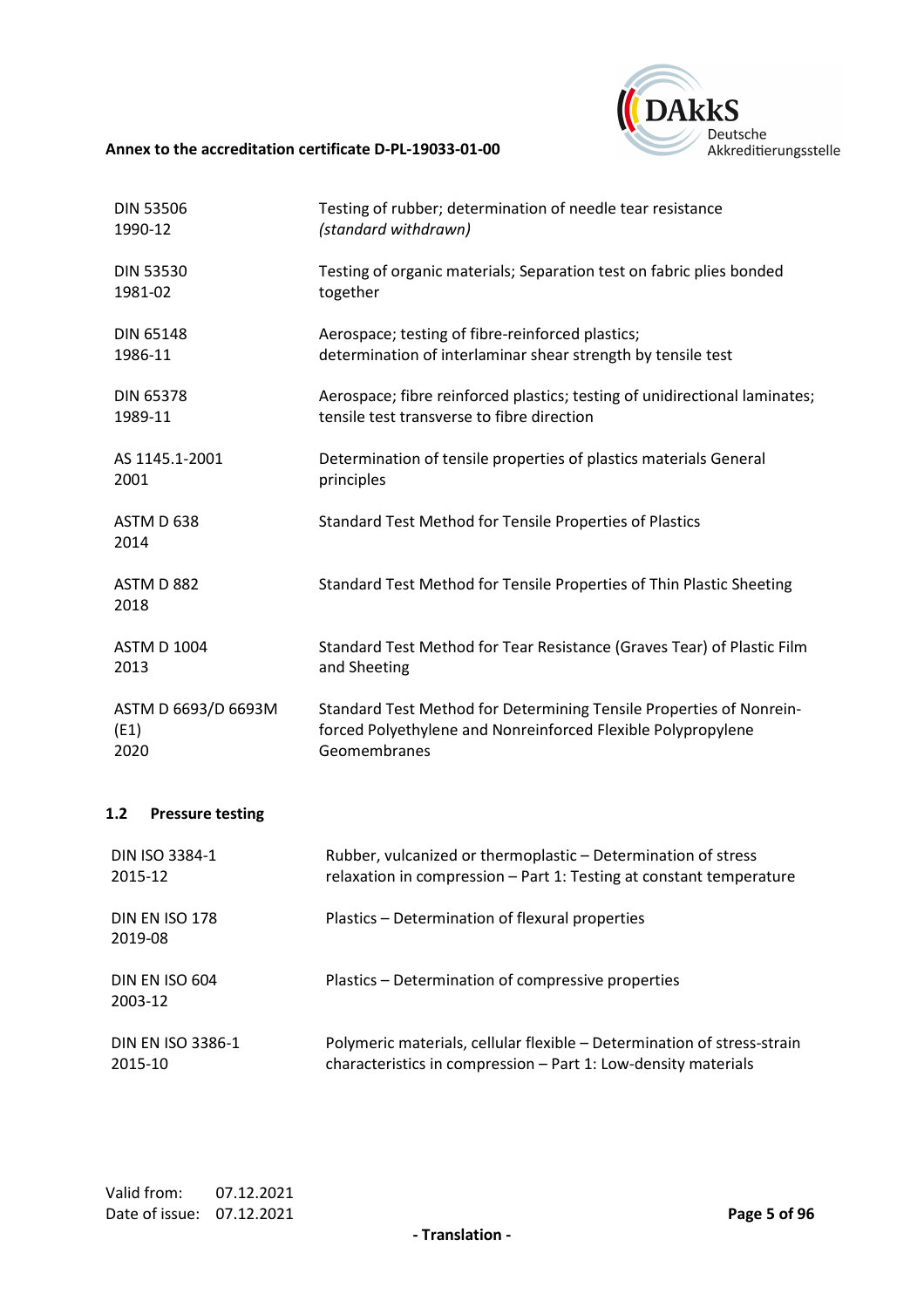

| <b>DIN EN ISO 14125</b>                                     | Fibre-reinforced plastic composites - Determination of flexural                                            |
|-------------------------------------------------------------|------------------------------------------------------------------------------------------------------------|
| 2011-05                                                     | properties                                                                                                 |
| <b>DIN EN ISO 14126</b><br>2000-12<br>Corrigendum 1 2003-06 | Fibre-reinforced plastic composites – Determination of compressive<br>properties in the in-plane direction |
| <b>DIN EN ISO 14130</b>                                     | Fibre reinforced plastic composites - Determination of apparent                                            |
| 1998-02                                                     | interlaminar shear strength by short beam-method                                                           |
| <b>DIN EN 1228</b>                                          | Plastics piping systems – Glass-reinforced thermosetting plastics (GRP)                                    |
| 1996-08                                                     | pipes - Determination of initial specific ring stiffness                                                   |
| <b>DIN EN 2377</b>                                          | Aerospace series; glass fibre reinforced plastics; test method;                                            |
| 1989-10                                                     | determination of apparent interlaminar shear strength                                                      |
| <b>DIN 53291</b>                                            | Testing of sandwiches; Compression test perpendicular to the faces                                         |
| 1982-02                                                     | (standard withdrawn)                                                                                       |
| <b>DIN 53293</b><br>1982-02                                 | Testing of sandwiches; Bending test                                                                        |
| <b>DIN 53435</b><br>2018-09                                 | Testing of plastics; bending test and impact test on dynstat test pieces                                   |
| DIN 55440-1                                                 | Packaging test - Determination of compression resistance - Part 1:                                         |
| 2019-10                                                     | Test with constant conveyance speed                                                                        |

## **1.3 Impact and shock testing**

| <b>DIN ISO 812</b>        | Rubber, vulcanized or thermoplastic - Determination of low-            |
|---------------------------|------------------------------------------------------------------------|
| 2021-06                   | temperature brittleness                                                |
| DIN ISO 7765-2            | Plastics film and sheeting – Determination of impact resistance by the |
| 2009-02                   | free-falling dart method - Part 2: Instrumented puncture test          |
| <b>DIN EN ISO 179-1</b>   | Plastics – Determination of Charpy impact properties – Part 1: Non-    |
| 2010-11                   | instrumented impact test                                               |
| DIN EN ISO 180<br>2020-03 | Plastics – Determination of Izod impact strength                       |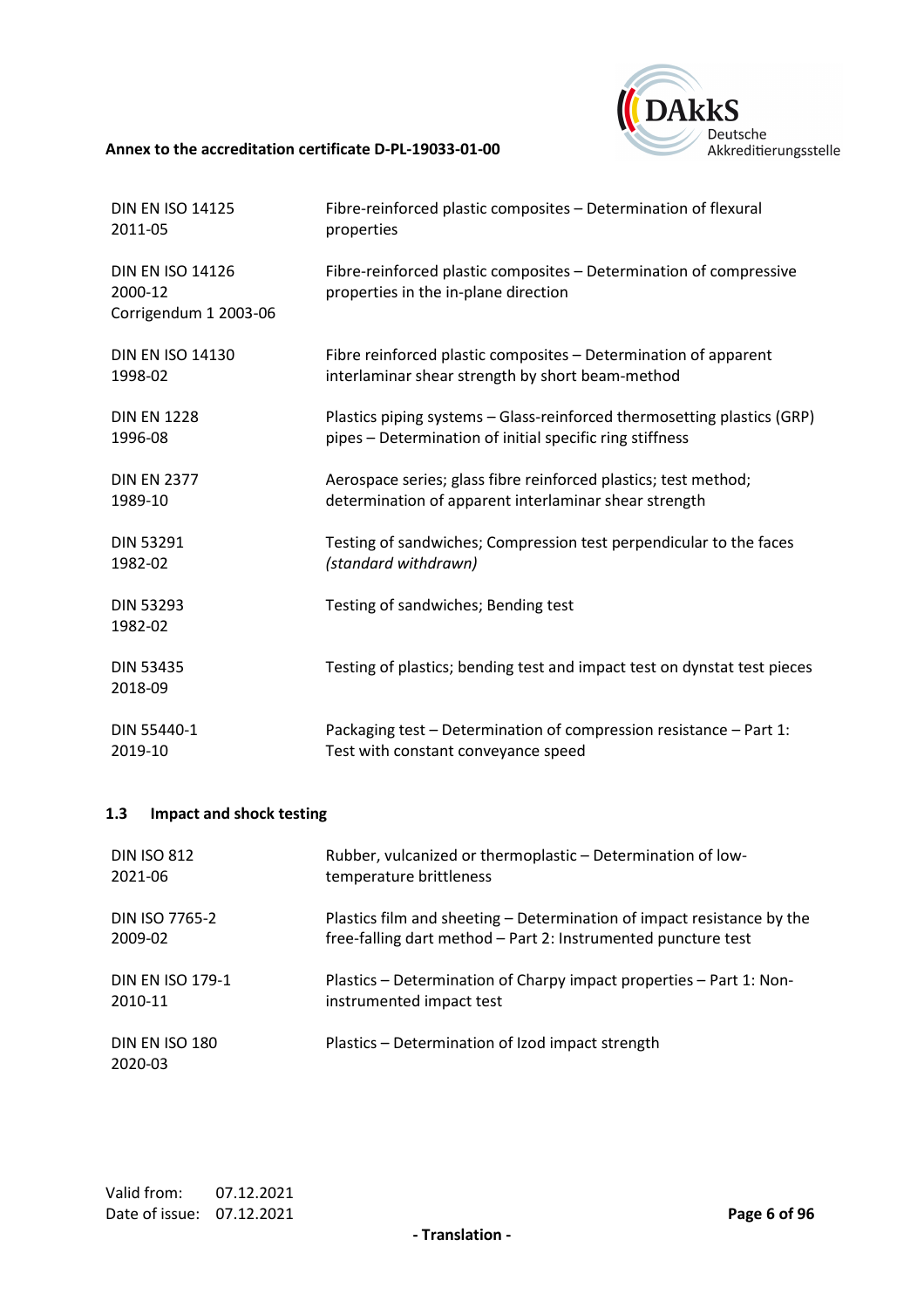

| <b>DIN EN ISO 6603-2</b>          | Plastics - Determination of puncture impact behaviour of rigid plastics                                                                                                      |
|-----------------------------------|------------------------------------------------------------------------------------------------------------------------------------------------------------------------------|
| 2002-04                           | - Part 2: Instrumented puncture test                                                                                                                                         |
| <b>DIN EN ISO 7765-1</b>          | Plastics film and sheeting - Determination of impact resistance by the                                                                                                       |
| 2004-10                           | free-falling dart method - Part 1: Staircase methods                                                                                                                         |
| <b>DIN EN ISO 8256</b><br>2005-05 | Plastics - Determination of tensile-impact strength                                                                                                                          |
| <b>DIN EN 477</b><br>2018-04      | Unplasticized polyvinylchloride (PVC-U) profiles for the fabrication of<br>windows and doors - Determination of the resistance to impact of<br>main profiles by falling mass |
| <b>DIN EN 14477</b>               | Packaging, Flexible packaging material - Determination of puncture                                                                                                           |
| 2004-06                           | resistance - Test methods                                                                                                                                                    |
| <b>DIN EN 22248</b>               | Packaging; complete, filled transport packages; vertical impact test by                                                                                                      |
| 1993-02                           | dropping                                                                                                                                                                     |
| <b>DIN 52306</b>                  | Ball drop test on safety glass for vehicle glazing                                                                                                                           |
| 1990-03                           | (standard withdrawn)                                                                                                                                                         |
| <b>DIN 52307</b><br>1990-03       | Dart drop test on safety glass for vehicle glazing                                                                                                                           |
| DIN 55441-2<br>1998-05            | Packaging test - Impact test - Part 2: Free drop of plastic bottles                                                                                                          |
| <b>ASTM D 1709a</b>               | Standard Test Methods for Impact Resistance of Plastic Film by the                                                                                                           |
| 2016                              | Free-Falling Dart Method                                                                                                                                                     |
| <b>ASTM D 2137</b><br>2011        | Standard Test Methods for Rubber Property-Brittleness Point of<br><b>Flexible Polymers and Coated Fabrics</b><br>(only with test piece B)                                    |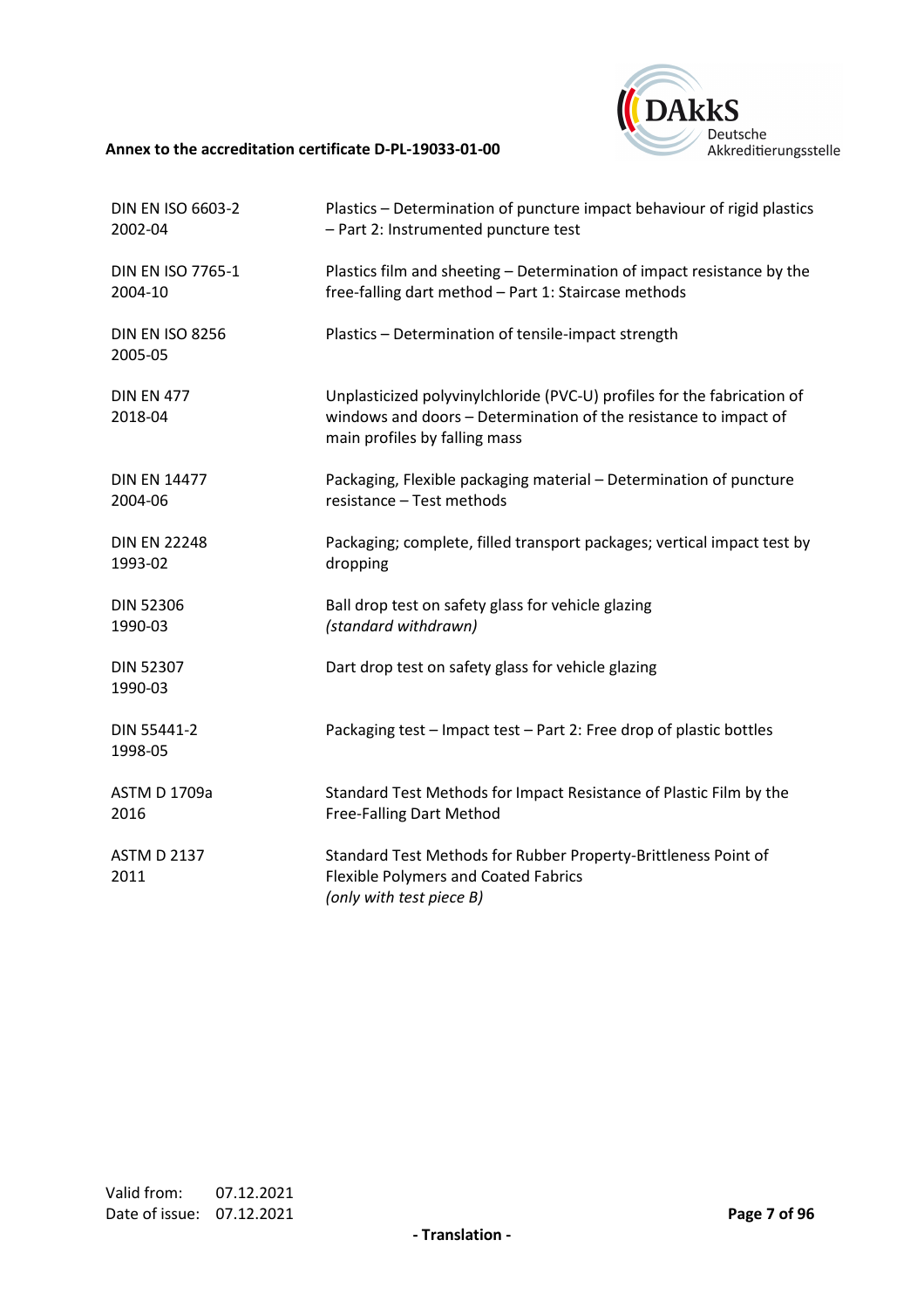

## **1.4 Hardness testing**

| <b>ISO 3387</b><br>2012-07          | Rubber - Determination of crystallization effects by hardness<br>measurements                                                                                                      |
|-------------------------------------|------------------------------------------------------------------------------------------------------------------------------------------------------------------------------------|
| <b>DIN ISO 48</b><br>2016-09        | Rubber, vulcanized or thermoplastic - Determination of hardness<br>(hardness between 10 IRHD and 100 IRHD)                                                                         |
| <b>DIN ISO 48-2</b><br>2021-02      | Rubber, vulcanized or thermoplastic - Determination of hardness - Part<br>2: Hardness between 10 IRHD and 100 IRHD; only method M<br>(replacement for DIN ISO 48:2016-09)          |
| <b>DIN ISO 48-4</b><br>2021-02      | Rubber, vulcanized or thermoplastic - Determination of hardness - Part<br>4: Indentation hardness by durometer method (Shore hardness)<br>(replacement for DIN ISO 7619-1:2012-02) |
| DIN ISO 7619-1<br>2012-02           | Rubber, vulcanised or thermoplastic - Determination of indentation<br>hardness - Part 1: Durometer method (Shore hardness)                                                         |
| DIN ISO 7619-2<br>2012-02           | Rubber, vulcanised or thermoplastic - Determination of indentation<br>hardness - Part 2: IRHD pocket meter method                                                                  |
| DIN EN ISO 868<br>2003-10           | Plastics and ebonite - Determination of indentation hardness by<br>means of a durometer (Shore hardness)                                                                           |
| <b>DIN EN ISO 2039-1</b><br>2003-06 | Plastics - Determination of hardness - Part 1: Ball indentation method                                                                                                             |
| <b>DIN EN ISO 2815</b><br>2003-10   | Paints and varnishes - Buchholz indentation test                                                                                                                                   |
| <b>DIN EN 59</b><br>2016-06         | Glass reinforced plastics - Determination of indentation hardness by<br>means of a Barcol hardness tester                                                                          |
| <b>Viscosity testing</b><br>$1.5\,$ |                                                                                                                                                                                    |
| ISO 1628-4<br>2020-12               | Plastics - Determination of the viscosity of polymers in dilute solution<br>using capillary viscometer - Part 4: Polycarbonate (PC) moulding and<br>extrusion materials            |
| ISO 1628-5<br>1998-03               | Plastics - Determination of the viscosity of polymers in dilute solution<br>using capillary viscometer - Part 5: Thermoplastic polyester (TP)<br>homopolymers and copolymers       |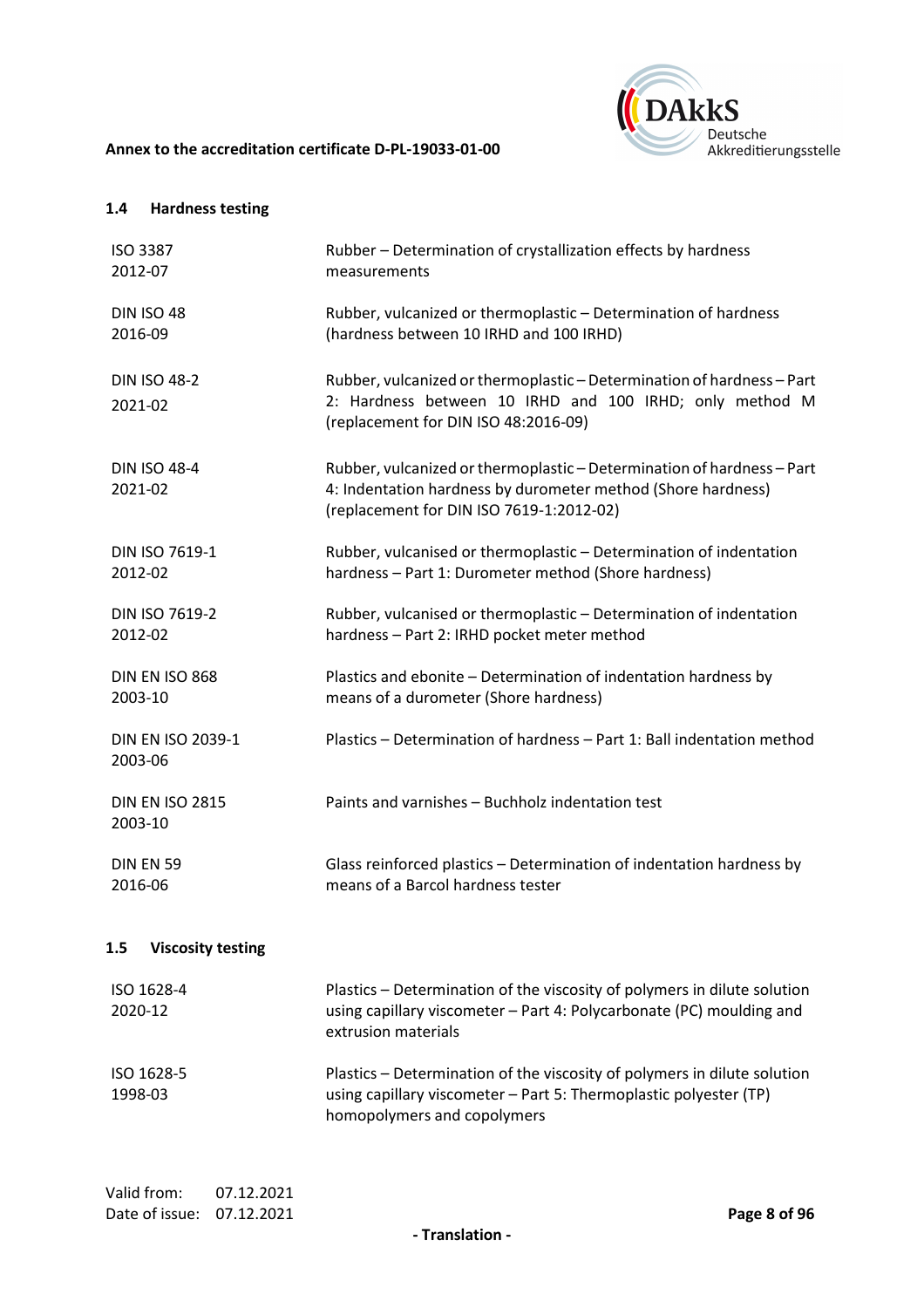

| ISO 1628-6<br>1990-02               | Plastics; determination of viscosity number and limiting viscosity<br>number; part 6: Methyl methacrylate polymers                                                                                     |
|-------------------------------------|--------------------------------------------------------------------------------------------------------------------------------------------------------------------------------------------------------|
| DIN EN ISO 307<br>2013-08           | Plastics - Polyamides - Determination of viscosity number                                                                                                                                              |
| <b>DIN EN ISO 1133-1</b><br>2012-03 | Plastics - Determination of the melt mass-flow rate (MFR) and melt<br>volume-flow rate (MVR) of thermoplastics - Part 1: General test<br>method                                                        |
| <b>DIN EN ISO 1133-2</b><br>2012-03 | Plastics - Determination of the melt mass-flow rate (MFR) and melt<br>volume-flow rate (MVR) of thermoplastics - Part 2: Method for<br>materials sensitive to time-temperature history and/or moisture |
| <b>DIN EN ISO 1628-1</b><br>2012-10 | Plastics - Determination of the viscosity of polymers in dilute solution<br>using capillary viscometer - Part 1: Noise control strategies<br>(only section 8)                                          |
| <b>DIN EN ISO 1628-2</b><br>1999-11 | Plastics - Determination of the viscosity of polymers in dilute solution<br>using capillary viscometer - Part 2: Poly(vinyl chloride) resins                                                           |
| <b>DIN EN ISO 1628-3</b><br>2010-10 | Plastics - Determination of the viscosity of polymers in dilute solution<br>using capillary viscometer - Part 3: Polyethylenes and polypropylenes                                                      |
| <b>DIN EN ISO 1628-5</b><br>2015-05 | Plastics - Determination of the viscosity of polymers in dilute solution<br>using capillary viscometer - Part 5: Thermoplastic polyester (TP)<br>homopolymers and copolymers                           |
| <b>DIN EN ISO 13229</b>             | Thermoplastics piping systems for non-pressure applications -                                                                                                                                          |
| 2011-11                             | Unplasticized poly(vinyl chloride)<br>(PVC-U) pipes and fittings - Determination of the viscosity number and<br>K-value                                                                                |
| DIN 51562-3<br>1985-05              | Viscometry; determination of kinematic viscosity using the Ubbelohde<br>viscometer; viscosity relative increment at short flow times                                                                   |
| <b>ASTM D 1238</b><br>2013          | Standard Test Method for Melt Flow Rates of Thermoplastics by<br><b>Extrusion Plastometer</b>                                                                                                          |
|                                     | Deutsch: Prüfung der Fließfähigkeit von Thermoplasten mit dem<br>Plastometer                                                                                                                           |
| <b>ASTM D 4603</b><br>2018          | Standard Test Method for Determining Inherent Viscosity of<br>Poly(Ethylene Terephthalate) (PET) by Glass Capillary Viscometer                                                                         |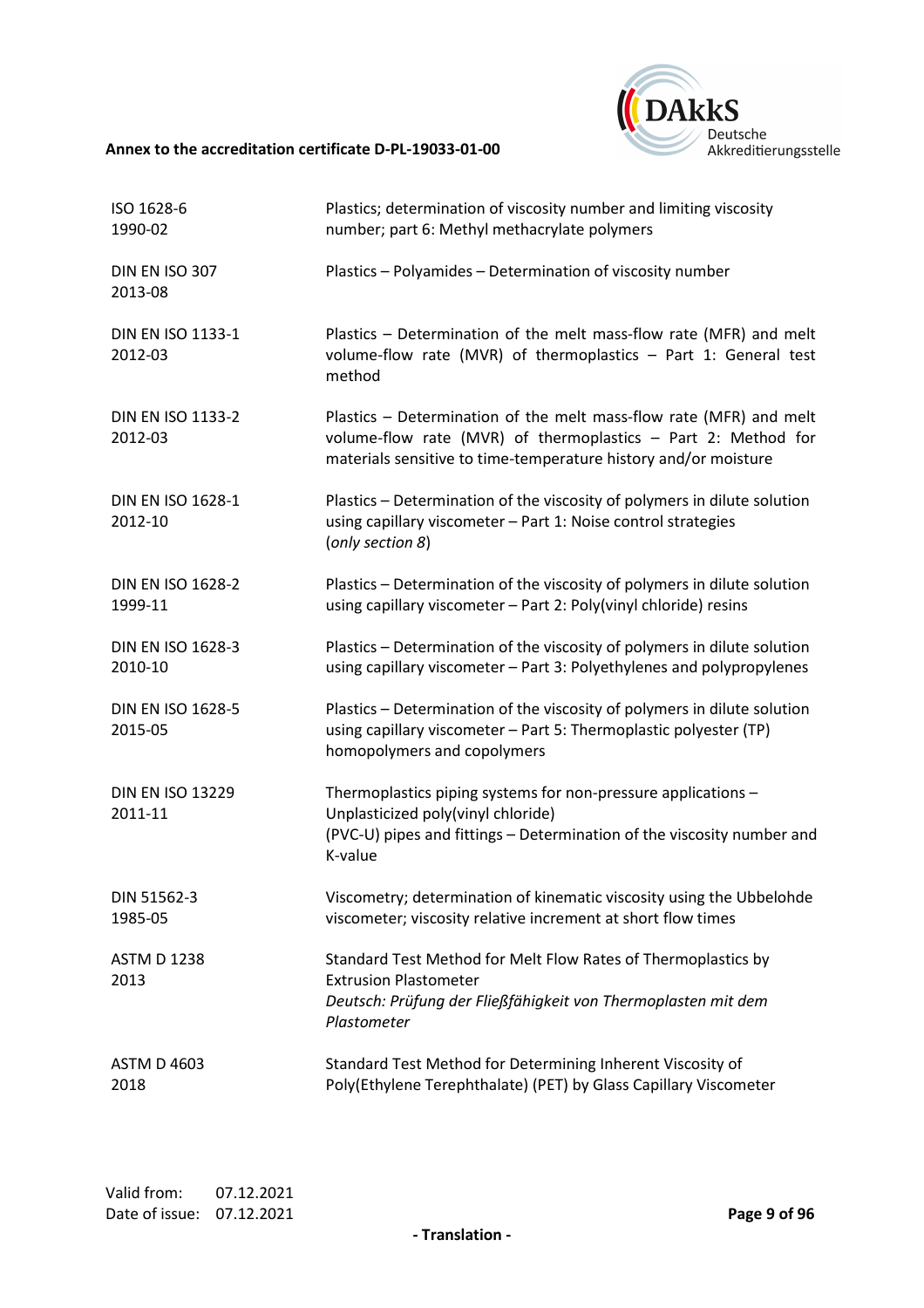

| GRI GG8<br>2006-09             | Determination of the average molecular weight of PET yarns                                                                                                                                             |
|--------------------------------|--------------------------------------------------------------------------------------------------------------------------------------------------------------------------------------------------------|
| ÖNORM EN ISO 1133-1<br>2012-03 | Plastics – Determination of the melt mass-flow rate (MFR) and melt<br>volume-flow rate (MVR) of thermoplastics - Part 1: General test<br>method<br>(only sections $8 - 10$ )                           |
| ÖNORM EN ISO 1133-2<br>2012-03 | Plastics – Determination of the melt mass-flow rate (MFR) and melt<br>volume-flow rate (MVR) of thermoplastics - Part 2: Method for<br>materials sensitive to time-temperature history and/or moisture |

## **1.6 Density, volume and weight testing**

| DIN EN ISO 60                       | Plastics - Determination of apparent density of material that can be                                                                                    |
|-------------------------------------|---------------------------------------------------------------------------------------------------------------------------------------------------------|
| 2000-01                             | poured from a specified funnel                                                                                                                          |
| DIN EN ISO 62<br>2008-05            | Plastics - Determination of water absorption                                                                                                            |
| <b>DIN EN ISO 1183-1</b><br>2019-09 | Plastics - Methods for determining the density of non-cellular plastics<br>- Part 1: Immersion method, liquid pyknometer method and titration<br>method |
| <b>DIN EN ISO 1183-3</b>            | Plastics - Methods for determining the density of non-cellular plastics                                                                                 |
| 2000-05                             | - Part 3: Gas pyknometer method                                                                                                                         |
| <b>DIN EN ISO 2811-1</b>            | Paints and varnishes - Determination of density - Part 1: Pycnometer                                                                                    |
| 2016-08                             | method                                                                                                                                                  |
| <b>DIN EN ISO 9054</b><br>2000-01   | Cellular plastics, rigid - Test methods for self-skinned, high-density<br>materials<br>(except section 6.8)                                             |
| <b>DIN EN ISO 23996</b><br>2012-04  | Resilient floor coverings - Determination of density                                                                                                    |
| <b>DIN EN 12127</b>                 | Textiles - Fabrics - Determination of mass per unit area using small                                                                                    |
| 1997-12                             | samples                                                                                                                                                 |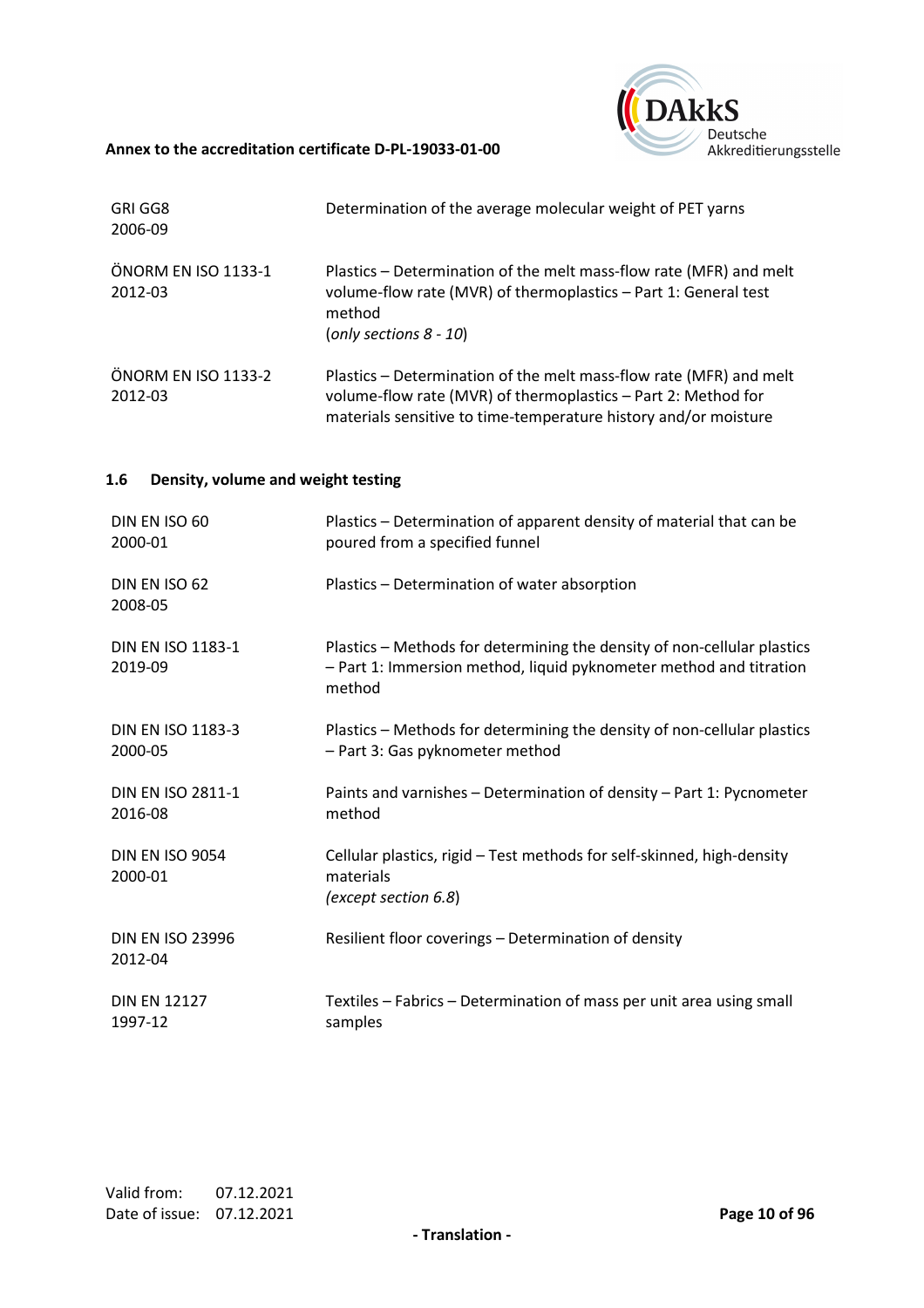

| DIN 52451-1<br>2015-07                                    | Testing of sealing in building construction - Part 1: Determination of<br>change in mass and volume of self-levelling sealants after treatment<br>at elevated temperature<br>(standard withdrawn) |
|-----------------------------------------------------------|---------------------------------------------------------------------------------------------------------------------------------------------------------------------------------------------------|
| ASTM D 792                                                | Standard Test Methods for Density and Specific Gravity (Relative                                                                                                                                  |
| 2020                                                      | Density) of Plastics by Displacement                                                                                                                                                              |
| 1.7<br><b>Abrasion testing</b>                            |                                                                                                                                                                                                   |
| <b>DIN ISO 4649</b>                                       | Rubber, vulcanised or thermoplastic - Determination of abrasion                                                                                                                                   |
| 2021-06                                                   | resistance using a rotating cylindrical drum device                                                                                                                                               |
| <b>DIN ISO 9352</b><br>2018-08                            | Plastics - Determination of resistance to wear by abrasive wheels                                                                                                                                 |
| <b>DIN EN ISO 105-X12</b>                                 | Textiles - Tests for colour fastness - Part X12: Colour fastness to                                                                                                                               |
| 2016-11                                                   | rubbing                                                                                                                                                                                           |
| <b>DIN EN ISO 5470-1</b>                                  | Rubber- or plastics-coated fabrics - Determination of abrasion                                                                                                                                    |
| 2017-04                                                   | resistance - Part 1: Taber abrader                                                                                                                                                                |
| <b>DIN EN 438-2</b><br>2019-03                            | High-pressure decorative laminates (HPL) - Sheets based on<br>thermosetting resins (usually called laminates) - Part 2: Determination<br>of properties<br>(only sections 10 and 11)               |
| <b>DIN 53754</b>                                          | Testing of plastics; determination of abrasion, abrasive disk method                                                                                                                              |
| 1977-06                                                   | (standard withdrawn)                                                                                                                                                                              |
| <b>ASTM D 4060</b>                                        | Standard Test Method for Abrasion Resistance of Organic Coatings by                                                                                                                               |
| 2019                                                      | the Taber Abraser                                                                                                                                                                                 |
| <b>Diffusion testing</b><br>1.8                           |                                                                                                                                                                                                   |
| <b>ISO 2528</b>                                           | Sheet materials - Determination of water vapour transmission rate                                                                                                                                 |
| 2017-10                                                   | (WVTR) - Gravimetric (dish) method                                                                                                                                                                |
| <b>DIN EN ISO 12572</b>                                   | Hygrothermal performance of building materials and products -                                                                                                                                     |
| 2017-05                                                   | Determination of water vapour transmission properties - Cup method                                                                                                                                |
| DIN EN ISO 15106-3                                        | Plastics - Film and sheeting - Determination of water vapour                                                                                                                                      |
| 2005-05                                                   | transmission rate - Part 3: Electrolytic detection sensor method                                                                                                                                  |
| Valid from:<br>07.12.2021<br>Date of issue:<br>07.12.2021 | Page 11 of 96                                                                                                                                                                                     |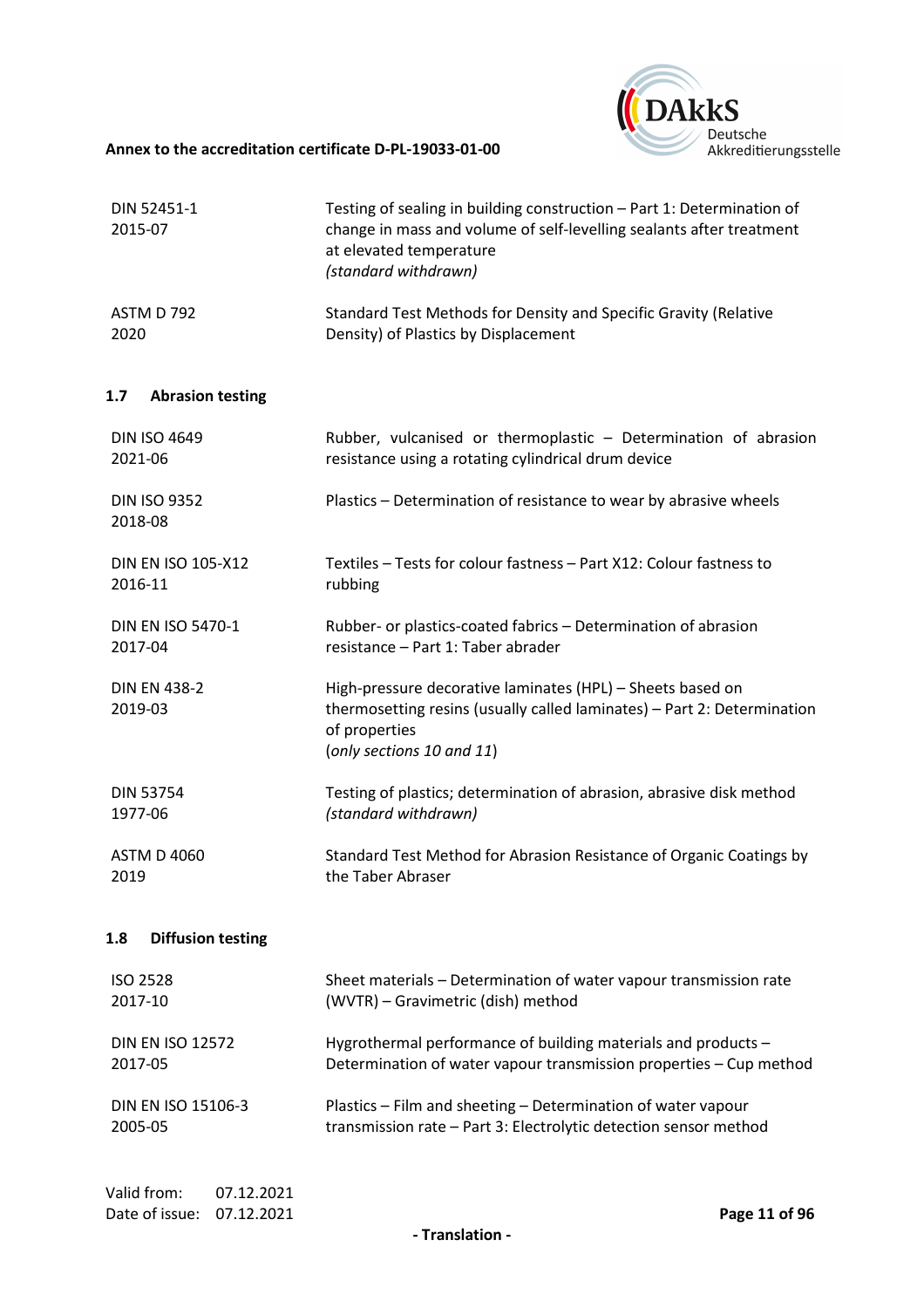

| <b>DIN EN 1928</b><br>2000-07                                      | Flexible sheets for waterproofing - Bitumen, plastic and rubber sheets<br>for roof waterproofing - Determination of watertightness                                                                                                 |
|--------------------------------------------------------------------|------------------------------------------------------------------------------------------------------------------------------------------------------------------------------------------------------------------------------------|
| <b>DIN EN 1931</b><br>2001-03                                      | Flexible sheets for waterproofing - Bitumen, plastic and rubber sheets<br>for roof waterproofing - Determination of water vapour transmission<br>properties                                                                        |
| DIN 53122-1<br>2001-08                                             | Testing of plastics and elastomer films, paper, board and other sheet<br>materials - Determination of water vapour transmission - Part 1:<br>Gravimetric method                                                                    |
| DIN 53380-3<br>1998-07                                             | Testing of plastics - Determination of gas transmission rate -<br>Part 3: Oxygen-specific carrier gas method for testing of plastic films<br>and plastics mouldings                                                                |
| <b>ASTM D 570</b><br>2010                                          | Standard Test Method for Water Absorption of Plastics                                                                                                                                                                              |
| <b>ASTM D 3985</b><br>2017                                         | Standard Test Method for Oxygen Gas Transmission Rate Through<br>Plastic Film and Sheeting Using a Coulometric Sensor                                                                                                              |
|                                                                    |                                                                                                                                                                                                                                    |
| <b>Creep testing</b><br>1.9                                        |                                                                                                                                                                                                                                    |
| ISO 16770<br>2019-09                                               | Plastics - Determination of environmental stress cracking (ESC) of<br>polyethylene - Full-notch creep test (FNCT)                                                                                                                  |
| <b>DIN ISO 132</b><br>2015-06                                      | Rubber, vulcanized or thermoplastic - Determination of flex cracking<br>and crack growth (De Mattia)<br>(standard withdrawn)                                                                                                       |
| <b>DIN ISO 815-1</b><br>2016-09<br><b>DIN ISO 815-2</b><br>2016-09 | Rubber, vulcanized or thermoplastic - Determination of compression<br>set - Part 1: At ambient or elevated temperatures<br>Rubber, vulcanized or thermoplastic – Determination of compression<br>set - Part 2: At low temperatures |
| <b>DIN EN ISO 899-1</b><br>2018-03                                 | Plastics - Determination of creep behaviour - Part 1: Tensile creep                                                                                                                                                                |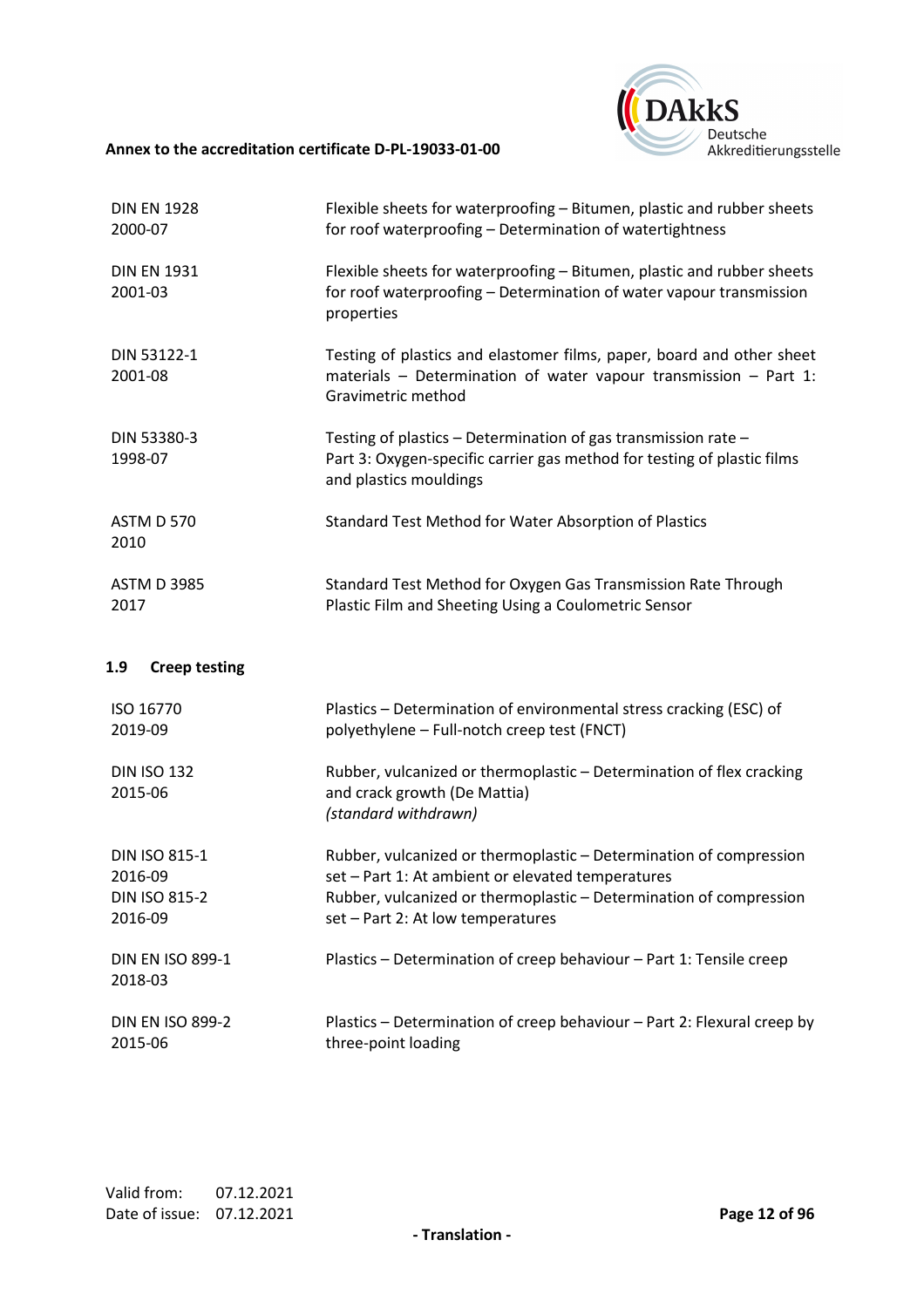

| <b>DIN 53359</b>             | Testing of artificial leather and similar sheet materials - Flex cracking                                                                                                                                                                                                                           |
|------------------------------|-----------------------------------------------------------------------------------------------------------------------------------------------------------------------------------------------------------------------------------------------------------------------------------------------------|
| 2006-11                      | test                                                                                                                                                                                                                                                                                                |
| <b>ASTM D 1693</b>           | Standard Test Method for Environmental Stress-Cracking of Ethylene                                                                                                                                                                                                                                  |
| 2015                         | Plastics                                                                                                                                                                                                                                                                                            |
| ASTM D 5397a                 | Standard Test Method for Evaluation of Stress Crack Resistance of                                                                                                                                                                                                                                   |
| 2020                         | Polyolefin Geomembranes Using Notched Constant Tensile Load Test                                                                                                                                                                                                                                    |
| 1.10 Fire testing            |                                                                                                                                                                                                                                                                                                     |
| ISO 3795                     | Road vehicles and tractors and machinery for agriculture and                                                                                                                                                                                                                                        |
| 1989-10                      | forestry - Determination of burning behaviour of interior materials                                                                                                                                                                                                                                 |
| 95/28/CE<br>1995-10          | Directive 95/28/EC of the European Parliament and of the Council of<br>24 October 1995 relating to the burning behaviour of materials used<br>in the interior construction of certain categories of motor vehicle<br>(only annex IV: Test to determine the horizontal burning rate of<br>materials) |
| <b>DIN EN ISO 9773</b>       | Plastics - Determination of burning behaviour of thin flexible vertical                                                                                                                                                                                                                             |
| 2004-02                      | specimens in contact with a small-flame ignition source                                                                                                                                                                                                                                             |
| DIN EN ISO 11925-2           | Reaction to fire tests - Ignitability of products subjected to direct                                                                                                                                                                                                                               |
| 2020-07                      | impingement of flame - Part 2: Single-flame source test                                                                                                                                                                                                                                             |
| DIN EN 13501-1               | Fire classification of construction products and building elements -                                                                                                                                                                                                                                |
| 2019-05                      | Part 1: Classification using data from reaction to fire tests                                                                                                                                                                                                                                       |
| DIN EN 60695-2-11<br>2014-11 | Fire hazard testing - Part 2-11: Glowing/hot-wire based test<br>methods - Glow-wire flammability test method for end-products<br>(GWEPT)                                                                                                                                                            |
| DIN EN 60695-2-12            | Fire hazard testing - Part 2-12: Glowing/hot-wire based test methods                                                                                                                                                                                                                                |
| 2015-01                      | - Glow-wire flammability index (GWFI) test method for materials                                                                                                                                                                                                                                     |
| DIN EN 60695-2-13<br>2015-01 | Fire hazard testing - Part 2-13: Glowing/hot-wire based test<br>methods - Glow-wire ignition temperature (GWIT) test method for<br>materials                                                                                                                                                        |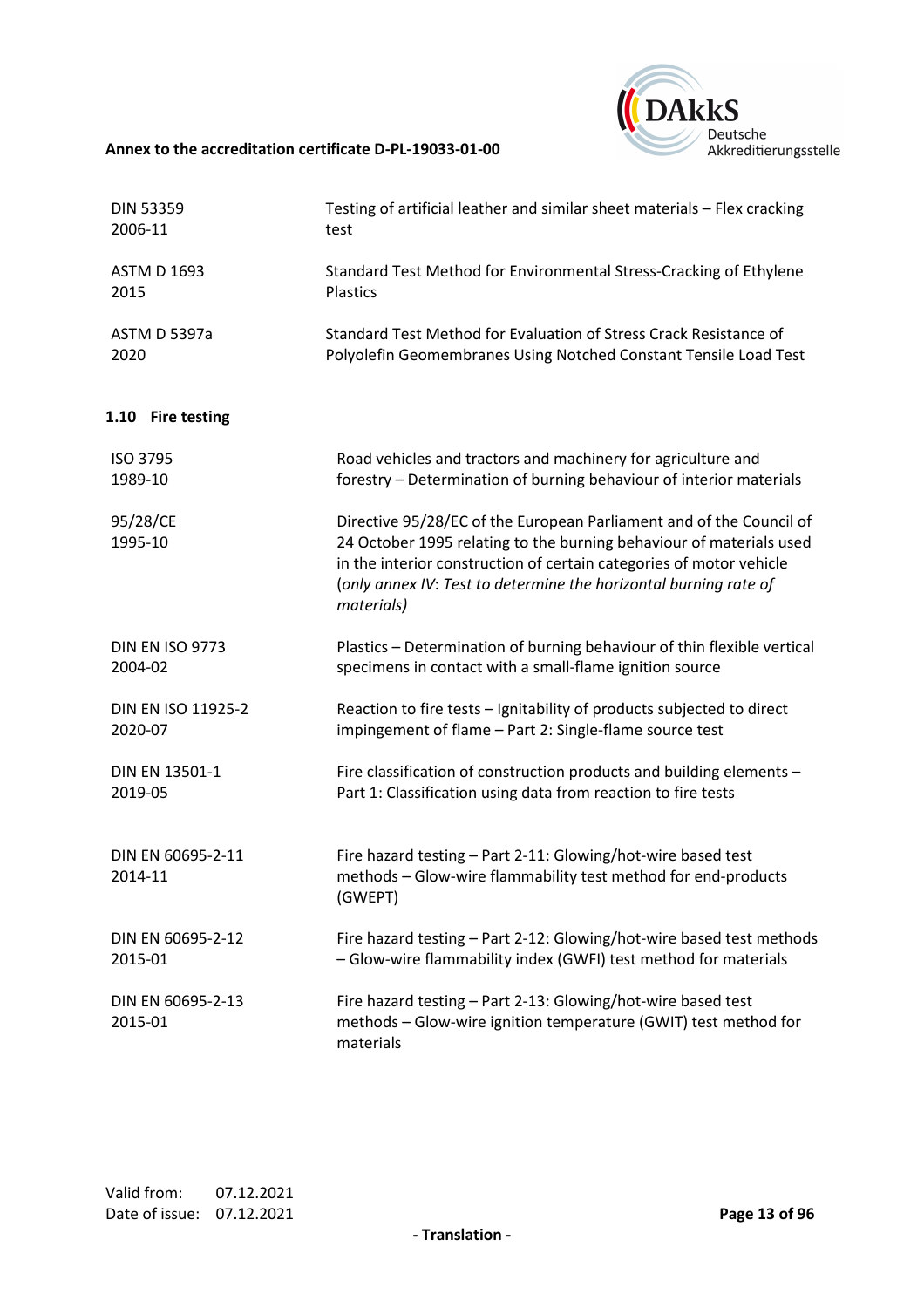

| DIN EN 60695-11-10    | Fire hazard testing - Part 11-10: Test flames - 50 W horizontal and                                                                                                      |
|-----------------------|--------------------------------------------------------------------------------------------------------------------------------------------------------------------------|
| 2014-10               | vertical flame test methods                                                                                                                                              |
| DIN 4102-1<br>1998-05 | Fire behaviour of building materials and building components - Part<br>1: Building components; Definitions, requirements and testing<br>(here only sections 6.2 and 6.3) |
| DIN 53438-2           | Testing of combustible materials; response to ignition by a small                                                                                                        |
| 1984-06               | flame; edge ignition                                                                                                                                                     |
| DIN 53438-3           | Testing of combustible materials; response to ignition by a small                                                                                                        |
| 1984-06               | flame; surface ignition                                                                                                                                                  |
| <b>DIN 75200</b>      | Determination of burning behaviour of interior materials in motor                                                                                                        |
| 1980-09               | vehicles                                                                                                                                                                 |
| ASTM D 635            | Standard Test Method for Rate of Burning and/or Extent and Time of                                                                                                       |
| 2018                  | Burning of Plastics in a Horizontal Position                                                                                                                             |
| <b>MVSS 302</b>       | Motor vehicle safety standards; flammability of interior materials -                                                                                                     |
| 1998-09               | multi-purpose passenger cars, passenger cars, trucks and buses                                                                                                           |
| <b>UL 94</b>          | Standard for Safety for Tests for Flammability of Plastic Materials for                                                                                                  |
| 2013                  | Parts in Devices and Appliances                                                                                                                                          |

## **1.11 Weld seam testing**

| ISO 13953<br>2001-09<br>Corrigendum 1:2020-04                | Polyethylene(PE) pipes and fittings – Determination of the tensile<br>strength and failure mode of test pieces from a butt-fused joint |
|--------------------------------------------------------------|----------------------------------------------------------------------------------------------------------------------------------------|
| <b>DIN EN 12814-1</b><br>1999-12<br>Corrigendum 1<br>2004-01 | Testing of welded joints of thermoplastics semi-finished products -<br>Part 1: Bend test                                               |
| <b>DIN EN 12814-2</b>                                        | Testing of welded joints of thermoplastics semi-finished products -                                                                    |
| 2021-03                                                      | Part 2: Tensile test                                                                                                                   |
| <b>DIN EN 12814-3</b>                                        | Testing of welded joints of thermoplastics semi-finished products -                                                                    |
| 2014-07                                                      | Part 3: Tensile creep                                                                                                                  |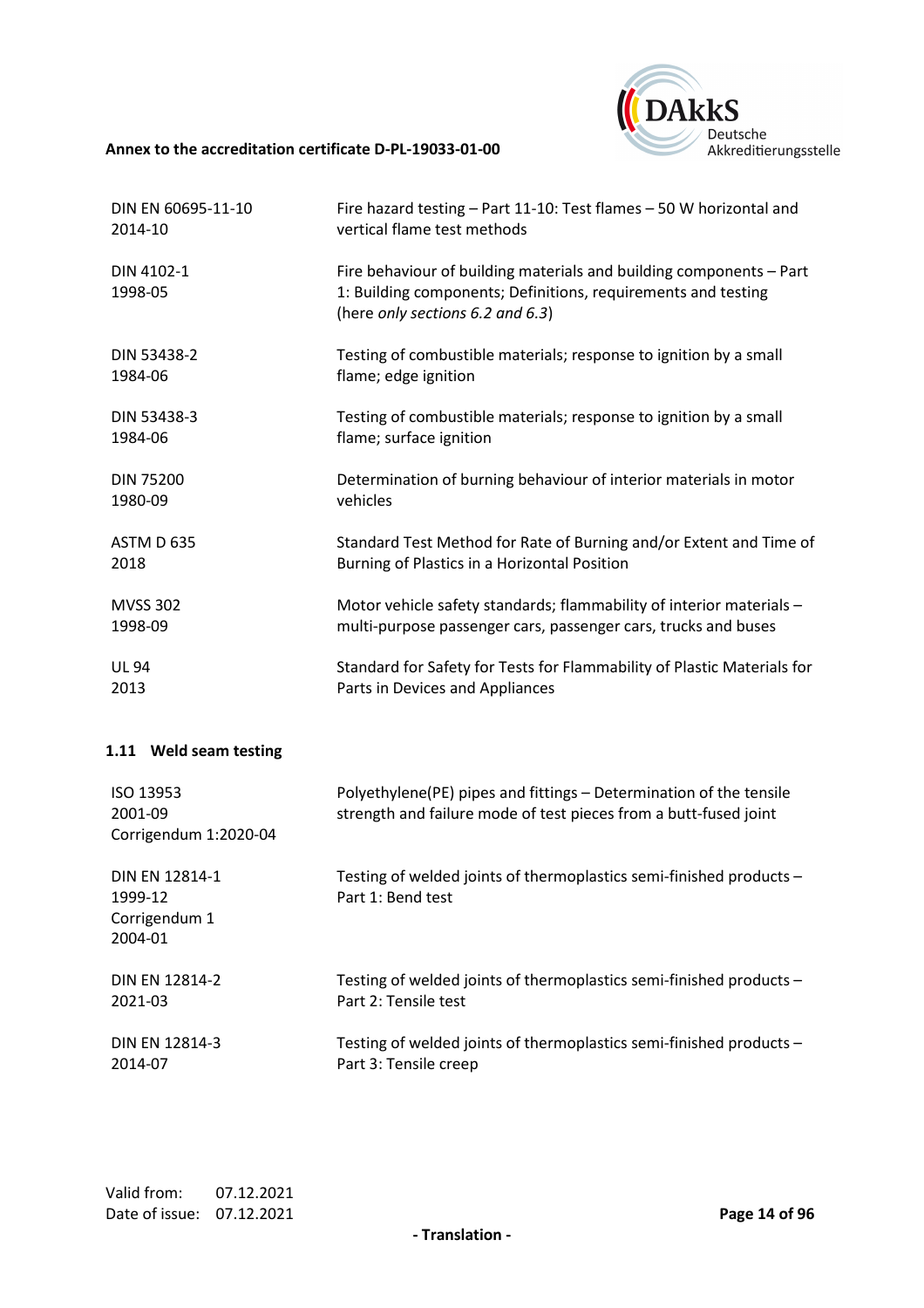

| DIN EN 12814-4                                 | Testing of welded joints of thermoplastics semi-finished products -                                                                                                                                                    |
|------------------------------------------------|------------------------------------------------------------------------------------------------------------------------------------------------------------------------------------------------------------------------|
| 2018-08                                        | Part 4: Peel test                                                                                                                                                                                                      |
| DIN EN 12814-5                                 | Testing of welded joints of thermoplastics semi-finished products -                                                                                                                                                    |
| 2000-10                                        | Part 5: Macroscopic examination                                                                                                                                                                                        |
| DIN EN 12814-6                                 | Testing of welded joints of thermoplastics semi-finished products -                                                                                                                                                    |
| 2000-03                                        | Part 6: Low temperature tensile test                                                                                                                                                                                   |
| DIN EN 12814-7                                 | Testing of welded joints of thermoplastics semi-finished products -                                                                                                                                                    |
| 2003-01                                        | Part 7: Tensile test with waisted test specimens                                                                                                                                                                       |
| <b>DVS 2202</b><br>2016:08                     | Evaluation of joints between thermoplastics on piping parts and<br>panels - Characteristics, description, evaluation<br>(only section 5)                                                                               |
| DVS 2203-2                                     | Testing of welded joints between panels and pipes made of                                                                                                                                                              |
| 2010-08                                        | thermoplastics - Tensile test                                                                                                                                                                                          |
| DVS 2203-3                                     | Testing of welded joints between panels and pipes made of                                                                                                                                                              |
| 2011-04                                        | thermoplastics - Tensile impact test                                                                                                                                                                                   |
| DVS 2203-4                                     | Testing of welded joints of thermoplastics plates and tubes - Tensile                                                                                                                                                  |
| 1997-07                                        | creep test                                                                                                                                                                                                             |
| DVS 2203-4<br>Supplementary sheet 1<br>2001-12 | Testing of welded joints of thermoplastic sheets and pipes - Tensile<br>creep test - Testing of socket joints                                                                                                          |
| DVS 2203-4                                     | Testing of welded joints of thermoplastic panels and pipes - Tensile                                                                                                                                                   |
| Supplementary sheet 2                          | creep test for resistance to slow crack growth in the full notch creep                                                                                                                                                 |
| 2016-09                                        | test (FNCT)                                                                                                                                                                                                            |
| DVS 2203-5                                     | Testing of welded joints of thermoplastics plates and tubes -                                                                                                                                                          |
| 1999-08                                        | Technological bend test                                                                                                                                                                                                |
| DVS 2203-6<br>Supplementary sheet 1<br>2016-08 | Testing of joints between polymeric materials - Torsion shear test,<br>radial peel test and linear shear test for sleeve welding with<br>incorporated electric heating element and heated tool sleeve<br>welded joints |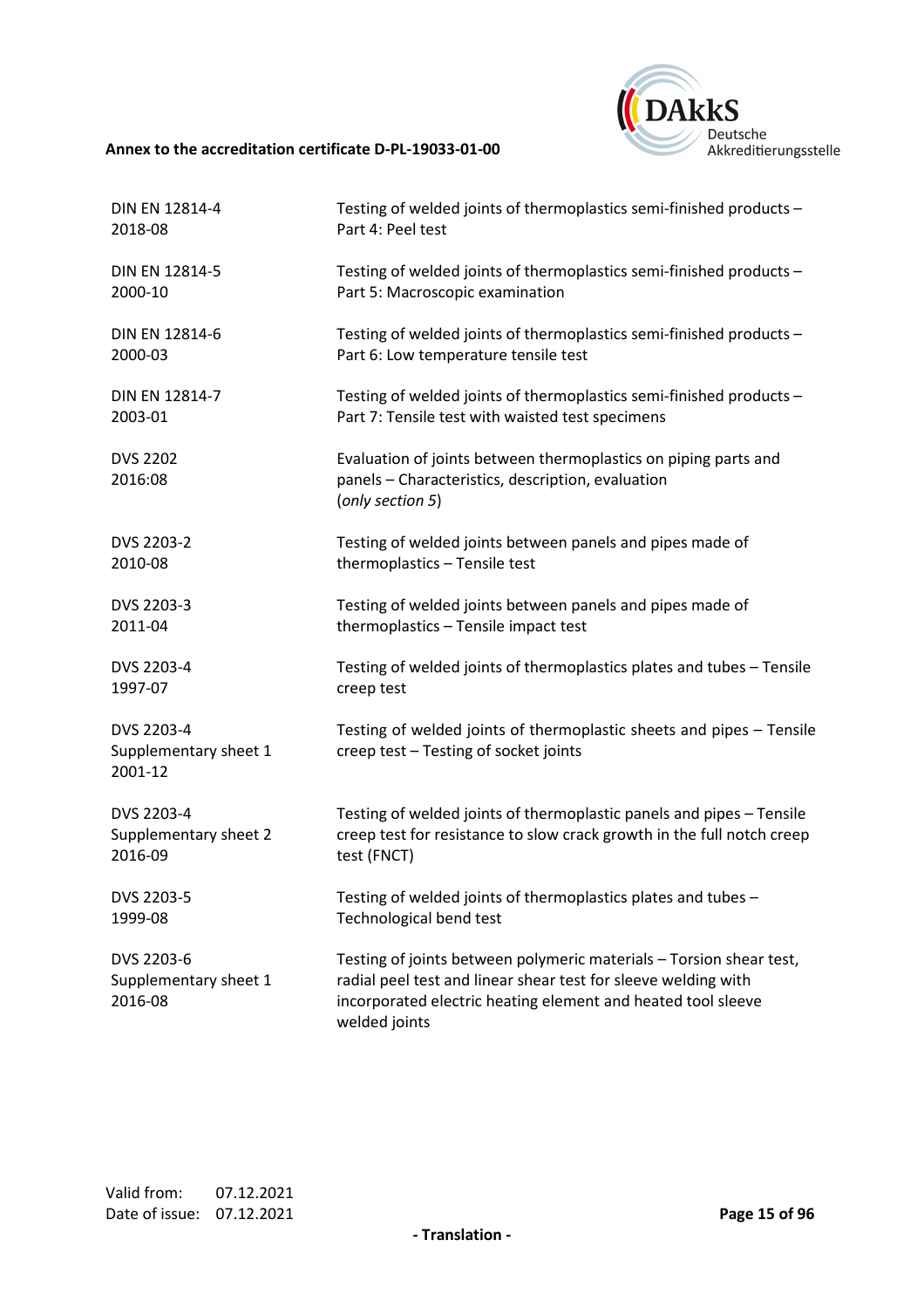

| DVS 2206-1<br>2011-09              | Non-destructive tests on tanks, apparatus and piping made of<br>thermoplastics - Dimensional checking and visual inspection                          |
|------------------------------------|------------------------------------------------------------------------------------------------------------------------------------------------------|
| DVS 2207-25<br>1989-10             | Welding of thermoplastics - Heated tool butt welding - Welding of<br>casements sections made from PVC-U<br>(only section 10)<br>(standard withdrawn) |
| DVS 2215-1<br>2010-09              | Heated tool welding of mouldings made of thermoplastics in series<br>fabrication<br>(only section 9)                                                 |
| DVS 2226-2<br>1997-07              | Testing of fused joints on liners of polymer materials - Lap shear test                                                                              |
| DVS 2226-3<br>1997-07              | Test of fusions on PE liners - Peeling test                                                                                                          |
| DVS 2226-4<br>2000-11              | Testing of fused joints on liners of polymer materials - Tensile creep<br>test on PE                                                                 |
| 1.12 Dimension testing             |                                                                                                                                                      |
| ISO 4592<br>1992-12                | Plastics; film and sheeting; determination of length and width                                                                                       |
| ISO 4603<br>1993-11                | Textile glass; woven fabrics; determination of thickness                                                                                             |
| <b>DIN ISO 23529</b><br>2020-10    | Rubber - General procedures for preparing and conditioning test<br>pieces for physical test methods<br>(only sections 2 - 10)                        |
| <b>DIN EN ISO 23997</b><br>2012-04 | Resilient floor coverings - Determination of mass per unit area                                                                                      |
| DIN EN ISO 23999 Draft<br>2021-03  | Resilient floor coverings - Determination of dimensional stability<br>and curling after exposure to heat                                             |
| <b>DIN EN ISO 24342</b><br>2019-03 | Resilient and textile floor-coverings - Determination of side length,<br>edge straightness and squareness of tiles                                   |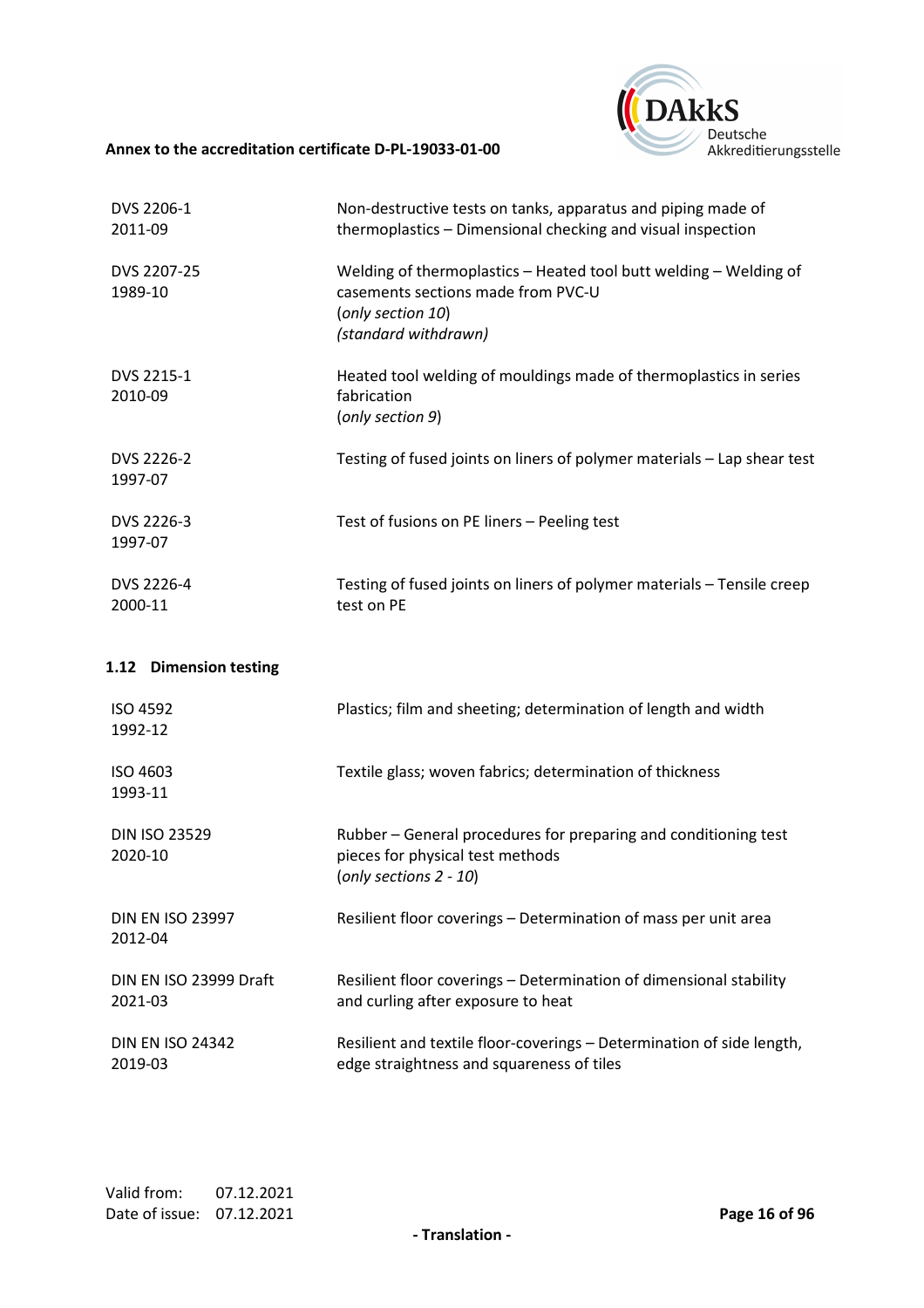

| DIN EN 60454-2<br>2008-05     | Pressure-sensitive adhesive tapes for electrical purposes - Part 2:<br>Test method<br>(only: section 6.3 method B length sensor method) |
|-------------------------------|-----------------------------------------------------------------------------------------------------------------------------------------|
| <b>DIN 53370</b><br>2006-11   | Testing of plastics films – Determination of the thickness by<br>mechanical scanning<br>(standard withdrawn)                            |
| <b>DIN 53377</b><br>2015-04   | Testing of plastic films – Determination of dimensional stability                                                                       |
| <b>DIN 53477</b><br>2018-09   | Testing of plastics; determination of particle size distribution of<br>moulding materials by dry sieving analysis                       |
| <b>ASTM D 1204</b><br>2014-03 | Standard Test Method for Linear Dimensional Changes of Nonrigid<br>Thermoplastic Sheeting or Film at Elevated Temperature               |

## **2 Component and semi-finished product testing**

## **2.1 Pipe testing**

## **2.1.1 Pipe systems**

| <b>ISO 306</b><br>2013-11 | Plastics - Thermoplastic materials - Determination of Vicat softening<br>temperature (VST)                                                                                       |
|---------------------------|----------------------------------------------------------------------------------------------------------------------------------------------------------------------------------|
| ISO 4427-1<br>2019-08     | Plastics piping systems for water supply, and for drainage and<br>sewerage under pressure - Polyethylene (PE) - Part 1: General<br>(only section 5)                              |
| ISO 4427-2<br>2019-08     | Plastics piping systems for water supply, and for drainage and<br>sewerage under pressure - Polyethylene (PE) - Part 2: Pipes<br>(only sections $6 - 9$ )                        |
| ISO 4427-3<br>2019-08     | Plastics piping systems for water supply, and for drainage and<br>sewerage under pressure - Polyethylene (PE) - Part 3: Fittings<br>(only sections $6 - 9$ )                     |
| ISO 4427-5<br>2019-08     | Plastics piping systems for water supply, and for drainage and<br>sewerage under pressure - Polyethylene (PE) - Part 5: Fitness for<br>purpose of the system<br>(only section 4) |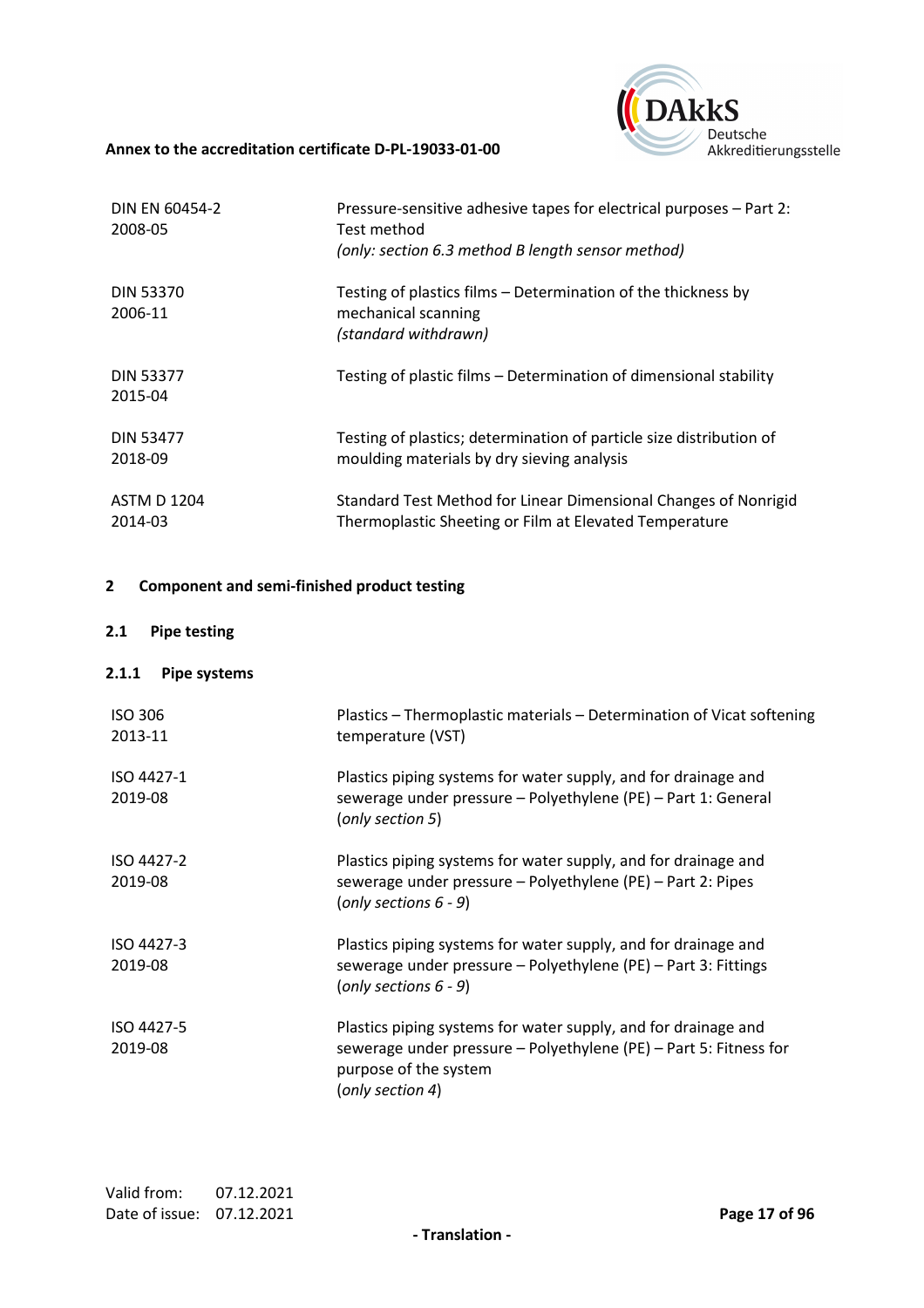

| ISO 4437-1<br>2014-01      | Plastics piping systems for the supply of gaseous fuels -<br>Polyethylene (PE) - Part 1: General<br>(only section 6)                                                                                                                                                                                                                                                                                                                              |
|----------------------------|---------------------------------------------------------------------------------------------------------------------------------------------------------------------------------------------------------------------------------------------------------------------------------------------------------------------------------------------------------------------------------------------------------------------------------------------------|
| ISO 4437-2<br>2014-01      | Plastics piping systems for the supply of gaseous fuels -<br>Polyethylene (PE) - Part 2: Pipes<br>(only sections $6 - 8$ )                                                                                                                                                                                                                                                                                                                        |
| ISO 4437-3<br>2014-01      | Plastics piping systems for the supply of gaseous fuels -<br>Polyethylene (PE) - Part 3: Fittings<br>(only sections $6 - 8$ )                                                                                                                                                                                                                                                                                                                     |
| ISO 4437-5<br>2014-01      | Plastics piping systems for the supply of gaseous fuels -<br>Polyethylene (PE) - Part 5: Fitness for purpose of the system<br>(only section 4)                                                                                                                                                                                                                                                                                                    |
| ISO 4439<br>1979-07        | Polyvinyl chloride (PVC-U) pipes and fittings; determination of<br>density and required characteristic value                                                                                                                                                                                                                                                                                                                                      |
| <b>ISO 5208</b><br>2015-06 | Industrial valves - Pressure testing of metallic valves                                                                                                                                                                                                                                                                                                                                                                                           |
| ISO 6259-3<br>2015-06      | Thermoplastics pipes - Determination of tensile properties - Part 3:<br>Polyolefin pipes                                                                                                                                                                                                                                                                                                                                                          |
| ISO 6722-1<br>2011-10      | Road vehicles - 60 V and 600 V single-core cables - Part 1:<br>Dimensions, test methods and requirements for copper conductor<br>cables<br>(Road vehicles - 60 V and 600 V single-core cables - Part 1:<br>Dimensions, test methods and requirements for copper conductor<br>cables)<br>(only sections:<br>5.5 Withstand voltage<br>5.8 Pressure test at high temperature<br>5.10 Low temperature winding<br>5.13 Long term heat ageing, 3 000 h) |
| <b>ISO 8483</b><br>2019-08 | Glass-reinforced thermosetting plastics (GRP) pipes and fittings -<br>Test methods to prove the design of bolted flange joints                                                                                                                                                                                                                                                                                                                    |
| ISO 8533<br>2019-08        | Plastics piping systems for pressure and non-pressure drainage and<br>sewerage - Glass-reinforced thermosetting plastics (GRP) systems<br>based on unsaturated polyester (UP) resin - Test methods to prove<br>the design of cemented or wrapped joints                                                                                                                                                                                           |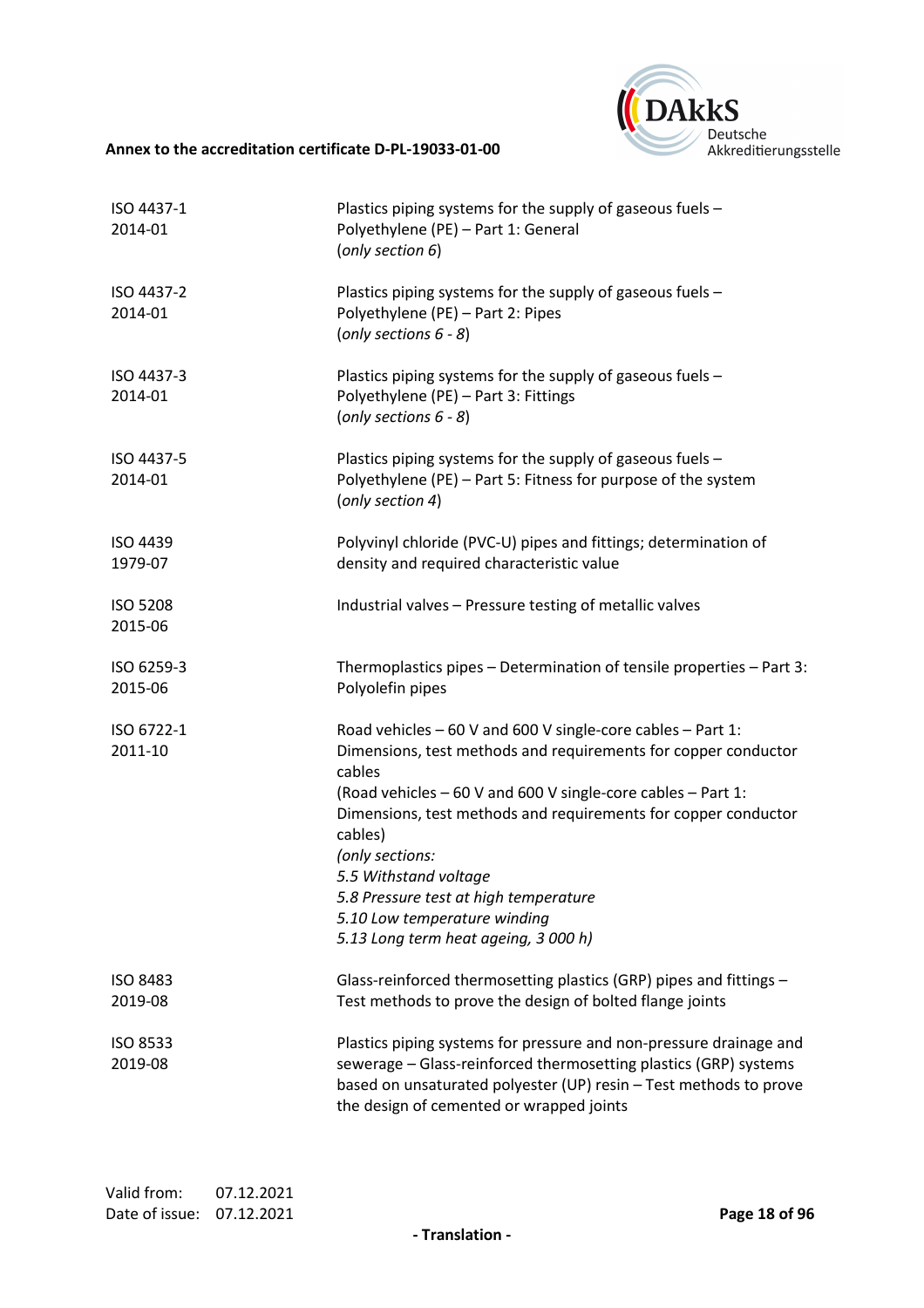

| ISO 9854-1<br>1994-12                               | Thermoplastics pipes for the transport of fluids - Determination of<br>pendulum impact strength by the Charpy method - Part 1: General<br>test method                            |
|-----------------------------------------------------|----------------------------------------------------------------------------------------------------------------------------------------------------------------------------------|
| ISO 9854-2<br>1994-12                               | Thermoplastics pipes for the transport of fluids - Determination of<br>pendulum impact strength by the Charpy method - Part 2: Test<br>conditions for pipes of various materials |
| ISO 10508<br>2006-03<br>AMD <sub>1</sub><br>2018-09 | Plastics piping systems for hot and cold water installations -<br>Guidance for classification and design<br>(only section 4 and annex A, including amendment 1)                  |
| ISO 12091<br>1995-12                                | Structured-wall thermoplastics pipes - Oven test                                                                                                                                 |
| ISO 13477<br>2008-03                                | Thermoplastics pipes for the conveyance of fluids - Determination<br>of resistance to rapid crack propagation<br>(RCP) - Small-scale steady-state test (S4 test)                 |
| ISO 13480<br>1997-09                                | Polyethylene pipes - Resistance to slow crack growth - Cone test<br>method                                                                                                       |
| ISO 13954<br>1997-12<br>AMD <sub>1</sub><br>2020-04 | Plastics pipes and fittings - Peel decohesion test for polyethylene<br>(PE) electrofusion assemblies of nominal outside diameter greater<br>than or equal to 90 mm               |
| ISO 13955<br>1997-12<br>AMD <sub>1</sub><br>2020-04 | Plastics pipes and fittings - Crushing decohesion test for<br>polyethylene (PE) electrofusion assemblies                                                                         |
| ISO 13956<br>2010-10                                | Plastics pipes and fittings - Decohesion test of polyethylene (PE)<br>saddle fusion joints - Evaluation of ductility of fusion joint interface<br>by tear test                   |
| ISO 13957<br>1997-12                                | Plastics pipes and fittings - Polyethylene (PE) tapping tees - Test<br>method for impact resistance                                                                              |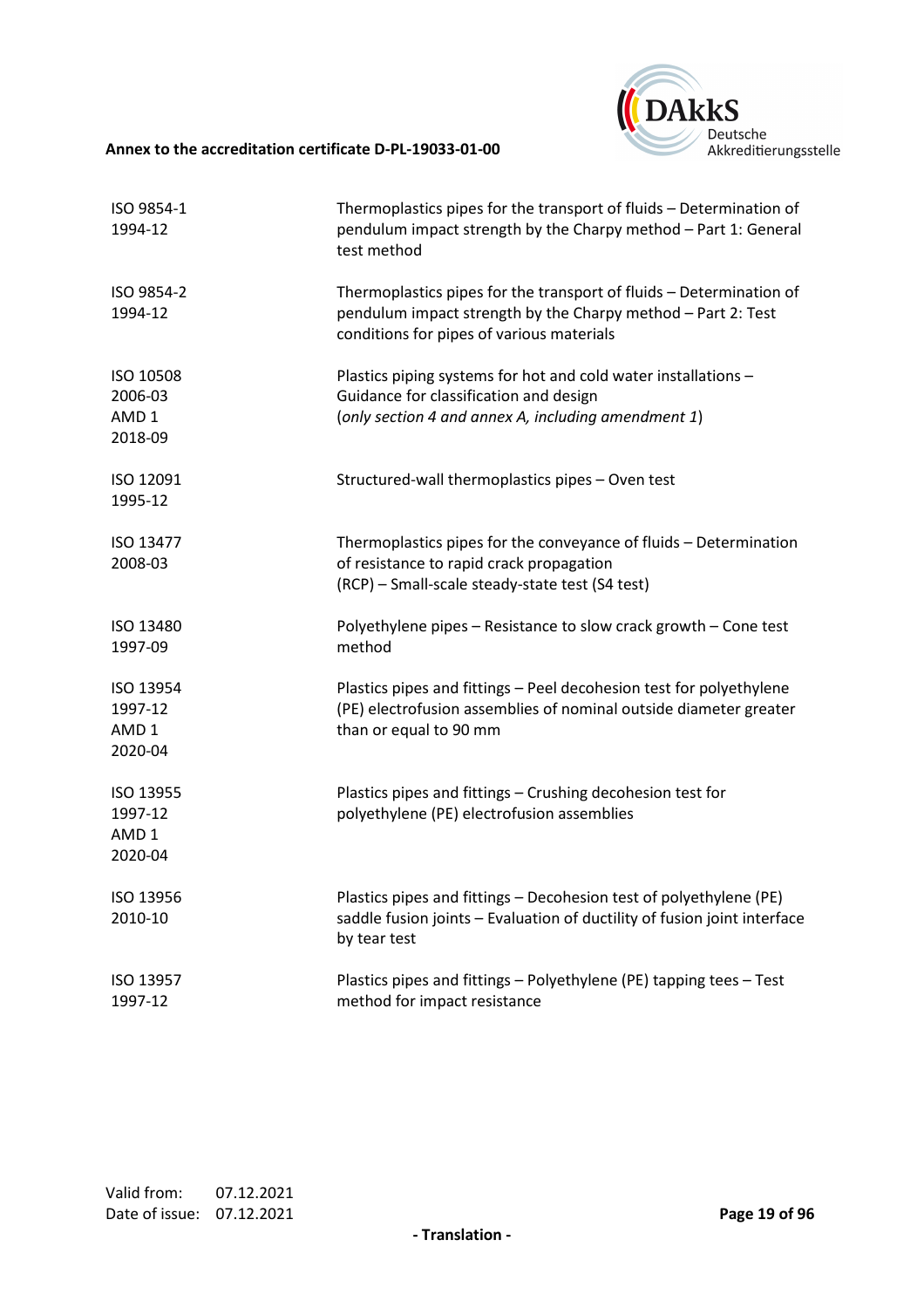

| ISO 13967<br>2009-12   | Thermoplastics fittings - Determination of ring stiffness                                                                                                                                                                                                                                  |
|------------------------|--------------------------------------------------------------------------------------------------------------------------------------------------------------------------------------------------------------------------------------------------------------------------------------------|
| ISO 14531-1<br>2002-12 | Plastics pipes and fittings - Crosslinked polyethylene (PE-X) pipe<br>systems for the conveyance of gaseous fuels; Metric series;<br>Specifications - Part 1: Pipes<br>(only sections 4 and 5)                                                                                             |
| ISO 14531-2<br>2004-07 | Plastics pipes and fittings - Crosslinked polyethylene (PE-X) pipe<br>systems for the conveyance of gaseous fuels; Metric series;<br>Specifications - Part 2: Fittings for heat-fusion jointing<br>(only sections $4 - 5$ and annexes $A - D$ )                                            |
| ISO 14531-3<br>2010-12 | Plastics pipes and fittings - Crosslinked polyethylene (PE-X) pipe<br>systems for the conveyance of gaseous fuels; Metric series;<br>Specifications - Part 3: Fittings for mechanical jointing (including PE-<br>X/metal transitions)<br>(only sections $4 - 5$ and annexes A, B, C and E) |
| ISO 16486-1<br>2020-08 | Plastics piping systems for the supply of gaseous fuels -<br>Unplasticized polyamide (PA-U) piping systems with fusion jointing<br>and mechanical jointing - Part 1: General<br>(only section 5, annexes A -C)                                                                             |
| ISO 16486-2<br>2020-09 | Plastics piping systems for the supply of gaseous fuels -<br>Unplasticized polyamide (PA-U) piping systems with fusion jointing<br>and mechanical jointing - Part 2: Pipes<br>(only sections 5-9, annex A)                                                                                 |
| ISO 16486-3<br>2020-09 | Plastics piping systems for the supply of gaseous fuels -<br>Unplasticized polyamide (PA-U) piping systems with fusion jointing<br>and mechanical jointing - Part 3: Fittings<br>(only sections 5-11, annexes B and C)                                                                     |
| ISO 16486-5<br>2021-05 | Plastics piping systems for the supply of gaseous fuels -<br>Unplasticized polyamide (PA-U) piping systems with fusion jointing<br>and mechanical jointing - Part 5: Fitness for purpose of the system<br>(only section 4, annexes A -C)                                                   |
| ISO 16871<br>2003-05   | Plastics piping and ducting systems - Plastics pipes and fittings -<br>Method for exposure to direct (natural) weathering                                                                                                                                                                  |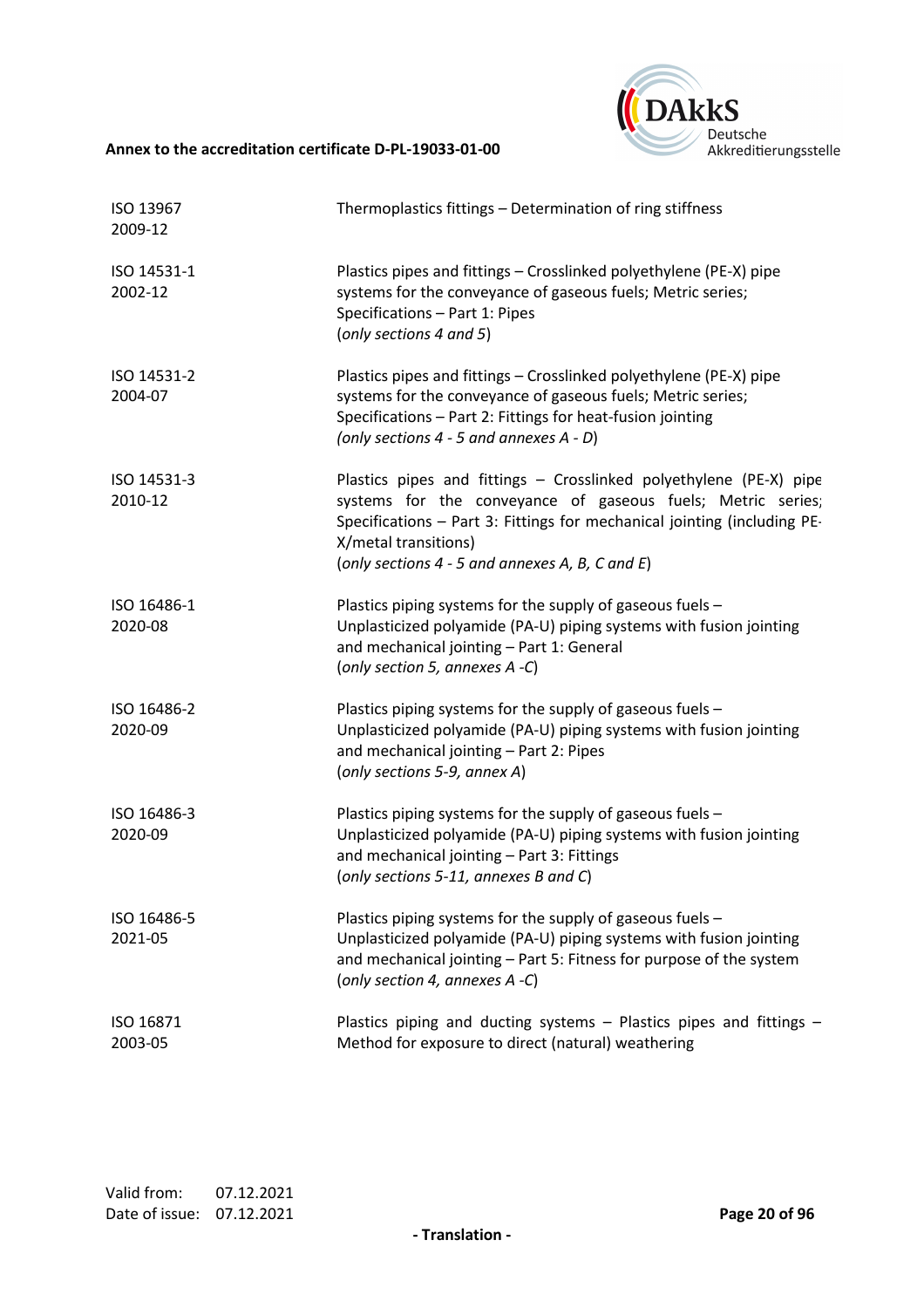

| ISO 17454<br>2006-02                                | Plastics piping systems - Multilayer pipes - Test method for the<br>adhesion of the different layers using a pulling rig                                                                   |
|-----------------------------------------------------|--------------------------------------------------------------------------------------------------------------------------------------------------------------------------------------------|
| ISO 17456<br>2006-09                                | Plastics piping systems - Multilayer pipes - Determination of long-<br>term strength                                                                                                       |
| ISO 17885<br>2015-09<br>AMD <sub>1</sub><br>2016-08 | Plastics piping systems - Mechanical fittings for pressure piping<br>systems - Specifications<br>(only sections 6, 8, 9 and annexes $A - G$ )                                              |
| ISO 19899<br>2010-09                                | Plastics piping systems - Polyolefin pipes and mechanical fitting<br>assemblies - Test method f or the resistance to end load (AREL test)                                                  |
| EN ISO 13479<br>2009-09                             | Polyolefin pipes for the conveyance of fluids -<br>Determination of resistance to crack propagation - Test method for<br>slow crack growth on notched pipes                                |
| DIN EN ISO 306<br>2014-03                           | Plastics - Thermoplastic materials - Determination of Vicat softening<br>temperature (VST)                                                                                                 |
| DIN EN ISO 580<br>2005-05                           | Plastics piping and ducting systems - Injection-moulded<br>thermoplastics fittings - Methods for visually assessing the effects of<br>heating                                              |
| DIN EN ISO 1167-1<br>2006-05                        | Thermoplastics pipes, fittings and assemblies for the conveyance of<br>fluids - Determination of the resistance to internal pressure - Part 1:<br>General test method<br>(only section 10) |
| <b>DIN EN ISO 1167-2</b><br>2006-05                 | Thermoplastics pipes, fittings and assemblies for the conveyance of<br>fluids - Determination of the resistance to internal pressure - Part 2:<br>Preparation of pipe test pieces          |
| <b>DIN EN ISO 1167-3</b><br>2008-02                 | Thermoplastics pipes, fittings and assemblies for the conveyance of<br>fluids - Determination of the resistance to internal pressure - Part 3:<br>Preparation of components                |
| <b>DIN EN ISO 1167-4</b><br>2008-02                 | Thermoplastics pipes, fittings and assemblies for the conveyance of<br>fluids - Determination of the resistance to internal pressure - Part 4:<br>Preparation of assemblies                |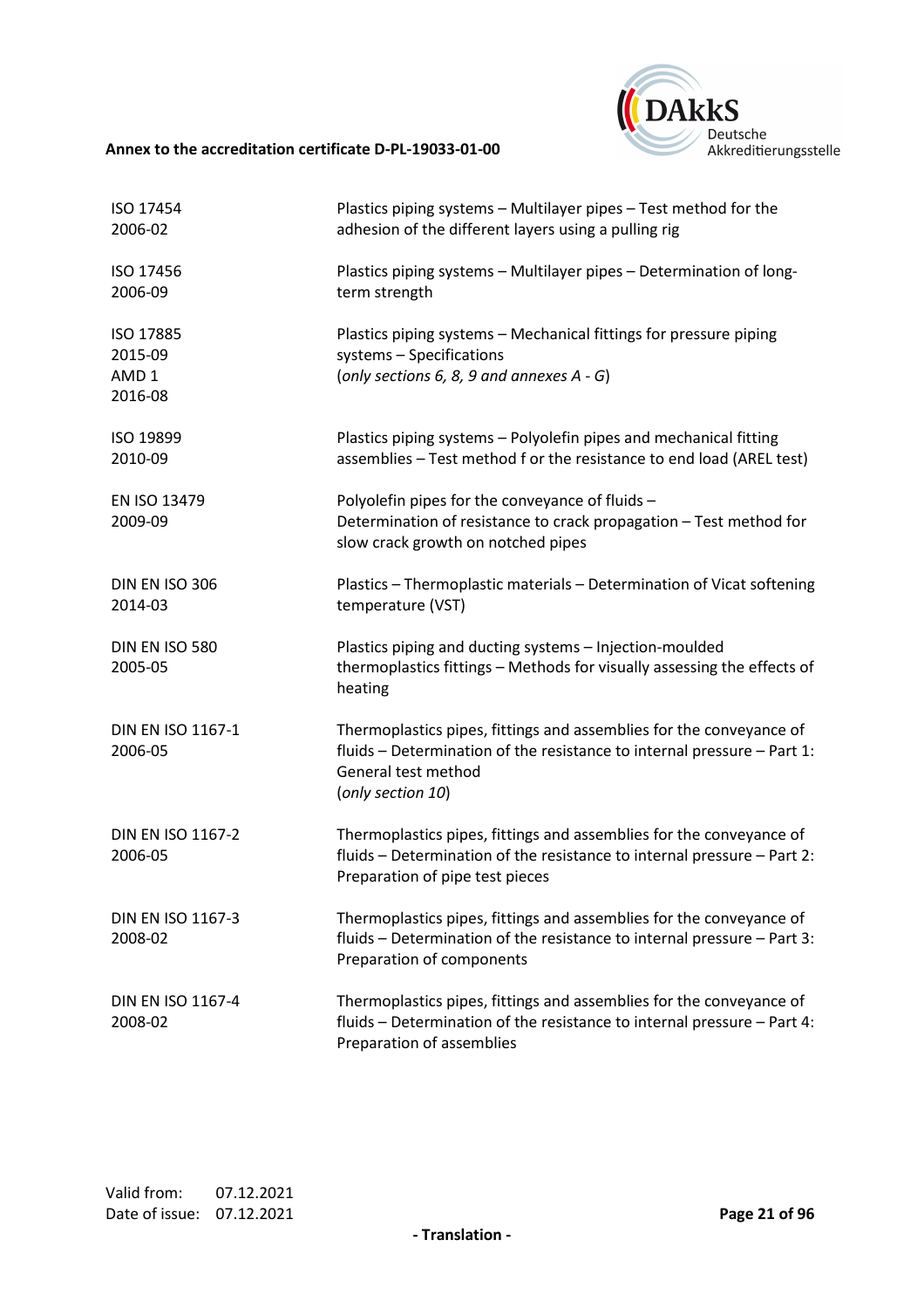

| <b>DIN EN ISO 1452-2</b><br>2010-04 | Plastics piping systems for water supply and for buried and above-<br>ground drainage and sewerage under pressure - Unplasticized<br>poly(vinyl chloride) (PVC-U) - Part 2: Pipes<br>(only sections 4, 5.1, 6, 8 and 9)                                                             |
|-------------------------------------|-------------------------------------------------------------------------------------------------------------------------------------------------------------------------------------------------------------------------------------------------------------------------------------|
| <b>DIN EN ISO 1452-3</b><br>2010-04 | Plastics piping systems for water supply and for buried and above-<br>ground drainage and sewerage under pressure - Unplasticized<br>poly(vinyl chloride) (PVC-U) - Part 3: Fittings<br>(only sections 4, 5.1, 6, 8 and 9)                                                          |
| <b>DIN EN ISO 1452-4</b><br>2010-04 | Plastics piping systems for water supply and for buried and above-<br>ground drainage and sewerage under pressure - Unplasticized<br>poly(vinyl chloride) (PVC-U) - Part 4: Valves<br>(only sections 4, 5.1, 8 and 9)                                                               |
| <b>DIN EN ISO 1452-5</b><br>2010-04 | Plastics piping systems for water supply and for buried and above-<br>ground drainage and sewerage under pressure - Unplasticized<br>poly(vinyl chloride) (PVC-U) - Part 5: Fitness for purpose of the<br>system<br>(only section 4)                                                |
| <b>DIN EN ISO 2505</b><br>2005-08   | Thermoplastics pipes - Longitudinal reversion - Test methods and<br>parameters                                                                                                                                                                                                      |
| <b>DIN EN ISO 2507-1</b><br>2018-01 | Thermoplastics pipes and fittings - Vicat softening temperature -<br>Part 1: General test method                                                                                                                                                                                    |
| <b>DIN EN ISO 2507-2</b><br>2018-01 | Thermoplastics pipes and fittings - Vicat softening temperature -<br>Part 2: Test conditions for unplasticized poly(vinyl chloride) (PVC-U)<br>or chlorinated poly(vinyl chloride) (PVC-C) pipes and fittings and for<br>high impact resistance poly(vinyl chloride) (PVC-HI) pipes |
| <b>DIN EN ISO 2507-3</b><br>2018-01 | Thermoplastics pipes and fittings - Vicat softening temperature -<br>Part 3: Test conditions for acrylonitrile/butadiene/styrene (ABS) and<br>acrylonitrile/styrene/acrylic ester (ASA) pipes and fittings                                                                          |
| <b>DIN EN ISO 3126</b><br>2005-05   | Plastics piping systems - Plastics components - Determination of<br>dimensions                                                                                                                                                                                                      |
| <b>DIN EN ISO 3127</b><br>2018-01   | Thermoplastics pipes - Determination of resistance to external<br>blows - Round-the-clock method                                                                                                                                                                                    |
| <b>DIN EN ISO 3458</b><br>2015-08   | Plastic piping systems - Mechanical joints between fittings and<br>pressure pipes - Test method for leaktightness under internal<br>pressure                                                                                                                                        |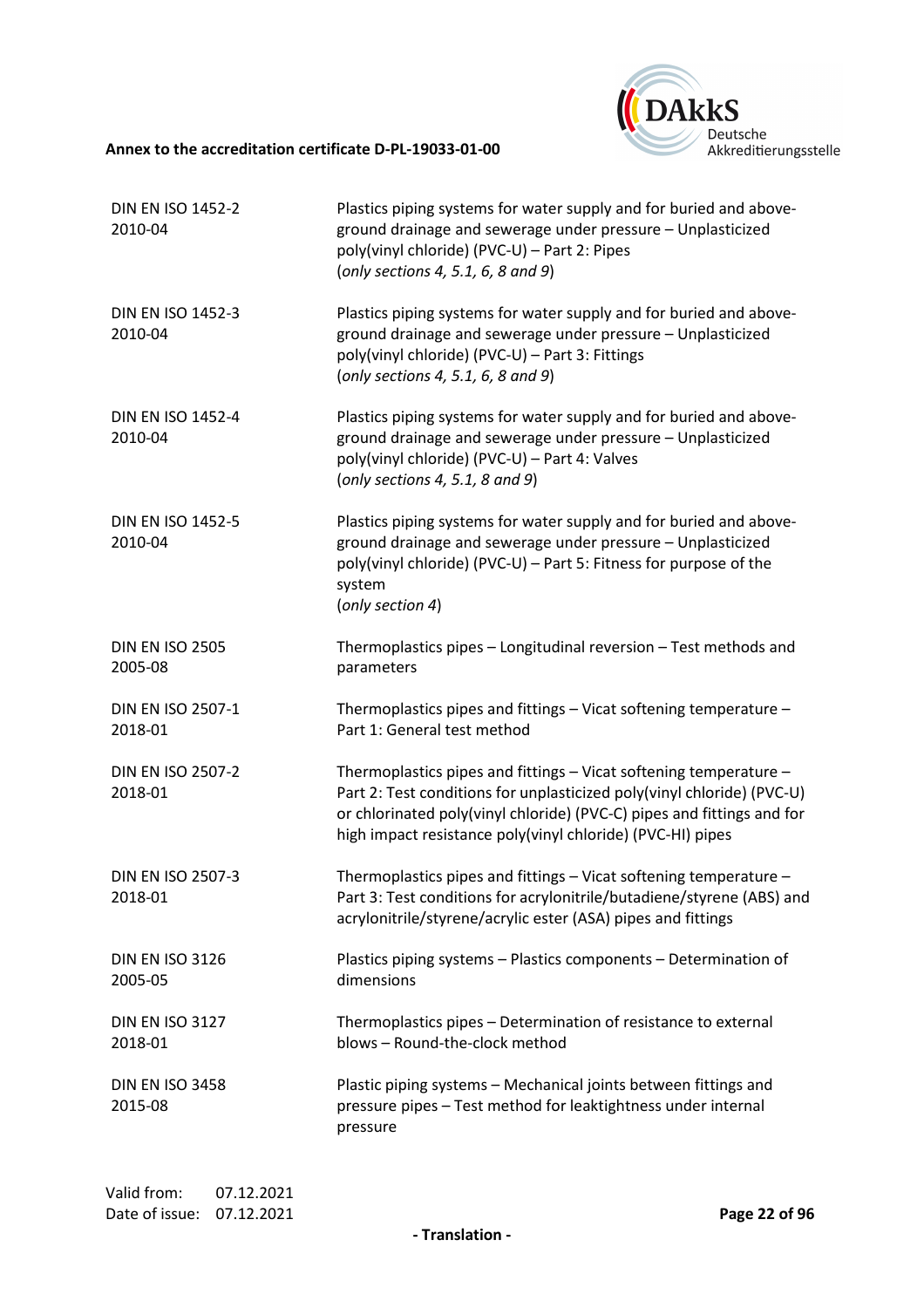

| <b>DIN EN ISO 3459</b><br>2015-06                                        | Plastic piping systems - Mechanical joints between fittings and<br>pressure pipes - Test method for leaktightness under negative<br>pressure                                                                                                                        |
|--------------------------------------------------------------------------|---------------------------------------------------------------------------------------------------------------------------------------------------------------------------------------------------------------------------------------------------------------------|
| <b>DIN EN ISO 3501</b><br>2015-06                                        | Plastics piping systems - Mechanical joints between fittings and<br>pressure pipes - Test method for resistance to pull-out under<br>constant longitudinal force                                                                                                    |
| <b>DIN EN ISO 3503</b><br>2015-06                                        | Plastics piping systems - Mechanical joints between fittings and<br>pressure pipes - Test method for leaktightness under internal<br>pressure of assemblies subjected to bending                                                                                    |
| <b>DIN EN ISO 6259-1</b><br>2015-08                                      | Thermoplastics pipes - Determination of tensile properties - Part 1:<br>General test method<br>(only section 9)                                                                                                                                                     |
| <b>DIN EN ISO 9080</b><br>2013-02                                        | Plastics piping and ducting systems - Determination of the long-term<br>hydrostatic strength of thermoplastics materials in pipe form by<br>extrapolation                                                                                                           |
| <b>DIN EN ISO 9311-3</b><br>2005-06                                      | Adhesives for thermoplastic piping systems - Part 3: Test method for<br>the determination of resistance to internal pressure                                                                                                                                        |
| <b>DIN EN ISO 9852</b><br>2018-01                                        | Unplasticized poly(vinyl chloride) (PVC-U) pipes - Dichloromethane<br>resistance at specified temperature<br>(DCMT) - Test method                                                                                                                                   |
| <b>DIN EN ISO 9967</b><br>2016-07                                        | Thermoplastics pipes - Determination of creep ratio                                                                                                                                                                                                                 |
| DIN EN ISO 9969<br>2016-06                                               | Thermoplastics pipes - Determination of ring stiffness                                                                                                                                                                                                              |
| <b>DIN EN ISO 11173</b><br>2018-02<br><b>DIN EN ISO 12162</b><br>2010-04 | Thermoplastics pipes - Determination of resistance to external<br>blows - Staircase method<br>Thermoplastics materials for pipes and fittings for pressure<br>applications - Classification, designation and design coefficient<br>(only sections 4 and 7, annex A) |
| <b>DIN EN ISO 13056</b><br>2018-12                                       | Plastics piping systems - Pressure systems for hot and cold water -<br>Test method for leaktightness under vacuum                                                                                                                                                   |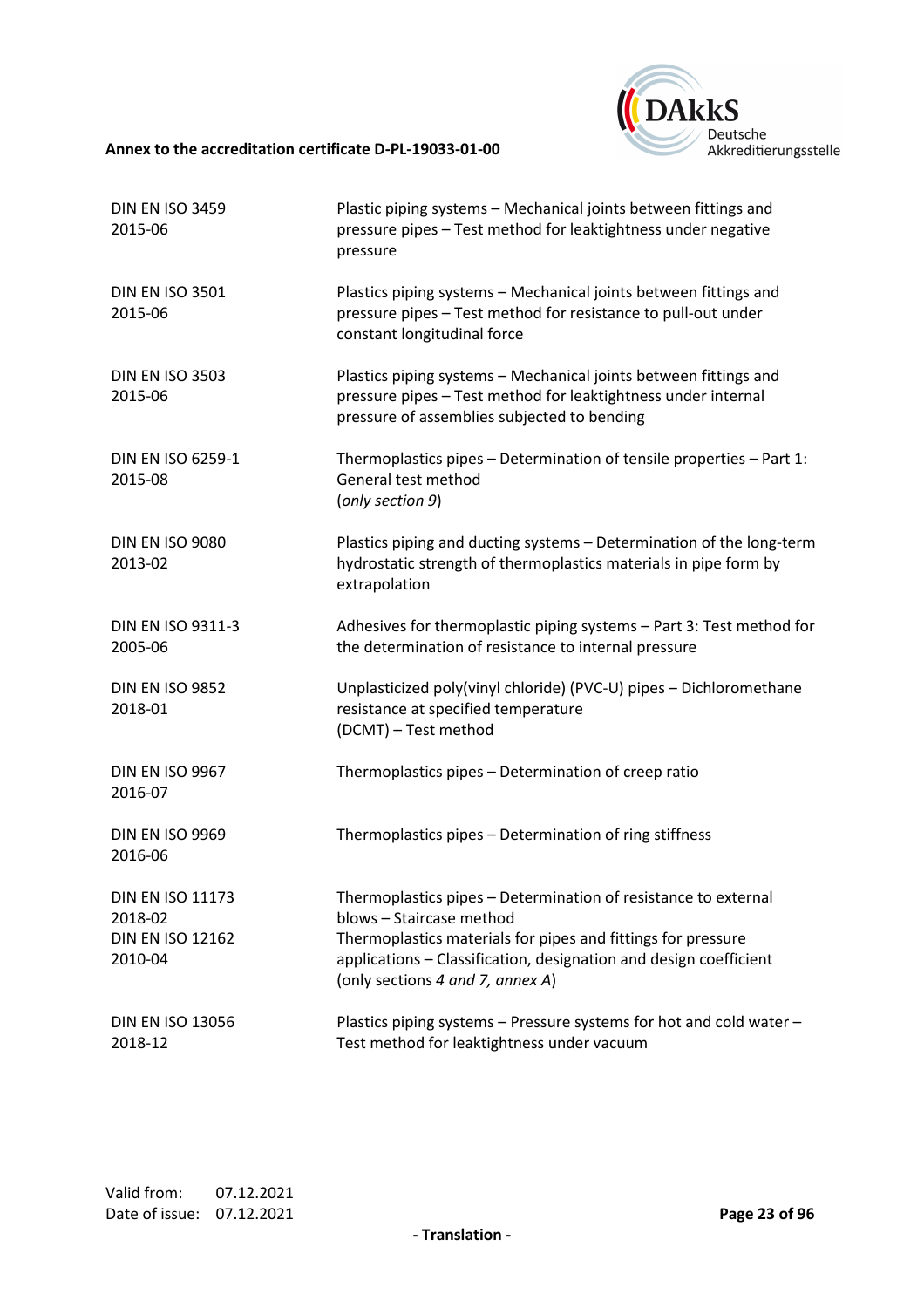

| <b>DIN EN ISO 13254</b><br>2018-01 | Thermoplastics piping systems for non-pressure applications - Test<br>method for watertightness                                                                                                                   |
|------------------------------------|-------------------------------------------------------------------------------------------------------------------------------------------------------------------------------------------------------------------|
| <b>DIN EN ISO 13255</b><br>2018-01 | Thermoplastics piping systems for soil and waste discharge inside<br>buildings - Test method for airtightness of joints                                                                                           |
| <b>DIN EN ISO 13257</b><br>2019-04 | Thermoplastics piping systems for non-pressure applications - Test<br>method for resistance to elevated temperature cycling                                                                                       |
| <b>DIN EN ISO 13259</b><br>2020-10 | Thermoplastics piping systems for underground non-pressure<br>applications - Test method for leaktightness of elastomeric sealing<br>ring type joints                                                             |
| <b>DIN EN ISO 13262</b><br>2018-01 | Thermoplastics piping systems for non-pressure underground<br>drainage and sewerage - Thermoplastics spirally-formed structured-<br>wall pipes - Determination of the tensile strength of a seam                  |
| <b>DIN EN ISO 13263</b><br>2018-01 | Thermoplastics piping systems for non-pressure underground<br>drainage and sewerage - Thermoplastics fittings - Test method for<br>impact strength                                                                |
| <b>DIN EN ISO 13264</b><br>2018-01 | Thermoplastics piping systems for non-pressure underground<br>drainage and sewerage - Thermoplastics fittings - Test method for<br>mechanical strength or flexibility of fabricated fittings                      |
| DIN EN ISO 13479 Draft<br>2020-09  | Polyolefin pipes for the conveyance of fluids - Determination of<br>resistance to crack propagation - Test method for slow crack growth<br>on notched pipes                                                       |
| <b>DIN EN ISO 13783</b><br>1998-07 | Plastics piping systems - Unplasticized poly(vinyl chloride) (PVC-U)<br>end-load-bearing double-socket joints - Test method for<br>leaktightness and strength while subjected to bending and internal<br>pressure |
| <b>DIN EN ISO 13844</b><br>2015-06 | Plastics piping systems - Elastomeric-sealing-ring-type socket joints<br>for use with plastic pressure pipes - Test method for leaktightness<br>under negative pressure, angular deflection and deformation       |
| <b>DIN EN ISO 13845</b><br>2015-05 | Plastics piping systems - Elastomeric-sealing-ring-type socket joints<br>for use with thermoplastic pressure pipes - Test method for<br>leaktightness under internal pressure and with angular deflection         |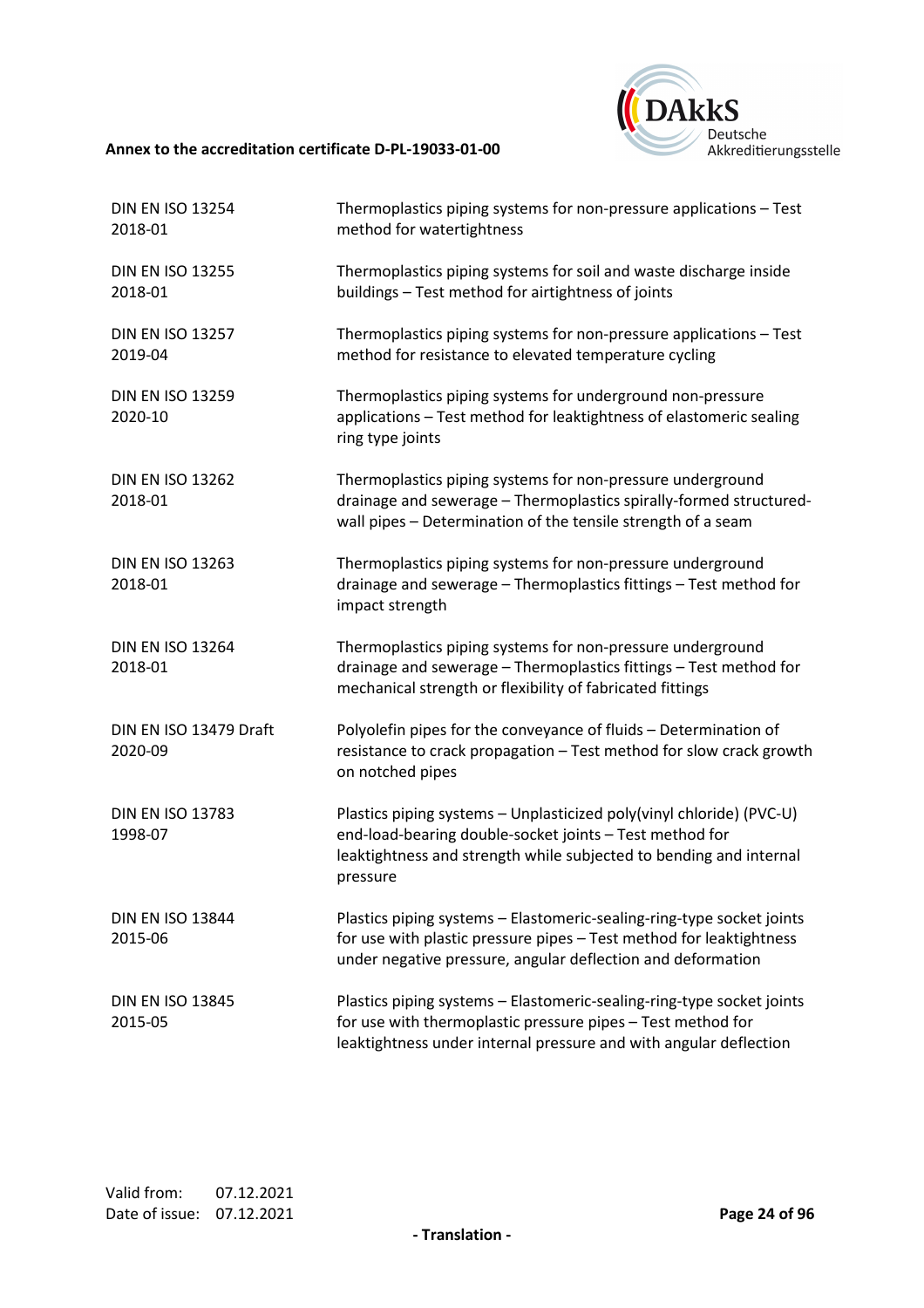

| <b>DIN EN ISO 13968</b><br>2009-01       | Plastics piping and ducting systems - Thermoplastics pipes -<br>Determination of ring flexibility                                                                                                                                                                                               |
|------------------------------------------|-------------------------------------------------------------------------------------------------------------------------------------------------------------------------------------------------------------------------------------------------------------------------------------------------|
| <b>DIN EN ISO 15493</b><br>2017-07       | Plastics piping systems for industrial applications - Acrylonitrile-<br>butadiene-styrene (ABS), unplasticized poly(vinyl chloride) (PVC-U)<br>and chlorinated poly(vinyl chloride) (PVC-C) - Specifications for<br>components and the system - Metric series<br>(only section 7, annexes A -C) |
| DIN EN ISO 15874-2<br>2018-11<br>15874-2 | Plastics piping systems for hot and cold water installations -<br>Polypropylene (PP) - Part 2: Pipes - Amendment 2<br>(only sections $4, 5, 7$ and $8$ )                                                                                                                                        |
| <b>DIN EN ISO 15874-3</b><br>2018-11     | Plastics piping systems for hot and cold water installations -<br>Polypropylene (PP) - Part 3: Fittings<br>(only sections 4, 5, 7 and 8)                                                                                                                                                        |
| DIN EN ISO 15874-5<br>2019-06            | Plastics piping systems for hot and cold water installations -<br>Polypropylene (PP) - Part 5: Fitness for purpose of the system<br>(only section 4)                                                                                                                                            |
| <b>DIN EN ISO 15875-2</b><br>2021-03     | Plastics piping systems for hot and cold water installations -<br>Crosslinked polyethylene (PE-X) - Part 2: Pipes<br>(only sections 4, 5.1, 7 - 8)                                                                                                                                              |
| <b>DIN EN ISO 15875-3</b><br>2021-03     | Plastics piping systems for hot and cold water installations -<br>Crosslinked polyethylene (PE-X) - Part 3: Fittings<br>(only sections 4, 5.1, $6 - 8$ )                                                                                                                                        |
| <b>DIN EN ISO 15875-5</b><br>2021-03     | Plastics piping systems for hot and cold water installations -<br>Crosslinked polyethylene (PE-X) - Part 5: Fitness for purpose of the<br>system<br>(only section 4)                                                                                                                            |
| DIN EN ISO 15876-2<br>2021-03            | Plastics piping systems for hot and cold water installations -<br>Polybutene (PB) - Part 2: Pipes<br>(only sections 4, 5.1, 6 and 7)                                                                                                                                                            |
| DIN EN ISO 15876-3<br>2021-03            | Plastics piping systems for hot and cold water installations -<br>Polybutene (PB) - Part 3: Fittings<br>(only sections 4, 5.1, 6 and 7)                                                                                                                                                         |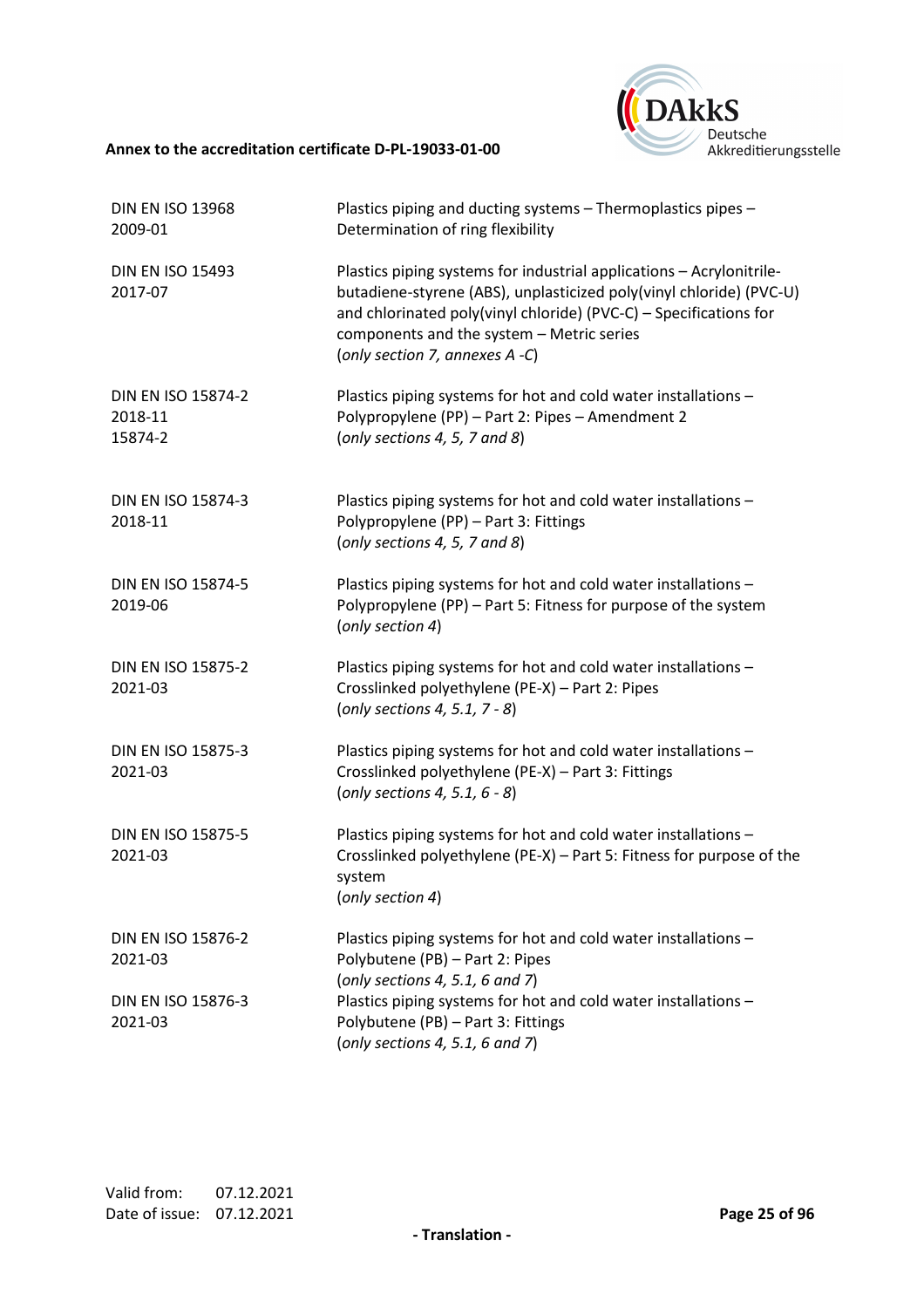

| DIN EN ISO 15876-5<br>2021-03        | Plastics piping systems for hot and cold water installations -<br>Polybutene (PB) - Part 5: Fitness for purpose of the system<br>(only section 4)                             |
|--------------------------------------|-------------------------------------------------------------------------------------------------------------------------------------------------------------------------------|
| DIN EN ISO 15877-1<br>2011-03        | Plastics piping systems for hot and cold water installations -<br>Chlorinated poly(vinyl chloride) (PVC-C) -<br>Part 1: General<br>(only annex A)                             |
| <b>DIN EN ISO 15877-2</b><br>2021-03 | Plastics piping systems for hot and cold water installations -<br>Chlorinated poly(vinyl chloride) (PVC-C) - Part 2: Pipes<br>(only sections 4, 7 and 8)                      |
| <b>DIN EN ISO 15877-3</b><br>2011-03 | Plastics piping systems for hot and cold water installations -<br>Chlorinated poly(vinyl chloride) (PVC-C) - Part 3: Fittings<br>(only sections 4 and 7)                      |
| <b>DIN EN ISO 15877-5</b><br>2021-03 | Plastics piping systems for hot and cold water installations -<br>Chlorinated poly(vinyl chloride) (PVC-C) - Part 5: Fitness for purpose<br>of the system<br>(only section 4) |
| <b>DIN EN ISO 17778</b><br>2015-06   | Plastics piping systems - Fittings, valves and ancillaries -<br>Determination of gaseous flow rate/pressure drop relationships<br>(only sections $5 - 7$ )                    |
| <b>DIN EN ISO 19892</b><br>2018-12   | Plastics piping systems - Thermoplastics pipes and fittings for hot<br>and cold water - Test method for the resistance of joints to pressure<br>cycling                       |
| <b>DIN EN ISO 19893</b><br>2018-12   | Plastics piping systems - Thermoplastics pipes and fittings for hot<br>and cold water - Test method for the resistance of mounted<br>assemblies to temperature cycling        |
| DIN EN ISO 21003-2<br>2011-07        | Multilayer piping systems for hot and cold water installations inside<br>buildings - Part 2: Pipes<br>(only sections 9 - 14)                                                  |
| DIN EN ISO 21003-3<br>2008-11        | Multilayer piping systems for hot and cold water installations inside<br>buildings - Part 3: Fittings (only sections 5, 8 and 9)                                              |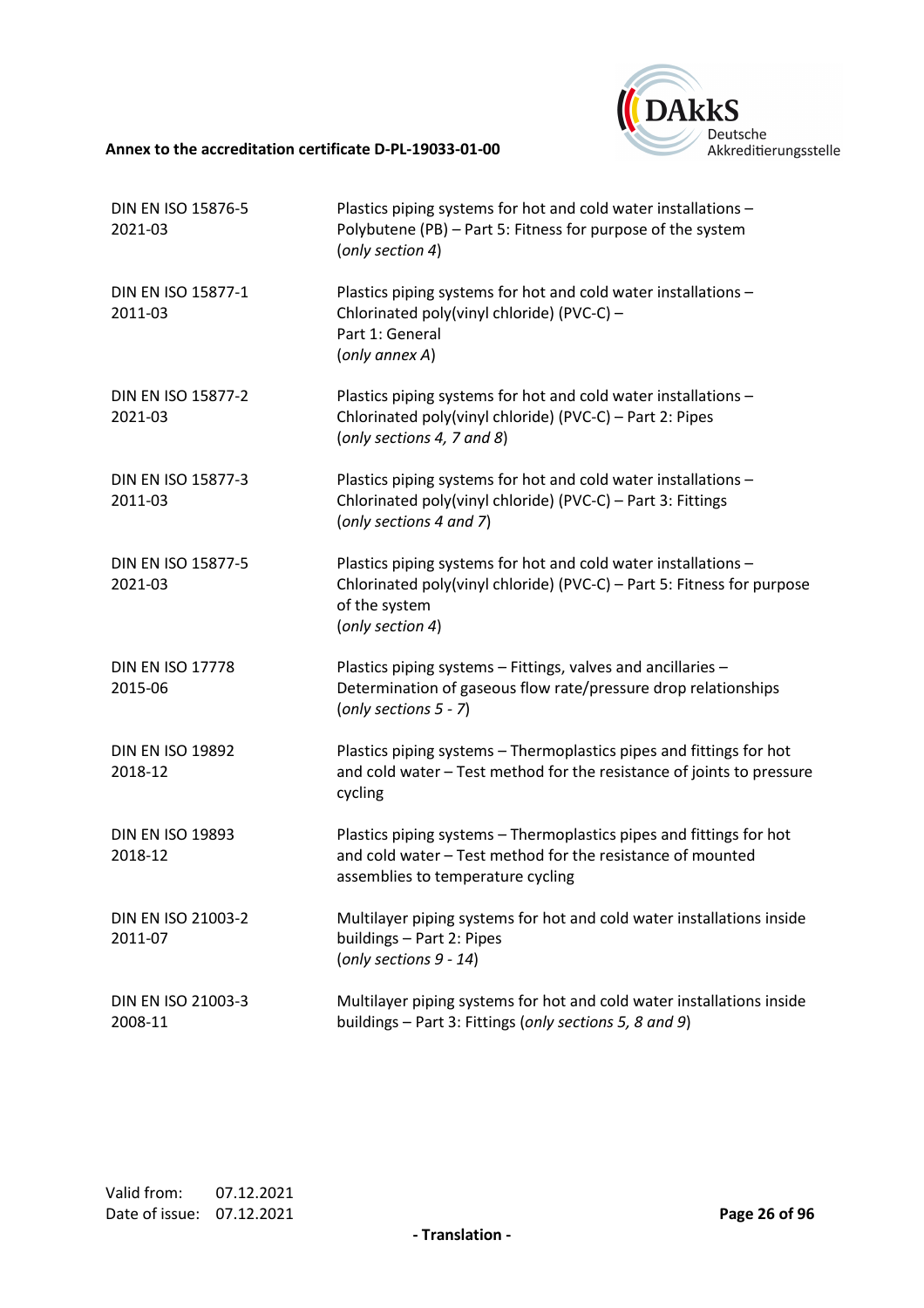

| DIN EN ISO 21003-5<br>2008-11        | Multilayer piping systems for hot and cold water installations inside<br>buildings - Part 5: Fitness for purpose of the system<br>(only section 5)                                                                                                                                                                                                                |
|--------------------------------------|-------------------------------------------------------------------------------------------------------------------------------------------------------------------------------------------------------------------------------------------------------------------------------------------------------------------------------------------------------------------|
| <b>DIN EN ISO 22391-2</b><br>2021-03 | Plastics piping systems for hot and cold water installations -<br>Polyethylene of raised temperature resistance (PE-RT) -<br>Part 2: Pipes<br>(only sections 4, 7 and 8)                                                                                                                                                                                          |
| DIN EN ISO 22391-3<br>2021-03        | Plastics piping systems for hot and cold water installations -<br>Polyethylene of raised temperature resistance (PE-RT) -<br>Part 3: Fittings<br>(only sections 4, 7 and 8)                                                                                                                                                                                       |
| <b>DIN EN ISO 22391-5</b><br>2010-04 | Plastics piping systems for hot and cold water installations -<br>Polyethylene of raised temperature resistance (PE-RT) -<br>Part 5: Fitness for purpose of the system<br>(only section 4)                                                                                                                                                                        |
| <b>DIN EN 253</b><br>2020-03         | District heating pipes - Bonded single pipe systems for directly<br>buried hot water networks - Factory made pipe assembly of steel<br>service pipe, polyurethane thermal insulation and a casing of<br>polyethylene<br>(except sections<br>Thermal conductivity in the unaged condition<br>5.4.3<br>Thermal conductivity in artificially aged condition<br>5.4.4 |
| <b>DIN EN 274-2</b><br>2002-05       | Waste fittings for sanitary appliances - Part 2: Test method                                                                                                                                                                                                                                                                                                      |
| <b>DIN EN 476</b><br>2011-04         | General requirements for components used in drains and<br>sewers<br>(only section 7)                                                                                                                                                                                                                                                                              |
| <b>DIN EN 607</b><br>2005-02         | Eaves gutters and fittings made of PVC-U - Definitions, requirements<br>and testing<br>(only sections 7, 9, 14 and annexes $B - D$ )                                                                                                                                                                                                                              |
| <b>DIN EN 681-1</b><br>2006-11       | Elastomeric seals - Material requirements for pipe joint seals used in<br>water and drainage applications - Part 1: Vulcanized rubber<br>(only sections 4.2.5 - 4.2.8, 4.2.10, 4.3, annexes A - C)                                                                                                                                                                |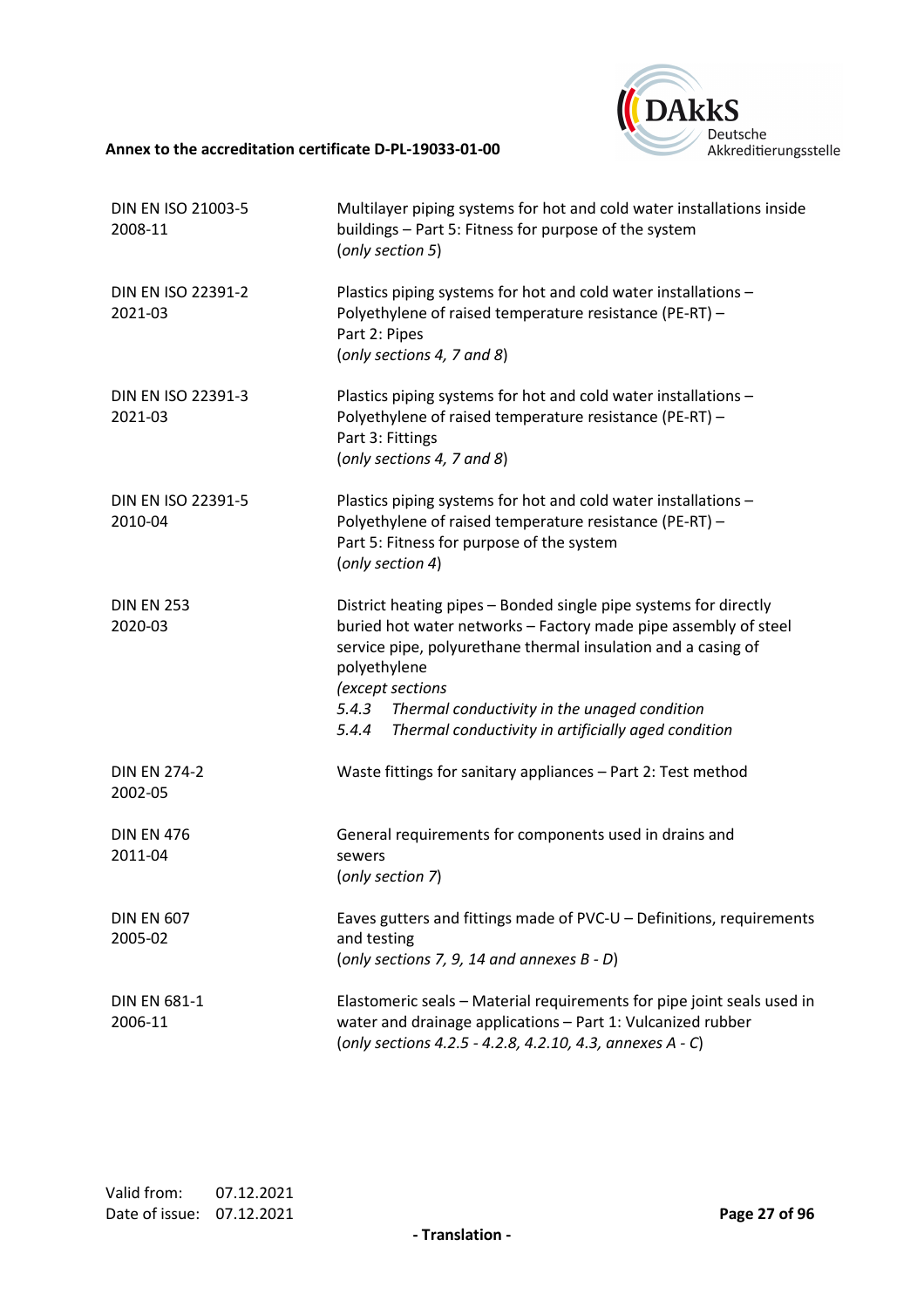

| <b>DIN EN 681-2</b><br>2006-11  | Elastomeric seals - Material requirements for pipe joint seals used in<br>water and drainage applications - Part 2: Thermoplastic elastomers<br>(only sections 5.3 - 5.8, 5.10 and 6)                                                                       |
|---------------------------------|-------------------------------------------------------------------------------------------------------------------------------------------------------------------------------------------------------------------------------------------------------------|
| <b>DIN EN 681-4</b><br>2006-11  | Elastomeric seals - Material requirements for pipe joint seals used in<br>water and drainage applications - Part 4: Cast polyurethane sealing<br>elements<br>(only sections 4.2, 5, $7 - 9$ )                                                               |
| <b>DIN EN 705</b><br>1994-08    | Plastics piping systems - Glass-reinforced thermosetting plastics<br>(GRP) pipes and fittings - Methods for regression analyses and their<br>use                                                                                                            |
| <b>DIN EN 802</b><br>1994-09    | Plastics piping and ducting systems - Injection-moulded<br>thermoplastics fittings for pressure piping systems - Test method for<br>maximum deformation by crushing                                                                                         |
| <b>DIN EN 917</b><br>1997-03    | Plastics piping systems - Thermoplastics valves - Test methods for<br>resistance to internal pressure and leaktightness                                                                                                                                     |
| <b>DIN EN 1055</b><br>1996-03   | Plastics piping systems - Thermoplastics piping systems for soil and<br>waste discharge inside buildings - Test method for resistance to<br>elevated temperature cycling<br>(standard withdrawn)                                                            |
| <b>DIN EN 1119</b><br>2009-07   | Plastics piping systems - Joints for glass-reinforced thermosetting<br>plastics (GRP) pipes and fittings - Test methods for leaktightness and<br>resistance to damage of non-thrust resistant flexible joints with<br>elastomeric sealing elements          |
| <b>DIN EN 1277</b><br>2004-03   | Plastics piping systems - Thermoplastics piping systems for buried<br>non-pressure applications - Test methods for leaktightness of<br>elastomeric sealing ring type joints<br>(standard withdrawn)                                                         |
| <b>DIN EN 1329-1</b><br>2018-05 | Plastics piping systems for soil and waste discharge (low and high<br>temperature) inside the building structure - Unplasticized poly(vinyl<br>chloride) (PVC-U) - Part 1: Specifications for pipes, fittings and the<br>system<br>(only sections $5 - 9$ ) |
| <b>DIN EN 1401-1</b><br>2019-09 | Plastics piping systems for non-pressure underground drainage and<br>sewerage - Unplasticized poly(vinyl chloride) (PVC-U) - Part 1:<br>Specifications for pipes, fittings and the system<br>(only sections 5 - 10, NB, NC)                                 |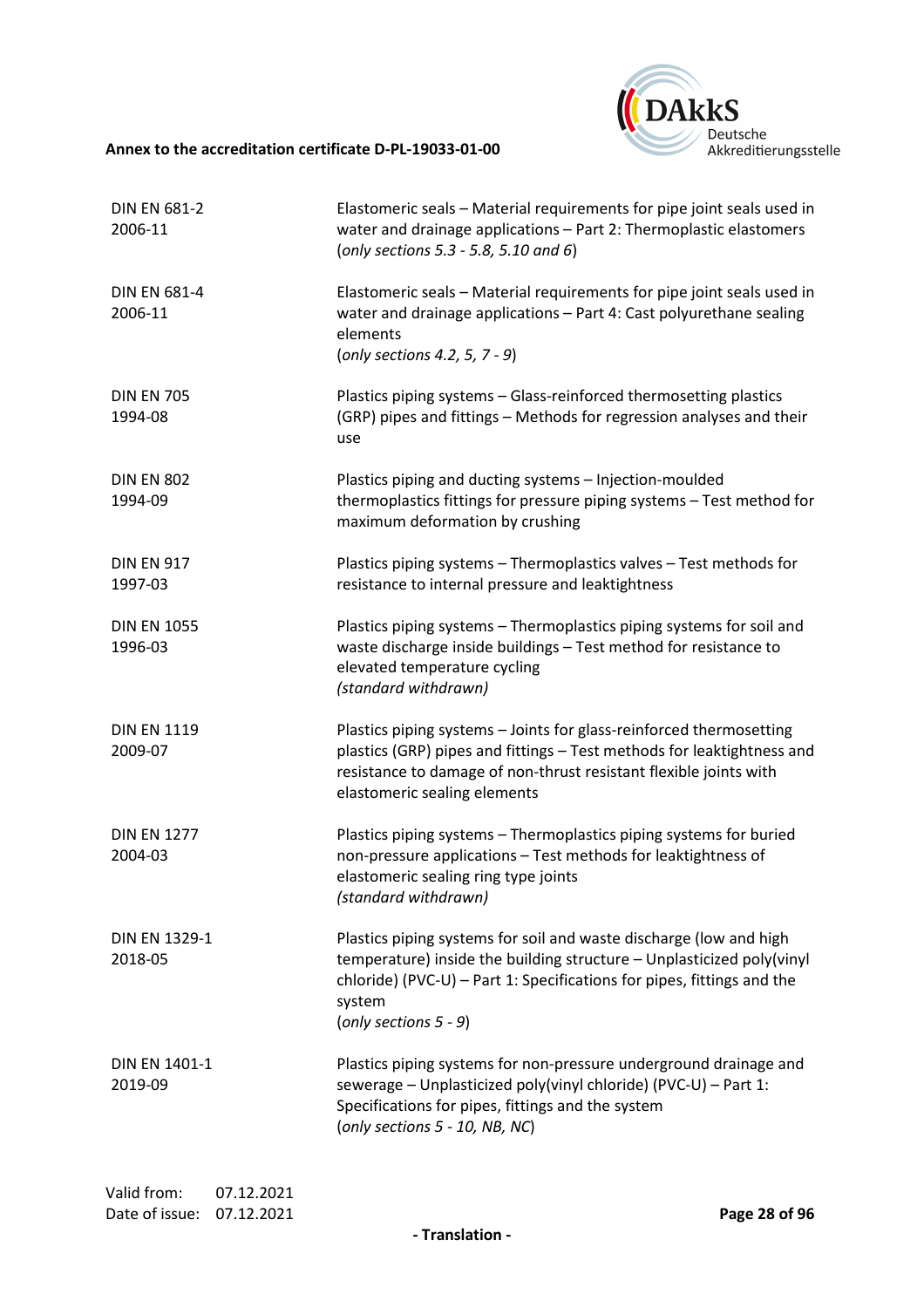

| <b>DIN EN 1411</b><br>1996-03   | Plastics piping and ducting systems - Thermoplastics pipes -<br>Determination of resistance to external blows by the staircase<br>method<br>(standard withdrawn)                                                                                                     |
|---------------------------------|----------------------------------------------------------------------------------------------------------------------------------------------------------------------------------------------------------------------------------------------------------------------|
| <b>DIN EN 1447</b><br>2011-01   | Plastics piping systems - Glass-reinforced thermosetting plastics<br>(GRP) pipes - Determination of long-term resistance to internal<br>pressure                                                                                                                     |
| <b>DIN EN 1451-1</b><br>2018-10 | Plastics piping systems for soil and waste discharge (low and high<br>temperature) within the building structure $-$ Polypropylene (PP) $-$<br>Part 1: Specifications for pipes, fittings and the system<br>(only sections $6, 8 - 10$ )                             |
| <b>DIN EN 1453-1</b><br>2017-09 | Plastics piping systems with structured-wall pipes for soil and waste<br>discharge (low and high temperature) inside buildings - Unplasticized<br>poly(vinyl chloride) (PVC-U) - Part 1: Specifications for pipes and the<br>system<br>(only sections 5.1, $6 - 8$ ) |
| <b>DIN EN 1455-1</b><br>1999-12 | Plastics piping systems for soil and waste discharge (low and high<br>temperature) within the building structure - Acrylonitrile-butadiene-<br>styrene (ABS) - Part 1: Specifications for pipes, fittings and the<br>system<br>(only sections $6 - 10$ )             |
| DIN EN 1519-1<br>2019-07        | Plastics piping systems for soil and waste discharge (low and high<br>temperature) within the building structure $-$ Polyethylene (PE) $-$ Part<br>1: Specifications for pipes, fittings and the system<br>(only sections $5 - 9$ )                                  |
| <b>DIN EN 1555-1</b><br>2010-12 | Plastics piping systems for the supply of gaseous fuels -<br>Polyethylene (PE) - Part 1: General<br>(only section 4)                                                                                                                                                 |
| <b>DIN EN 1555-2</b><br>2010-12 | Plastics piping systems for the supply of gaseous fuels -<br>Polyethylene (PE) - Part 2: Pipes<br>(only sections 5.1, 7 and 8)                                                                                                                                       |
| <b>DIN EN 1555-3</b><br>2013-01 | Plastics piping systems for the supply of gaseous fuels -<br>Polyethylene (PE) - Part 3: Fittings<br>(only sections 5.1, 7 and 8)                                                                                                                                    |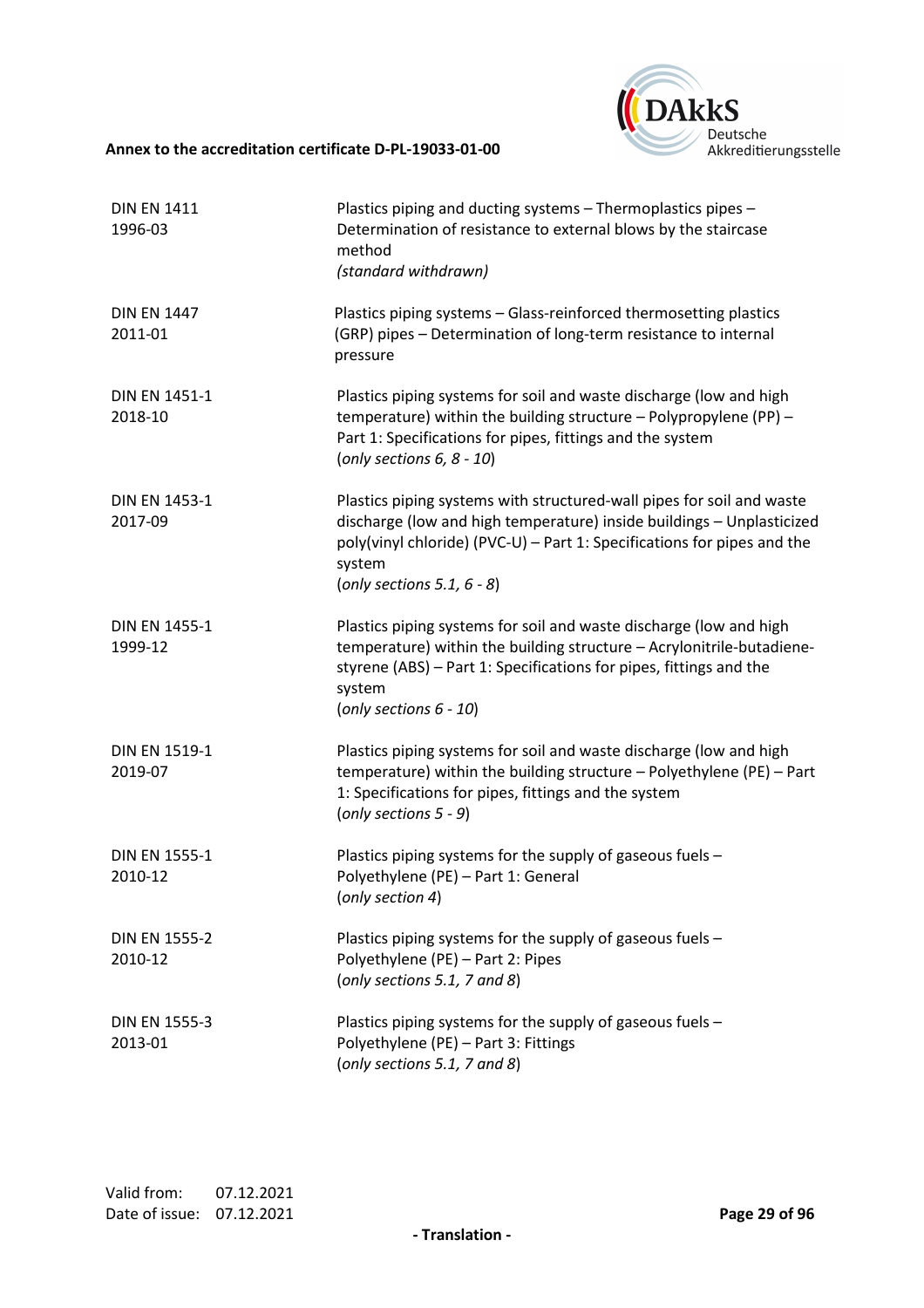

| <b>DIN EN 1555-4</b><br>2011-07  | Plastics piping systems for the supply of gaseous fuels -<br>Polyethylene (PE) - Part 4: Valves<br>(only sections 5.1, 7 and 8)                                                                                                                                      |
|----------------------------------|----------------------------------------------------------------------------------------------------------------------------------------------------------------------------------------------------------------------------------------------------------------------|
| <b>DIN EN 1555-5</b><br>2010-12  | Plastics piping systems for the supply of gaseous fuels -<br>Polyethylene (PE) - Part 5: Fitness for purpose of the system<br>(only section 4)                                                                                                                       |
| <b>DIN EN 1566-1</b><br>1999-12  | Plastics piping systems for soil and waste discharge (low and high<br>temperature) within the building structure - Chlorinated poly(vinyl<br>chloride) (PVC-C) - Part 1: Specifications for pipes, fittings and the<br>system<br>(only sections 5.1, $6 - 8$ and 10) |
| <b>DIN EN 1705</b><br>1997-01    | Plastics piping systems - Thermoplastics valves - Test method for<br>the integrity of a valve after an external blow                                                                                                                                                 |
| <b>DIN EN 1716</b><br>1997-03    | Plastics piping systems - Polyethylene (PE) tapping tees - Test<br>method for impact resistance of an assembled tapping tee                                                                                                                                          |
| <b>DIN EN 1852-1</b><br>2018-03  | Plastics piping systems for non-pressure underground drainage and<br>sewerage - Polypropylene (PP) - Part 1: Specifications for pipes,<br>fittings and the system<br>(only sections $6, 8 - 10$ )                                                                    |
| <b>DIN EN 10242</b><br>1995-03   | Threaded pipe fittings in malleable cast iron<br>(only sections 10 and 11)                                                                                                                                                                                           |
| DIN EN 10242/A1<br>1999-06       | Threaded pipe fitting in malleable cast iron; Amendment 1                                                                                                                                                                                                            |
| DIN EN 10242/A2<br>2003-06       | Threaded pipe fitting in malleable cast iron; Amendment 2                                                                                                                                                                                                            |
| DIN EN 12201-1<br>2011-11        | Plastics piping systems for water supply, and for drainage and<br>sewerage under pressure - Polyethylene (PE) -<br>Part 1: General<br>(only section 4, annex NA)                                                                                                     |
| <b>DIN EN 12201-2</b><br>2013-12 | Plastics piping systems for water supply, and for drainage and<br>sewerage under pressure - Polyethylene (PE) - Part 2: Pipes<br>(only sections 5.1, $6 - 8$ )                                                                                                       |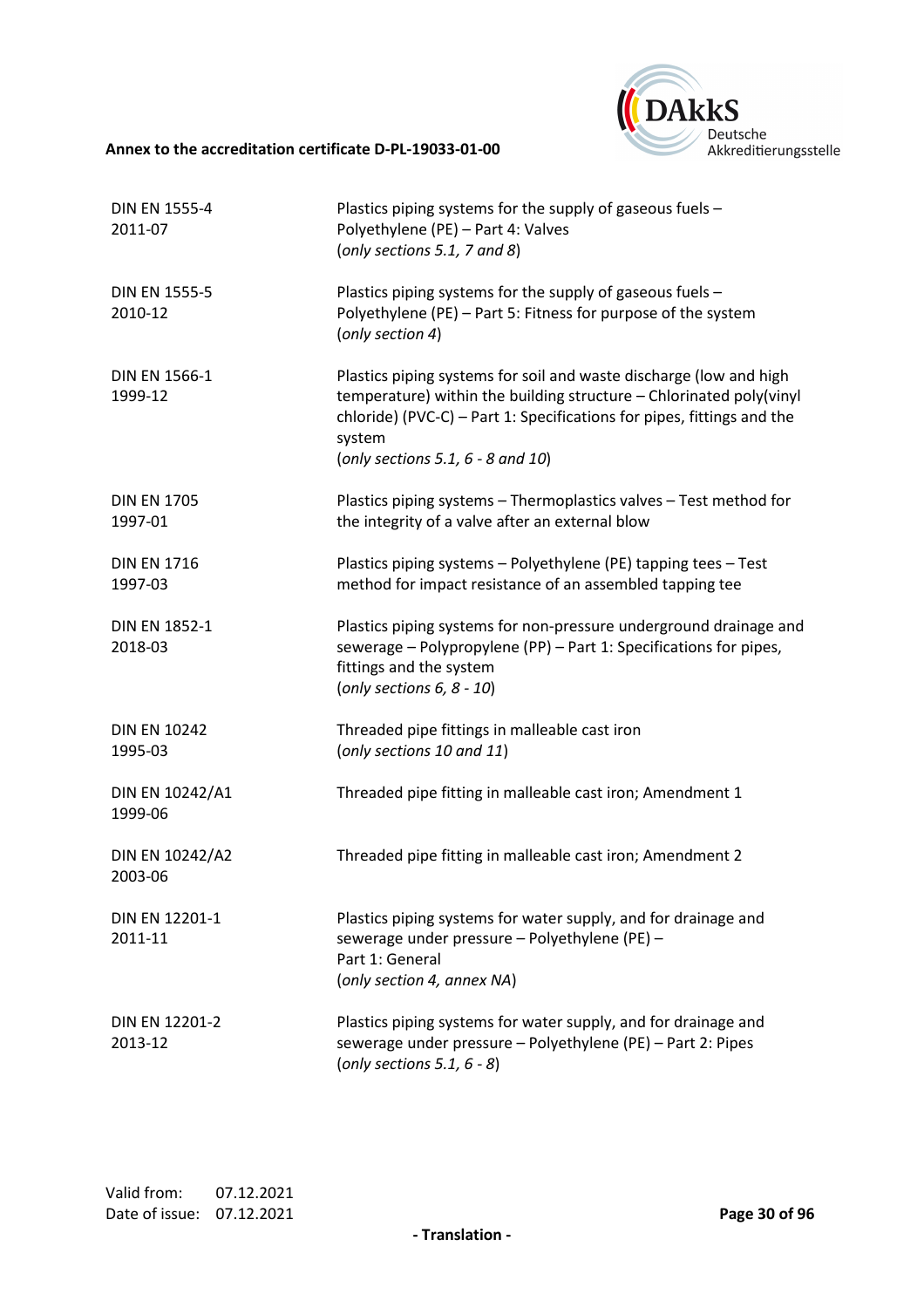

| DIN EN 12201-3<br>2013-01      | Plastics piping systems for water supply, and for drainage and<br>sewerage under pressure - Polyethylene (PE) - Part 3: Fittings<br>(only sections 5.1, 5.5, $6 - 8$ , annexes A and B)                                                                                                                                                                                      |
|--------------------------------|------------------------------------------------------------------------------------------------------------------------------------------------------------------------------------------------------------------------------------------------------------------------------------------------------------------------------------------------------------------------------|
| DIN EN 12201-4<br>2012-04      | Plastics piping systems for water supply, and for drainage and<br>sewerage under pressure - Polyethylene (PE) - Part 4: Valves<br>(only sections 5.1, 7, 8 and annex A)                                                                                                                                                                                                      |
| DIN EN 12201-5<br>2011-11      | Plastics piping systems for water supply, and for drainage and<br>sewerage under pressure - Polyethylene (PE) - Part 5: Fitness for<br>purpose of the system<br>(only section 4)                                                                                                                                                                                             |
| <b>DIN EN 12293</b><br>1999-09 | Plastics piping systems - Thermoplastics pipes and fittings for hot<br>and cold water - Test method for the resistance of mounted<br>assemblies to temperature cycling<br>(standard withdrawn)                                                                                                                                                                               |
| <b>DIN EN 12294</b><br>1999-10 | Plastics piping systems - Systems for hot and cold water - Test<br>method for leaktightness under vacuum<br>(standard withdrawn)                                                                                                                                                                                                                                             |
| <b>DIN EN 12295</b><br>1999-10 | Plastics piping systems - Thermoplastics pipes and associated<br>fittings for hot and cold water - Test methods for resistance of joints<br>to pressure cycling<br>(standard withdrawn)                                                                                                                                                                                      |
| DIN EN 12666-1<br>2020-08      | Plastics piping systems for non-pressure underground drainage and<br>sewerage - Polyethylene (PE) - Part 1: Specifications for pipes,<br>fittings and the system<br>(only sections 4, 5.1, $6 - 9$ , annex NA)                                                                                                                                                               |
| DIN EN 13476-2<br>2020-12      | Plastics piping systems for non-pressure underground drainage and<br>sewerage - Structured-wall piping systems of unplasticized poly (vinyl<br>chloride) (PVC-U), polypropylene (PP) and polyethylene (PE) – Part 2:<br>Specifications for pipes and fittings with smooth internal and external<br>surface and the system, Type A<br>(only sections 4, 6, $8 - 10$ )         |
| DIN EN 13476-3<br>2020-12      | Plastics piping systems for non-pressure underground drainage and<br>sewerage - Structured-wall piping systems of unplasticized poly(vinyl<br>chloride) (PVC-U), polypropylene (PP) and polyethylene (PE) - Part 3:<br>Specifications for pipes and fittings with smooth internal and profiled<br>external surface and the system, Type B<br>(only sections 4, 6, $8 - 10$ ) |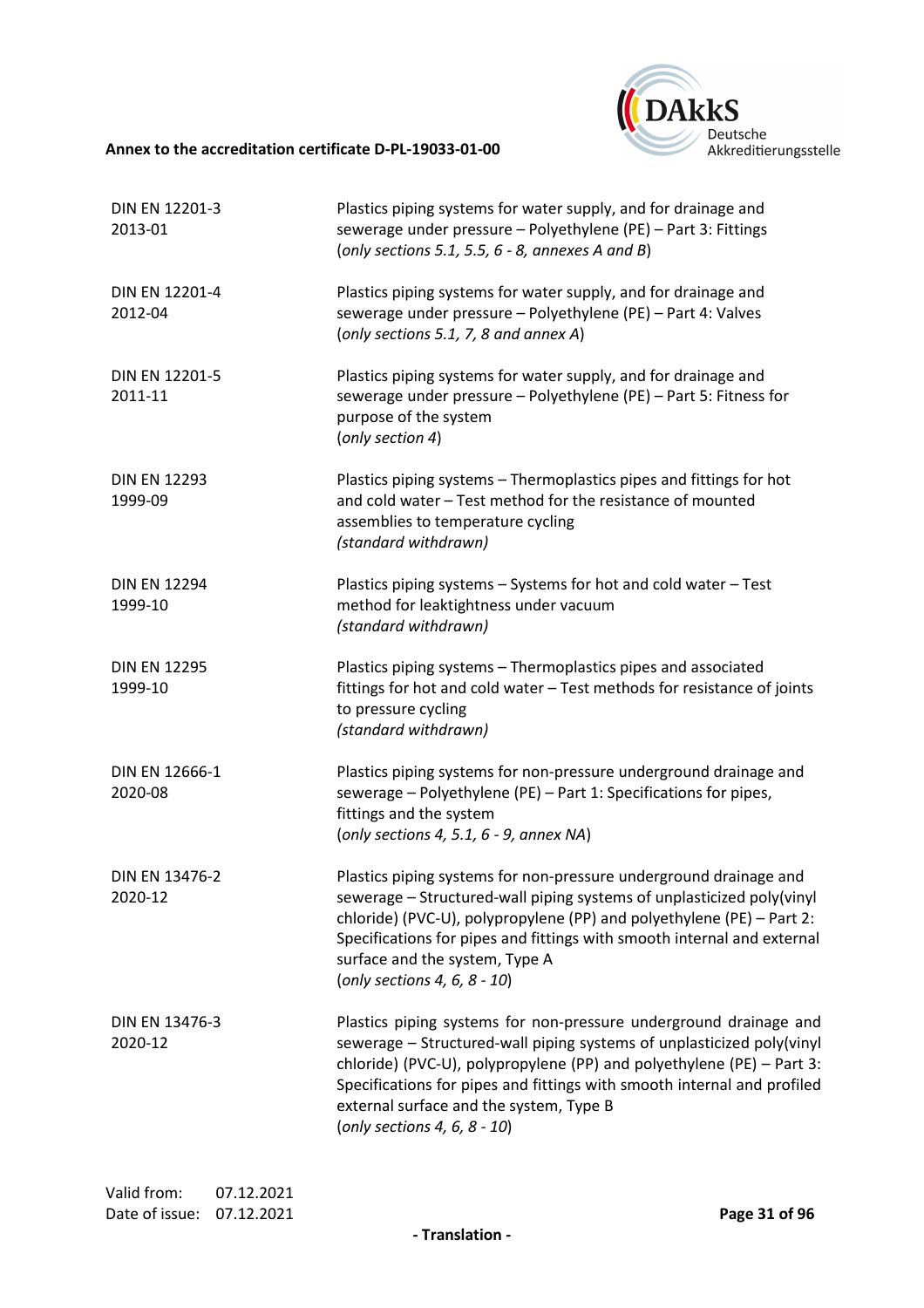

| <b>DIN EN 14364</b><br>2013-05         | Plastics piping systems for drainage and sewerage with or without<br>pressure - Glass-reinforced thermosetting plastics (GRP) based on<br>unsaturated polyester resin (UP) - Specifications for pipes, fittings<br>and joints<br>(only sections $5 - 7$ ) |
|----------------------------------------|-----------------------------------------------------------------------------------------------------------------------------------------------------------------------------------------------------------------------------------------------------------|
| DIN EN 14525 Draft<br>2020-08          | Ductile iron wide tolerance couplings and flange adaptors for use<br>with pipes of different materials: Ductile iron, grey iron, steel, PVC-U,<br>PE, fibre-cement<br>(only sections $5 - 7$ )                                                            |
| DIN EN 14636-1<br>2010-04              | Plastics piping systems for non-pressure drainage and sewerage -<br>Polyester resin concrete (PRC) - Part 1: Pipes and fittings with flexible<br>joints<br>(only annexes $A - G$ )                                                                        |
| <b>DIN EN 14680</b><br>2015-12         | Adhesives for non-pressure thermoplastic piping systems -<br>Specifications<br>(only sections 4, 5 and 6.2)                                                                                                                                               |
| DIN EN 14758-1<br>2012-05              | Plastics piping systems for non-pressure underground drainage and<br>sewerage - Polypropylene with mineral modifiers (PP-MD) - Part 1:<br>Specifications for pipes, fittings and the system<br>(only sections 4, 5.1, $6 - 8$ )                           |
| <b>DIN EN 14814</b><br>2016-09         | Adhesives for thermoplastic piping systems for fluids under pressure<br>- Specifications<br>(only sections 4, 5 and 6.2)                                                                                                                                  |
| <b>DIN EN 15632-1 Draft</b><br>2021-01 | District heating pipes - Pre-insulated flexible pipe systems -<br>Part 1: Classification, general requirements and test methods                                                                                                                           |
| <b>DIN EN 15632-2 Draft</b><br>2021-01 | District heating pipes - Pre-insulated flexible pipe systems -<br>Part 2: Bonded plastic service pipes - Requirements and test methods<br>(only section 6, except sections 5.2.2 - 5.5)                                                                   |
| <b>DIN EN 15632-3 Draft</b><br>2021-01 | District heating pipes - Pre-insulated flexible pipe systems -<br>Part 3: Non bonded system with plastic service pipes - requirements<br>and test methods<br>(only section 5, except sections 4.2.2 - 4.6)                                                |
| <b>DIN EN 28233</b><br>1991-06         | Thermoplastics valves; torques; test method                                                                                                                                                                                                               |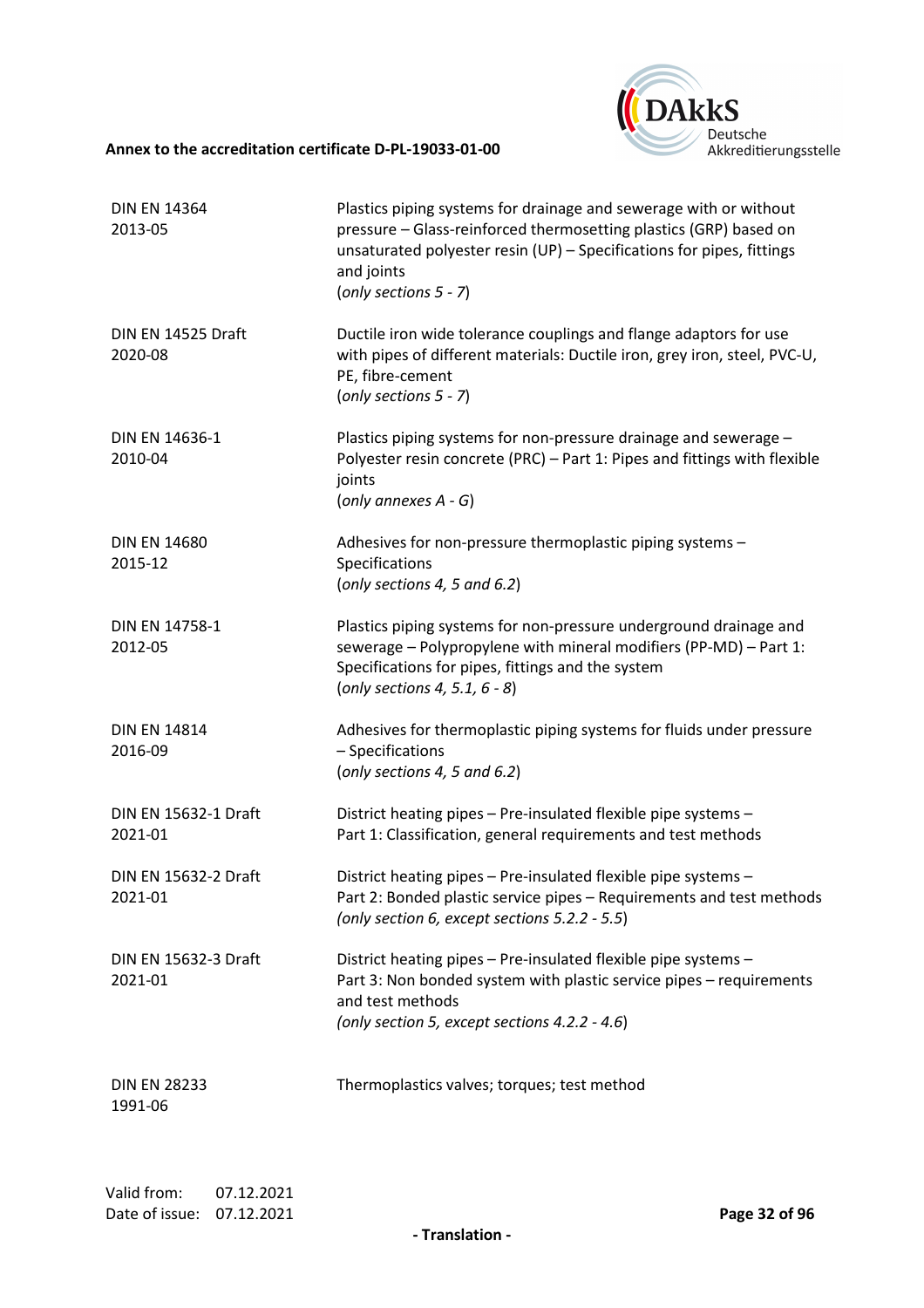

| DIN EN 60684-2<br>2012-05                                | Flexible insulating sleeving - Part 2: Test method<br>(only sections<br>3.1 Diameter<br>3.3 Minimum and maximum wall thickness and concentricity of<br>extruded sleeving<br>19.2 Tensile strength and elongation at break of the entire sleeve<br>section)               |
|----------------------------------------------------------|--------------------------------------------------------------------------------------------------------------------------------------------------------------------------------------------------------------------------------------------------------------------------|
| DIN EN 61386-1<br>2020-08                                | Conduit systems for cable management - Part 1: General<br>requirements + A1:2019<br>(only sections 5, 10 - 13)                                                                                                                                                           |
| DIN EN IEC 61386-21 / AA<br>2021-03                      | Conduit systems for cable management - Part 21: Particular<br>requirements - Rigid conduit systems<br>(only sections 10 and 12)                                                                                                                                          |
| DIN EN IEC 61386-22 / AA<br>2021-03                      | Conduit systems for cable management - Part 22: Particular<br>requirements - Pliable conduit systems<br>(only sections 10 - 12)                                                                                                                                          |
| DIN EN 61386-23<br>2011-12<br>DIN EN 61386-24<br>2011-08 | Conduit systems for cable management - Part 23: Particular<br>requirements - Flexible conduit systems<br>(only sections 10 - 12)<br>Conduit systems for cable management - Part 24: Particular<br>requirements - Conduit systems buried underground<br>(only section 10) |
| AS/NZS 1477<br>2017                                      | PVC pipes and fittings for pressure applications<br>(only sections $3.3 - 3.6$ )                                                                                                                                                                                         |
| AS/NZS 2492<br>2007                                      | Cross-linked polyethylene (PE-X) pipes for pressure applications<br>(only sections 3 and 4)                                                                                                                                                                              |
| AS/NZS 2537.2<br>2011                                    | Mechanical jointing fittings for use with crosslinked polyethylene<br>(PE-X) for pressure applications Plastics piping systems for hot and<br>cold water installations - Crosslinked polyethylene (PE-X) - Fittings<br>(only sections 4, 7 and 8)                        |
| AS/NZS 2537.3<br>2011                                    | Mechanical jointing fittings for use with crosslinked polyethylene<br>(PE-X) for pressure applications Plastics piping systems for hot and<br>cold water installations - Crosslinked polyethylene (PE-X) - Fitness<br>for purpose of the system<br>(only section 5)      |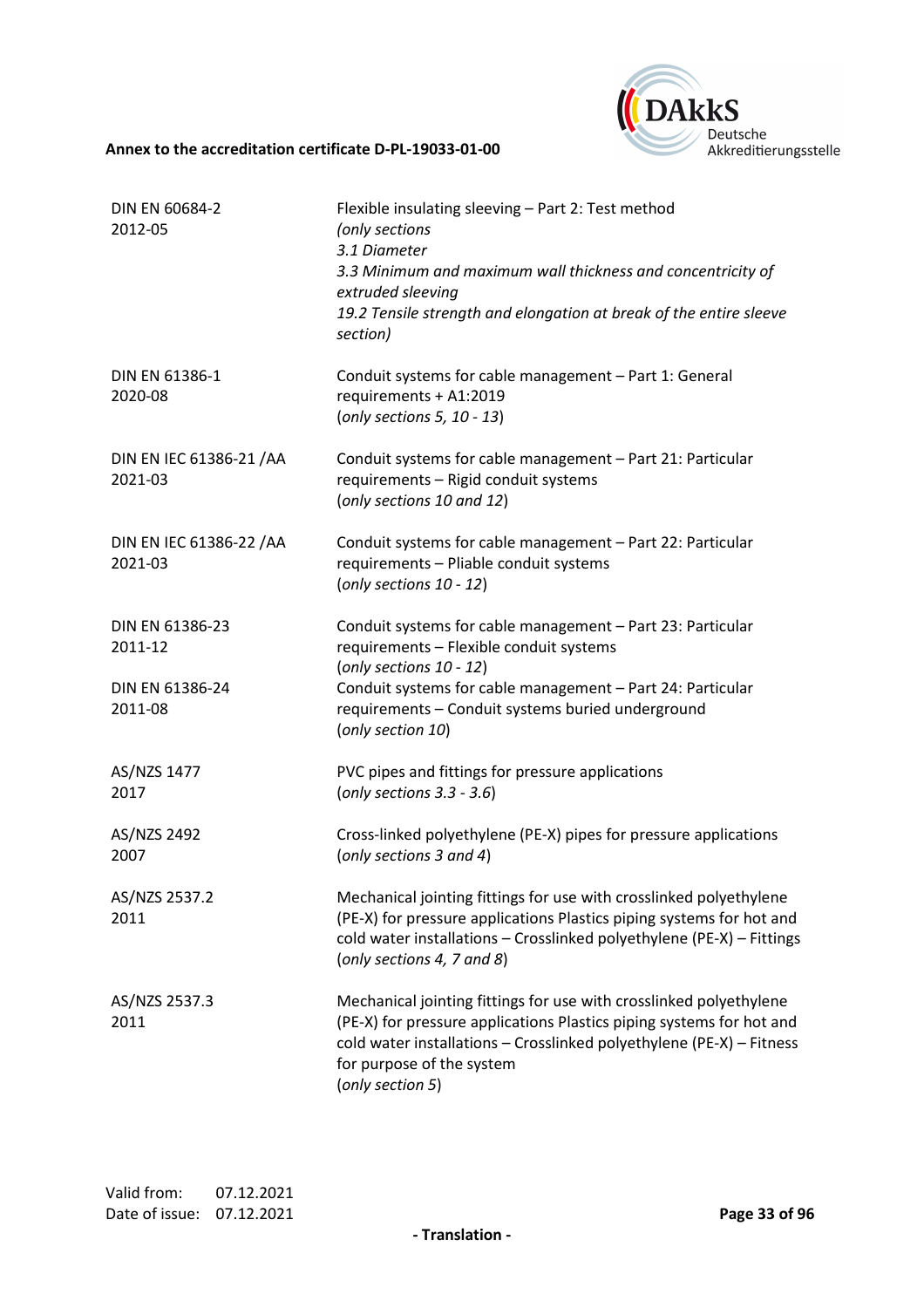

| AS 4176.2<br>2010          | Multilayer pipes for pressure applications Multilayer piping systems<br>for hot and cold water plumbing applications - Pipes<br>(only sections $9 - 12$ , 14 and annexes $B - E$ )              |
|----------------------------|-------------------------------------------------------------------------------------------------------------------------------------------------------------------------------------------------|
| AS 4176.3<br>2010          | Multilayer pipes for pressure applications Multilayer piping systems<br>for hot and cold water plumbing applications - Fittings<br>(only section 5)                                             |
| AS 4176.5<br>2010          | Multilayer pipes for pressure applications Multilayer piping systems<br>for hot and cold water plumbing applications - Fitness for purpose<br>of the system<br>(only section 5)                 |
| <b>DIN 1187</b><br>1982-11 | Unplasticized polyvinyl chloride (PVC-U) drainpipes; Dimensions,<br>requirements, testing                                                                                                       |
| <b>DIN 1389</b><br>2015-12 | WC connectors - Requirements and testing                                                                                                                                                        |
| DIN 3544-1<br>1985-09      | High-density polyethylene (HDPE) valves; tapping valves;<br>requirements and test                                                                                                               |
| <b>DIN 4060</b><br>2016-07 | Joints of sewer and drain pipes with elastomeric seals -<br>Requirements and testing on joints with elastomeric seals                                                                           |
| DIN 4262-1<br>2009-10      | Pipes and fittings for subsoil drainage of trafficked areas and<br>underground engineering - Part 1: Pipes, fittings and their joints<br>made from PVC-U, PP and PE<br>(only sections $6 - 9$ ) |
| DIN 4262-3<br>2010-10      | Pipes and fittings for subsoil drainage of trafficked areas and<br>underground engineering - Part 3: Pipes and fittings made from<br>concrete and their joints<br>(only sections 5.2 and 6)     |
| DIN 4266-1<br>2011-11      | Drainage pipes for landfills - Part 1: Drainage pipes made from PE<br>and PP<br>(only sections 5, 6 and annex A)                                                                                |
| <b>DIN 4724</b><br>2020-11 | Plastic piping systems for warm water floor heating systems and<br>radiator pipe connecting - Crosslinked polyethylene of medium<br>density (PE-MDX)<br>(only sections 5 to 7)                  |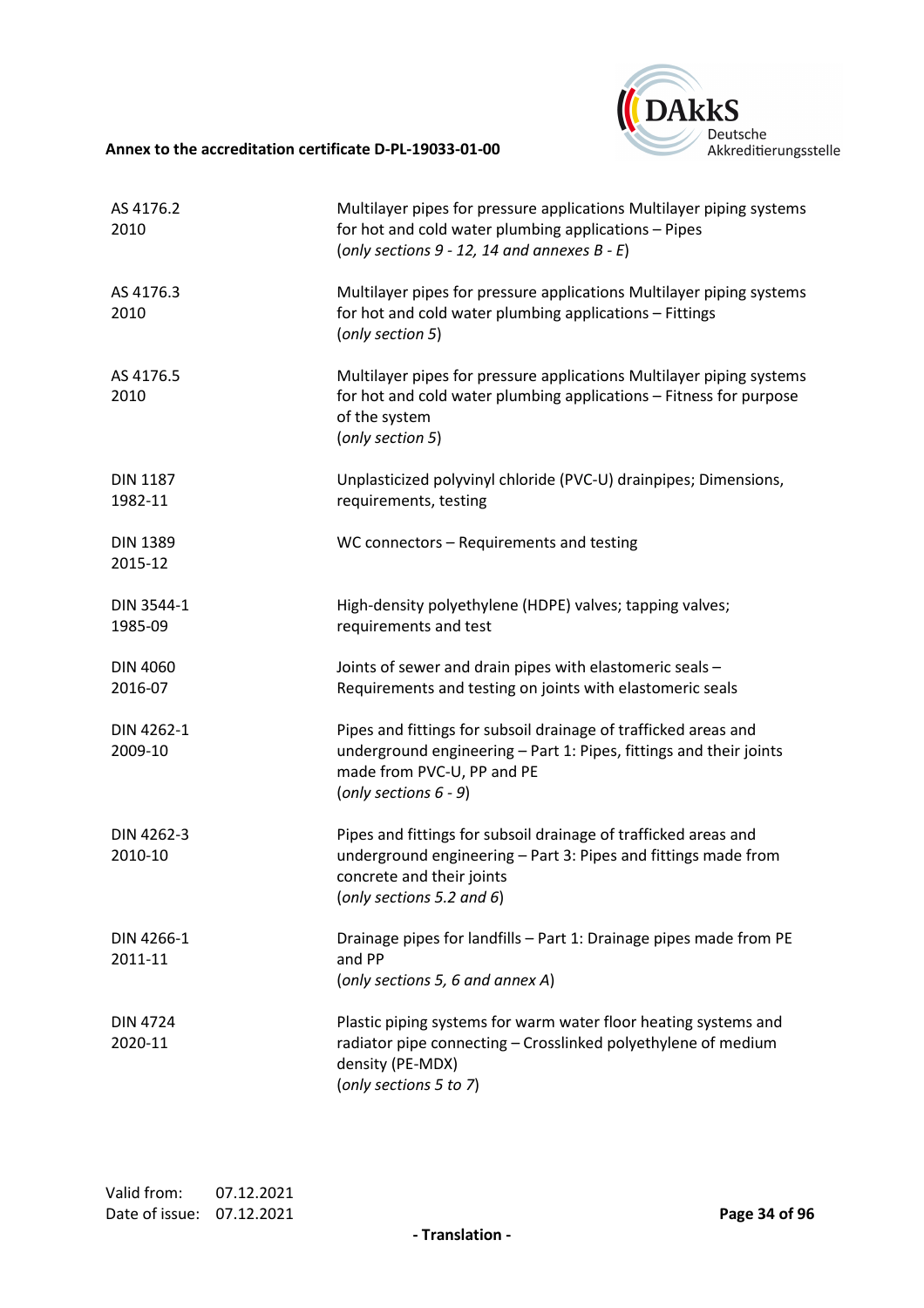

| <b>DIN 4726</b><br>2017-10  | Warm water surface heating systems and radiator connecting<br>systems - Plastics piping systems and multilayer piping systems<br>(only section 5)                            |
|-----------------------------|------------------------------------------------------------------------------------------------------------------------------------------------------------------------------|
| <b>DIN 8061</b>             | Unplasticized polyvinyl chloride (PVC-U) pipes - General quality                                                                                                             |
| 2016-05                     | requirements, testing                                                                                                                                                        |
| <b>DIN 8075</b><br>2018-08  | Polyethylene (PE) pipes - PE 80, PE 100 - General quality<br>requirements, testing<br>(only sections 5, 6)                                                                   |
| <b>DIN 8076</b><br>2013-09  | Pressure pipelines made from thermoplastics materials - Metal and<br>plastics compression fittings for polyethylene<br>(PE) pipes - General quality requirements and testing |
| <b>DIN 8078</b>             | Polypropylene (PP) pipes - PP-H, PP-B, PP-R, PP-RCT - General quality                                                                                                        |
| 2008-09                     | requirements and testing                                                                                                                                                     |
| <b>DIN 8080</b>             | Chlorinated polyvinyl chloride (PVC-C) pipes - General quality                                                                                                               |
| 2009-10                     | requirements, testing                                                                                                                                                        |
| DIN 16831-5                 | Pipe joints and components of polybutene (PB) for pipes under                                                                                                                |
| 1999-10                     | pressure; PB 125 - Part 5: General quality requirements, testing                                                                                                             |
| DIN 16833                   | Polyethylene pipes of raised temperature resistance (PE-RT) - PE-RT                                                                                                          |
| 2009-09                     | Type I and PE-RT Type II - General quality requirements, testing                                                                                                             |
| DIN 16836<br>2005-08        | Multilayer pipes - Polyolefin-Aluminium-Multilayer pipes - General<br>requirements and testing<br>(only section 6 and annexes C and D)                                       |
| <b>DIN 16837</b><br>2006-04 | Multilayer pipes - Plastics-Multilayer pipes - General quality<br>requirements and testing<br>(only section 6 and annexes A and B)                                           |
| <b>DIN 16841</b>            | Plastics piping systems - Testing of pipes and components -                                                                                                                  |
| 2012-08                     | Determination of flexural creep of plastics by four-point loading                                                                                                            |
| DIN 16869-2                 | Centrifugally cast filled glass fibre reinforced unsaturated polyester                                                                                                       |
| 2014-12                     | resin (UP-GF) pipes - Part 2: General quality requirements, testing                                                                                                          |
| <b>DIN 16874</b><br>2018-09 | Pipes of high-density polyethylene (PE-HD) for buried<br>telecommunication - Dimensions and technical delivery conditions<br>(only sections 7 and 8)                         |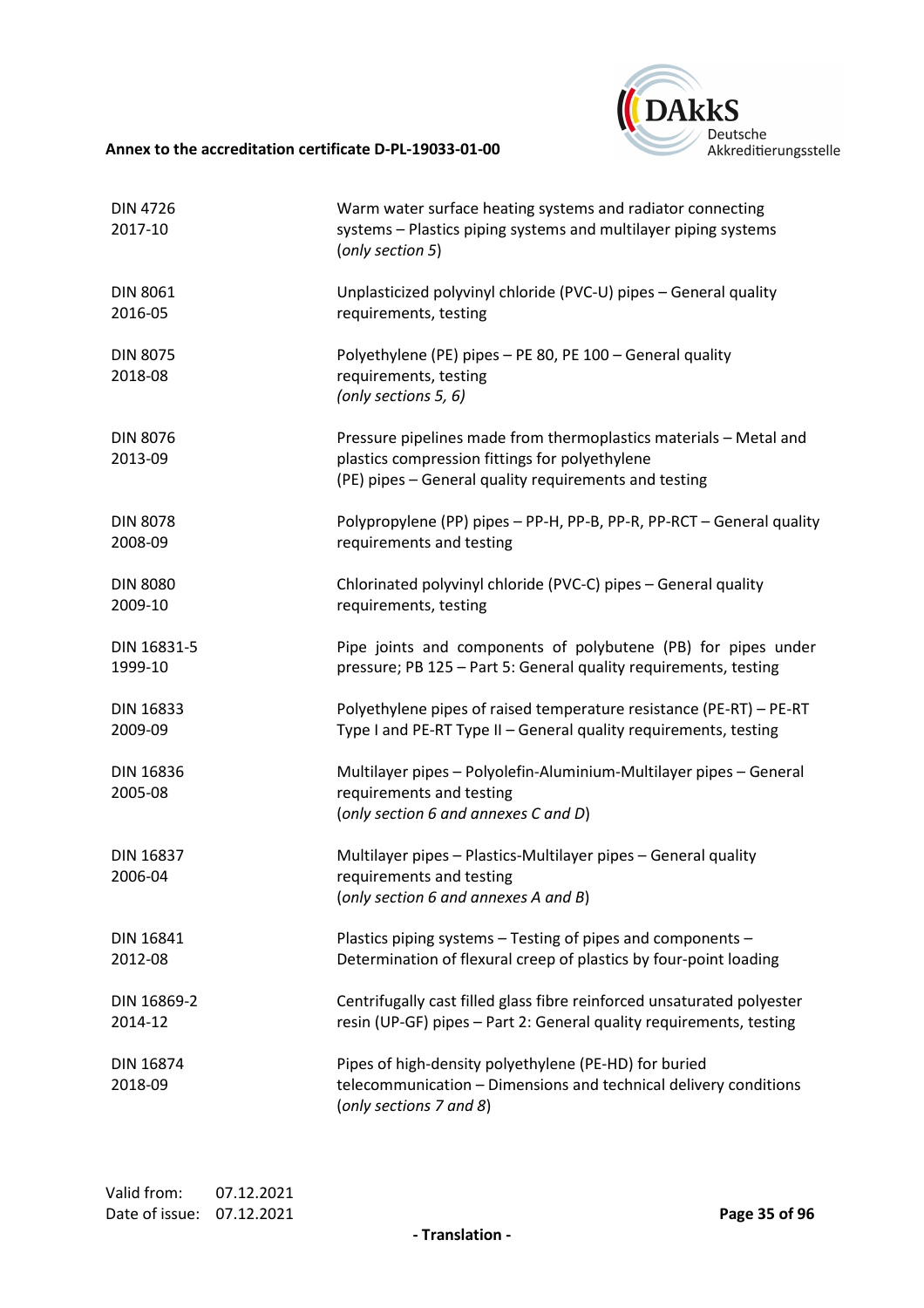

| DIN 16876<br>2016-12        | Pipes and fittings of high-density polyethylene (PE-HD) for buried<br>cable ducting - Dimensions and technical delivery condition<br>(only section 8 Testing)                          |
|-----------------------------|----------------------------------------------------------------------------------------------------------------------------------------------------------------------------------------|
| <b>DIN 16878</b><br>2017-07 | Pipes and fittings of polypropylene (PP) for buried cable ducting -<br>Dimensions and technical delivery conditions<br>(only sections 7 and 8: Requirements and tests)                 |
| <b>DIN 16887</b>            | Determination of the long-term hydrostatic pressure resistance of                                                                                                                      |
| 1990-07                     | thermoplastics pipes                                                                                                                                                                   |
| DIN 16889-1                 | Determination of the chemical resistance factor for thermoplastics                                                                                                                     |
| 1989-06                     | pipes; polyolefin pipes                                                                                                                                                                |
| DIN 16892<br>2019-10        | Crosslinked polyethylene (PE-X) pipes - General requirements, testing                                                                                                                  |
| DIN 16894                   | Pipes of crosslinked medium density polyethylene (PE-MDX) -                                                                                                                            |
| 2011-04                     | General quality requirements and testing                                                                                                                                               |
| DIN 16961-2<br>2018-08      | Thermoplastics pipes and fittings with profiled wall and smooth pipe<br>inside - Part 2: Technical delivery specifications<br>(only sections 4 and 5)                                  |
| DIN 16962-5<br>2000-04      | Pipe joints and components of polypropylene (PP) for pipes under<br>pressure, PP-H 100, PP-B 80 and PP-R 80 - Part 5: General quality<br>requirements, testing<br>(standard withdrawn) |
| DIN 16964                   | Wound glass fibre reinforced polyester resins (UP-GF) pipes; general                                                                                                                   |
| 1988-11                     | quality requirements and testing                                                                                                                                                       |
| DIN 16966-1                 | Glass fibre reinforced polyester resin (UP-GF) pipe fittings and joint                                                                                                                 |
| 1988-11                     | assemblies; fittings; general quality requirements and testing                                                                                                                         |
| DIN 16966-7<br>1995-04      | Pipe joints and their elements of glass fibre reinforced polyester<br>resins - Part 7: Bushings, flanges, flanged and butt joints; general<br>quality requirements and test methods    |
| <b>DIN 16968</b>            | Pipes made of Polybutene-1 (PB-1) - PB 125 - General quality                                                                                                                           |
| 2012-11                     | requirements and testing                                                                                                                                                               |
| DIN 53769-1                 | Testing of glass fibre reinforced plastics pipes; determination of the                                                                                                                 |
| 1988-11                     | longitudinal shear strength of type B pipe fittings                                                                                                                                    |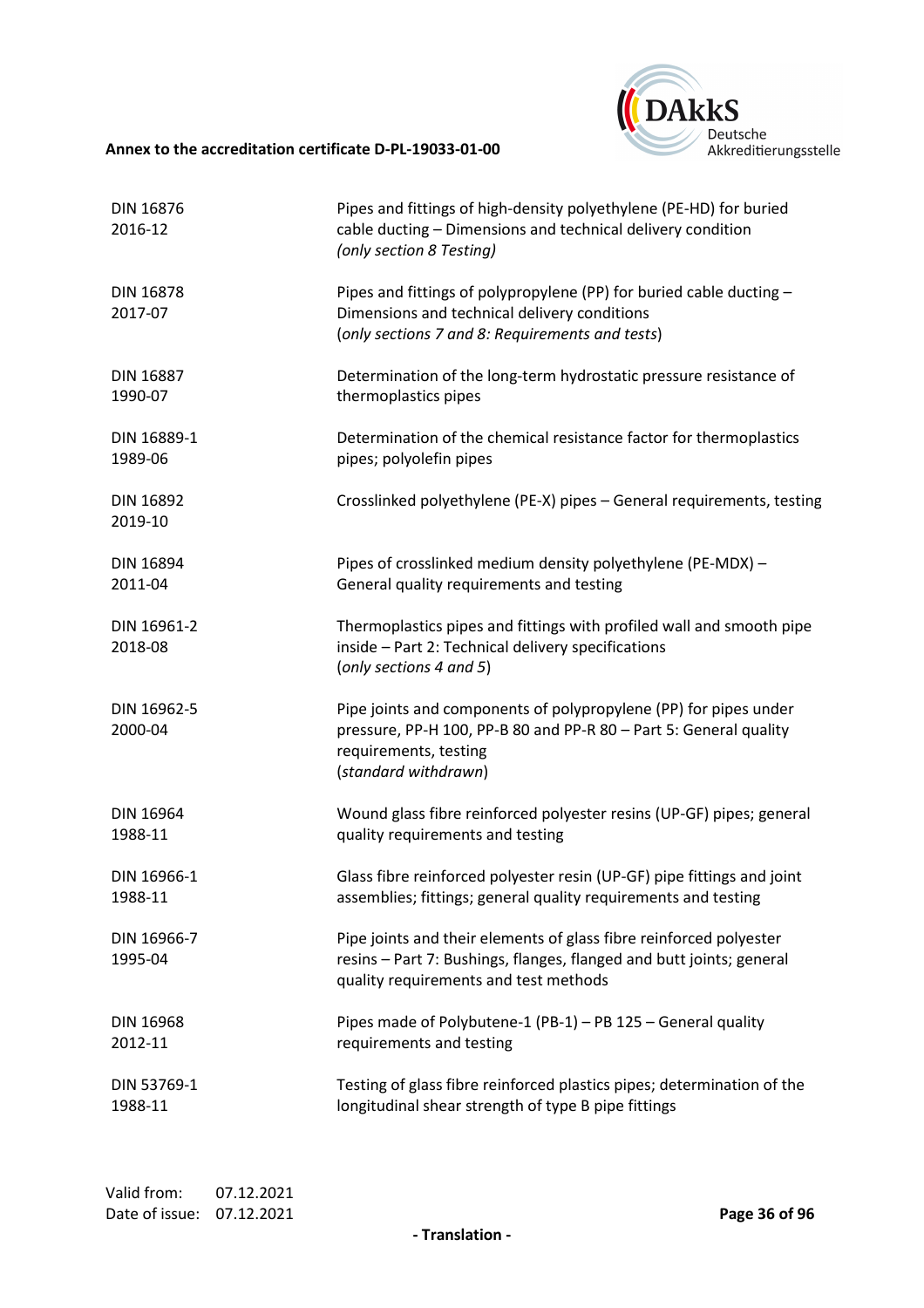

| <b>DIN 73378</b><br>1996-02 | Polyamide tubing for motor vehicles<br>(only section 6)                                                                                                                                                                                                      |
|-----------------------------|--------------------------------------------------------------------------------------------------------------------------------------------------------------------------------------------------------------------------------------------------------------|
| <b>ASTM D 1598a</b><br>2015 | Standard Test Method for Time-to-Failure of Plastic Pipe Under<br><b>Constant Internal Pressure</b>                                                                                                                                                          |
| <b>ASTM D 1599</b><br>2018  | Standard Test Method for Resistance to Short-Time Hydraulic<br>Pressure of Plastic Pipe, Tubing, and Fittings                                                                                                                                                |
| <b>ASTM D 2765</b><br>2016  | Standard Test Methods for Determination of Gel Content and Swell<br>Ratio of Crosslinked Ethylene Plastics                                                                                                                                                   |
| <b>ASTM D 2837</b><br>2021  | Standard Test Method for Obtaining Hydrostatic Design Basis for<br>Thermoplastic Pipe Materials or Pressure Design Basis for<br>Thermoplastic Pipe Products<br>(only sections 4 - 6 and annexes)                                                             |
| GRIS GV 15<br>2019-01       | Special quality specification for sewer pipes and fittings made of<br>reinforced polypropylene compound/blend with multilayer wall<br>structure (PP-ML) and fittings made of polypropylene for municipal<br>hydraulic engineering<br>(only sections 3 and 7) |
| GRIS GV 16<br>2018-07       | Special quality specifications for sewer pipes and fittings made of<br>polypropylene (PP) for municipal hydraulic engineering<br>(only sections $3$ and $6$ )                                                                                                |
| GRIS GV 19<br>2016-01       | Special quality specifications for piping systems for drainage and<br>sewerage made of polyethylene (PE)<br>(only sections 3 and 6)                                                                                                                          |
| LV 112-1<br>2013-04         | Electrical cables for motor vehicles - Part 1: Copper cables; single-<br>core, unshielded<br>(only sections<br>9.3.5 Notch resistance of the insulation<br>9.6.3 Pressure resistance of the insulation in heat)                                              |
| LV 312-3 (Draft)<br>2016-11 | Protective systems for wiring harnesses in motor vehicles - Hoses;<br>Testing guideline<br>(only corrugated hoses<br>except sections 6.5.8, 6.6.4, 6.7.8, 6.9 and 6.10.3.1)                                                                                  |
| ÖNORM B 5140<br>2019-07     | Flexible corrugated drainage pipes of unplasticized polyvinylchloride<br>(PVC-U) - Requirements and test methods for pipes, coupling<br>sleeves and the piping system                                                                                        |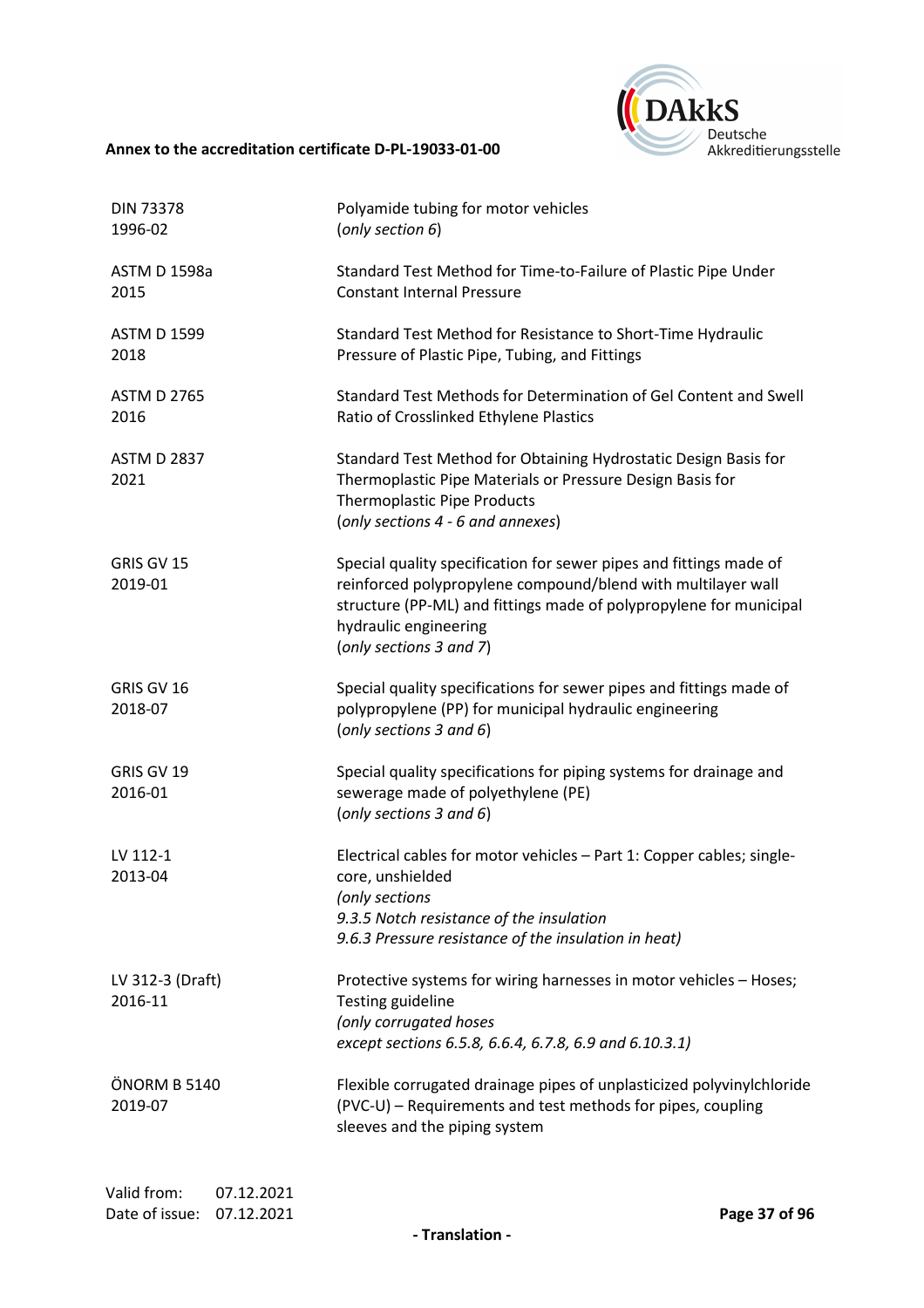

| ÖNORM B 5174-1<br>2011-01        | Pipes of polypropylene for special applications - Dimensions,<br>requirements, tests - Part 1: Non-modified PP-materials PP-H, PP-B,<br>PP-R, PP-RCT<br>(only sections 7 and 9)<br>(standard withdrawn)                                 |
|----------------------------------|-----------------------------------------------------------------------------------------------------------------------------------------------------------------------------------------------------------------------------------------|
| ÖNORM B 5193-1<br>2004-09        | Testing of welding compatibility of polyolefines - Part 1: Pipe<br>material polyethylene (PE)                                                                                                                                           |
| ÖNORM EN 681-1 Draft<br>2016-09  | Elastomeric seals - Material requirements for pipe joint seals used in<br>water and drainage applications - Part 1: Vulcanized rubber<br>(except section 4.2.9 Ozone resistance)                                                        |
| ÖNORM EN 1401-1<br>2019-11       | Plastics piping systems for non-pressure underground drainage and<br>sewerage - Unplasticized poly(vinyl chloride)<br>(PVC-U) - Part 1: Specifications for pipes, fittings and the system<br>(only sections 4, 5.1, $6 - 9$ , annex NA) |
| ÖNORM EN 1555-1 Draft<br>2019-11 | Plastics piping systems for the supply of gaseous fuels -<br>Polyethylene (PE) - Part 1: General<br>(only section 4, annex NA)                                                                                                          |
| ÖNORM EN 1852-1<br>2018-07       | Plastics piping systems for non-pressure underground drainage and<br>sewerage - Polypropylene (PP) - Part 1: Specifications for pipes,<br>fittings and the system<br>(only sections 5, 6, 8, 9, NB, NC)                                 |
| ÖNORM EN 12099<br>1997-10        | Plastics piping systems - Polyethylene piping materials and<br>components - Determination of volatile content                                                                                                                           |
| ÖNORM EN 12106<br>1998-05        | Plastics piping systems - Polyethylene (PE) pipes - Test method for<br>the resistance to internal pressure after application of squeeze-off                                                                                             |
| ÖNORM EN 12118<br>1998-05        | Plastics piping systems - Determination of moisture content in<br>thermoplastics by coulometry                                                                                                                                          |
| ÖNORM EN 12201-1<br>2015-12      | Plastics piping systems for water supply, and for drainage and<br>sewerage under pressure - Polyethylene (PE) -<br>Part 1: General<br>(only section 4.4, annexes NA 2.3 and NA 2.5)                                                     |
| ÖNORM EN 12201-2<br>2013-11      | Plastics piping systems for water supply, and for drainage and<br>sewerage under pressure - Polyethylene (PE) -<br>Part 2: Pipes<br>(only sections 5.1, $6 - 8$ )                                                                       |

**- Translation -**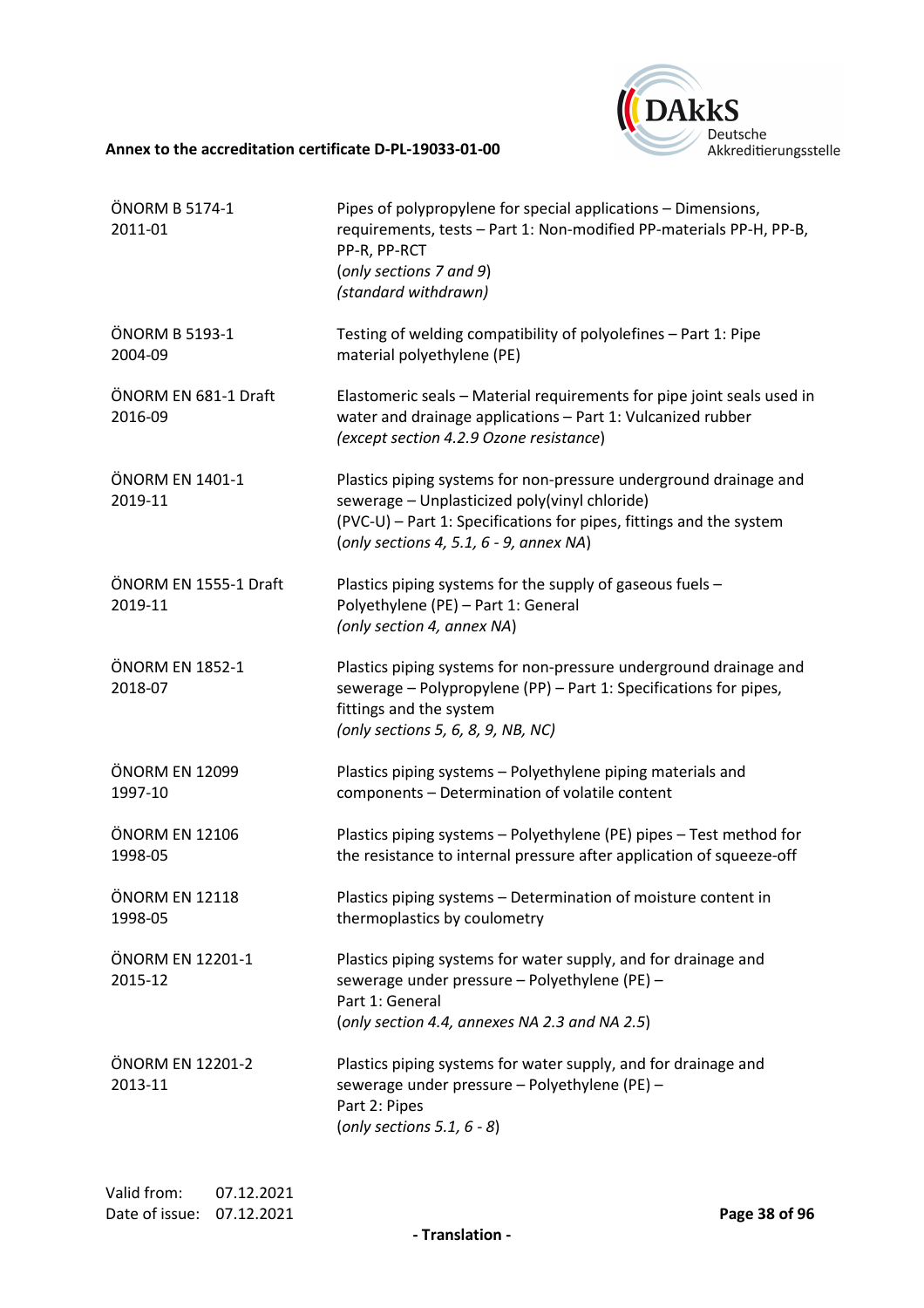

| ÖNORM EN 12201-3<br>2013-04    | Plastics piping systems for water supply, and for drainage and<br>sewerage under pressure - Polyethylene (PE) -<br>Part 3: Fittings<br>(only sections 5.1, 5.5, $6 - 8$ and annexes A and B)                                     |
|--------------------------------|----------------------------------------------------------------------------------------------------------------------------------------------------------------------------------------------------------------------------------|
| ÖNORM EN 12201-5<br>2012-03    | Plastics piping systems for water supply, and for drainage and<br>sewerage under pressure - Polyethylene (PE) -<br>Part 5: Fitness for purpose of the system<br>(only section 4)                                                 |
| ÖNORM EN 12666-1<br>2011-12    | Plastics piping systems for non-pressure underground drainage and<br>sewerage - Polyethylene (PE) - Part 1: Specifications for pipes,<br>fittings and the system                                                                 |
| ÖNORM EN ISO 527-2<br>2012-05  | Plastics - Determination of tensile properties - Part 2: Test<br>conditions for moulding and extrusion plastics                                                                                                                  |
| ÖNORM EN ISO 899-1<br>2018-03  | Plastics - Determination of creep behaviour - Part 1: Tensile creep                                                                                                                                                              |
| ÖNORM EN ISO 1167-1<br>2006-07 | Thermoplastics pipes, fittings and assemblies for the conveyance of<br>fluids - Determination of the resistance to internal pressure - Part 1:<br>General test method                                                            |
| ÖNORM EN ISO 1167-2<br>2006-07 | Thermoplastics pipes, fittings and assemblies for the conveyance of<br>fluids - Determination of the resistance to internal pressure - Part 2:<br>Preparation of pipe test pieces                                                |
| ÖNORM EN ISO 1452-1<br>2020-03 | Plastics piping systems for water supply and for buried and above-<br>ground drainage and sewerage under pressure - Unplasticized<br>poly(vinyl chloride) (PVC-U) -<br>Part 1: General<br>(only section 4)                       |
| ÖNORM EN ISO 1452-2<br>2020-03 | Plastics piping systems for water supply and for buried and above-<br>ground drainage and sewerage under pressure - Unplasticized<br>poly(vinyl chloride) (PVC-U) -<br>Part 2: Pipes<br>(only sections 4, 5, 8 and 9, NB, NC)    |
| ÖNORM EN ISO 1452-3<br>2020-03 | Plastics piping systems for water supply and for buried and above-<br>ground drainage and sewerage under pressure - Unplasticized<br>poly(vinyl chloride) (PVC-U) -<br>Part 3: Fittings<br>(only sections 4, 5, 8 and 9, NB, NC) |

**- Translation -**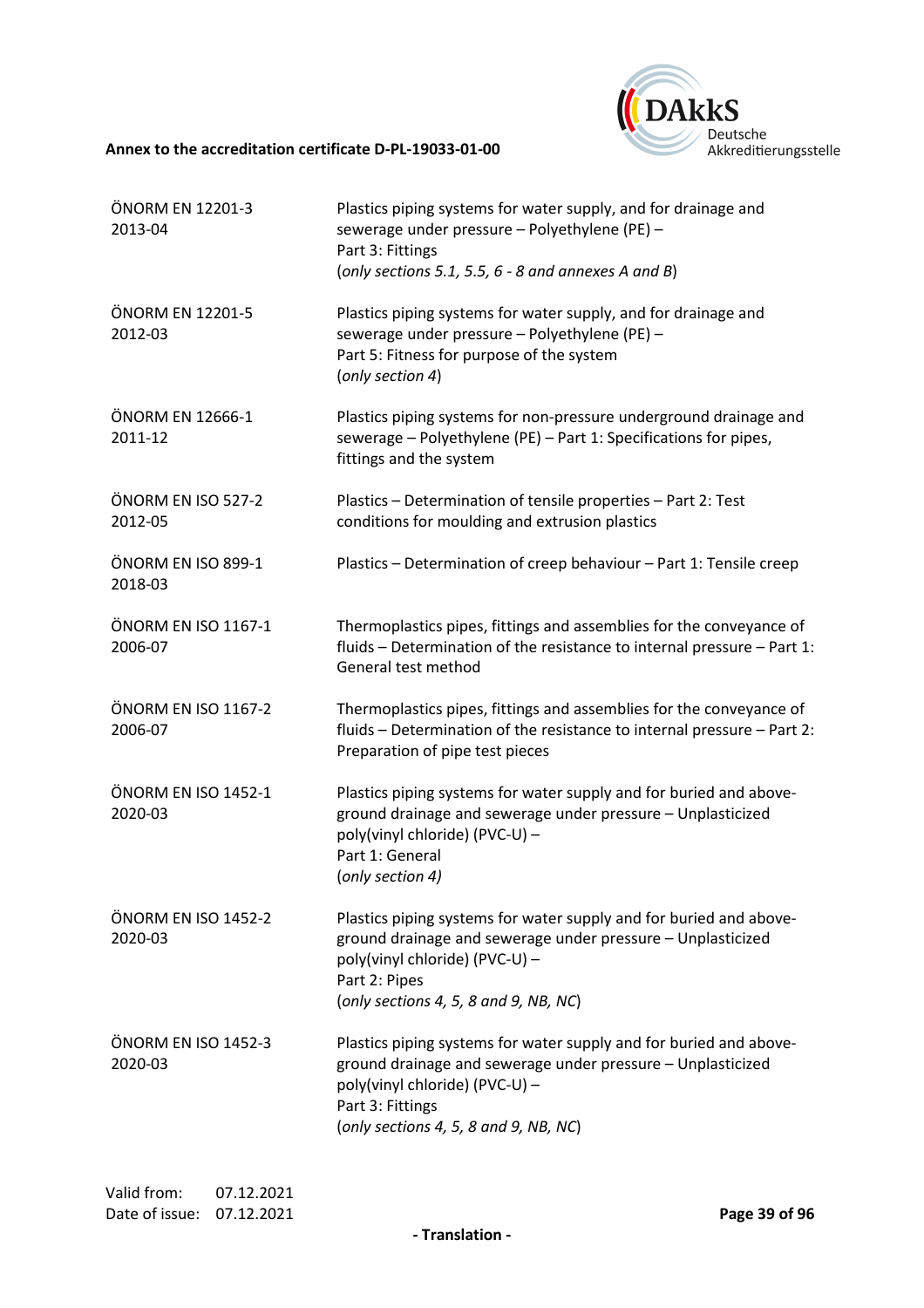

| ÖNORM EN ISO 1452-5<br>2020-03                            | Plastics piping systems for water supply and for buried and above-<br>ground drainage and sewerage under pressure - Unplasticized<br>poly(vinyl chloride) (PVC-U) -<br>Part 5: Fitness for purpose of the system<br>(only section 4, A, B) |
|-----------------------------------------------------------|--------------------------------------------------------------------------------------------------------------------------------------------------------------------------------------------------------------------------------------------|
| ÖNORM EN ISO 3451-5<br>2002-11                            | Plastics - Determination of ash - Part 5: Poly(vinyl chloride)                                                                                                                                                                             |
| ÖNORM EN ISO 4892-2<br>2013-06                            | Plastics - Methods of exposure to laboratory light sources -<br>Part 2: Xenon-arc lamps                                                                                                                                                    |
| ÖNORM EN ISO 9080<br>2013-04                              | Plastics piping and ducting systems - Determination of the long-term<br>hydrostatic strength of thermoplastics materials in pipe form by<br>extrapolation                                                                                  |
| ÖNORM EN ISO 9969<br>2016-06                              | Thermoplastics pipes - Determination of ring stiffness                                                                                                                                                                                     |
| ÖNORM EN ISO 13479<br>2010-05                             | Polyolefin pipes for the conveyance of fluids - Determination of<br>resistance to crack propagation - Test method for slow crack growth<br>on notched pipes                                                                                |
| ÖNORM EN ISO 15874-1<br>2019-03                           | Plastics piping systems for hot and cold water installations -<br>Polypropylene (PP) - Part 1: General<br>(only section 6)                                                                                                                 |
| ÖNORM EN ISO 15874-2<br>2019-02                           | Plastics piping systems for hot and cold water installations -<br>Polypropylene (PP) - Part 2: Pipes<br>(only sections 4, 5, 7, 8 and annexes NA, NB)                                                                                      |
| ÖNORM EN ISO 15874-3<br>2019-02                           | Plastics piping systems for hot and cold water installations -<br>Polypropylene (PP) - Part 3: Fittings<br>(only sections 4, 5, 7, 8 and annexes NA, NB)                                                                                   |
| ÖNORM EN ISO 15874-5<br>2019-02                           | Plastics piping systems for hot and cold water installations -<br>Polypropylene (PP) - Part 5: Fitness for purpose of the system<br>(only section 4 and annexes NA, NB)                                                                    |
| ÖNORM EN ISO 15875-1<br>2008-03                           | Plastics piping systems for hot and cold water installations -<br>Crosslinked polyethylene (PE-X) - Part 1: General<br>(only annexes NA4 and NA5)                                                                                          |
| ÖNORM EN ISO 15875-2<br>2008-03                           | Plastics piping systems for hot and cold water installations -<br>Crosslinked polyethylene (PE-X) - Part 2: Pipes<br>(only sections 4, 5.1, 7 and 8)                                                                                       |
| Valid from:<br>07.12.2021<br>Date of issue:<br>07.12.2021 | Page 40 of 96                                                                                                                                                                                                                              |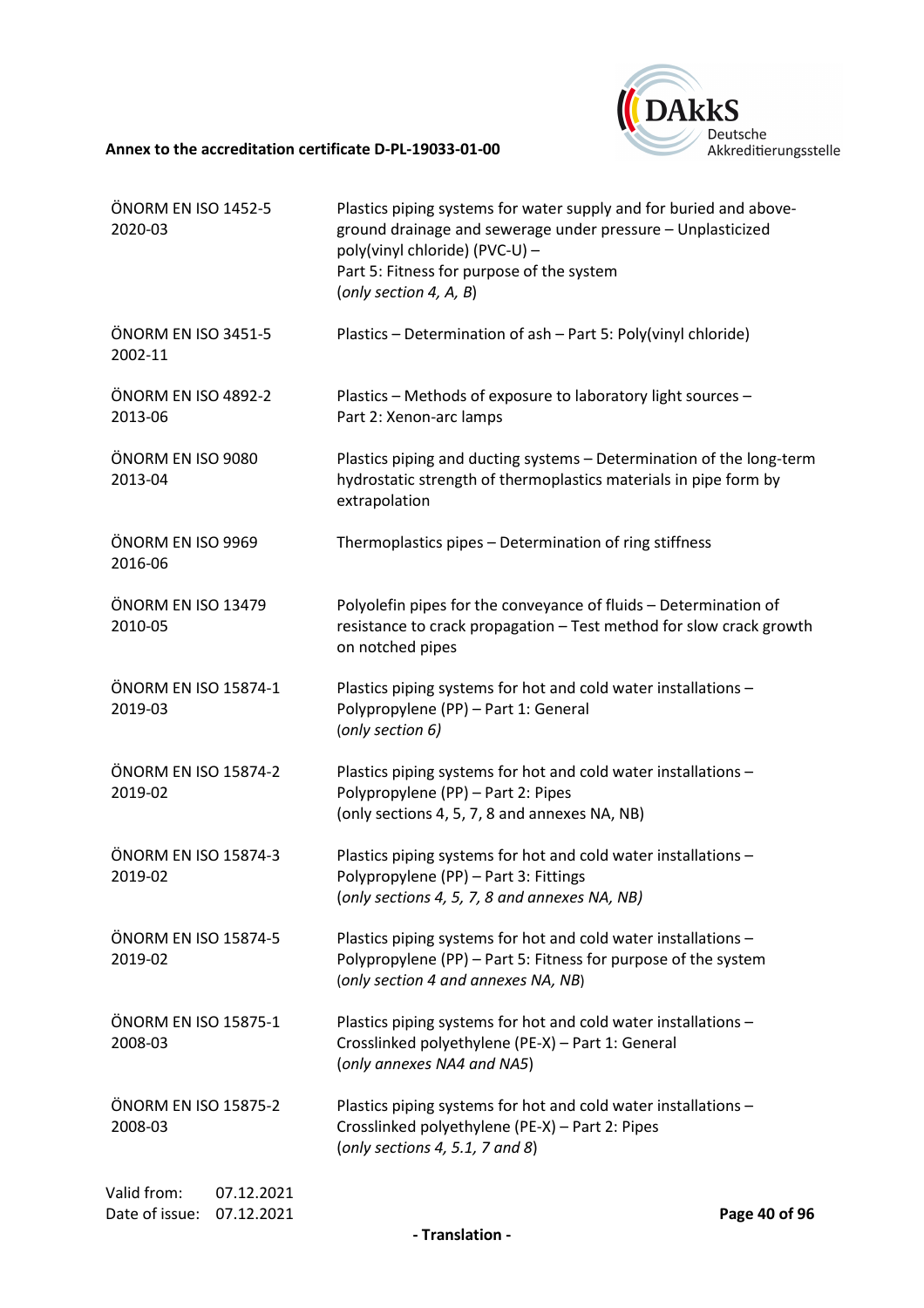

| ÖNORM EN ISO 15875-3<br>2004-06 | Plastics piping systems for hot and cold water installations -<br>Crosslinked polyethylene (PE-X) - Part 3: Fittings<br>(only sections 4, 5.1, $6 - 8$ )                                                                                                                                                                                                                                                                               |
|---------------------------------|----------------------------------------------------------------------------------------------------------------------------------------------------------------------------------------------------------------------------------------------------------------------------------------------------------------------------------------------------------------------------------------------------------------------------------------|
| ÖNORM EN ISO 15875-5<br>2004-06 | Plastics piping systems for hot and cold water installations -<br>Crosslinked polyethylene (PE-X) - Part 5: Fitness for purpose of the<br>system<br>(only section 4)                                                                                                                                                                                                                                                                   |
| ÖNORM EN ISO 15876-1<br>2018-01 | Plastics piping systems for hot and cold water installations -<br>Polybutene (PB) - Part 1: General<br>(Here: section 5 and annexes NA section 4.2 and NA 5)                                                                                                                                                                                                                                                                           |
| ÖNORM EN ISO 15876-2<br>2018-01 | Plastics piping systems for hot and cold water installations -<br>Polybutene (PB) - Part 2: Pipes<br>(only sections 4, 5.1, 7 and 8)                                                                                                                                                                                                                                                                                                   |
| ÖNORM EN ISO 15876-3<br>2018-01 | Plastics piping systems for hot and cold water installations -<br>Polybutene (PB) - Part 3: Fittings<br>(only sections 4, 5.1, 6 and 7)                                                                                                                                                                                                                                                                                                |
| ÖNORM EN ISO 15876-5<br>2018-01 | Plastics piping systems for hot and cold water installations -<br>Polybutene (PB) - Part 5: Fitness for purpose of the system<br>(only section 4)                                                                                                                                                                                                                                                                                      |
| ÖNORM EN ISO 21003-1<br>2012-04 | Multilayer piping systems for hot and cold water installations inside<br>buildings - Part 1: General<br>(only annex NA $2 - 8$ )                                                                                                                                                                                                                                                                                                       |
| ÖVGW PW 302<br>2010-04          | Plastics piping systems for hot and cold water installations inside<br>buildings made of polypropylene (PP), cross-linked polyethylene (PE-<br>X), polybutene (PB), chlorinated polyvinyl chloride (PVC-C), elevated<br>temperature polyethylene (PE-RT) and polypropylene with increased<br>temperature and crack resistance (PP-RCT) - Requirements and tests<br>for the award of the ÖVGW quality mark<br>(only sections 6.6 and 9) |
| ÖVGW/GRIS QS-W 405/1<br>2016-02 | Piping systems made of polyethylene PE 100-RC for non-<br>conventional installation techniques in the drinking water supply -<br>Part 1: Pipes made of polyethylene PE 100-RC (resistance to crack) -<br>Requirements and tests for the award of the ÖVGW/GRIS quality<br>mark<br>(only sections 6.2.5 - 6.2.7, 6.3 and 9)                                                                                                             |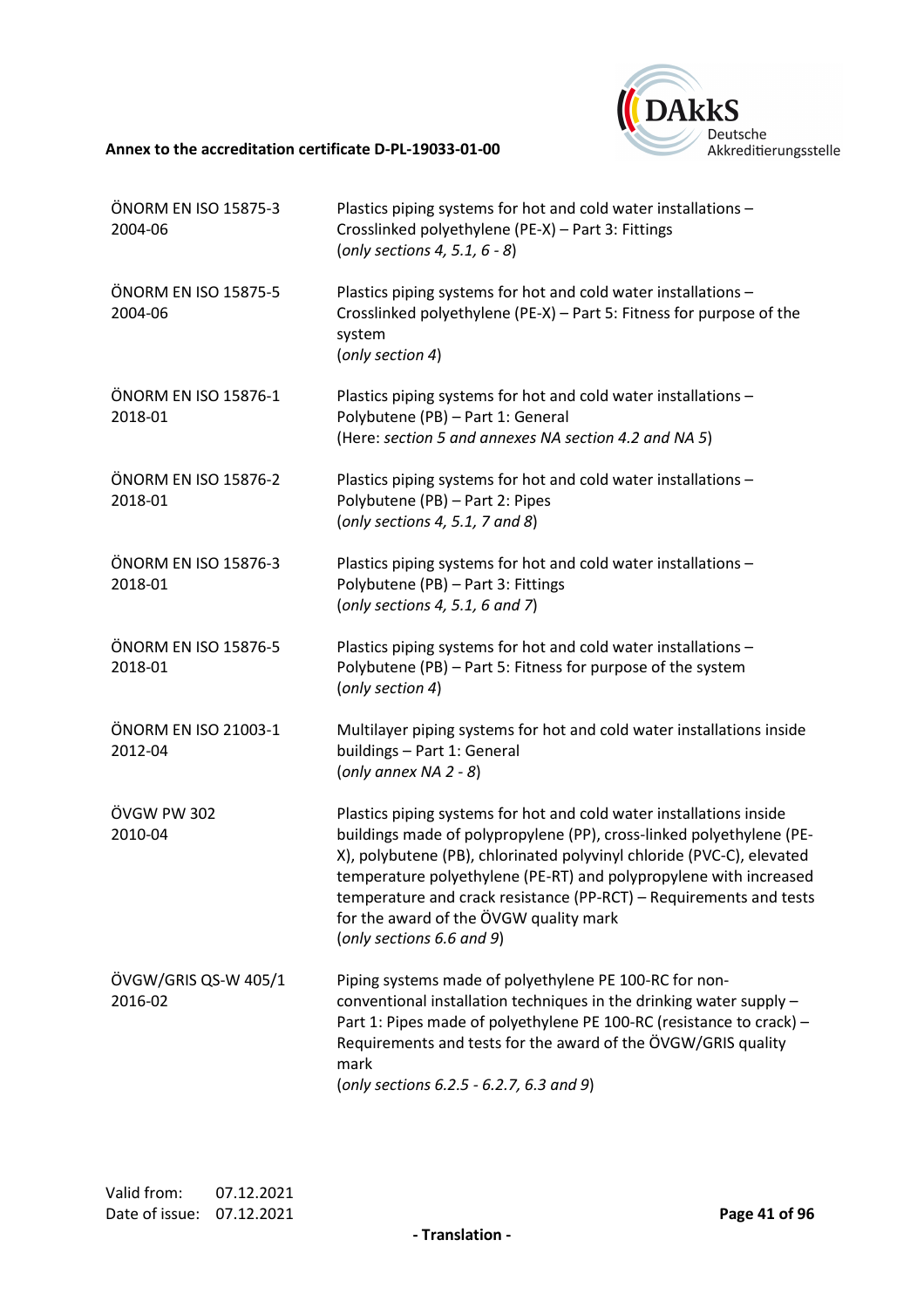

| PAS 1075<br>2009-04<br>SN EN ISO 1452-2<br>2010-05 | Pipes made from Polyethylene for alternative installation techniques<br>- Dimensions, technical requirements and testing<br>Plastics piping systems for water supply and for buried and above-<br>ground drainage and sewerage under pressure - Unplasticized<br>poly(vinyl chloride) (PVC-U) - Part 2: Pipes<br>(only sections 4, 5.1, 6, 8 and 9) |
|----------------------------------------------------|-----------------------------------------------------------------------------------------------------------------------------------------------------------------------------------------------------------------------------------------------------------------------------------------------------------------------------------------------------|
| SN EN ISO 1452-3<br>2011-04                        | Plastics piping systems for water supply and for buried and above-<br>ground drainage and sewerage under pressure - Unplasticized<br>poly(vinyl chloride) (PVC-U) - Part 3: Fittings<br>(only sections 4, 5.1, 6, 8 and 9)                                                                                                                          |
| SN EN ISO 1452-4<br>2010-05                        | Plastics piping systems for water supply and for buried and above-<br>ground sewerage under pressure - Unplasticized poly(vinyl chloride)<br>(PVC-U) - Part 4: Valves<br>(only sections 4, 5.1, 6, 8 and 9)                                                                                                                                         |
| SN EN ISO 1452-5<br>2011-04                        | Plastics piping systems for water supply and for buried and above-<br>ground drainage and sewerage under pressure - Unplasticized<br>poly(vinyl chloride) (PVC-U) - Part 5: Fitness for purpose of the<br>system<br>(only section 4)                                                                                                                |
| <b>BPG ROHR</b><br>1993-05                         | Construction and testing principles for piping components for above-<br>ground pipes made of thermoplastics                                                                                                                                                                                                                                         |
| KIWA BRL K536 deel A<br>2011-12                    | Plastic piping systems of PVC-C (Type 1) intended for transport of<br>hot and cold drinking water<br>(only section 4)                                                                                                                                                                                                                               |
| KIWA BRL K536 deel B<br>2011-12                    | Plastic piping systems of PP-R intended for transport of hot and cold<br>drinking water<br>(only section 4)                                                                                                                                                                                                                                         |
| KIWA BRL K536 deel C<br>2011-12                    | Plastic piping systems of PB intended for transport of hot and cold<br>drinking water<br>(only section 4)                                                                                                                                                                                                                                           |
| KIWA BRL K536-04 deel D<br>2011-12                 | Plastic piping systems of PE-X intended for transport of hot and cold<br>drinking water<br>(only section 4)                                                                                                                                                                                                                                         |
| KIWA BRL K536 deel E<br>2011-12                    | Plastic piping systems of PE-X/AI intended for transport of hot and<br>cold drinking water<br>(only section 4)                                                                                                                                                                                                                                      |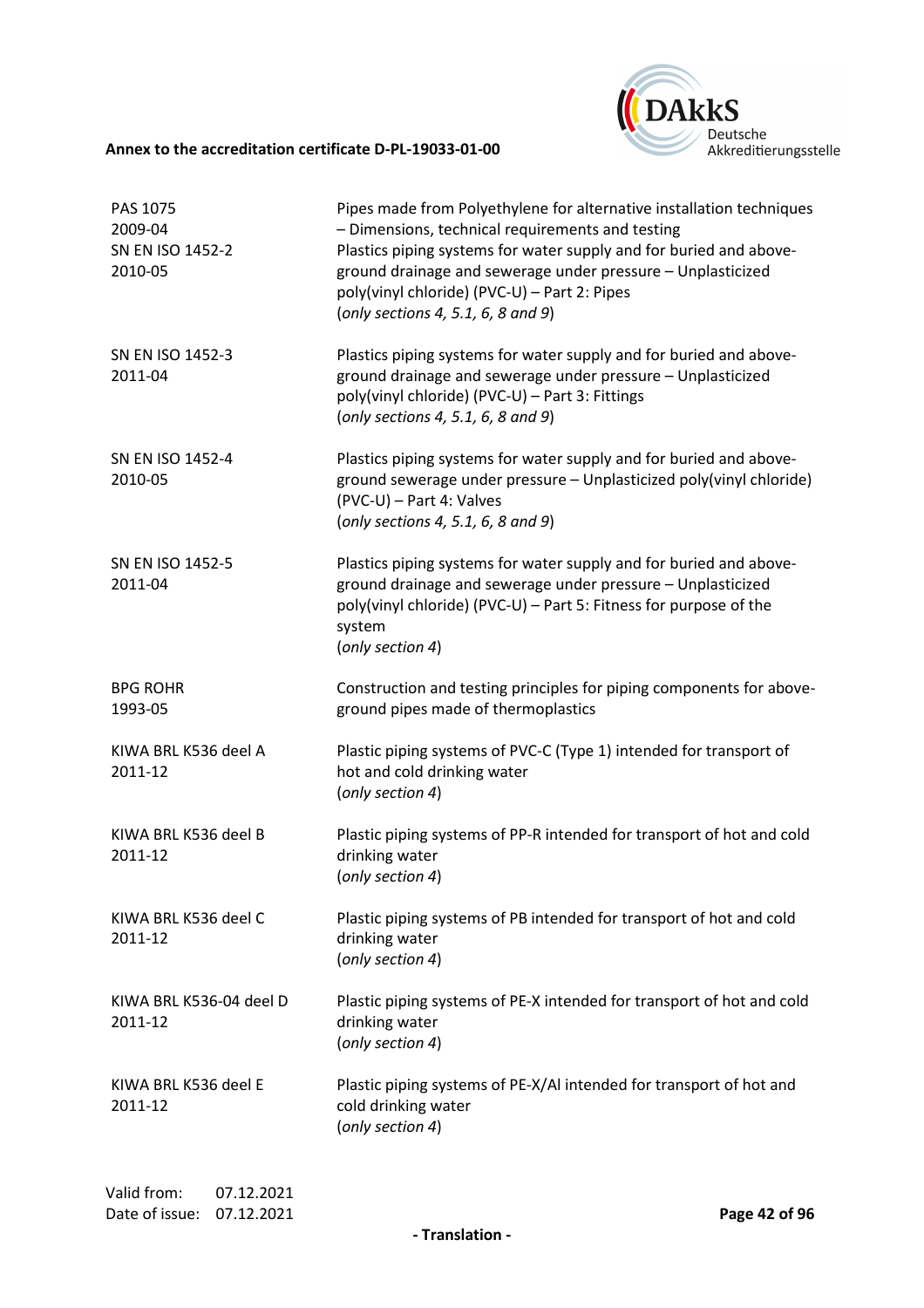

| KIWA BRL K536 deel F<br>2011-12                           | Plastic piping systems of PP-R/AI intended for transport of hot and<br>cold drinking water<br>(only section 4)                                                                                                          |
|-----------------------------------------------------------|-------------------------------------------------------------------------------------------------------------------------------------------------------------------------------------------------------------------------|
| KIWA BRL K536-03 deel G<br>2011-12                        | Plastic piping systems of PE-RT/Al intended for transport of hot and<br>cold drinking water<br>(only section 4)                                                                                                         |
| KIWA BRL K536-04 deel H<br>2011-12                        | Plastic piping systems of PE-RT Type II intended for transport of hot<br>and cold drinking water<br>(only section 4)                                                                                                    |
| <b>DVGW G 5600-1</b><br>2013-10                           | Metal transfer connectors for polyethylene gas pipelines -<br>Requirements and tests                                                                                                                                    |
| DVGW G 5600-2 (VP)<br>2015-09                             | Plastic transfer connectors for polyethylene gas pipelines -<br>Requirements and tests                                                                                                                                  |
| <b>DVGW G 5628</b><br>2016-09                             | Installation systems for gas installation inside buildings, consisting of<br>multi-layer pipes and their corresponding fittings, for an operating<br>pressure less than or equal to 100 mbar - Requirements and testing |
| DVGW GW 6<br>2014-03                                      | Solder, transfer and threaded fittings made of copper and copper<br>alloys in gas and drinking water installations - Requirements and<br>tests                                                                          |
| DVGW GW 335-A1<br>2003-06                                 | Plastic piping systems in gas and water supply - Requirements and<br>tests - Part A1: Pipes and pipe fittings made of PVC-U for water<br>distribution (except: KTW)                                                     |
| <b>DVGW GW 335-A2</b><br>2005-11                          | Plastic piping systems in gas and water supply - Requirements and<br>tests - Part A2: Pipes made of PE 80 and PE 100<br>(except: KTW)                                                                                   |
| <b>DVGW GW 335-A3</b><br>2003-06                          | Plastic piping systems in gas and water supply - Requirements and<br>tests - Part A3: Pipes made of PE-Xa<br>(except: KTW)                                                                                              |
| <b>DVGW GW 335-B2</b><br>2004-09                          | 2nd supplement to DVGW Work Sheet GW 335 - Plastic piping<br>systems in gas and water supply - Requirements and tests - Part B2:<br>Fittings made of PE 80 and PE 100<br>(except: KTW)                                  |
| DVGW GW 335-B2-B1<br>2013-02                              | 1st supplement to DVGW Work Sheet GW 335-B2:2004-09 - Plastic<br>piping systems in gas and water supply - Requirements and tests -<br>Part B2: Fittings made of PE 80 and PE 100                                        |
| Valid from:<br>07.12.2021<br>Date of issue:<br>07.12.2021 | Page 43 of 96                                                                                                                                                                                                           |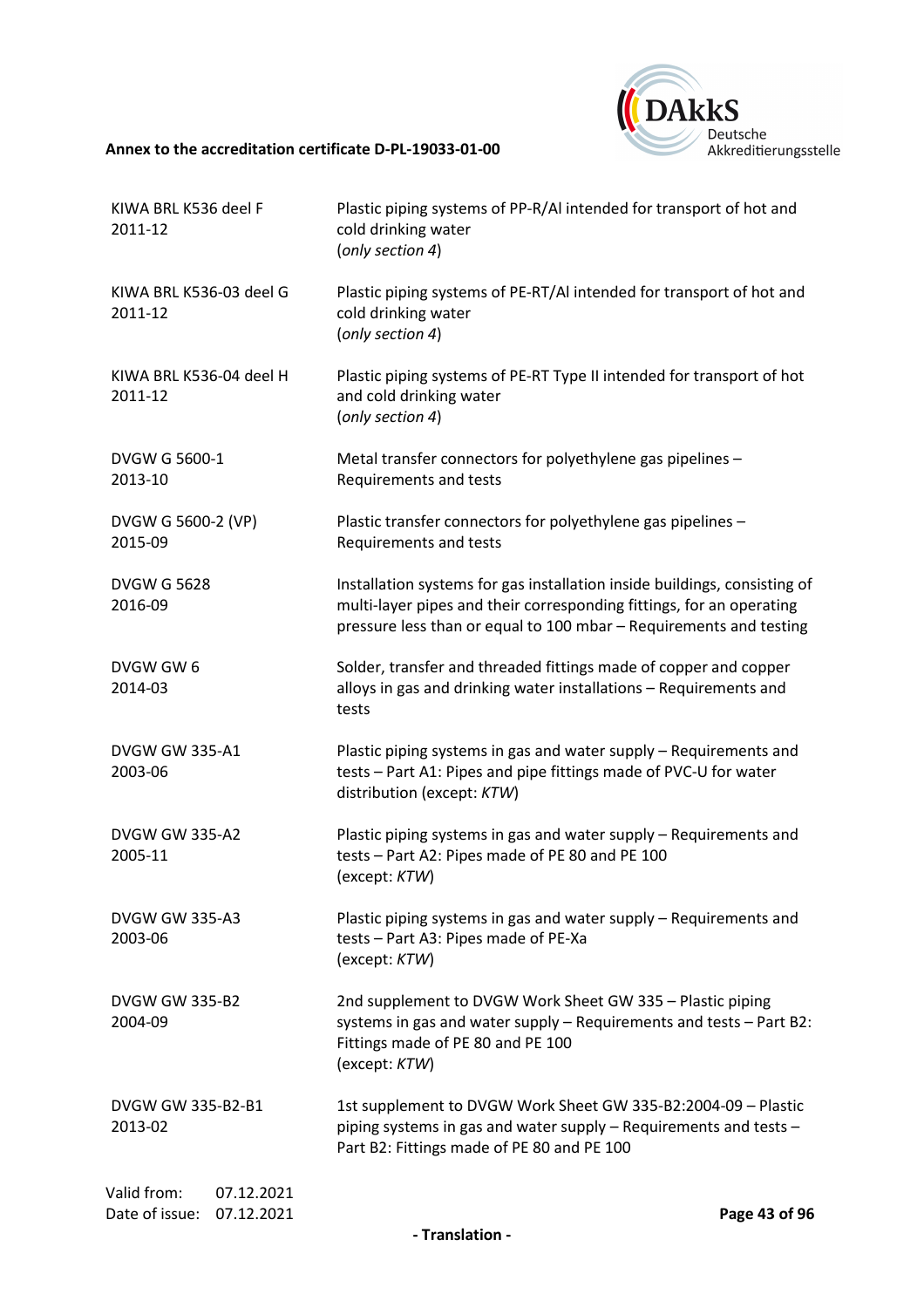

| <b>DVGW GW 335-B3</b><br>2011-09  | Plastic piping systems in gas and water supply - Part B3: Mechanical<br>connectors made of plastics (POM, PP) for water distribution<br>(only section 3, annex A)                                                                             |
|-----------------------------------|-----------------------------------------------------------------------------------------------------------------------------------------------------------------------------------------------------------------------------------------------|
| DVGW GW 335-B3-B1<br>2013-02      | 1st supplement for connectors made of PE 100 to DVGW GW 335-<br>B3:2011-09 Plastics piping systems in gas and water distribution -<br>Part B3: Mechanical connectors made of plastics (POM, PP) for water<br>distribution<br>(only section 3) |
| DVGW GW 335-B3-B2<br>2013-04      | 2nd supplement for connectors made of PA GF to DVGW GW 335-<br>B3:2011-09 Plastics piping systems in gas and water distribution -<br>Part B3: Mechanical connectors made of plastics (POM, PP) for water<br>distribution<br>(only section 3)  |
| DVGW GW 335-B4 (P)<br>2014-04     | Plastic piping systems in gas and water supply - Part B4: Metal<br>fittings with mechanical or socket joints for water distribution -<br>Requirements and tests                                                                               |
| DVGW GW 335-A5 (P)<br>2015-12     | Plastic piping systems in gas and water supply - Requirements and<br>tests - Part A5: PE multilayer pipes with reinforcement (oriented PE)<br>and their joints and jointing                                                                   |
| DVGW GW 335-A6 (P)<br>2015-12     | Plastic piping systems in gas and water supply - Requirements and<br>tests - Part A6: Pipes made of PA-U 160 and<br>PA-U 180 and related connectors and connections                                                                           |
| <b>DVGW VP 302</b>                | Shut-off valves made of polyethylene (PE 80 and PE 100) -                                                                                                                                                                                     |
| 2006-06<br>DVGW VP 304<br>2006-06 | Requirements and tests<br>Gas tapping valves with built-in operating shut-off for polyethylene<br>piping<br>(only section 4)                                                                                                                  |
| <b>DVGW VP 652</b><br>2006-05     | Copper pipe with firmly adhering plastic jacket for drinking water<br>installations<br>(only section 4, annex A)                                                                                                                              |
| <b>DVGW W 320</b><br>1981-09      | Manufacture, quality assurance and testing of pipes made of hard<br>PVC (hard polyvinyl chloride), HDPE (hard polyethylene) and LDPE<br>(soft polyethylene) for water supply and requirements for pipe<br>connections and piping components   |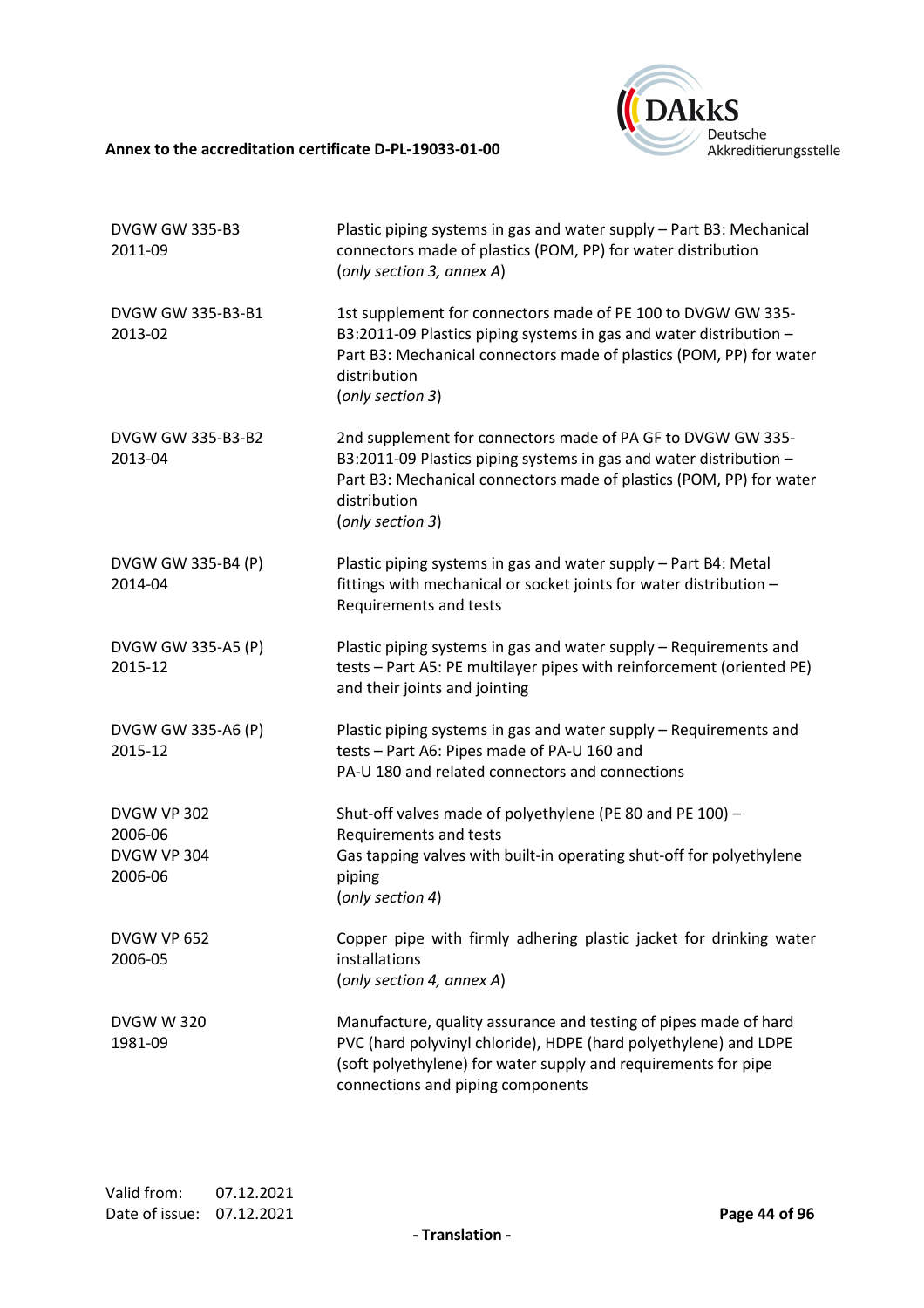

| <b>DVGW W 336</b><br>2013-10            | Water tapping valves; general requirements and tests                                                                                                                                                                     |
|-----------------------------------------|--------------------------------------------------------------------------------------------------------------------------------------------------------------------------------------------------------------------------|
| <b>DVGW W 534</b><br>2015-07            | Pipe connectors and pipe connections in drinking water installations<br>(only sections $10.2 - 10.5$ , 12, annexes A and B)                                                                                              |
| <b>DVGW W 542</b><br>2009-08            | Multilayer composite pipes in drinking water installations -<br>Requirements and tests<br>(except: KTW)                                                                                                                  |
| <b>DVGW W 543</b><br>2005-05            | Compression-proof flexible hose assemblies for drinking water<br>installations - Requirements and tests<br>(only sections 4, 5.5, 6, 7.4 and annex A)                                                                    |
| <b>DVGW W 543</b><br>Annex A<br>2005-05 | Compression-proof flexible hose assemblies for drinking water<br>installations - Requirements and tests - Annex A                                                                                                        |
| DVGW W 543-B1 (A)<br>2012-03            | Supplement to Work Sheet W 543 - Compression-proof flexible hose<br>assemblies for drinking water installations - Requirements and tests                                                                                 |
| <b>DVGW W 544</b><br>2007-05            | Plastic pipes in drinking water installations<br>(only sections 5, 5.1, 6, 6.1, 7, 7.1, 8, 8.1, 9, 9.1)                                                                                                                  |
| <b>DVGW W 364</b><br>2010-06            | Shut-off valves made of polyethylene (PE 80 and PE 100) for drinking<br>water distribution systems - Requirements and tests                                                                                              |
| KRV A 2.6.10<br>1984-03                 | Ageing method for drain pipes and fittings<br><b>Plastics</b><br>(only section 2)                                                                                                                                        |
| NKB Product Rules No 3<br>1986-07       | Product Rules for transport of domestic hot water<br>(only section 3)                                                                                                                                                    |
| NKB Product Rules No 18<br>1990-1       | Product Rules for metal compression fittings for plastics tubes of PB<br>and PEX for water supply installations<br>(only section 3, annex number 1)                                                                      |
| <b>ONR 20513</b><br>2011-06             | Multilayer piping systems (PP-ML) for non-pressure underground<br>drainage and sewerage of reinforced polypropylene-<br>compound/blend - Dimensions, requirements, tests, proof of<br>conformity<br>(standard withdrawn) |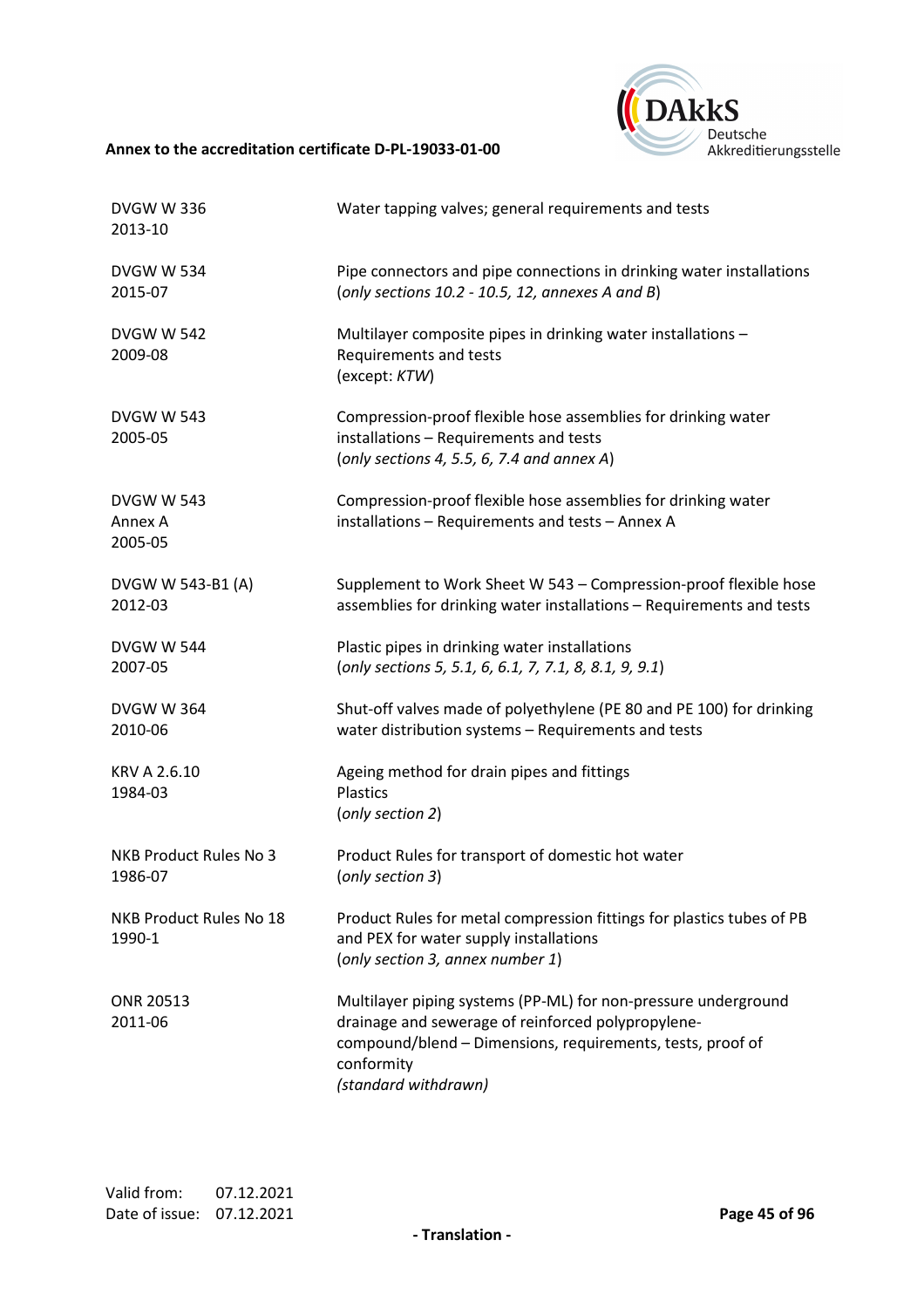

| QPlus prR 592 012-3<br>2015-05 | Drainage systems - Part 3: Rigid pipes and fittings<br>(only section 3)                                                                                                                        |
|--------------------------------|------------------------------------------------------------------------------------------------------------------------------------------------------------------------------------------------|
| QPlus R 592 012-1<br>2015-05   | Drainage systems - Part 1: Seals<br>(only section 3)                                                                                                                                           |
| QPlus R 592 012-2<br>2015-05   | Drainage systems - Part 2: Flexible pipes and fittings<br>(only sections $4 - 6$ and annexes $2 - 6$ )                                                                                         |
| QPlus R 592 012-2M1<br>2015-09 | Leaflet 1 to R 592 012-2: Leak Test Leaflet<br>(only sections $2 - 3$ )                                                                                                                        |
| R 592012<br>2011-05-05         | Quality assurance in housing stock drainage - Dirt and rainwater<br>piping systems - Construction, functional and test standard<br>(except sections 5.1, 5.2, 5.3, 5.5, 5.6, 5.7.7 and 5.7.11) |
| <b>SVGW ZW 109</b><br>2019-01  | <b>Regulations - Filters</b><br>(only sections $4.1 - 4.3$ )                                                                                                                                   |
| <b>SVGW ZW 110</b><br>2019-01  | Regulations - Shut-off valves<br>(only sections $4.1 - 4.3$ )                                                                                                                                  |
| <b>SVGW ZW 125</b><br>2019-01  | Regulations - Drinking water distribution systems with pipes made<br>of PE-X<br>(only sections $4.1 - 4.5$ )                                                                                   |
| <b>SVGW ZW 127</b><br>2019-01  | Regulations - Drinking water distribution systems with pipes made<br>of PP<br>(only sections $4.1 - 4.4$ )                                                                                     |
| <b>SVGW ZW 129</b><br>2019-01  | Regulations - Drinking water distribution systems with pipes made<br>of PB<br>(only sections $4.1 - 4.4$ )                                                                                     |
| <b>SVGW ZW 134</b><br>2019-01  | Regulations - Drinking water distribution systems with pipes made<br>of PVC-C<br>(only sections $4.1 - 4.4$ )                                                                                  |
| SVGW ZW 139d<br>2019-01        | Regulations - Drinking water distribution systems with pipes made<br>of PE-RT<br>(only sections $4.1 - 4.4$ , annex A)                                                                         |
| <b>SVGW ZW 142</b><br>2019-01  | Regulations - Drinking water distribution systems with multilayer<br>composite pipes<br>(only sections $4.1 - 4.5$ )                                                                           |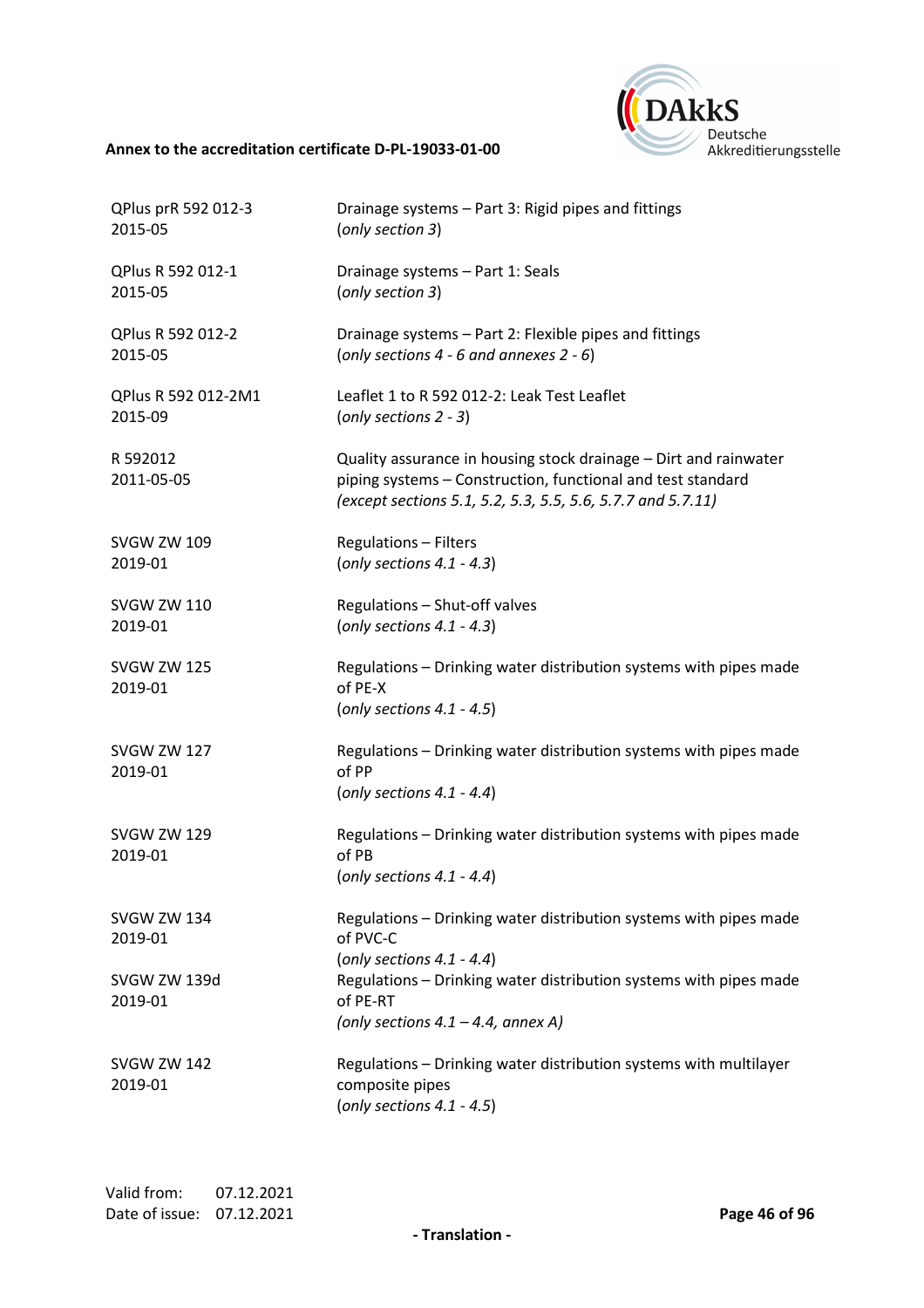

| SVGW W/TPW 143<br>2019-01    | Construction and testing of shut-off valves made of plastic for<br>drinking water installations<br>(only sections $6.1 - 6.6$ )                      |
|------------------------------|------------------------------------------------------------------------------------------------------------------------------------------------------|
| <b>TCS 1112.1</b><br>1993-07 | Fittings - Porosity Test                                                                                                                             |
| <b>TCS 1113.1</b>            | <b>Test Code Sheet: Joint Effectiveness</b>                                                                                                          |
| 1993-10                      | (only section 4)                                                                                                                                     |
| <b>TCS 1113.2</b><br>1990-01 | Fittings - Joint Effectiveness Test                                                                                                                  |
| <b>TCS 1212.3</b>            | Test Code Sheet: Accelerated ageing                                                                                                                  |
| 1993-07                      | (only section 4)                                                                                                                                     |
| <b>TCS 1212.6</b><br>1996-06 | Fittings - Accelerated ageing Test                                                                                                                   |
| TCS 1212.10                  | Test Code Sheet: Accelerated ageing<br>(only section 4)                                                                                              |
| <b>TCS 1312.2</b><br>1990-01 | Fittings - Deformation Test                                                                                                                          |
| <b>TCS 1312.9</b>            | Fittings - Deformation                                                                                                                               |
| 1990-01                      | (only section 4)                                                                                                                                     |
| TCS 1314.1                   | Compression Fittings for Use with Imperial Polyethylene Pipe,                                                                                        |
| 1996-05                      | Tension Test - Resistance to pull-out of assembled joint - Single pull                                                                               |
| <b>TCS 1314.7</b>            | Compression Fittings for Use with Metric Polyethylene Tube, Tension                                                                                  |
| 1994-08                      | Test - Resistance to pull-out of assembled joints - Single pull                                                                                      |
| <b>TCS 1314.8</b>            | Compression Fittings for Use with Metric Polyethylene Pipe, Tension                                                                                  |
| 1994-08                      | Test - Resistance to pull-out of assembled joints - Multiple pull                                                                                    |
| TCS 1314.9<br>1994-08        | Fittings for Use with Tube and Pipe - Compression, Metal or Plastics<br>- Tension Test - Resistance to pull-out of assembled joints - Single<br>pull |
| TCS 1314.10                  | Compression Fittings for Use with Lead Pipe - Tension Test -                                                                                         |
| 1994-08                      | Resistance to pull-out of assembled joints - Single pull                                                                                             |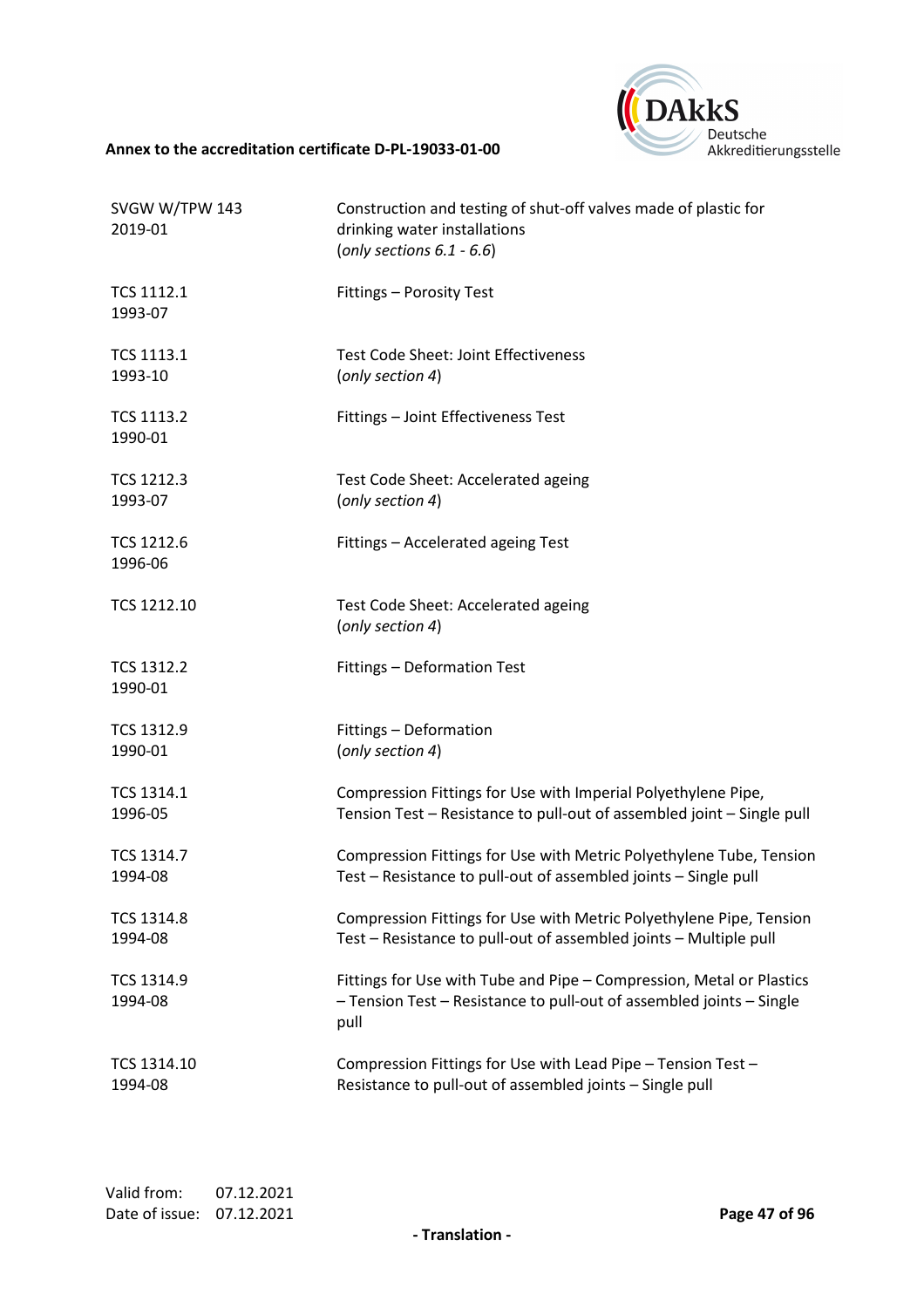

| TCS 1314.11                                 | Fittings for Use with Polybutylene Pipe - Tension Test - Resistance                                                                                                                     |
|---------------------------------------------|-----------------------------------------------------------------------------------------------------------------------------------------------------------------------------------------|
| 1994-08                                     | to pull-out of assembled joints - Single pull                                                                                                                                           |
| TCS 1314.12                                 | Fittings for Use with Cross Linked Polyethylene (PE-X) Pipe - Tension                                                                                                                   |
| 1994-08                                     | Test - Resistance to pull-out of assembled joints - Single pull                                                                                                                         |
| TCS 1314.13                                 | Fittings for Use with Polyvinyl-Chloride (PVC-C) - Tension Test -                                                                                                                       |
| 1994-08                                     | Resistance to pull-out of assembled joints - Single pull                                                                                                                                |
| TCS 1314.14<br>1995-05                      | Fittings for Use with Tube and Pipe - Compression, Metal or Plastics<br>for Use with Galvanised Steel Pipe - Tension Test - Resistance to<br>pull-out of assembled joints - Single pull |
| TCS 1314.15                                 | "Push-Fit" Fittings for Use with Metric Polyethylene Tube - Tension                                                                                                                     |
| 2000-01                                     | Test - Resistance to pull-out of assembled joints - Single pull                                                                                                                         |
| <b>TCS 1315.2</b>                           | Test Code Sheet: Torque - Connection and Disconnection                                                                                                                                  |
| 1994-07                                     | (only section 4)                                                                                                                                                                        |
| TCS 1412.1                                  | Fittings - Corrosion protection                                                                                                                                                         |
| 1998-03                                     | (only section 4)                                                                                                                                                                        |
| <b>TCS 1611.5</b>                           | Test Code Sheet: Means for connection and disconnection                                                                                                                                 |
| 1994-04                                     | (only section 4)                                                                                                                                                                        |
| <b>TCS 2211.2</b><br>1990-01                | Test Code Sheet: Fittings - Contamination - vacuum when<br>submerged<br>(only section 4)                                                                                                |
| TCS 4001.13<br>2012-05                      | Test Code Sheet: Fittings for use with metal pipe and fittings for use<br>with plastic pipe - Tension - Resistance to pull-out of assembled<br>joint - Single pull<br>(only section 4)  |
| TCS 5011.1<br>1998-10                       | Fittings - Measurement of linear dimensions                                                                                                                                             |
| TCS 6001.1<br>2015-01<br>2015-09<br>2016-06 | Test Code Sheet: All Fittings - Marking for identification<br>(only section 4)<br>Clarification, Issue 1 and Clarification, Version 1.2                                                 |
| Thüga<br>2003-11                            | Technical specification for gas and drinking water pipes made of<br>crosslinked polyethylene (PE-X)<br>(only section 4)                                                                 |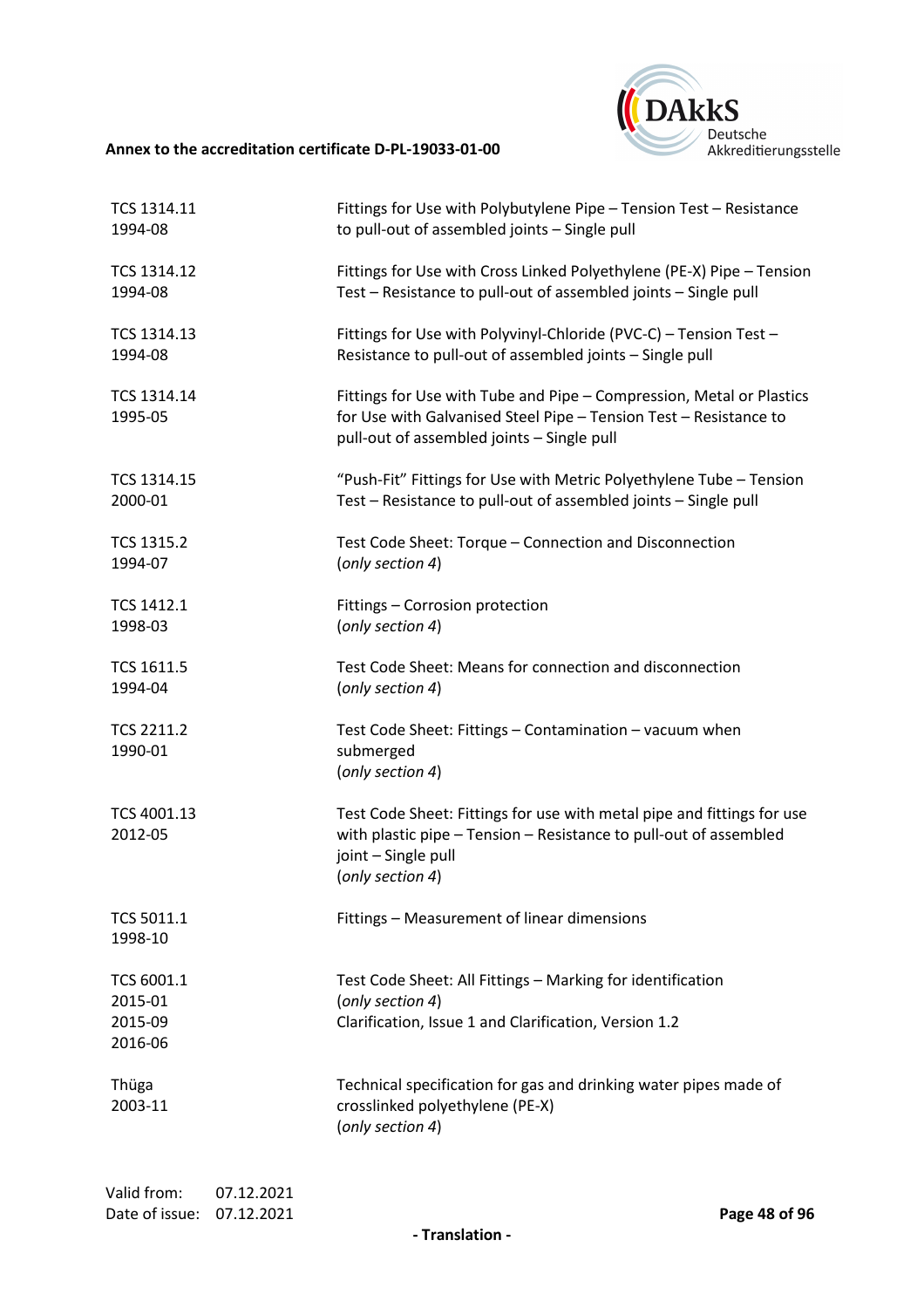

| Thüga<br>2003-11                  | Technical specifications for gas and drinking water pipes made of<br>polyethylene PE 80 and PE 100<br>(only section 4)                                         |
|-----------------------------------|----------------------------------------------------------------------------------------------------------------------------------------------------------------|
| Thüga<br>2001-02                  | Technical specifications - Approval and delivery conditions for PE<br>ball valves<br>(only section 4.1)                                                        |
| Thüga<br>2003-01                  | Technical specifications for fittings made of polyethylene PE 80 and<br>PE 100 for gas and water supply<br>(only section 4.3)                                  |
| <b>VKR RL 01-10d</b><br>2017-00   | Quality requirements GA KSR 2010 (Revision 2017) cable conduits<br>made of polyethylene (PE)<br>(only sections 7 and 12)                                       |
| DIN CERTCO ZP 1.3.1<br>1979-02    | Pressure pipes made of LDPE (soft polyethylene)<br>(only section 5)                                                                                            |
| DIN CERTCO ZP 5.1.1<br>1999-12    | Cable conduits pipes made of PVC-U (plasticizer-free polyvinyl<br>chloride)<br>(only sections 2 and 3)                                                         |
| DIN CERTCO ZP 23.6.1-8<br>2012-08 | Pipes and fittings made of polyolefin for geothermal applications<br>(only section 4)                                                                          |
| DIN CERTCO ZP 30.5.2 N<br>1998-10 | Elastomer seals for socket joints of sewers and drain<br>pipes<br>(only sections 2 and 5.3)                                                                    |
| <b>DIN CERTCO</b><br>2015-04      | Certification scheme for plastic piping systems (sewers and drain<br>pipes)<br>(only section 5, annexes C to N)                                                |
| DIN CERTCO<br>2017-05             | Certification scheme for plastic piping systems (pressure pipes and<br>fittings)<br>(only section 5, annexes C to O)                                           |
| <b>DIN CERTCO</b><br>2019-03      | Certification scheme for plastic pipe and composite pipe systems for<br>hot water surface heating and radiator connections<br>(only section 4, annexes C to J) |
| SKZ work instruction<br>2015-04   | Test procedure for PTFE compensators                                                                                                                           |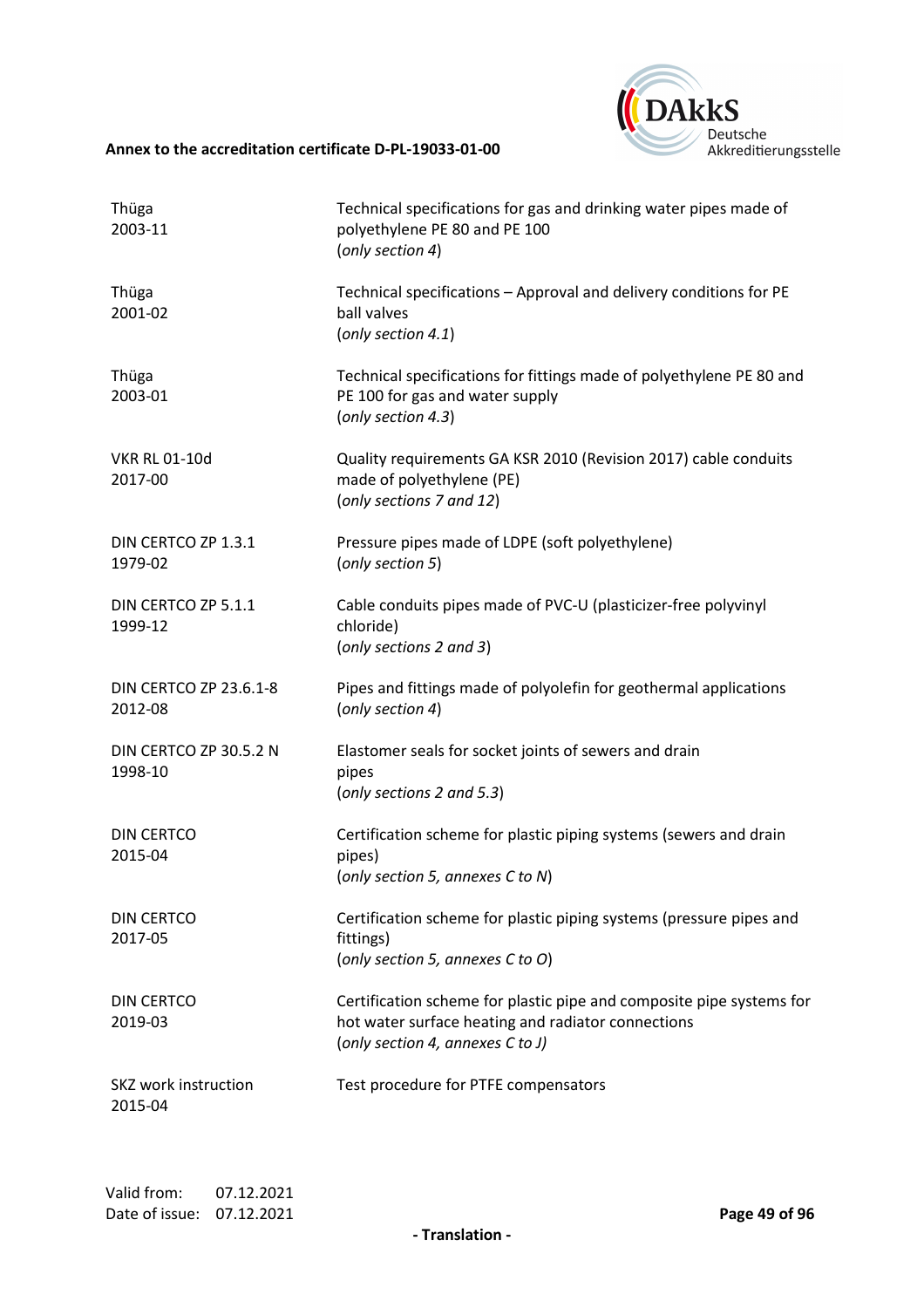

| <b>SKZ HR 3.2</b><br>2015-04  | Test and monitoring specifications - Heating pipes made of<br>crosslinked polyethylene PE-X<br>(only section 4)                                                  |
|-------------------------------|------------------------------------------------------------------------------------------------------------------------------------------------------------------|
| <b>SKZ HR 3.3</b><br>2015-04  | Test and monitoring specifications - Heating pipes made of<br>polypropylene<br>(only section 4)                                                                  |
| <b>SKZ HR 3.4</b><br>2013-05  | Test and monitoring specifications - Heating pipes made of<br>polybutene PB<br>(only section 3)                                                                  |
| <b>SKZ HR 3.7</b><br>2006-05  | Test and monitoring specifications - Pipes made of PE-HD with<br>profiled wall and smooth inner pipe surface<br>(only section 3)                                 |
| <b>SKZ HR 3.9</b><br>2006-05  | Test and monitoring regulations - Drainage and multi-purpose pipes<br>made of PVC-U and PE-HD<br>(only section 3)                                                |
| <b>SKZ HR 3.10</b><br>2016-03 | Test and monitoring specifications - Pressure piping systems<br>consisting of pipes made of PP and fittings made of plastic or metal<br>(only section 4)         |
| <b>SKZ HR 3.12</b><br>2019-06 | Test and monitoring specifications- Plastic-aluminium multilayer<br>composite pipes<br>(only section 4)                                                          |
| <b>SKZ HR 3.13</b><br>2018-05 | Test and monitoring specifications - Heating pipes made of medium-<br>density crosslinked polyethylene - PE-MDX<br>(only section 3)                              |
| <b>SKZ HR 3.16</b><br>2015-04 | Test and monitoring specifications - Heating pipes made of<br>polyethylene of increased temperature resistance - PE-RT Type I and<br>Type II<br>(only section 4) |
| <b>SKZ HR 3.17</b><br>2014-07 | Test and monitoring specifications - Industrial lines made of<br>crosslinked polyethylene PE-X<br>(only section 3)                                               |
| <b>SKZ HR 3.19</b><br>2002-10 | Test and monitoring specifications - Cable protection and cable duct<br>piping systems made of PVC-U and PE<br>(only section 4)                                  |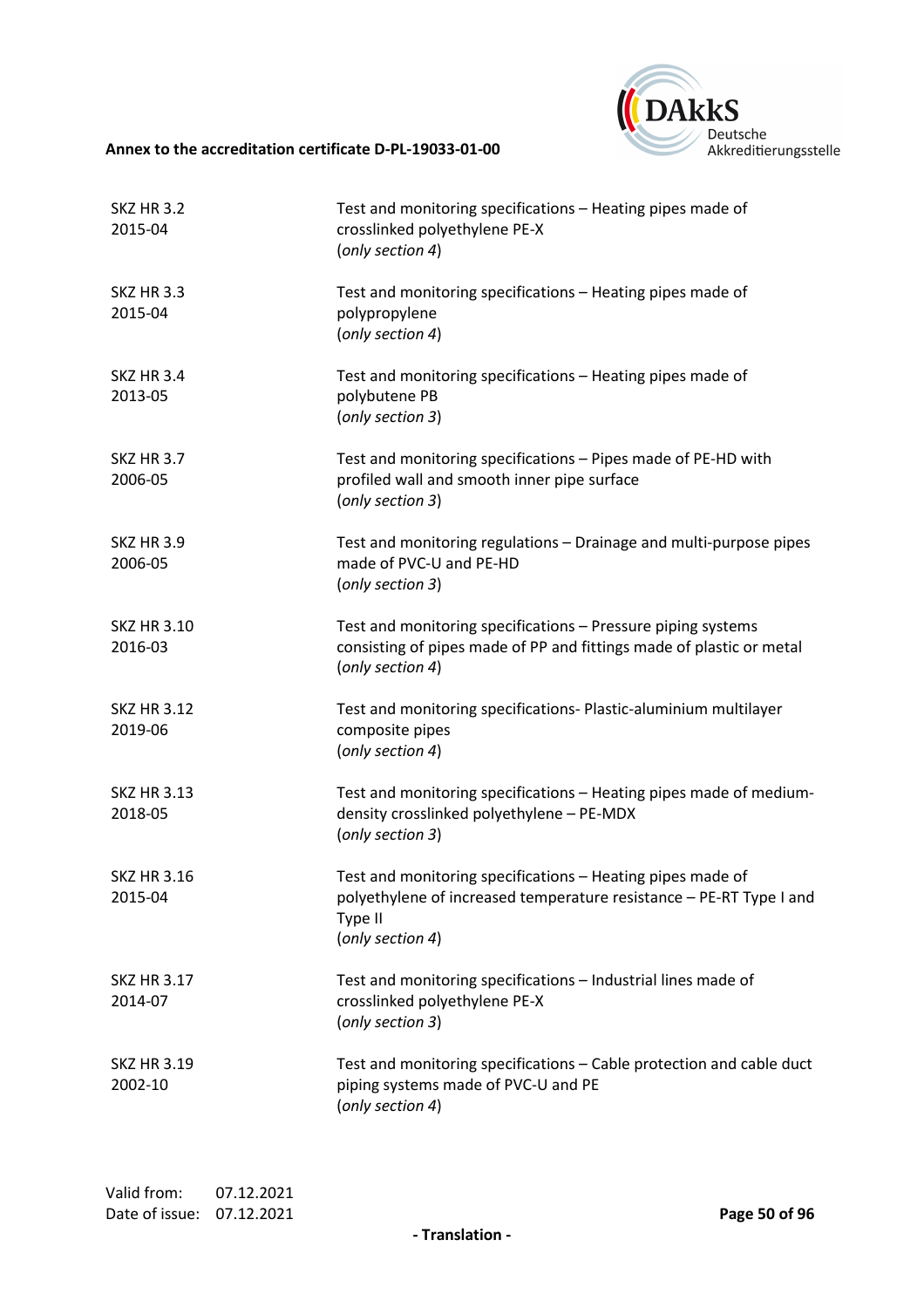

| <b>SKZ HR 3.21</b><br>1996-09 |                          | Test and monitoring specifications - Internal pressure-stressed U-<br>liner pipes made of PE-HD for the restoration of drinking water and<br>gas pipes<br>(only annexes $1 - 4$ )                                 |
|-------------------------------|--------------------------|-------------------------------------------------------------------------------------------------------------------------------------------------------------------------------------------------------------------|
| <b>SKZ HR 3.23</b><br>2019-07 |                          | Test and monitoring specifications - Shaft lining made of polystyrene<br>PS and polyethylene (PE) with and without mineral filling or<br>recyclate for insertion of drain pipes into manholes<br>(only section 3) |
| <b>SKZ HR 3.24</b><br>1999-01 |                          | Test and monitoring specifications - Transition fittings M/S for<br>connecting U-liner pipes<br>(only section 6)                                                                                                  |
| <b>SKZ HR 3.26</b><br>2015-02 |                          | Test and monitoring specifications - Geothermal probes, pipes and<br>fittings made of polyethylene, PE 100 for geothermal products<br>(only section 4)                                                            |
| <b>SKZ HR 3.28</b><br>2019-06 |                          | Test and monitoring specifications - Pressure pipe systems: Fibre<br>composite pipes PP/PP-GF/PP and fittings made of plastic or metal<br>(only section 4)                                                        |
| <b>SKZ HR 3.29</b><br>2003-06 |                          | Test and monitoring specifications - Flexible pipes made of PE and<br>PP<br>(only section 3)                                                                                                                      |
| <b>SKZ HR 3.31</b><br>2020-01 |                          | Test and monitoring specifications - Cable conduits and<br>underground protection pipes made from unplasticized polyvinyl<br>chloride (PVC-U)<br>(only section 4)                                                 |
| <b>SKZ HR 3.33</b><br>2004-06 |                          | Test and monitoring specifications - Control and flush chutes made<br>of PE-HD for use in drainage and seepage systems<br>(only section 4)                                                                        |
| <b>SKZ HR 3.34</b><br>2007-08 |                          | Test and monitoring specifications - Pressure piping system made of<br><b>PP-RCT</b><br>(only section 3)                                                                                                          |
| <b>SKZ HR 3.35</b><br>2011-04 |                          | Test and monitoring specifications - Underfloor heating pipes made<br>of polyethylene with increased temperature stability (PE-RT, Type 0)<br>(only section 3)                                                    |
| <b>SKZ HR 3.37</b><br>2007-10 |                          | Test and monitoring specifications - Flexible drainage pipes made of<br>PVC-U<br>(only section 3)                                                                                                                 |
| Valid from:<br>Date of issue: | 07.12.2021<br>07.12.2021 | Page 51 of 96                                                                                                                                                                                                     |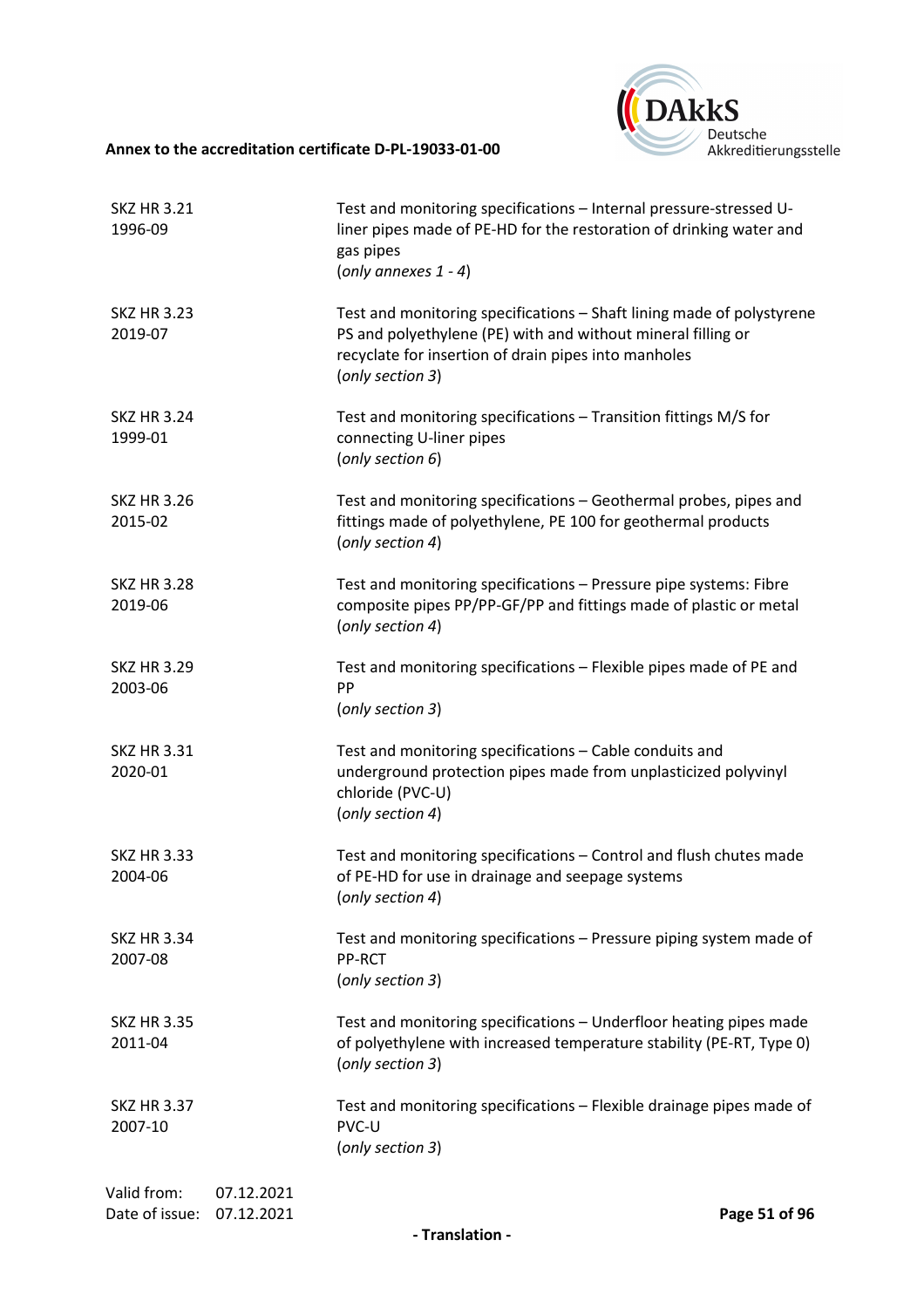

| <b>SKZ HR 3.39</b><br>2011-11 | Test and monitoring specifications - Drain pipes and moulded parts<br>made of PP within the building structure<br>(only section 3)                                                        |
|-------------------------------|-------------------------------------------------------------------------------------------------------------------------------------------------------------------------------------------|
| <b>SKZ HR 3.40</b><br>2007-01 | Test and monitoring specifications - Pressure pipes made of<br>polyethylene (PE 80/PE 100)<br>(only section 3)                                                                            |
| <b>SKZ HR 3.42</b><br>2009-04 | Test and monitoring specifications - Pressure pipes made of<br>multilayer composite pipes PE 80, PE 100, PE-X<br>(only section 3)                                                         |
| <b>SKZ HR 3.43</b><br>2021-02 | Test and monitoring specifications - Drain pipes and moulded parts<br>made of PP with mineral filling inside the building structure<br>(only section 3)                                   |
| <b>SKZ HR 3.44</b><br>2015-07 | Test and monitoring specifications - Geothermal probes, pipes and<br>fittings made of polyethylene, PE 100, for geothermal products with<br>thinner walls than SDR 17<br>(only section 4) |
| <b>SKZ HR 3.45</b><br>2015-08 | Test and monitoring specifications - Pressure pipe systems:<br>Polybutylene (PB) pipes and plastic or metal fittings<br>(only section 4)                                                  |
| <b>SKZ HR 3.47</b><br>2017-09 | Test and monitoring specifications - Cable conduits and<br>underground protective pipes made of high density polyethylene<br>(PE-HD)<br>(only section 4)                                  |
| <b>SKZ HR 3.48</b><br>2014-01 | Test and monitoring specifications - Flat pipes with profiled wall and<br>smooth pipe inner surface made of polyethylene (PE) for room<br>ventilation systems<br>(only section 3)         |
| <b>SKZ HR 3.49</b><br>2014-01 | Test and monitoring specifications - Round pipes with profiled wall<br>and smooth pipe inner surface made of polyethylene (PE) for room<br>ventilation systems<br>(only section 3)        |
| <b>SKZ HR 3.50</b><br>2013-04 | Test and monitoring specifications - Pressure piping system<br>consisting of plastic multilayer composite pipes and connectors<br>made of plastic or metal<br>(only section 3)            |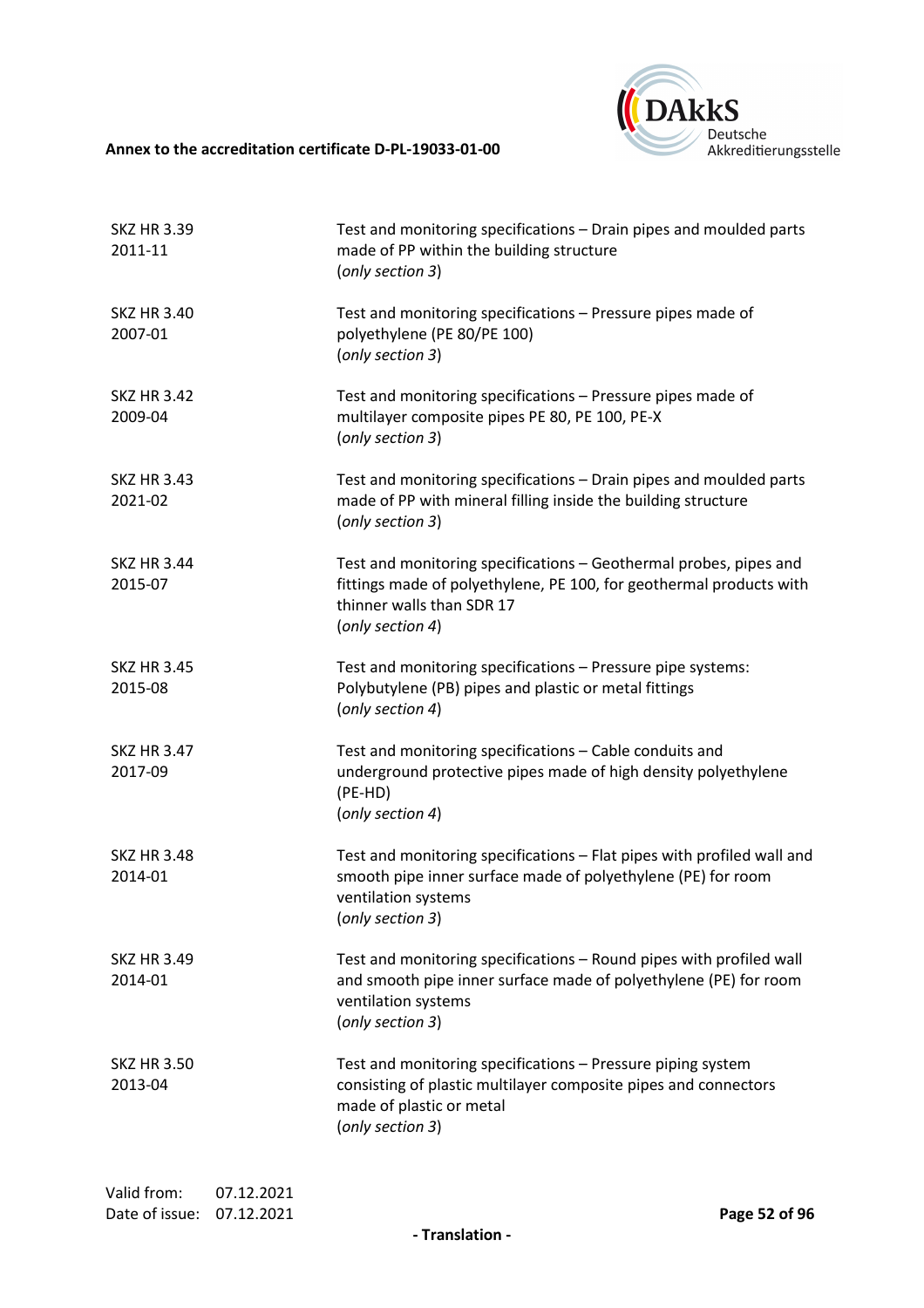

| <b>SKZ HR 3.51</b><br>2013-06 | Test and monitoring specifications - Pressure piping systems<br>consisting of fibre composite pipes and fittings<br>(only section 3)                                                                                                             |
|-------------------------------|--------------------------------------------------------------------------------------------------------------------------------------------------------------------------------------------------------------------------------------------------|
| <b>SKZ HR 3.52</b><br>2018-10 | Test and monitoring specifications - Pressure pipe systems: Pipes of<br>polyethylene of increased temperature resistance PE-RT and fittings<br>made of plastic or metal<br>(only section 4)                                                      |
| <b>SKZ HR 3.53</b><br>2016-03 | Test and monitoring specifications - Pressure pipe systems:<br>Polypropylene-aluminium multilayer composite pipes and fittings<br>made of plastic or metal<br>(only section 4)                                                                   |
| <b>SKZ HR 3.54</b><br>2020-02 | Test and monitoring specifications - Micro-pipe systems (micro-pipe<br>and pipe assemblies) for cable management<br>(only section 3)                                                                                                             |
| <b>SKZ HR 3.55</b><br>2015-08 | Test and monitoring specifications - Pressure pipe systems: Pipes<br>made of crosslinked polyethylene PE-X and fittings made of plastic or<br>metal<br>(only section 4)                                                                          |
| <b>SKZ HR 3.56</b><br>2018-03 | Test and monitoring specifications<br>Pressure pipe systems: Fibre composite pipes made of PP/PP-GF/PP<br>and fittings made of plastic or metal<br>(Here section 4)                                                                              |
| <b>SKZ HR 3.57</b><br>2018-12 | Test and monitoring specifications<br>Pipes and fittings of high-density polyethylene (PE-HD) for buried<br>cable ducting made of plastic or metal<br>(Here section 4)                                                                           |
| SKZ HR 10.01<br>2018-08       | Test and monitoring specifications<br>Pipes made of polyethylene, PE 100-(RC)Ox with high thermo-<br>oxidative resistance for high temperature and long term service life<br>applications - Technical requirements and tests<br>(only section 5) |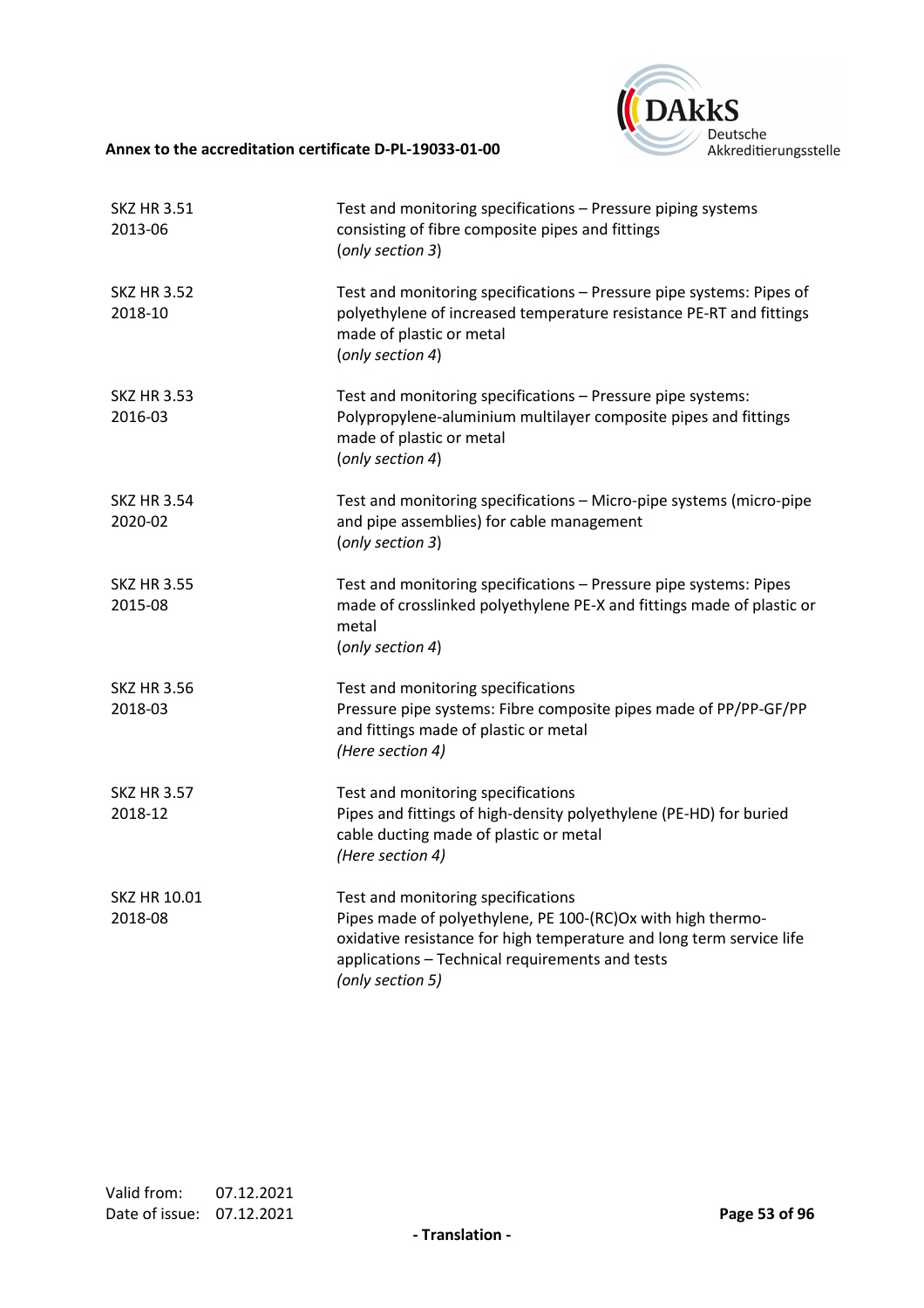

## **2.1.2 Valve testing**

| <b>DIN EN 200</b><br>2008-10   | Sanitary tapware - Single taps and combination taps for water<br>supply systems of type 1 and type 2 - General technical specification<br>(except section 14)                 |
|--------------------------------|-------------------------------------------------------------------------------------------------------------------------------------------------------------------------------|
| <b>DIN EN 246</b><br>2003-11   | Sanitary tapware - General specifications for flow rate regulators<br>(except section 11)                                                                                     |
| <b>DIN EN 248</b><br>2003-01   | Sanitary tapware - General specification for electrodeposited<br>coatings of Ni-Cr                                                                                            |
| <b>DIN EN 816</b><br>2017-10   | Sanitary tapware - Automatic shut-off valves PN 10<br>(only sections $8 - 13$ )                                                                                               |
| <b>DIN EN 817</b><br>2008-09   | Sanitary tapware - Mechanical mixing valves (PN 10) - General<br>technical specifications<br>(except section 14)                                                              |
| <b>DIN EN 1111</b><br>2017-10  | Sanitary tapware - Thermostatic mixing valves (PN 10) - General<br>technical specification<br>(except sections 10 and 17)                                                     |
| <b>DIN EN 1112</b><br>2008-06  | Sanitary tapware - Shower outlets for sanitary tapware for water<br>supply systems of type 1 and type 2 - General technical specification<br>(except section 12)              |
| <b>DIN EN 1113</b><br>2015-06  | Sanitary tapware - Shower hoses for sanitary tapware for water<br>supply systems of type 1 and type 2 - General technical specification                                       |
| <b>DIN EN 13828</b><br>2003-12 | Building valves - Manually operated copper alloy and stainless steel<br>ball valves for potable water supply in buildings - Tests and<br>requirements<br>(except section 7.5) |
| <b>DIN EN 13959</b><br>2005-01 | Anti-pollution check valves - DN 6 to DN 250 inclusive - Family E,<br>type A, B, C and D<br>(except section 12.2)                                                             |
| <b>DIN EN 14506</b><br>2005-08 | Devices to prevent pollution by backflow of potable water -<br>Automatic diverter - Family H, type C<br>(except section 11)                                                   |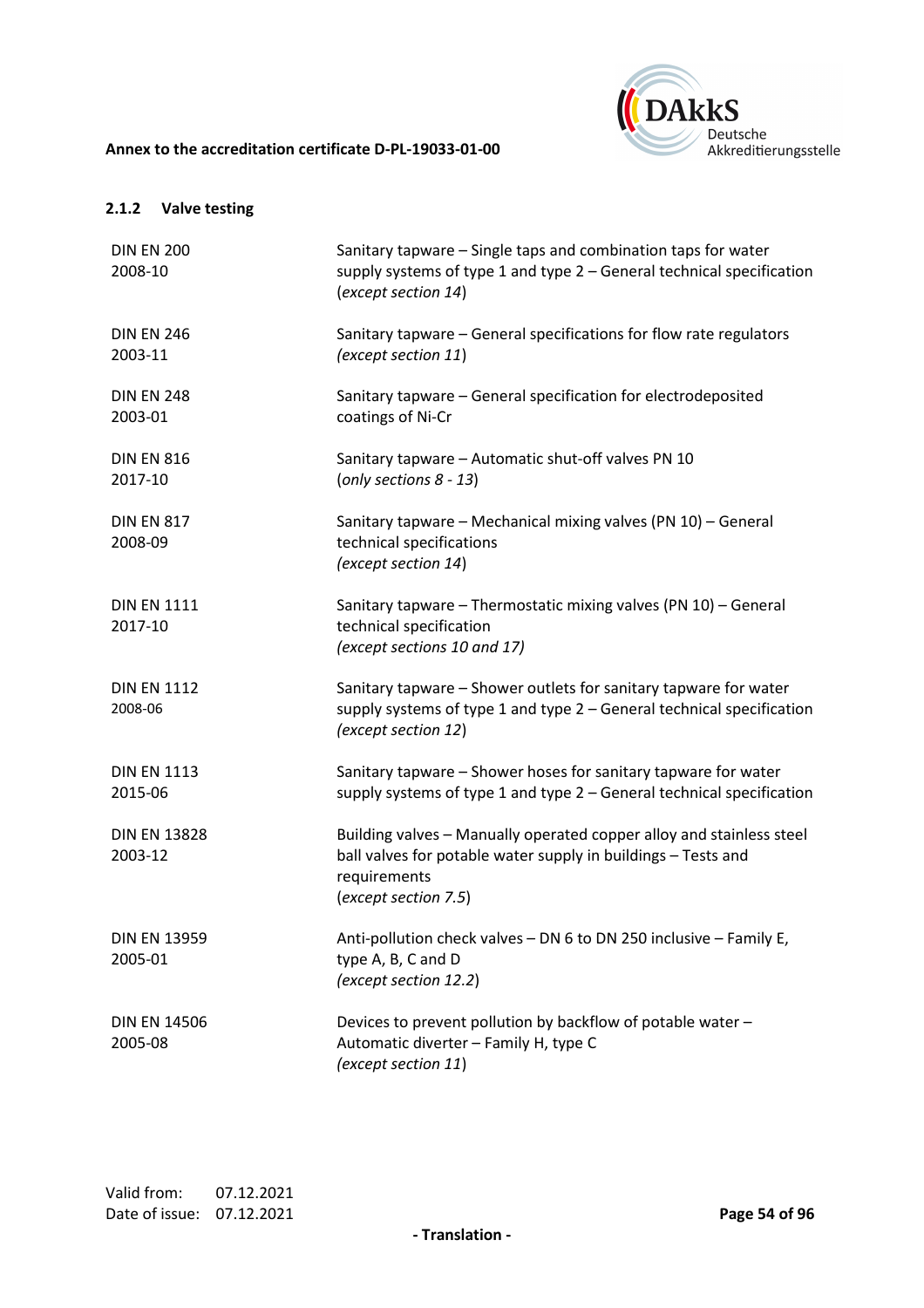

| <b>DIN EN 15091</b><br>2014-03     | Sanitary tapware – Electronic opening and closing sanitary tapware<br>(except sections 4.5 - 4.5.4, 5.6, 6 and 7)                                                                     |
|------------------------------------|---------------------------------------------------------------------------------------------------------------------------------------------------------------------------------------|
| <b>DIN EN 16145</b><br>2013-03     | Sanitary tapware - Extractable outlets for sink and basin mixers -<br>General technical specification<br>(except section 13)                                                          |
| <b>DIN EN 16146</b><br>2015-02     | Sanitary tapware - Extractable shower hoses for sanitary tapware<br>for supply systems type 1 and type 2 - General technical<br>specification                                         |
| <b>DIN EN ISO 10289</b><br>2001-04 | Methods for corrosion testing of metallic and other inorganic<br>coatings on metallic substrates - Rating of test specimens and<br>manufactured articles subjected to corrosion tests |
| <b>DIN 3509</b><br>2010-06         | Valves for potable water supply in buildings - Draw-off taps<br>(PN 10) - Requirements and tests<br>(except section 5.9)                                                              |
| DVGW W 570-1 (P)<br>2013-03        | Valve for drinking water installations - Part 1: Requirements and<br>tests for building valves                                                                                        |
| DVGW W 570-1-B1 (P)<br>2015-08     | 1st supplement to test specification W 570-1 Valves for drinking<br>water installations - Part 1: Requirements and tests for building<br>valves                                       |
| DVGW W 570-1-B2 (P)<br>2016-02     | 2nd supplement to test specification W 570-1 Valves for drinking<br>water installations - Part 1: Requirements and tests for building<br>valves                                       |
| <b>DVGW W 574</b><br>2007-04       | Sanitary tapware as removal fittings for drinking water installations -<br>Requirements and tests                                                                                     |

# **2.2 Window and profile testing**

| <b>DIN ISO 3865</b>                                    | Rubber, vulcanized or thermoplastic – Methods of test for staining in                                                                                         |
|--------------------------------------------------------|---------------------------------------------------------------------------------------------------------------------------------------------------------------|
| 2001-12                                                | contact with organic material                                                                                                                                 |
| Status correct                                         | (standard withdrawn)                                                                                                                                          |
| <b>DIN EN ISO 176</b>                                  | Plastics – Determination of loss of plasticizers – Activated carbon                                                                                           |
| 2005-05                                                | method                                                                                                                                                        |
| <b>DIN EN 478</b><br>2018-04                           | Unplasticized polyvinylchloride (PVC-U) profiles for the fabrication of<br>windows and doors - Appearance after exposure at 150 $^{\circ}$ C - Test<br>method |
| Valid from:<br>07.12.2021<br>Date of issue: 07.12.2021 | Page 55 of 96                                                                                                                                                 |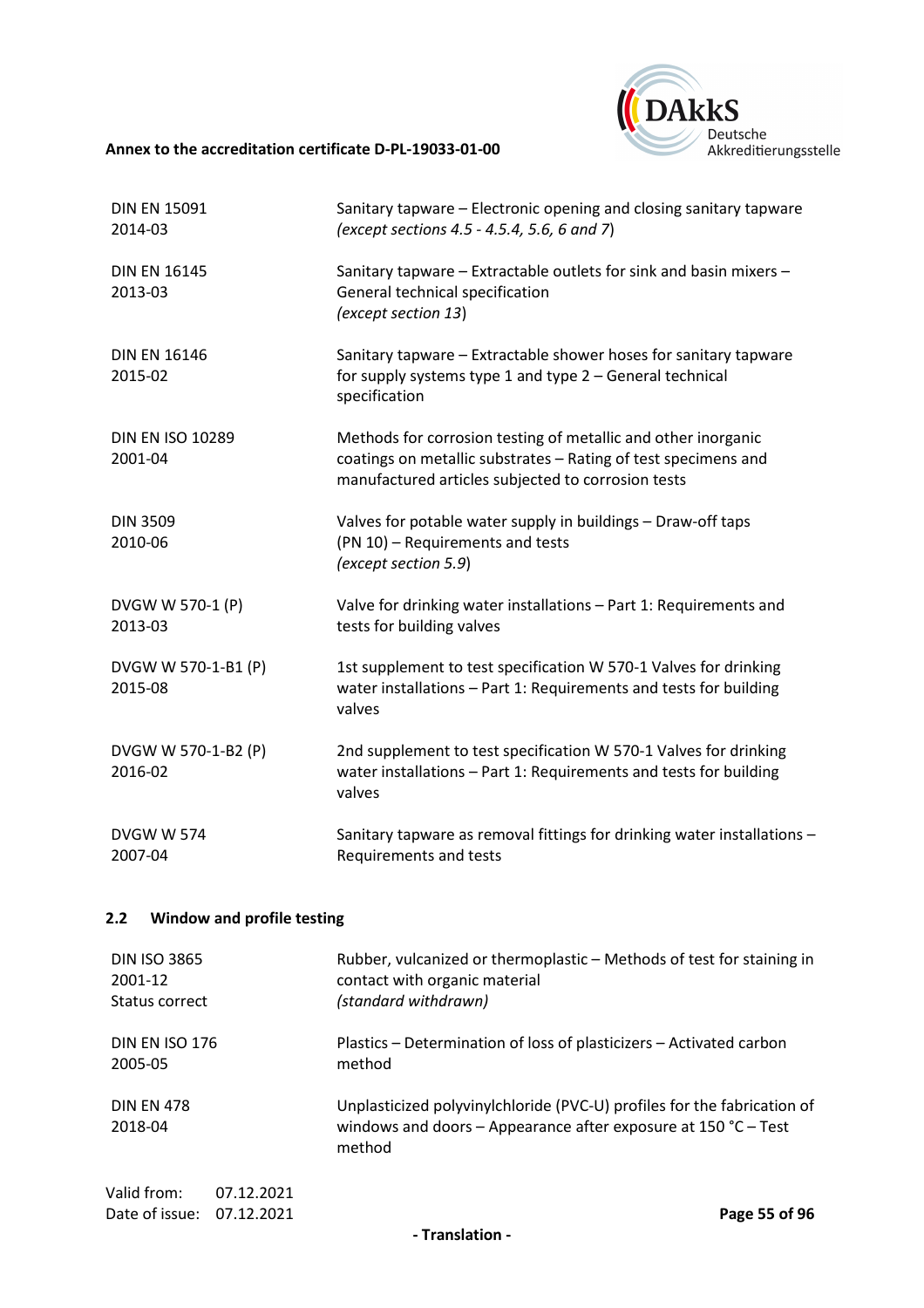

| <b>DIN EN 479</b><br>2018-04                           | Unplasticized poly(vinyl chloride) (PVC-U) profiles - Determination of<br>heat reversion                                                                                                                               |
|--------------------------------------------------------|------------------------------------------------------------------------------------------------------------------------------------------------------------------------------------------------------------------------|
| <b>DIN EN 513</b><br>2019-03                           | Plastics - Poly(vinyl chloride) (PVC) based profiles - Determination of<br>the resistance to artificial weathering                                                                                                     |
| <b>DIN EN 514</b><br>2018-04                           | Unplasticized polyvinylchloride (PVC-U) profiles for the fabrication of<br>windows and doors - Determination of the strength of welded corner<br>and T-joint                                                           |
| DIN EN 12365-2<br>2003-12                              | Building hardware - Gaskets and weatherstripping for doors, windows<br>shutters and curtain walling - Part 2: Linear compression force test<br>methods                                                                 |
| DIN EN 12365-3<br>2003-12                              | Building hardware - Gaskets and weatherstripping for doors,<br>windows, shutters and curtain walling - Part 3: Deflection recovery<br>test method                                                                      |
| DIN EN 12365-4<br>2003-12                              | Building hardware - Gaskets and weatherstripping for doors,<br>windows, shutters and curtain walling - Part 4: Recovery after<br>accelerated ageing test method                                                        |
| DIN EN 12608-1<br>2020-11                              | Unplasticized poly(vinyl chloride) (PVC-U) profiles for the fabrication<br>of windows and doors - Classification, requirements and test<br>methods - Part 1: Non-coated PVC-U profiles with light coloured<br>surfaces |
| DIN EN 13706-2<br>2003-02                              | Reinforced plastic composites - Specifications for pultruded profiles<br>- Part 2: Methods of test and general requirements                                                                                            |
| <b>RAL-GZ-716</b><br><b>Technical Annex</b><br>2020-07 | Technical annex to RAL-GZ 716 - Plastic window profile systems -<br>Quality and test specifications for components and methods                                                                                         |
| 2.3<br><b>Geosynthetics testing</b>                    |                                                                                                                                                                                                                        |
| <b>DIN EN ISO 9863-1</b><br>2020-04                    | Geosynthetics - Determination of thickness at specified pressures -<br>Part 1: Single layers                                                                                                                           |

DIN EN ISO 9864 2005-05 Geosynthetics – Test method for the determination of mass per unit area of geotextiles and geotextile-related products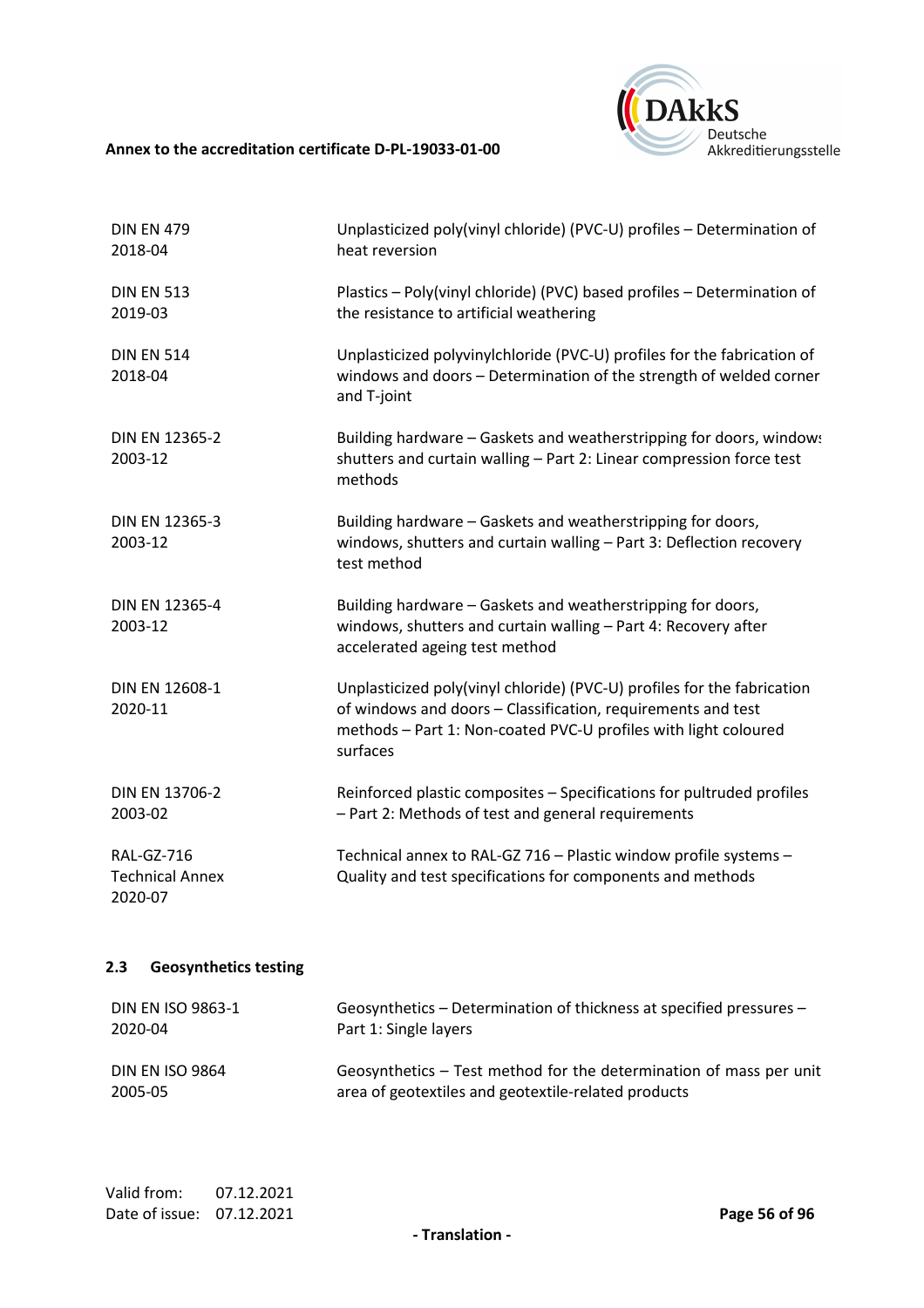

| <b>DIN EN ISO 10319</b><br>2015-09                            | Geosynthetics - Wide-width tensile test                                                                                                                                 |
|---------------------------------------------------------------|-------------------------------------------------------------------------------------------------------------------------------------------------------------------------|
| <b>DIN EN ISO 10321</b>                                       | Geosynthetics - Tensile test for joints/seams by wide-width strip                                                                                                       |
| 2008-08                                                       | method                                                                                                                                                                  |
| <b>DIN EN ISO 10722</b><br>2020-03                            | Geosynthetics - Index test procedure for the evaluation of<br>mechanical damage under repeated loading - Damage caused by<br>granular material (laboratory test method) |
| <b>DIN EN ISO 11058</b>                                       | Geotextiles and geotextile-related products - Determination of                                                                                                          |
| 2019-09                                                       | water permeability characteristics normal to the plane, without load                                                                                                    |
| <b>DIN EN ISO 12236</b><br>2006-11                            | Geosynthetics - Static puncture test (CBR test)                                                                                                                         |
| <b>DIN EN ISO 12956</b>                                       | Geotextiles and geotextile-related products - Determination of the                                                                                                      |
| 2020-05                                                       | characteristic opening size                                                                                                                                             |
| DIN EN ISO 12957-1                                            | Geosynthetics - Determination of friction characteristics - Part 1:                                                                                                     |
| 2019-04                                                       | Direct shear test                                                                                                                                                       |
| <b>DIN EN ISO 12958</b><br>2010-08<br><b>DIN EN ISO 12958</b> | Geotextiles and geotextile-related products - Determination of<br>water flow capacity in their plane - Part 1: Index test                                               |
| <b>DIN EN ISO 12960</b>                                       | Geotextiles and geotextile-related products - Screening test method                                                                                                     |
| 2020-09                                                       | for determining the resistance to acid and alkaline liquids                                                                                                             |
| DIN EN ISO 13426-1                                            | Geotextiles and geotextile-related products - Strength of internal                                                                                                      |
| 2020-03                                                       | structural junctions - Part 1: Geocells                                                                                                                                 |
| DIN EN ISO 13426-2                                            | Geotextiles and geotextile-related products - Strength of internal                                                                                                      |
| 2005-08                                                       | structural junctions - Part 2: Geocomposites                                                                                                                            |
| <b>DIN EN ISO 13428</b>                                       | Geosynthetics - Determination of the protection efficiency of a                                                                                                         |
| 2005-05                                                       | geosynthetic against impact damage                                                                                                                                      |
| <b>DIN EN ISO 13431</b>                                       | Geotextiles and geotextile-related products - Determination of                                                                                                          |
| 1999-11                                                       | tensile creep and creep rupture behaviour                                                                                                                               |
| <b>DIN EN ISO 13433</b><br>2006-10                            | Geosynthetics - Dynamic perforation test (cone drop test)                                                                                                               |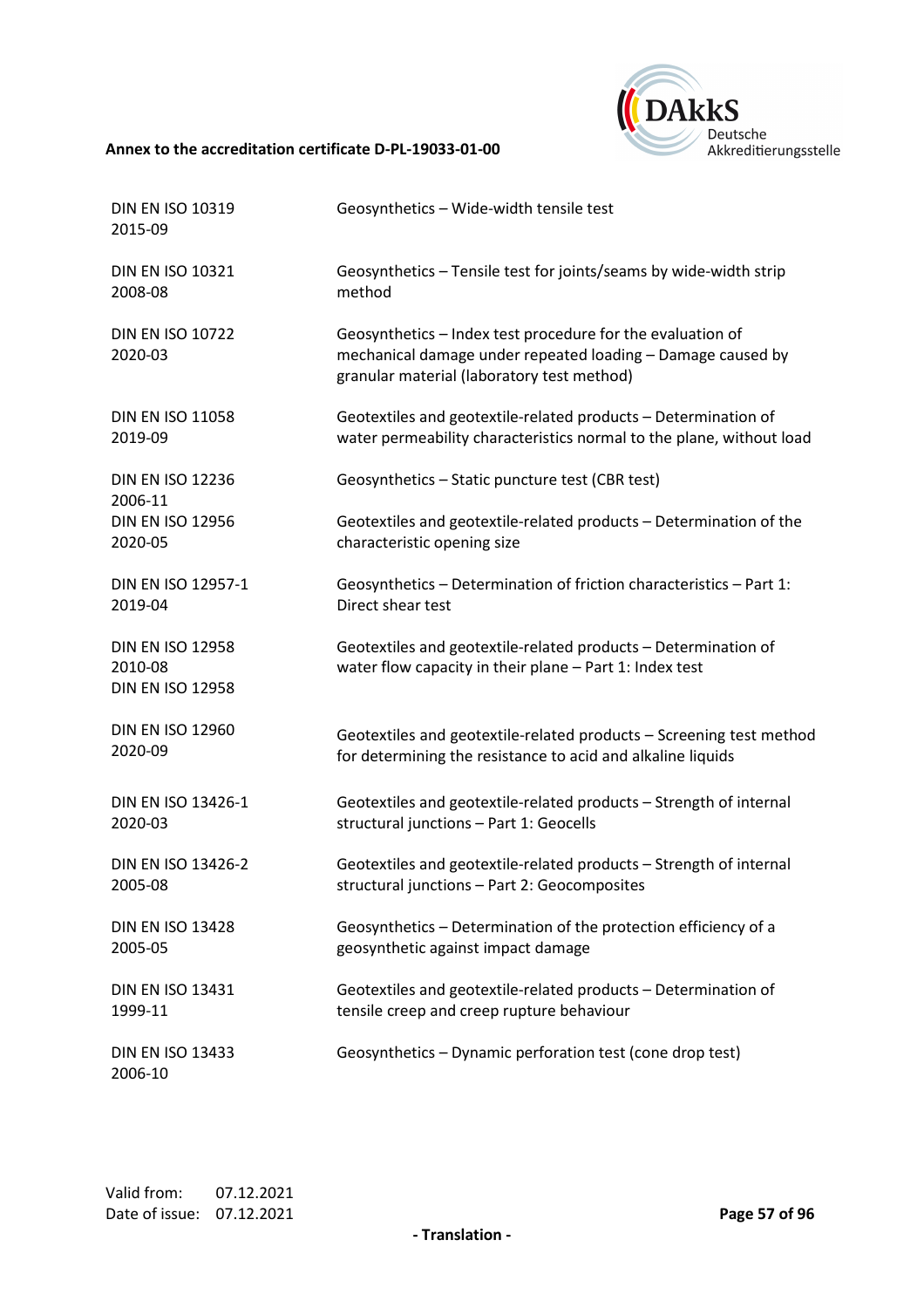

| <b>DIN EN ISO 13438</b><br>2019-05 | Geosynthetics - Screening test method for determining the<br>resistance of geotextiles and geotextile-related products to<br>oxidation                        |
|------------------------------------|---------------------------------------------------------------------------------------------------------------------------------------------------------------|
| DIN EN ISO 13934-1<br>2013-08      | Textiles - Tensile properties of fabrics - Part 1: Determination of<br>maximum force and elongation at maximum force using the strip<br>method                |
| DIN EN ISO 17892-1                 | Geotechnical investigation and testing - Laboratory testing of soil -                                                                                         |
| 2015-03                            | Part 1: Determination of water content                                                                                                                        |
| DIN EN ISO 25619-1                 | Geosynthetics - Determination of compression behaviour - Part 1:                                                                                              |
| 2009-06                            | Compressive creep properties                                                                                                                                  |
| <b>DIN EN ISO 25619-2</b>          | Geosynthetics - Determination of compression behaviour - Part 2:                                                                                              |
| 2015-12                            | Determination of short-term compression behaviour                                                                                                             |
| <b>DIN CEN/TS 14416</b>            | Geosynthetic barriers - Test method for determining the resistance                                                                                            |
| 2014-05                            | to roots                                                                                                                                                      |
| <b>DIN CEN/TS 14417</b><br>2014-12 | Geosynthetic barriers - Test method for the determination of the<br>influence of wetting-drying cycles on the permeability of clay<br>geosynthetic barriers   |
| <b>DIN CEN/TS 14418</b><br>2014-12 | Geosynthetic barriers - Test method for the determination of the<br>influence of freezing-thawing cycles on the permeability of clay<br>geosynthetic barriers |
| <b>DIN EN 12224</b>                | Geotextiles and geotextile-related products - Determination of the                                                                                            |
| 2000-11                            | resistance to weathering                                                                                                                                      |
| <b>DIN EN 12225</b>                | Geosynthetics - Method for determining the microbiological                                                                                                    |
| 2021-01                            | resistance by a soil burial test                                                                                                                              |
| <b>DIN EN 12226</b>                | Geosynthetics - General tests for evaluation following durability                                                                                             |
| 2012-03                            | testing                                                                                                                                                       |
| <b>DIN EN 12447</b>                | Geotextiles and geotextile-related products - Screening test method                                                                                           |
| 2002-03                            | for determining the resistance to hydrolysis in water                                                                                                         |
| <b>DIN EN 13562</b>                | Geotextiles and geotextile-related products - Determination of                                                                                                |
| 2000-07                            | resistance to penetration by water (hydraulic pressure test)                                                                                                  |
| <b>DIN EN 13719</b>                | Geosynthetics - Determination of the long term protection                                                                                                     |
| 2016-11                            | efficiency of geosynthetics in contact with geosynthetic barriers                                                                                             |
|                                    |                                                                                                                                                               |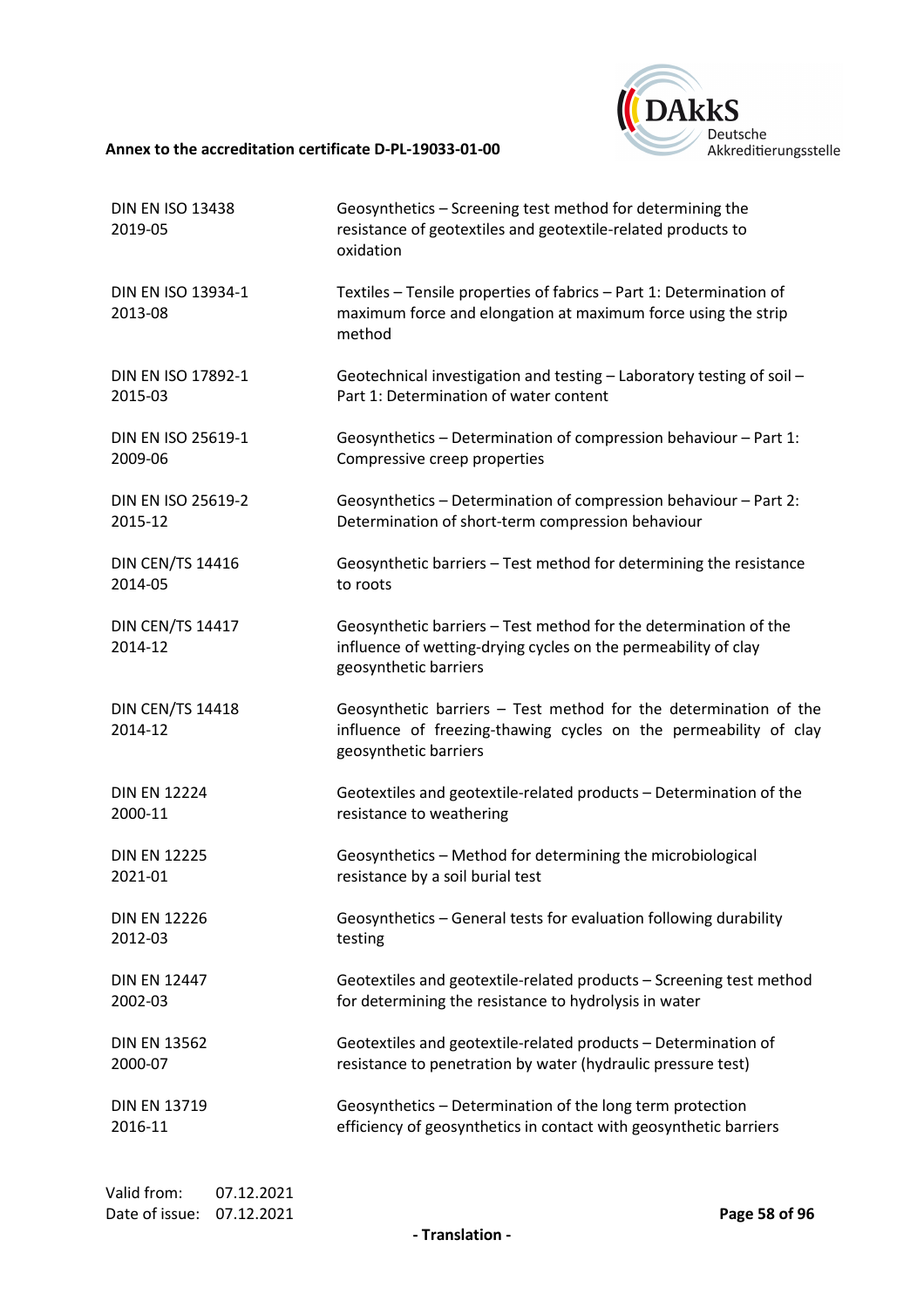

| <b>DIN EN 14030</b><br>2003-11 | Geotextiles and geotextile-related products - Screening test method<br>for determining the resistance to acid and alkaline liquids<br>(withdrawn) |
|--------------------------------|---------------------------------------------------------------------------------------------------------------------------------------------------|
| <b>DIN EN 14150</b><br>2019-08 | Geosynthetic barriers - Determination of permeability to liquids                                                                                  |
| <b>DIN EN 14196</b>            | Geosynthetics - Test methods for measuring mass per unit area of                                                                                  |
| 2016-08                        | clay geosynthetic barriers                                                                                                                        |
| <b>DIN EN 14414</b>            | Geosynthetics - Screening test method for determining chemical                                                                                    |
| 2004-08                        | resistance for landfill applications                                                                                                              |
| <b>DIN EN 14415</b>            | Geosynthetic barriers - Test method for determining the resistance                                                                                |
| 2004-08                        | to leaching                                                                                                                                       |
| <b>DIN EN 14574</b>            | Geosynthetics - Determination of the pyramid puncture resistance of                                                                               |
| 2015-06                        | supported geosynthetics                                                                                                                           |
| <b>DIN EN 14575</b>            | Geosynthetic barriers - Screening test method for determining the                                                                                 |
| 2005-07                        | resistance to oxidation                                                                                                                           |
| <b>DIN EN 14576</b>            | Geosynthetics - Test method for determining the resistance of                                                                                     |
| 2005-07                        | polymeric geosynthetic barriers to environmental stress cracking                                                                                  |
| <b>DIN EN 15381</b>            | Geotextiles and geotextile-related products - Characteristics                                                                                     |
| 2008-11                        | required for use in pavements and asphalt overlays                                                                                                |
| <b>DIN EN 16416</b>            | Geosynthetic clay barriers - Determination of water flux index -                                                                                  |
| 2013-12                        | Flexible wall permeameter method at constant head                                                                                                 |
| <b>DIN EN 17323</b>            | Geosynthetics - Determination of tensile properties of polymeric                                                                                  |
| 2020-08                        | geosynthetic barriers                                                                                                                             |
| DIN EN 29073-3                 | Textiles; test method for nonwovens; part 3: determination of                                                                                     |
| 1992-08                        | tensile strength and elongation                                                                                                                   |
| DIN 18121-1<br>1998-04         | Soil, investigation and testing - Water content - Part 1:<br>Determination by drying in oven<br>(withdrawn)                                       |
| DIN 18121-2                    | Soil, investigation and testing - Water content -                                                                                                 |
| 2020-11                        | Part 2: Determination by rapid methods                                                                                                            |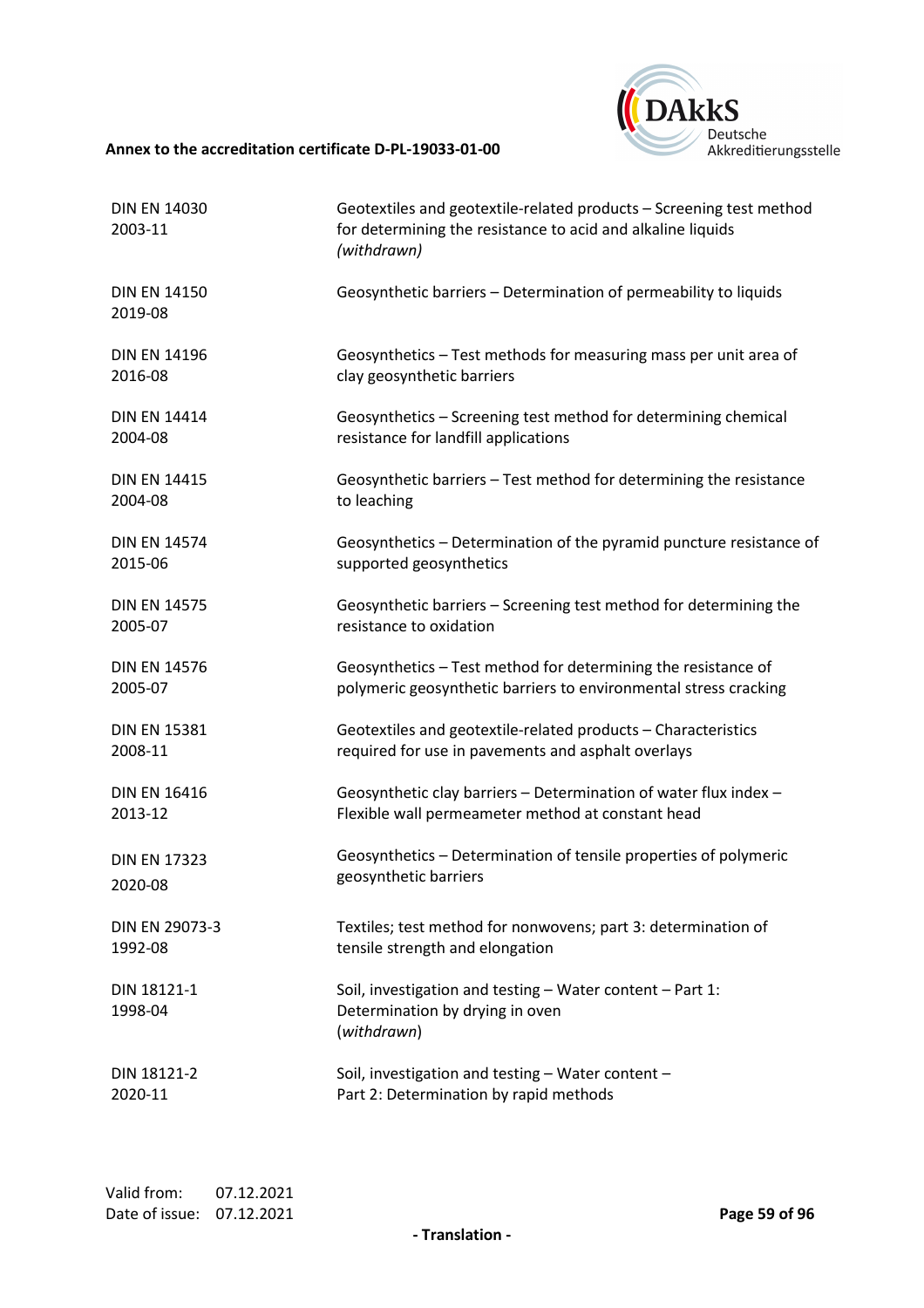

| <b>DIN 18132</b>            | Soil, testing procedures and testing equipment - Determination of wa                                                                                      |
|-----------------------------|-----------------------------------------------------------------------------------------------------------------------------------------------------------|
| 2012-04                     | absorption                                                                                                                                                |
| DIN 60009                   | Geosynthetics - Determination and testing of the interaction                                                                                              |
| 2017-12                     | coefficient to the soil using pullout test                                                                                                                |
| DIN 60500-4<br>2007-12      | Geotextiles and geotextile-related products - Part 4: Determination<br>of permeability normal to the plane under load at constant hydraulic<br>water head |
| <b>DIN 61551</b><br>2008-01 | Geosynthetics - Determination of burst strength                                                                                                           |
| ASTM C 837<br>2014          | Standard Test Method for Methylene Blue Index of Clay                                                                                                     |
| <b>ASTM D 1388</b><br>2018  | <b>Standard Test Method for Stiffness of Fabrics</b>                                                                                                      |
| <b>ASTM D 2216</b>          | Standard Test Methods for Laboratory Determination of Water                                                                                               |
| 2019                        | (Moisture) Content of Soil and Rock by Mass                                                                                                               |
| ASTM D 4491/D 4491M         | Standard Test Methods for Water Permeability of Geotextiles by                                                                                            |
| 2020                        | Permittivity                                                                                                                                              |
| ASTM D 4533/D 4533M<br>2015 | Standard Test Method for Trapezoid Tearing Strength of Geotextiles                                                                                        |
| <b>ASTM D 4595</b>          | Standard Test Method for Tensile Properties of Geotextiles by the                                                                                         |
| 2017                        | Wide-Width Strip Method                                                                                                                                   |
| ASTM D 4632/D 4632M<br>2015 | Standard Test Method for Grab Breaking Load and Elongation of<br>Geotextiles<br>(standard withdrawn)                                                      |
| ASTM D 4833/ASTM 4833 M     | Standard Test Method for Index Puncture Resistance of                                                                                                     |
| 2007                        | Geomembranes and Related Products (reapproved 2013)                                                                                                       |
| <b>ASTM D 4885</b>          | Standard Test Method for Determining Performance Strength of                                                                                              |
| 2001                        | Geomembranes by the Wide Strip Tensile Method                                                                                                             |
| <b>ASTM D 5035</b>          | Standard Test Method for Breaking Force and Elongation of Textile                                                                                         |
| 2011                        | Fabrics (Strip Method)                                                                                                                                    |
| <b>ASTM D 5199</b>          | Standard Test Method for Measuring the Nominal Thickness of                                                                                               |
| 2012                        | Geosynthetics                                                                                                                                             |
|                             |                                                                                                                                                           |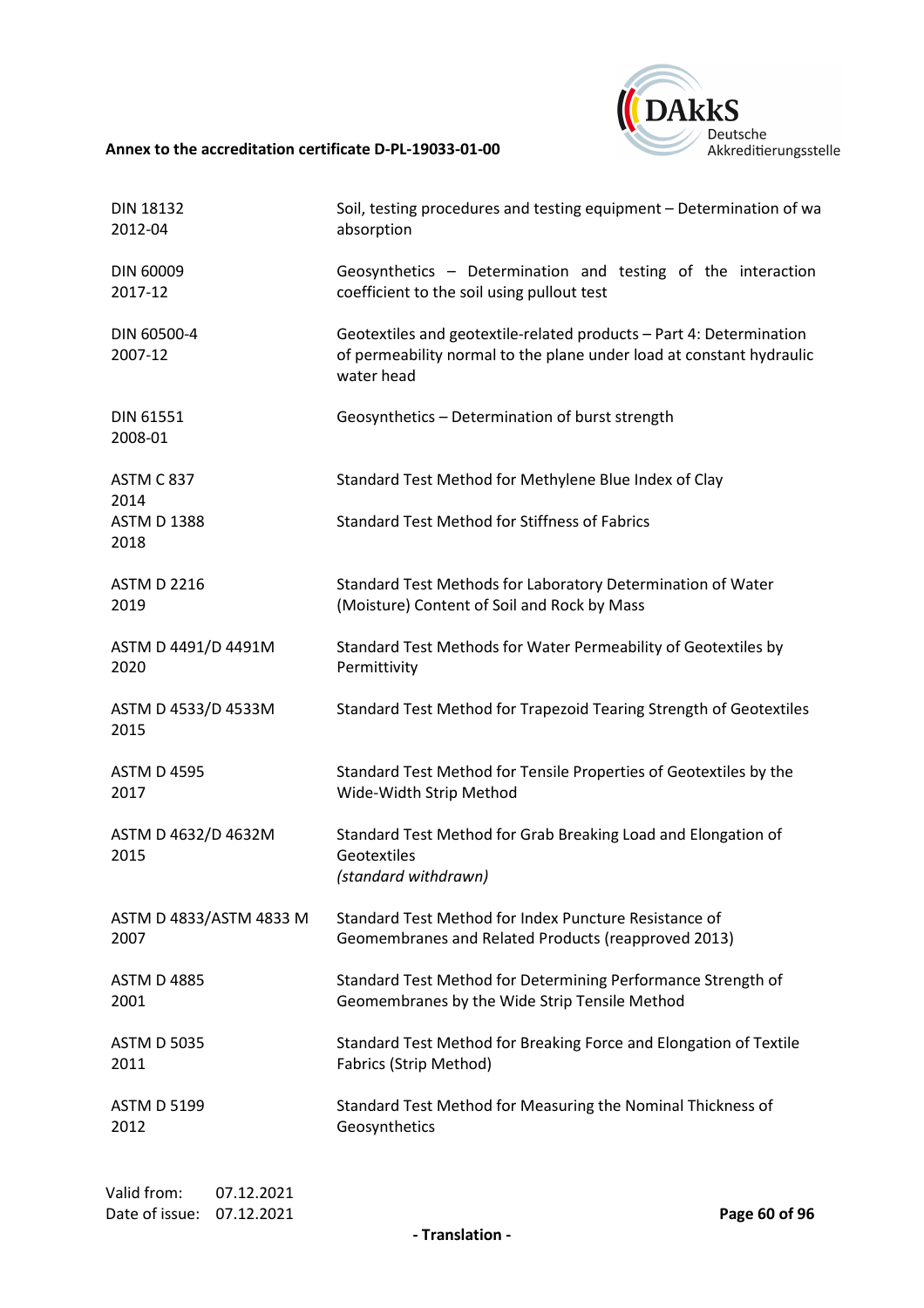

| <b>ASTM D 5261</b>          | Standard Test Method for Measuring Mass per Unit Area of                                                                                          |
|-----------------------------|---------------------------------------------------------------------------------------------------------------------------------------------------|
| 2010                        | Geotextiles                                                                                                                                       |
| ASTM D 5321/D 5321M<br>2020 | Standard Test Method for Determining the Shear Strength of Soil-<br>Geosynthetic and Geosynthetic-Geosynthetic Interfaces by Direct<br>Shear      |
| <b>ASTM D 5596</b>          | Standard Test Method For Microscopic Evaluation of the Dispersion                                                                                 |
| 2003                        | of Carbon Black in Polyolefin Geosynthetics                                                                                                       |
| <b>ASTM D 5617</b><br>2004  | Standard Test Method for Multi-Axial Tension Test for Geosynthetics                                                                               |
| <b>ASTM D 5721</b><br>2008  | Standard Practice for Air-Oven Aging of Polyolefin Geomembranes                                                                                   |
| ASTM D 5887/D 5887M<br>2020 | Standard Test Method for Measurement of Index Flux Through<br>Saturated Geosynthetic Clay Liner Specimens Using a Flexible Wall<br>Permeameter    |
| <b>ASTM D 5890</b>          | Standard Test Method for Swell Index of Clay Mineral Component of                                                                                 |
| 2019                        | Geosynthetic Clay Liners                                                                                                                          |
| <b>ASTM D 5993</b>          | Standard Test Method for Measuring Mass Per Unit of Geosynthetic                                                                                  |
| 2018                        | <b>Clay Liners</b>                                                                                                                                |
| ASTM D 5994/D 5994M         | Standard Test Method for Measuring Core Thickness of Textured                                                                                     |
| 2010                        | Geomembranes                                                                                                                                      |
| <b>ASTM D 6241</b>          | Standard Test Method for Static Puncture Strength of Geotextiles                                                                                  |
| 2014                        | and Geotextile-Related Products Using a 50-mm Probe                                                                                               |
| ASTM D 6243/D 6243M<br>2020 | Standard Test Method for Determining the Internal and Interface<br>Shear Strength of Geosynthetic Clay Liner by the Direct Shear<br>Method        |
| <b>ASTM D 6364</b>          | Standard Test Method for Determining Short-Term Compression                                                                                       |
| 2006                        | <b>Behavior of Geosynthetics</b>                                                                                                                  |
| ASTM D 6496/D 6496M<br>2020 | Standard Test Method for Determining Average Bonding Peel<br>Strength Between Top and Bottom Layers of Needle-Punched<br>Geosynthetic Clay Liners |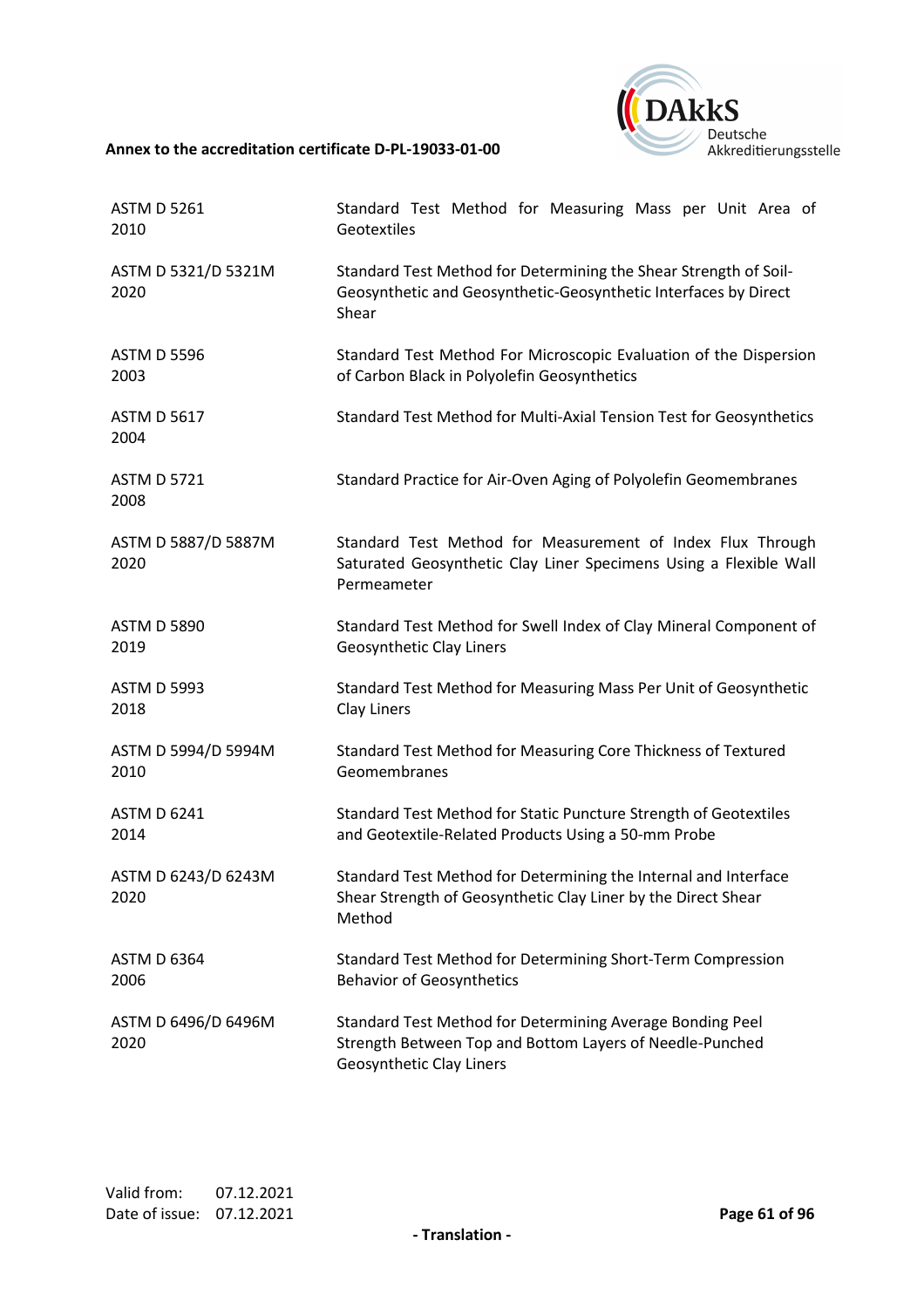

| ASTM D 6575/D 6575M          | Standard Test Method for Determining Stiffness of Geosynthetics                                                                                                     |
|------------------------------|---------------------------------------------------------------------------------------------------------------------------------------------------------------------|
| 2016                         | Used as Turf Reinforcement Mats (TRMs)                                                                                                                              |
| ASTM D 6637/D 6637M          | Standard Test Method for Determining Tensile Properties of                                                                                                          |
| 2015                         | Geogrids by the Single or Multi-Rib Tensile Method                                                                                                                  |
| ASTM D 6768/D 6768M          | Standard Test Method for Tensile Strength of Geosynthetic Clay                                                                                                      |
| 2020                         | Liners                                                                                                                                                              |
| ASTM D 7003/D 7003M          | Standard Test Method for Strip Tensile Properties of Reinforced                                                                                                     |
| 2003                         | Geomembranes                                                                                                                                                        |
| ASTM D 7005/D 7005 M         | Standard Test Method for Determining the Bond Strength (Ply                                                                                                         |
| 2016                         | Adhesion) of Geocomposites                                                                                                                                          |
| <b>ASTM D 7179</b><br>2018   | Standard Test Method for Determining Geonet Breaking Force                                                                                                          |
| ASTM D 7737/D 7737 M<br>2015 | Standard Test Method for Individual Geogrid Junction Strength                                                                                                       |
| <b>BAM Method B14</b>        | Determination of the dimensional change of plastic geomembranes                                                                                                     |
| 2018-11                      | made of high-density polyethylene (PE-HD)                                                                                                                           |
| EN ISO 9073-7                | Textiles - Test methods for non-wovens - Part 7: Determination of                                                                                                   |
| 1998-10                      | bending length                                                                                                                                                      |
| <b>ECTC</b><br>2006          | A Technical Guidance Manual: Terminology, Index & Performance<br>Testing Procedures for Rolled Erosion Control Products<br>(only section 5.14 "Smolder Resistance") |
| GRI GG2                      | Individual Geogrid Junction Strength                                                                                                                                |
| 2006-09                      | (standard withdrawn)                                                                                                                                                |
| VDG P 69                     | Binder testing - Testing of bond clay                                                                                                                               |
| 1999-10                      | (only section 4)                                                                                                                                                    |

# **2.4 Testing of sheeting, tiles, foils, floors for sporting activities and sports products**

| ISO 1763 | Carpets – Determination of number of tufts and/or loops per unit |
|----------|------------------------------------------------------------------|
| 2020-07  | length and per unit area                                         |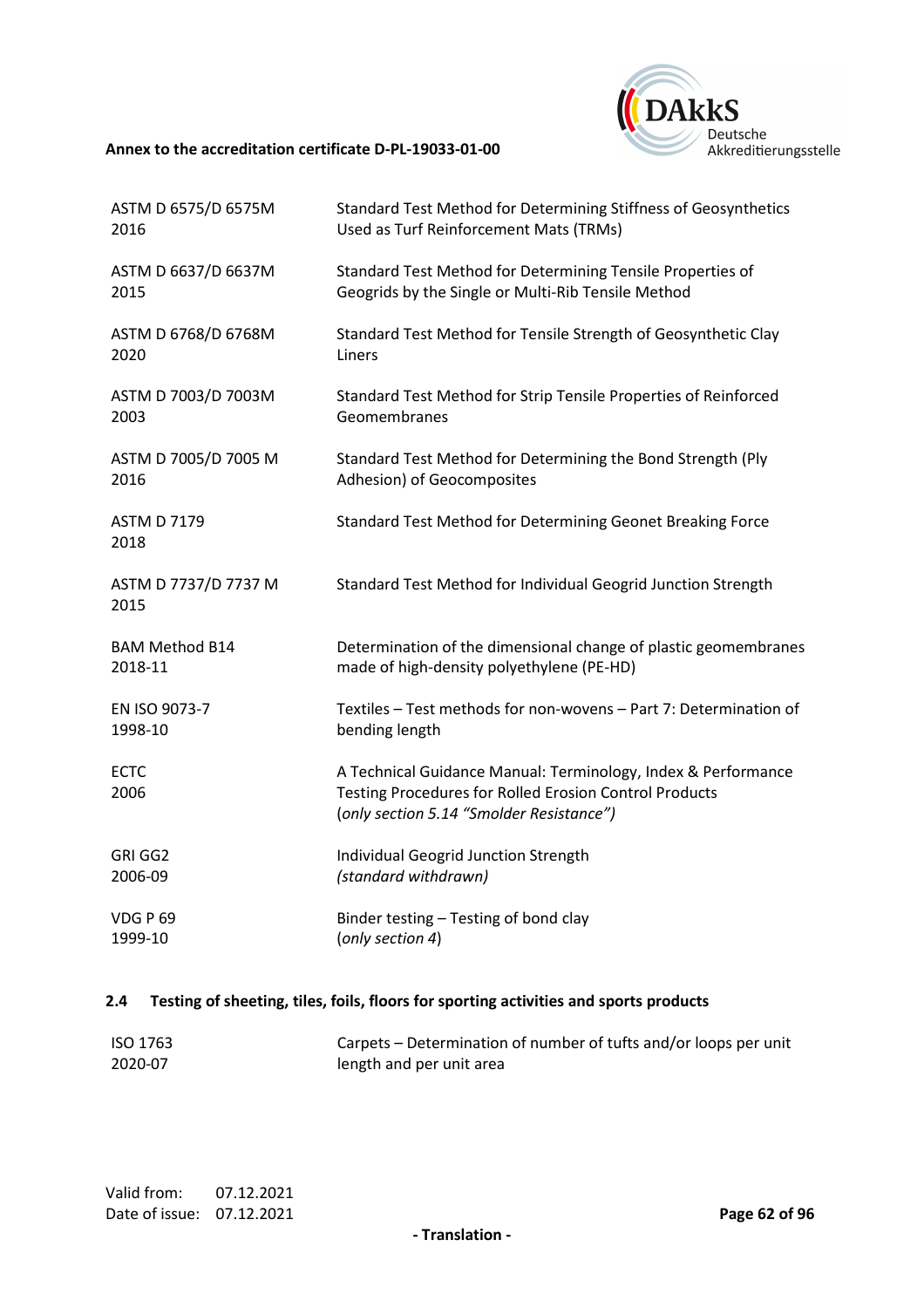

| ISO 4591<br>1992-12                 | Plastics; film and sheeting; determination of average thickness of a<br>sample, and average thickness and yield of a roll, by gravimetric<br>techniques                                                                |
|-------------------------------------|------------------------------------------------------------------------------------------------------------------------------------------------------------------------------------------------------------------------|
| <b>DIN ISO 4593</b>                 | Testing of plastics films - Determination of the thickness by                                                                                                                                                          |
| 2019-06                             | mechanical scanning                                                                                                                                                                                                    |
| DIN ISO 7765-2                      | Plastics film and sheeting - Determination of impact resistance by                                                                                                                                                     |
| 2009-02                             | the free-falling dart method - Part 2: Instrumented puncture test                                                                                                                                                      |
| <b>DIN ISO 8296</b><br>2008-03      | Plastics - Film and sheeting - Determination of wetting tension                                                                                                                                                        |
| <b>DIN EN ISO 2286-1</b><br>2017-01 | Rubber- or plastics-coated fabrics - Determination of roll<br>characteristics - Part 1: Methods for determination of length, width<br>and net mass                                                                     |
| <b>DIN EN ISO 2286-2</b><br>2017-01 | Rubber- or plastics-coated fabrics - Determination of roll<br>characteristics - Part 2: Methods for determination of total mass per<br>unit area, mass per unit area of coating and mass per unit area of<br>substrate |
| <b>DIN EN ISO 2286-3</b>            | Rubber- or plastics-coated fabrics - Determination of roll                                                                                                                                                             |
| 2017-01                             | characteristics - Part 3: Method for determination of thickness                                                                                                                                                        |
| <b>DIN EN ISO 3035</b><br>2012-02   | Corrugated fibreboard - Determination of flat crush resistance                                                                                                                                                         |
| <b>DIN EN ISO 3037</b>              | Corrugated fibreboard - Determination of edgewise crush resistance                                                                                                                                                     |
| 2013-12                             | (unwaxed edge method)                                                                                                                                                                                                  |
| <b>DIN EN ISO 4674-1</b>            | Rubber- or plastics-coated fabrics - Determination of tear resistance                                                                                                                                                  |
| 2017-03                             | - Part 1: Constant rate of tear methods                                                                                                                                                                                |
| DIN EN ISO 6383-1                   | Plastics - Film and sheeting - Determination of tear resistance - Part                                                                                                                                                 |
| 2016-05                             | 1: Trouser tear method                                                                                                                                                                                                 |
| <b>DIN EN ISO 8295</b>              | Plastics - Film and sheeting - Determination of the coefficients of                                                                                                                                                    |
| 2004-10                             | friction                                                                                                                                                                                                               |
| <b>DIN EN ISO 11501</b>             | Plastics - Film and sheeting - Determination of dimensional change                                                                                                                                                     |
| 2004-10                             | on heating                                                                                                                                                                                                             |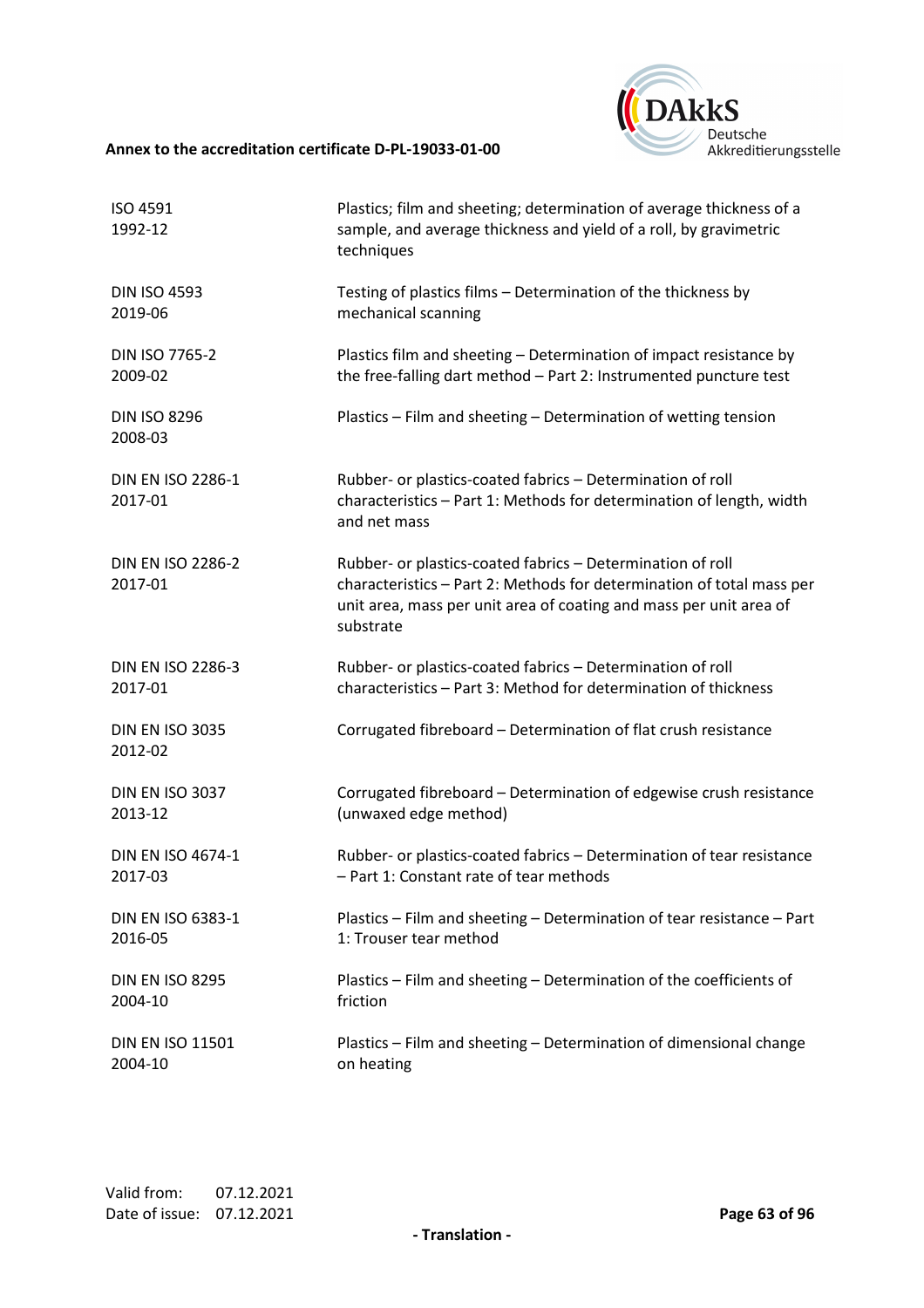

| <b>DIN EN ISO 13937-2</b><br>2000-06 | Textiles - Tear properties of fabrics - Part 2: Determination of tear<br>force of trouser-shaped test specimens (single tear method)                     |
|--------------------------------------|----------------------------------------------------------------------------------------------------------------------------------------------------------|
| <b>DIN EN ISO 14616</b><br>2004-10   | Plastics - Heatshrinkable films of polyethylene, ethylene copolymers<br>and their mixtures - Determination of shrinkage stress and<br>contraction stress |
| <b>DIN EN ISO 15013</b><br>2008-01   | Plastics - Extruded sheets of polypropylene (PP) - Requirements and<br>test methods<br>(only section 5)                                                  |
| <b>DIN EN ISO 24340</b><br>2012-04   | Resilient floor coverings - Determination of thickness of layers                                                                                         |
| DIN EN ISO 24343-1<br>2012-04        | Resilient and laminate floor coverings - Determination of<br>indentation and residual indentation - Part 1: Residual indentation                         |
| <b>DIN EN ISO 24344</b><br>2012-04   | Resilient floor coverings - Determination of flexibility and deflection                                                                                  |
| <b>DIN EN ISO 24345</b><br>2012-04   | Resilient floor coverings - Determination of peel resistance                                                                                             |
| <b>DIN EN ISO 24346</b><br>2012-04   | Resilient floor coverings - Determination of overall thickness                                                                                           |
| <b>DIN EN ISO 26987</b><br>2012-04   | Resilient floor coverings - Determination of staining and resistance<br>to chemicals                                                                     |
| <b>DIN EN ISO 29862</b><br>2019-09   | Self adhesive tapes - Determination of peel adhesion properties                                                                                          |
| <b>DIN EN ISO 29864</b><br>2019-09   | Self adhesive tapes - Measurement of breaking strength and<br>elongation at break                                                                        |
| <b>DIN EN 277</b><br>1995-06         | Sacks for the transport of food aid - Sacks made of woven<br>polypropylene fabric<br>(only section 5)                                                    |
| <b>DIN EN 432</b><br>1994-11         | Resilient floor coverings - Determination of shear force                                                                                                 |
| <b>DIN EN 495-5</b><br>2013-08       | Flexible sheets for waterproofing - Determination of foldability at<br>low temperature - Part 5: Plastic and rubber sheets for roof<br>waterproofing     |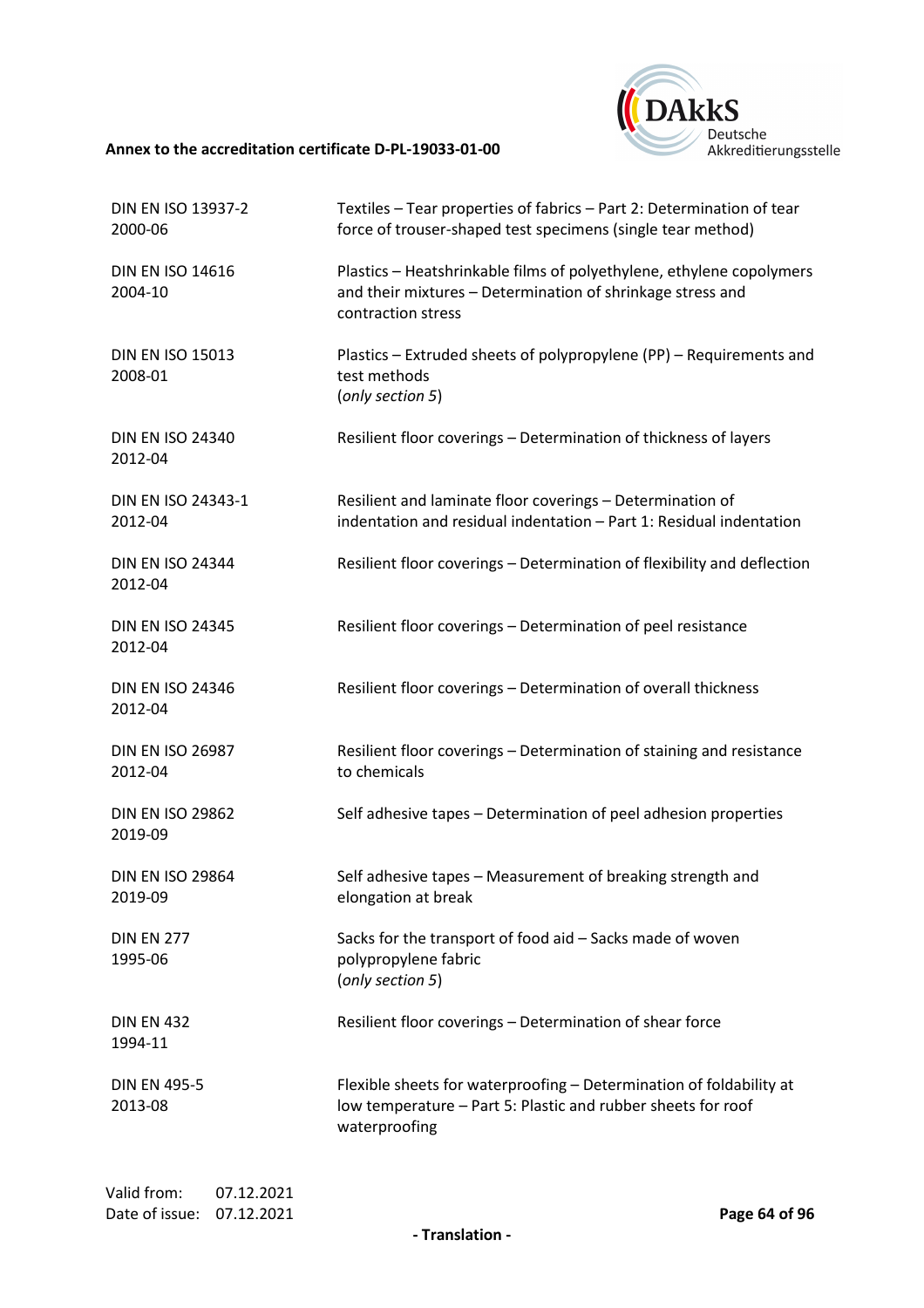

| <b>DIN EN 661</b><br>1995-01 | Resilient floor coverings - Determination of the spreading of water                                                                                             |
|------------------------------|-----------------------------------------------------------------------------------------------------------------------------------------------------------------|
| <b>DIN EN 662</b>            | Resilient floor coverings - Determination of curling on exposure to                                                                                             |
| 1995-01                      | moisture                                                                                                                                                        |
| <b>DIN EN 663</b>            | Resilient floor coverings - Determination of conventional pattern                                                                                               |
| 1995-01                      | depth                                                                                                                                                           |
| <b>DIN EN 665</b><br>1995-01 | Resilient floor coverings - Determination of exudation of plasticizers                                                                                          |
| <b>DIN EN 666</b><br>1995-01 | Resilient floor coverings - Determination of gelling                                                                                                            |
| <b>DIN EN 765</b><br>1994-09 | Sacks for the transport of food aid - Sacks made of woven polyolefin<br>fabric other than polypropylene only<br>(only section 5)                                |
| <b>DIN EN 766</b>            | Sacks for the transport of food aid - Sacks made of jute fabric                                                                                                 |
| 1994-09                      | (only section 5)                                                                                                                                                |
| <b>DIN EN 767</b><br>1994-09 | Sacks for the transport of food aid - Sacks made of woven<br>jute/polyolefine fabric<br>(only section 5)                                                        |
| <b>DIN EN 768</b>            | Sacks for the transport of food aid - Sacks made of lined cotton fabric                                                                                         |
| 1994-09                      | (only section 5)                                                                                                                                                |
| <b>DIN EN 769</b><br>1994-09 | Sacks for the transport of food aid - Sacks made of woven<br>cotton/polyolefine fabric<br>(only section 5)                                                      |
| <b>DIN EN 770</b>            | Sacks for the transport of food aid - Paper sacks                                                                                                               |
| 1994-09                      | (only section 5)                                                                                                                                                |
| <b>DIN EN 787</b>            | Sacks for the transport of food aid - Sacks made of polyethylene film                                                                                           |
| 1994-09                      | (only section 5)                                                                                                                                                |
| <b>DIN EN 986</b><br>2006-03 | Textile floor coverings - Tiles - Determination of dimensional<br>changes due to the effects of varied water and heat conditions and<br>distortion out of plane |
| DIN EN 1107-1                | Flexible sheets for waterproofing - Determination of dimensional                                                                                                |
| 1999-10                      | stability - Part 1: Bitumen sheets for roof waterproofing                                                                                                       |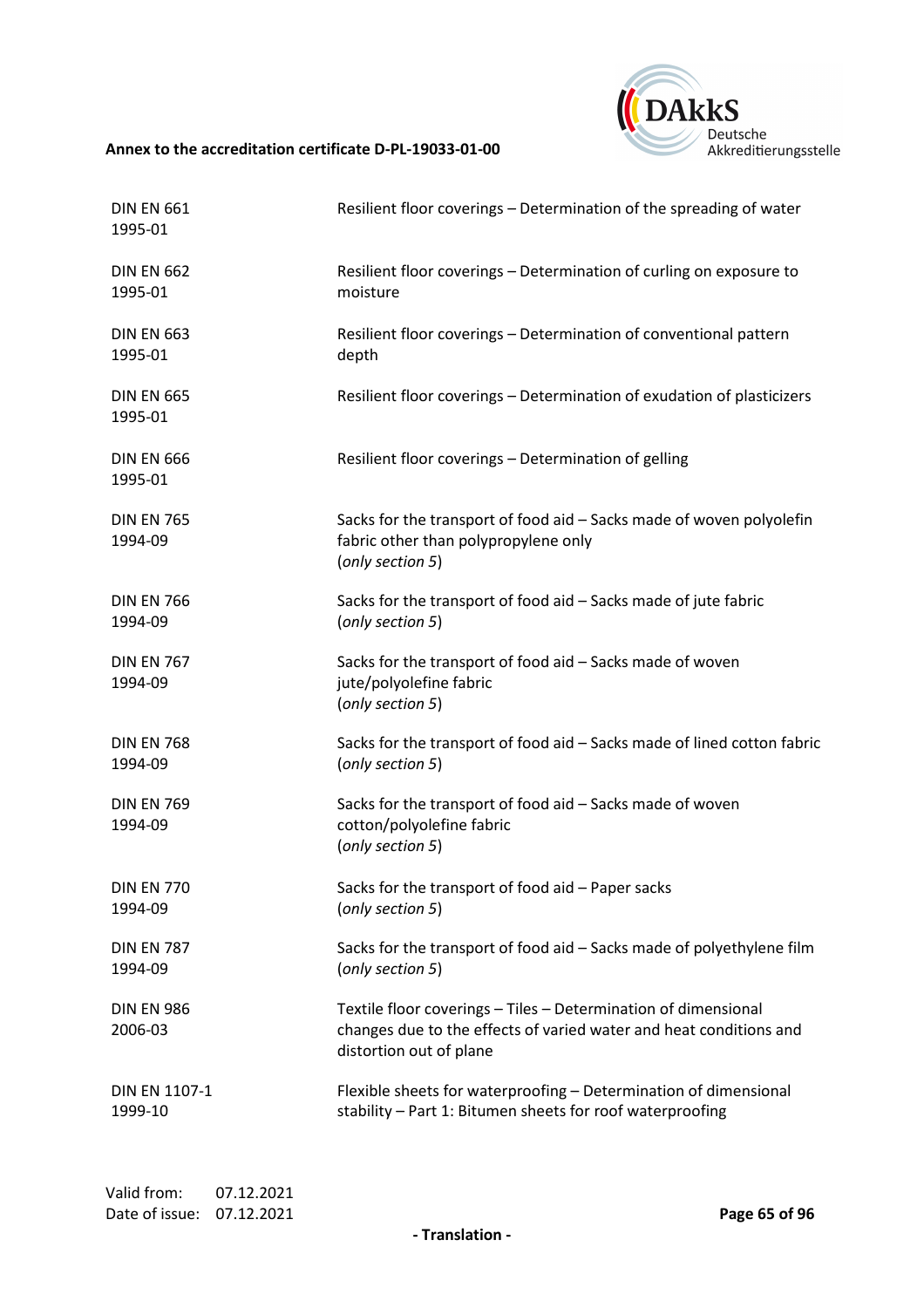

| <b>DIN EN 1107-2</b><br>2001-04                | Flexible sheets for waterproofing - Determination of dimensional<br>stability - Part 2: Plastic and rubber sheets for roof waterproofing                                                                                                          |
|------------------------------------------------|---------------------------------------------------------------------------------------------------------------------------------------------------------------------------------------------------------------------------------------------------|
| <b>DIN EN 1109</b><br>2013-07                  | Flexible sheets for waterproofing - Bitumen sheets for roof<br>waterproofing - Determination of flexibility at low temperature<br>(standard withdrawn)                                                                                            |
| <b>DIN EN 1110</b><br>2011-03                  | Flexible sheets for waterproofing - Bitumen sheets for roof<br>waterproofing - Determination of flow resistance at elevated<br>temperature                                                                                                        |
| <b>DIN EN 1177</b><br>Corrigendum 1<br>2008-12 | Impact attenuating playground surfacing - Determination of critical<br>fall height<br>(standard withdrawn)                                                                                                                                        |
| <b>DIN EN 1296</b><br>2001-03                  | Flexible sheets for waterproofing - Bitumen, plastic and rubber<br>sheets for roof waterproofing - Method for artificial ageing by long<br>term exposure to elevated temperature<br>(only section 8)                                              |
| <b>DIN EN 1297</b><br>2004-12                  | Flexible sheets for waterproofing - Bitumen, plastic and rubber<br>sheets for roof waterproofing - Method of artificial ageing by long<br>term exposure to the combination of UV radiation, elevated<br>temperature and water<br>(only section 7) |
| <b>DIN EN 1399</b><br>1998-02                  | Resilient floor coverings - Determination of resistance to stubbed<br>and burning cigarettes                                                                                                                                                      |
| <b>DIN EN 1516</b><br>2000-09                  | Surfaces for sports areas - Determination of resistance to<br>indentation                                                                                                                                                                         |
| <b>DIN EN 1517</b><br>2020-07                  | Surfaces for sports areas - Determination of resistance of impact                                                                                                                                                                                 |
| <b>DIN EN 1548</b><br>2007-11                  | Flexible sheets for waterproofing - Plastic and rubber sheets for roof<br>waterproofing - Method for exposure to bitumen<br>(only section 9)                                                                                                      |
| <b>DIN EN 1569</b><br>2020-07                  | Surfaces for sports areas - Determination of the behaviour under a<br>rolling load                                                                                                                                                                |
| <b>DIN EN 1847</b><br>2010-04                  | Flexible sheets for waterproofing - Plastics and rubber sheets for<br>roof waterproofing - Methods for exposure to liquid chemicals,<br>including water                                                                                           |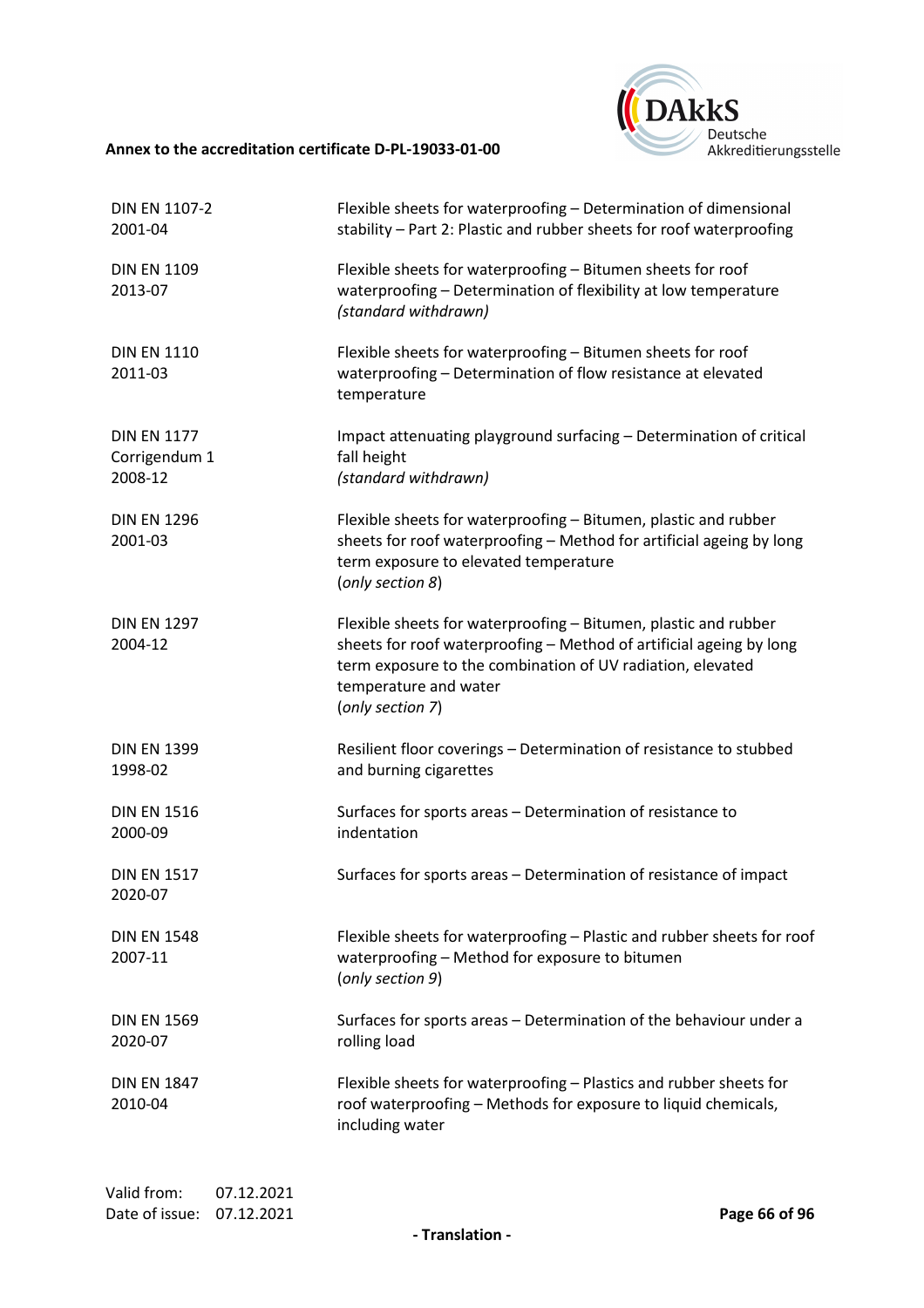

| <b>DIN EN 1848-1</b>                                      | Flexible sheets for waterproofing - Determination of length, width                                                                                             |
|-----------------------------------------------------------|----------------------------------------------------------------------------------------------------------------------------------------------------------------|
| 1999-12                                                   | and straightness - Part 1: Bitumen sheets for roof waterproofing                                                                                               |
| <b>DIN EN 1848-2</b><br>2001-09                           | Flexible sheets for waterproofing - Determination of length, width,<br>straightness and flatness - Part 2: Plastic and rubber sheets for roof<br>waterproofing |
| <b>DIN EN 1849-1</b>                                      | Flexible sheets for waterproofing - Determination of thickness and                                                                                             |
| 2000-01                                                   | mass per unit area - Part 1: Bitumen sheets for roof waterproofing                                                                                             |
| <b>DIN EN 1849-2</b><br>2019-09                           | Flexible sheets for waterproofing - Determination of thickness and<br>mass per unit area - Part 2: Plastic and rubber sheets for roof<br>waterproofing         |
| DIN EN 1850-1                                             | Flexible sheets for roofing - Determination of visible defects - Part                                                                                          |
| 1999-12                                                   | 1: Bitumen sheets for roof waterproofing                                                                                                                       |
| <b>DIN EN 1850-2</b>                                      | Flexible sheets for roofing - Determination of visible defects - Part                                                                                          |
| 2001-09                                                   | 2: Plastic and rubber sheets for roof waterproofing                                                                                                            |
| <b>DIN EN 1875-3</b>                                      | Rubber- or plastics-coated fabrics - Determination of tear resistance -                                                                                        |
| 1998-02                                                   | Part 3: Method with trapezoidal specimens                                                                                                                      |
| <b>DIN EN 1876-1</b>                                      | Rubber or plastics coated fabrics - Low temperatures tests - Part 1:                                                                                           |
| 1998-01                                                   | <b>Bend test</b>                                                                                                                                               |
| <b>DIN EN 1876-2</b>                                      | Rubber or plastics coated fabrics - Low temperatures tests - Part 2:                                                                                           |
| 1998-01                                                   | Impact test on loop                                                                                                                                            |
| <b>DIN EN 1939</b>                                        | Self adhesive tapes - Determination of peel adhesion properties                                                                                                |
| 2003-12                                                   | (standard withdrawn)                                                                                                                                           |
| <b>DIN EN 1942</b><br>2008-06                             | Self adhesive tapes - Measurement of Thickness                                                                                                                 |
| <b>DIN EN 1944</b>                                        | Self adhesive tapes - Measurement of unwind adhesion at low                                                                                                    |
| 1996-04                                                   | speed                                                                                                                                                          |
| <b>DIN EN 1969</b>                                        | Surfaces for sports areas - Determination of thickness of synthetic                                                                                            |
| 2000-08                                                   | sports surfaces                                                                                                                                                |
| <b>DIN EN 12228</b>                                       | Surfaces for sports areas - Determination of joint strength of syntheti                                                                                        |
| 2013-12                                                   | surfaces                                                                                                                                                       |
| <b>DIN EN 12229</b>                                       | Surfaces for sports areas - Procedure for the preparation of synthetic                                                                                         |
| 2014-07                                                   | turf and needle-punch test pieces                                                                                                                              |
| Valid from:<br>07.12.2021<br>Date of issue:<br>07.12.2021 | Page 67 of 96                                                                                                                                                  |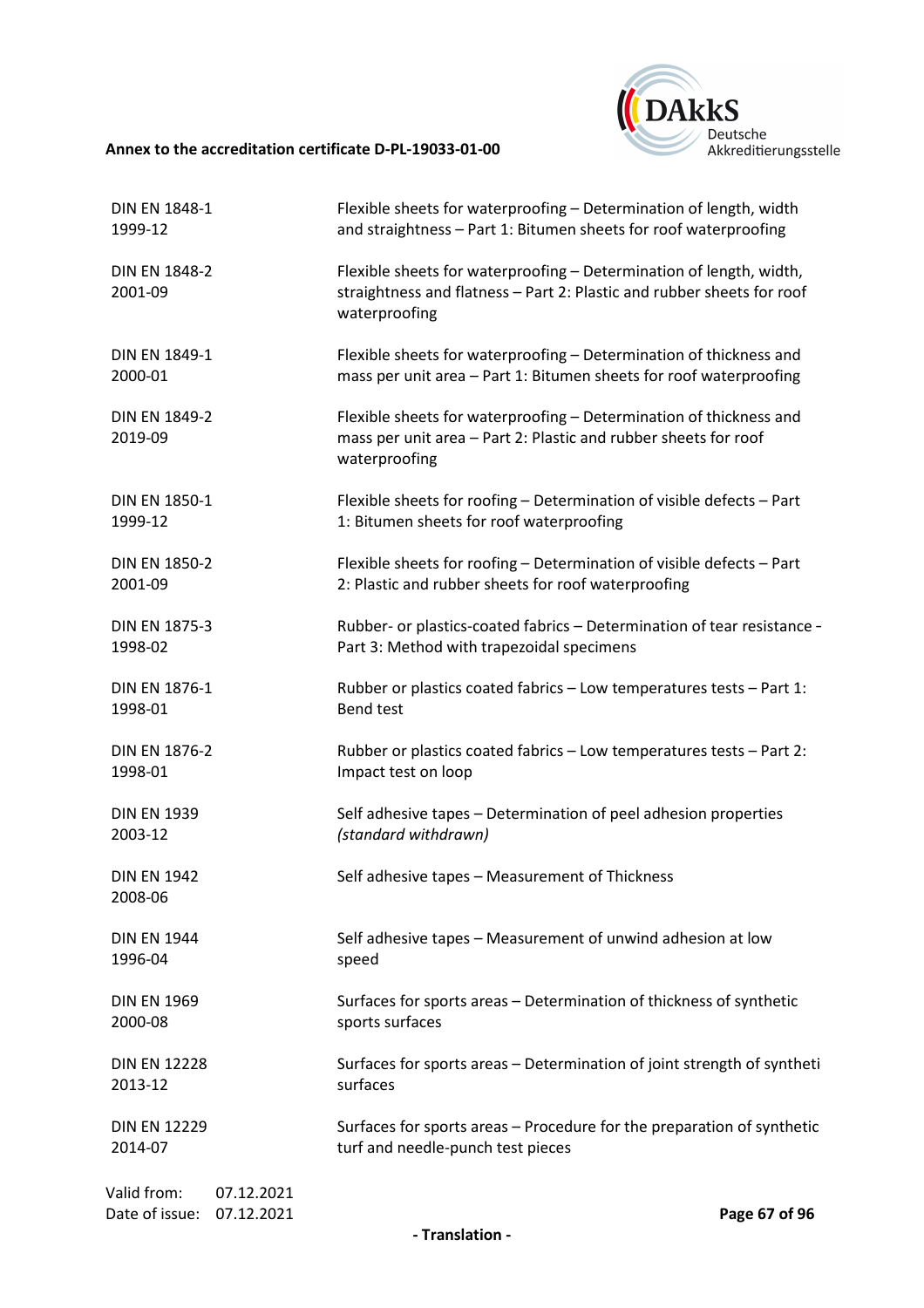

| <b>DIN EN 12230</b>            | Surfaces for sports areas - Determination of tensile properties of                                                                               |
|--------------------------------|--------------------------------------------------------------------------------------------------------------------------------------------------|
| 2003-07                        | synthetic sports surfaces                                                                                                                        |
| <b>DIN EN 12234</b><br>2013-12 | Surfaces for sports areas - Determination of ball roll behaviour                                                                                 |
| <b>DIN EN 12235</b><br>2013-12 | Surfaces for sports areas - Determination of vertical ball behaviour                                                                             |
| DIN EN 12310-1                 | Flexible sheets for waterproofing - Part 1: Bitumen sheets for roof                                                                              |
| 1999-11                        | waterproofing; determination of resistance to tearing (nail shank)                                                                               |
| DIN EN 12310-2                 | Flexible sheets for waterproofing - Determination of resistance to                                                                               |
| 2019-02                        | tearing - Part 2: Plastic and rubber sheets for roof waterproofing                                                                               |
| DIN EN 12311-1                 | Flexible sheets for waterproofing - Part 1: Bitumen sheets for roof                                                                              |
| 1999-11                        | waterproofing; Determination of tensile properties                                                                                               |
| DIN EN 12311-2                 | Flexible sheets for waterproofing - Determination of tensile                                                                                     |
| 2013-11                        | properties - Part 2: Plastic and rubber sheets for roof waterproofing                                                                            |
| DIN EN 12316-1                 | Flexible sheets for waterproofing - Part 1: Bitumen sheets for roof                                                                              |
| 1999-11                        | waterproofing; determination of peel resistance of joints                                                                                        |
| DIN EN 12316-2                 | Flexible sheets for waterproofing - Determination of peel resistance                                                                             |
| 2013-08                        | of joints - Part 2: Plastic and rubber sheets for roof waterproofing                                                                             |
| DIN EN 12317-1                 | Flexible sheets for waterproofing - Part 1: Bitumen sheets for roof                                                                              |
| 1999-11                        | waterproofing; determination of shear resistance of joints                                                                                       |
| DIN EN 12317-2<br>2010-12      | Flexible sheets for waterproofing - Determination of shear<br>resistance of joints - Part 2: Plastic and rubber sheets for roof<br>waterproofing |
| DIN EN 12503-6<br>2001-07      | Sports mats - Part 6: Determination of the top friction                                                                                          |
| <b>DIN EN 12616</b><br>2013-12 | Surfaces for sports areas - Determination of water infiltration rate                                                                             |
| <b>DIN EN 12691</b><br>2018-05 | Flexible sheets for waterproofing - Bitumen, plastic and rubber<br>sheets for roof waterproofing - Determination of resistance to<br>impact      |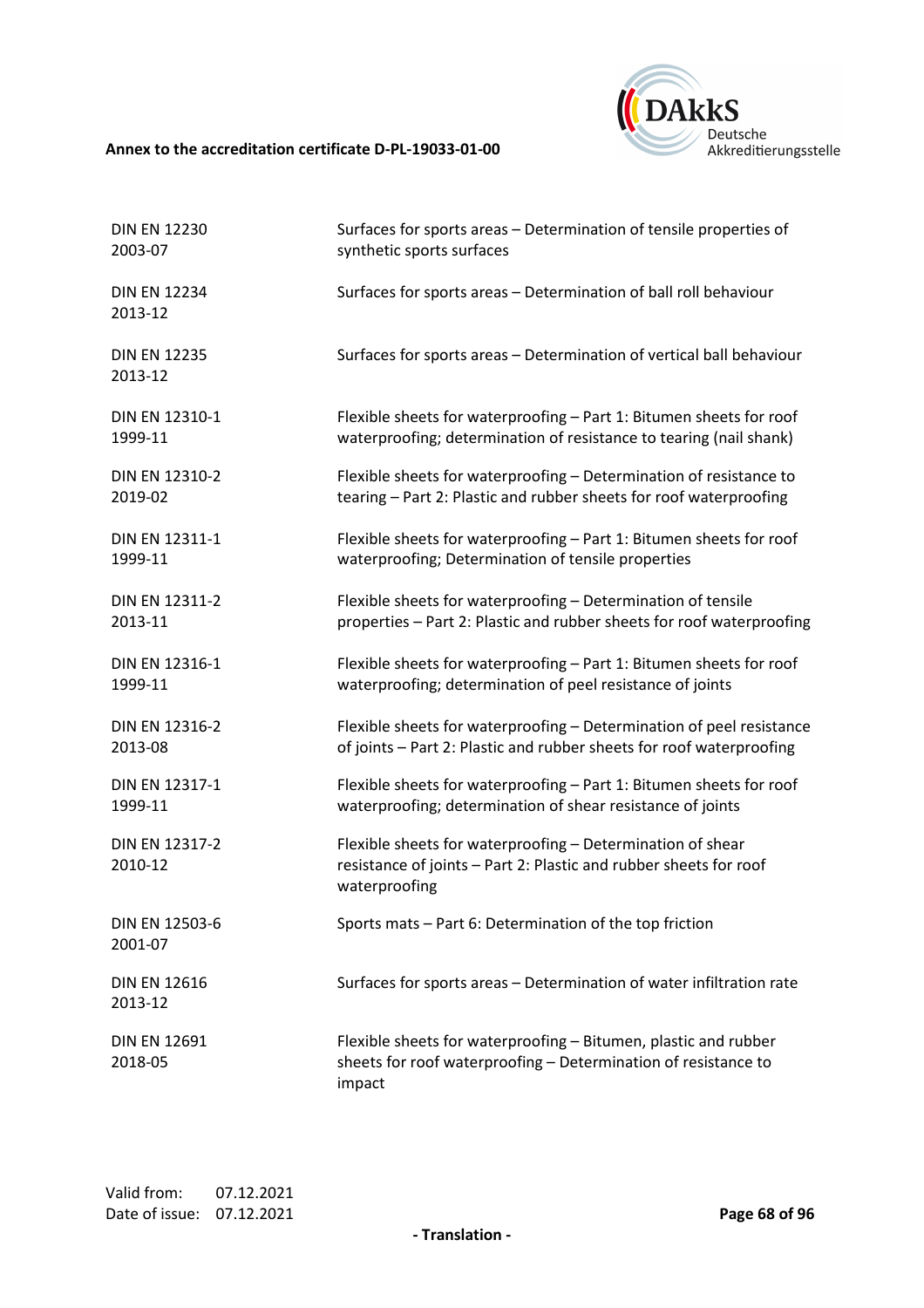

| <b>DIN EN 12730</b><br>2015-06 | Flexible sheets for waterproofing - Bitumen, plastic and rubber<br>sheets for roof waterproofing - Determination of resistance to static<br>loading                                                      |
|--------------------------------|----------------------------------------------------------------------------------------------------------------------------------------------------------------------------------------------------------|
| <b>DIN EN 13111</b><br>2010-11 | Flexible sheets for waterproofing - Underlays for discontinuous<br>roofing and walls - Determination of resistance to water penetration                                                                  |
| <b>DIN EN 13206</b><br>2020-04 | Plastics - Thermoplastic covering films for use in agriculture and<br>horticulture<br>(except section 8.8)                                                                                               |
| <b>DIN EN 13583</b><br>2012-10 | Flexible sheets for waterproofing - Bitumen, plastic and rubber<br>sheets for roof waterproofing - Determination of hail resistance                                                                      |
| <b>DIN EN 13672</b><br>2004-10 | Surfaces for sports areas - Determination of resistance to abrasion<br>of non-filled synthetic turf                                                                                                      |
| <b>DIN EN 13744</b><br>2005-01 | Surfaces for sports areas - Procedure for accelerated ageing by<br>immersion in hot water                                                                                                                |
| <b>DIN EN 13746</b><br>2004-09 | Surfaces for sports areas - Determination of dimensional changes<br>due to the effect of varied water, frost and heat conditions                                                                         |
| <b>DIN EN 13817</b><br>2005-01 | Surfaces for sports areas - Procedure for accelerated ageing by<br>exposure to hot air<br>(only sections 6 and 7)                                                                                        |
| DIN EN 13859-1<br>2014-07      | Flexible sheets for waterproofing - Definitions and characteristics of<br>underlays - Part 1: Underlays for discontinuous roofing<br>(only section 5)                                                    |
| <b>DIN EN 13864</b><br>2004-09 | Surfaces for sports areas - Determination of tensile strength of<br>synthetic yarns                                                                                                                      |
| <b>DIN EN 13967</b><br>2017-08 | Flexible sheets for waterproofing - Plastic and rubber damp proof<br>sheets including plastic and rubber basement tanking sheet -<br>Definitions and characteristics<br>(only sections 5 and 6, annex B) |
| <b>DIN EN 14410</b><br>2003-06 | Self adhesive tapes - Measurement of breaking strength and<br>elongation at break<br>(standard withdrawn)                                                                                                |
| <b>DIN EN 14836</b><br>2019-04 | Synthetic surfaces for outdoor sports areas - Exposure to artificial<br>weathering<br>(only sections 5 and 7)                                                                                            |
|                                |                                                                                                                                                                                                          |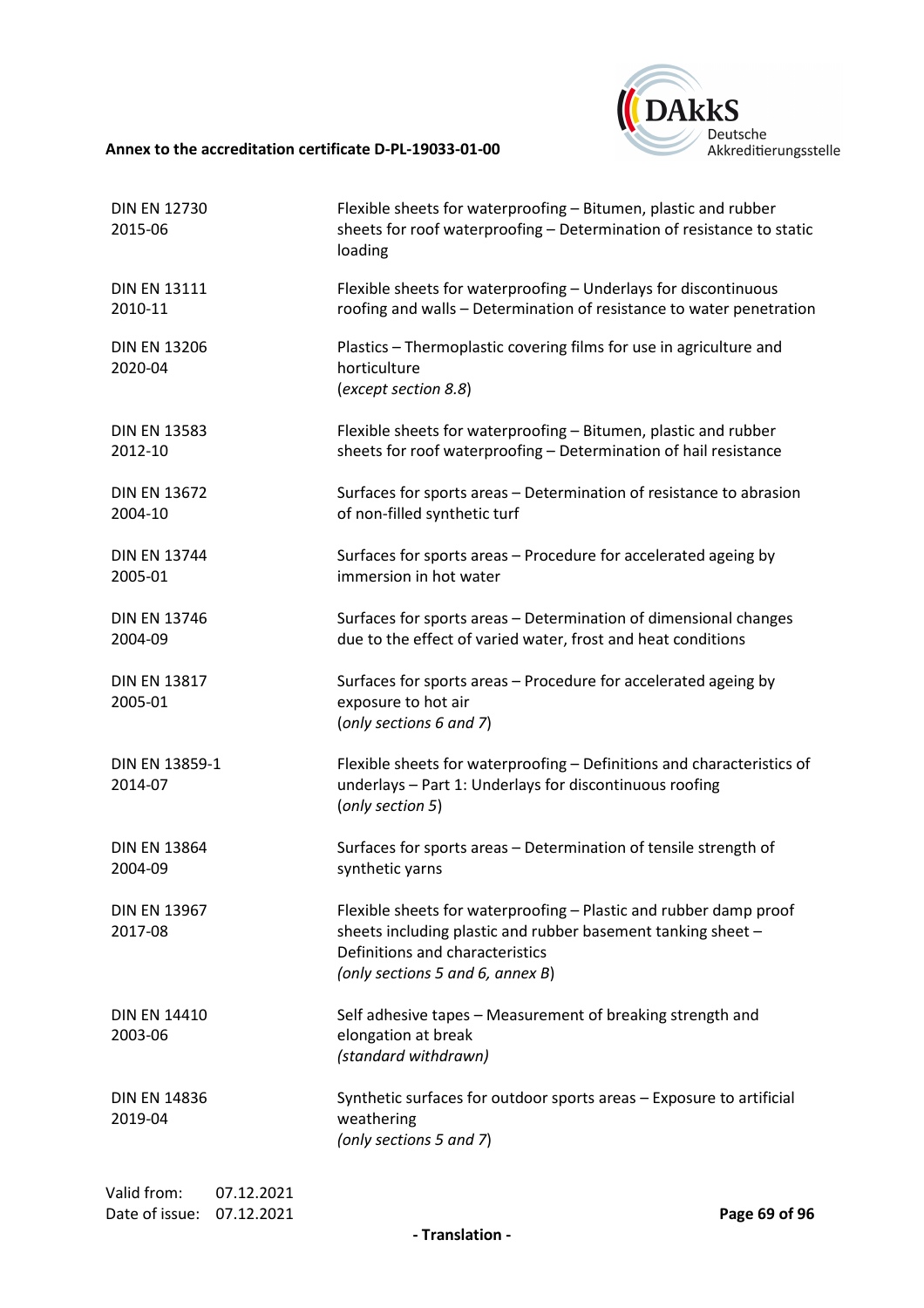

| <b>DIN EN 14808</b><br>2006-03 | Surfaces for sports areas - Determination of shock absorption                                                                                                                                                                                                             |
|--------------------------------|---------------------------------------------------------------------------------------------------------------------------------------------------------------------------------------------------------------------------------------------------------------------------|
| <b>DIN EN 14809</b><br>2006-03 | Surfaces for sports areas - Determination of vertical deformation                                                                                                                                                                                                         |
| <b>DIN EN 14877</b><br>2013-12 | Synthetic surfaces for outdoor sports areas - Specification<br>(only sections 4.3 - 4.5; 5.1 - 5.5)                                                                                                                                                                       |
| <b>DIN EN 14882</b><br>2005-11 | Rubber or plastic coated fabrics - Determination of the static and<br>dynamic coefficient of friction                                                                                                                                                                     |
| <b>DIN EN 14909</b><br>2012-07 | Flexible sheets for waterproofing - Plastic and rubber damp proof<br>courses - Definitions and characteristics<br>(only sections 5 and 6, annex B)                                                                                                                        |
| <b>DIN EN 14932</b><br>2018-03 | Plastics - Thermoplastic stretch films for wrapping silage bales -<br>Requirements and test methods<br>(except sections 8.4, 8.5, 8.9)                                                                                                                                    |
| DIN EN 15330-1<br>2013-12      | Surfaces for sports areas - Synthetic turf and needle-punched<br>surfaces primarily designed for outdoor use - Part 1: Specification<br>for synthetic turf surfaces for football, hockey, rugby union training,<br>tennis and multi-sports use<br>(only sections 4 and 5) |
| <b>DIN EN 25978</b><br>1993-11 | Rubber or plastics-coated fabrics; determination of blocking<br>resistance                                                                                                                                                                                                |
| DIN EN 26591-2<br>1993-02      | Packaging; sacks; description and method of measurement; part 2:<br>empty sacks made from thermoplastic flexible film<br>(only sections 4 and 5)                                                                                                                          |
| <b>DIN EN 27023</b><br>1993-02 | Packaging; sacks; method of sampling empty sacks for testing<br>(only section 5)                                                                                                                                                                                          |
| DIN EN 27965-1<br>1993-02      | Packaging; sacks; drop test; part 1: paper sacks<br>(only section 7)                                                                                                                                                                                                      |
| DIN 7864-1<br>1984-04          | Sheets of elastomers for waterproofing; terms of delivery<br>(only section 5, except 5.14 Ozone test and 5.19 Normal<br>flammability)                                                                                                                                     |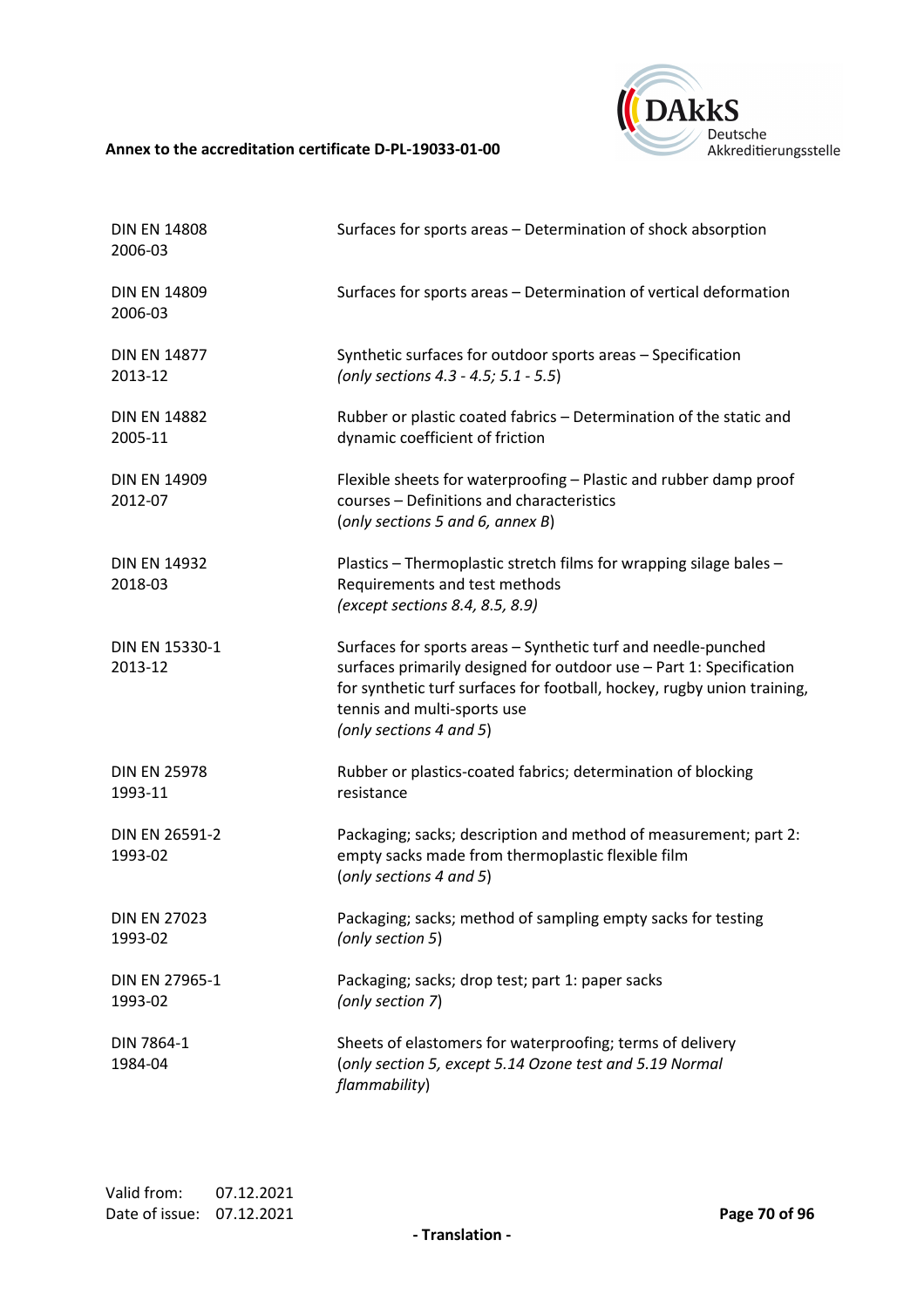

| <b>DIN 16726</b>               | Plastic sheets - Testing                                                                                                                                                                                                                                                                                                                                                                                      |
|--------------------------------|---------------------------------------------------------------------------------------------------------------------------------------------------------------------------------------------------------------------------------------------------------------------------------------------------------------------------------------------------------------------------------------------------------------|
| 2017-08                        | (only section 5 without 5.20)                                                                                                                                                                                                                                                                                                                                                                                 |
| DIN 16906                      | Testing of plastic sheeting and plastic films – Sample and specimen –                                                                                                                                                                                                                                                                                                                                         |
| 2015-01                        | Preparation and conditioning                                                                                                                                                                                                                                                                                                                                                                                  |
| DIN 16995<br>2016-04           | Films for packaging - Plastic films - Properties, testing                                                                                                                                                                                                                                                                                                                                                     |
| DIN 18032-3                    | Sport halls - Halls for gymnastics, games and multi-purpose use -                                                                                                                                                                                                                                                                                                                                             |
| 2018-11                        | Part 3: Testing of safety against ball throwing                                                                                                                                                                                                                                                                                                                                                               |
| DIN 18035-7<br>2019-12         | Sports grounds - Part 7: Synthetic turf areas<br>(only section<br>7.2 Bending strength<br>7.4 Dimensional stability<br>7.5 Compression set<br>7.6 Weathering of spreading granulate with xenon radiation<br>7.7 Exposure to hot water and heat<br>7.9 Determination of transverse tensile strength, water infiltration<br>rate (Table 8, 10, 12), slope and altitude (Table 9, 13), edging, (Table<br>$13)$ ) |
| DIN 18541-1<br>2021-01         | Thermoplastic waterstops for sealing joints in concrete $-$ Part 1:<br>Terms and definitions, shapes, dimensions, marking<br>(only section 5)                                                                                                                                                                                                                                                                 |
| DIN 18541-281262631<br>2021-01 | Thermoplastic waterstops for sealing joints in concrete - Part 2:<br>Material requirements and testing<br>(only section 4)                                                                                                                                                                                                                                                                                    |
| <b>DIN 52123</b><br>2014-06    | Testing of bitumen and polymer bitumen sheets                                                                                                                                                                                                                                                                                                                                                                 |
| <b>DIN 53366</b>               | Testing of plastic films and sheetings - Determination of blocking                                                                                                                                                                                                                                                                                                                                            |
| 2007-10                        | strength                                                                                                                                                                                                                                                                                                                                                                                                      |
| <b>DIN 53369</b><br>1976-02    | Testing of plastic films; determination of the shrinking stress                                                                                                                                                                                                                                                                                                                                               |
| DIN 55543-1                    | Packaging test - Test methods for packaging films - Part 1:                                                                                                                                                                                                                                                                                                                                                   |
| 2010-01                        | Determination of the film thickness                                                                                                                                                                                                                                                                                                                                                                           |
| DIN 55543-2                    | Packaging test - Test methods for packaging films - Part 2:                                                                                                                                                                                                                                                                                                                                                   |
| 2011-05                        | Determination of peel resistance of glued seams of sacks                                                                                                                                                                                                                                                                                                                                                      |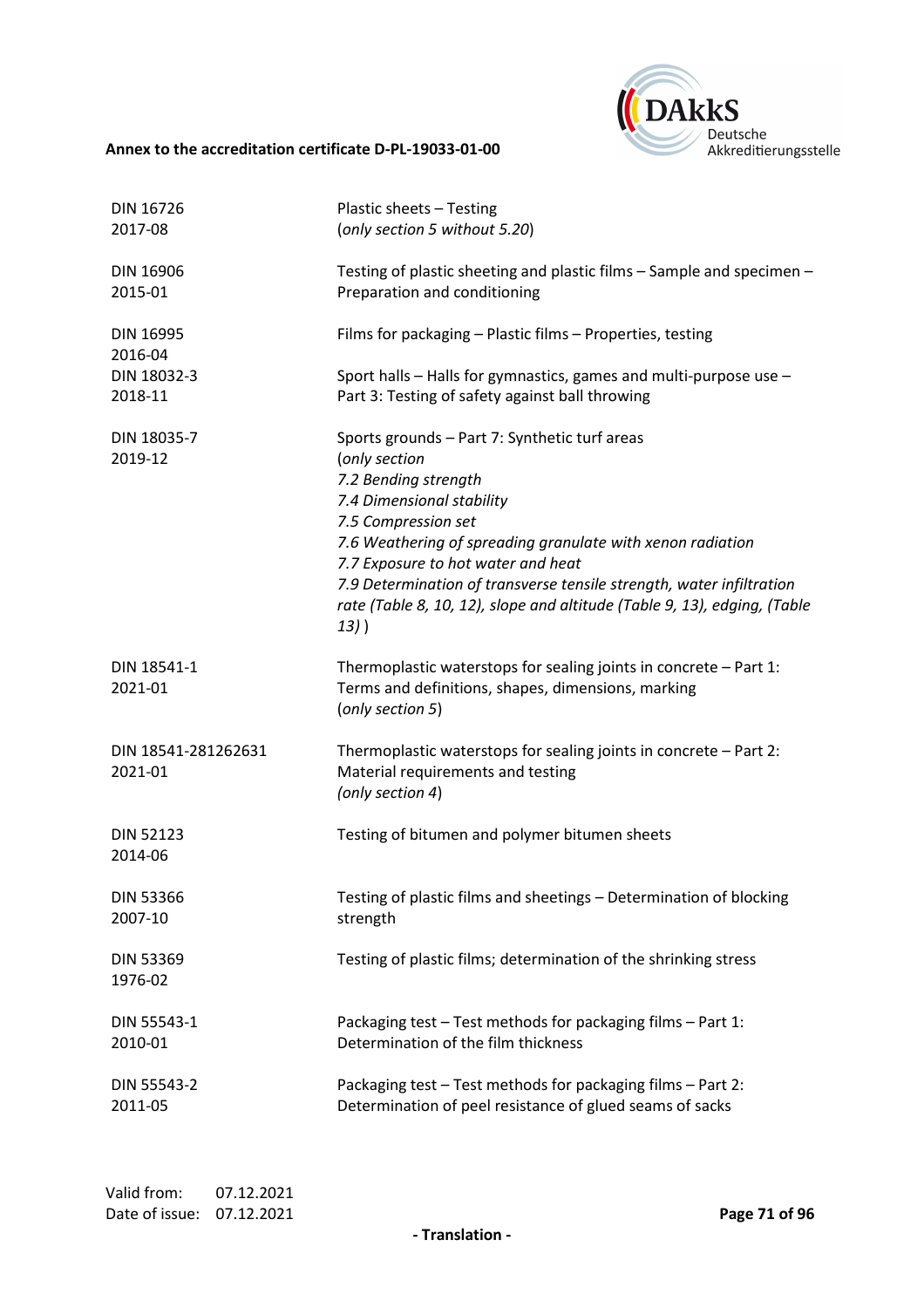

| DIN 55543-3<br>2010-06         | Packaging test - Test methods for packaging films -<br>Part 3: Determination of the strength of longitudinal seams of sacks<br>and bags                                                                                                                                                                                                                                                    |
|--------------------------------|--------------------------------------------------------------------------------------------------------------------------------------------------------------------------------------------------------------------------------------------------------------------------------------------------------------------------------------------------------------------------------------------|
| DIN 55543-4<br>2017-03         | Packaging test - Test methods for packaging films - Part 4:<br>Determination of the shrinkage of plastic films in a liquid bath                                                                                                                                                                                                                                                            |
| DIN 55543-5<br>2017-10         | Packaging test - Test methods for packaging films - Part 5:<br>Determination of adhesion strength                                                                                                                                                                                                                                                                                          |
| DIN V 18032-2<br>2001-04       | Sport halls - Halls for gymnastics, games and multi-purpose use -<br>Part 2: Floors for sporting activities; Requirements, testing<br>(only section 6:<br>6.2 Shock absorption, KA<br>6.3 Standard deformation, StV<br>6.4 Deformation recess, Wx<br>6.5 Behavior under rolling load, VRL<br>6.6 Impact resistance, SF<br>6.7 Residual indentation, RE<br>6.8 Vertical ball behaviour, BR) |
| ASTM D 3330/D 3330M<br>2004    | Standard Test Method for Peel Adhesion of Pressure-Sensitive Tape                                                                                                                                                                                                                                                                                                                          |
| <b>ASTM E 96/E 96M</b><br>2016 | Standard Test Methods for Water Vapor Transmission of Materials                                                                                                                                                                                                                                                                                                                            |
| <b>ASTM F 1292a</b><br>2017    | Specification for Impact Attenuation of Surfacing Materials Within<br>the Use Zone of Playground Equipment<br>(only section Critical fall height test and installed surface<br>performance test (Field Test))                                                                                                                                                                              |
| <b>ASTM F 1306</b><br>2016     | Standard Test Method for Slow Rate Penetration Resistance of<br><b>Flexible Barrier Films and Laminates</b>                                                                                                                                                                                                                                                                                |
| ÖNORM S 2073<br>2019-01        | Landfills - Geosynthetic barrier - Polymeric geosynthetic barrier<br>(GBR-P) - Requirements for the product and its installation<br>(except section 4.2.5.5)                                                                                                                                                                                                                               |
| <b>BAM KDB</b><br>2019-05      | Guidelines on the approval of plastic waterproofing sheeting for<br>landfill lining<br>(only section 4)                                                                                                                                                                                                                                                                                    |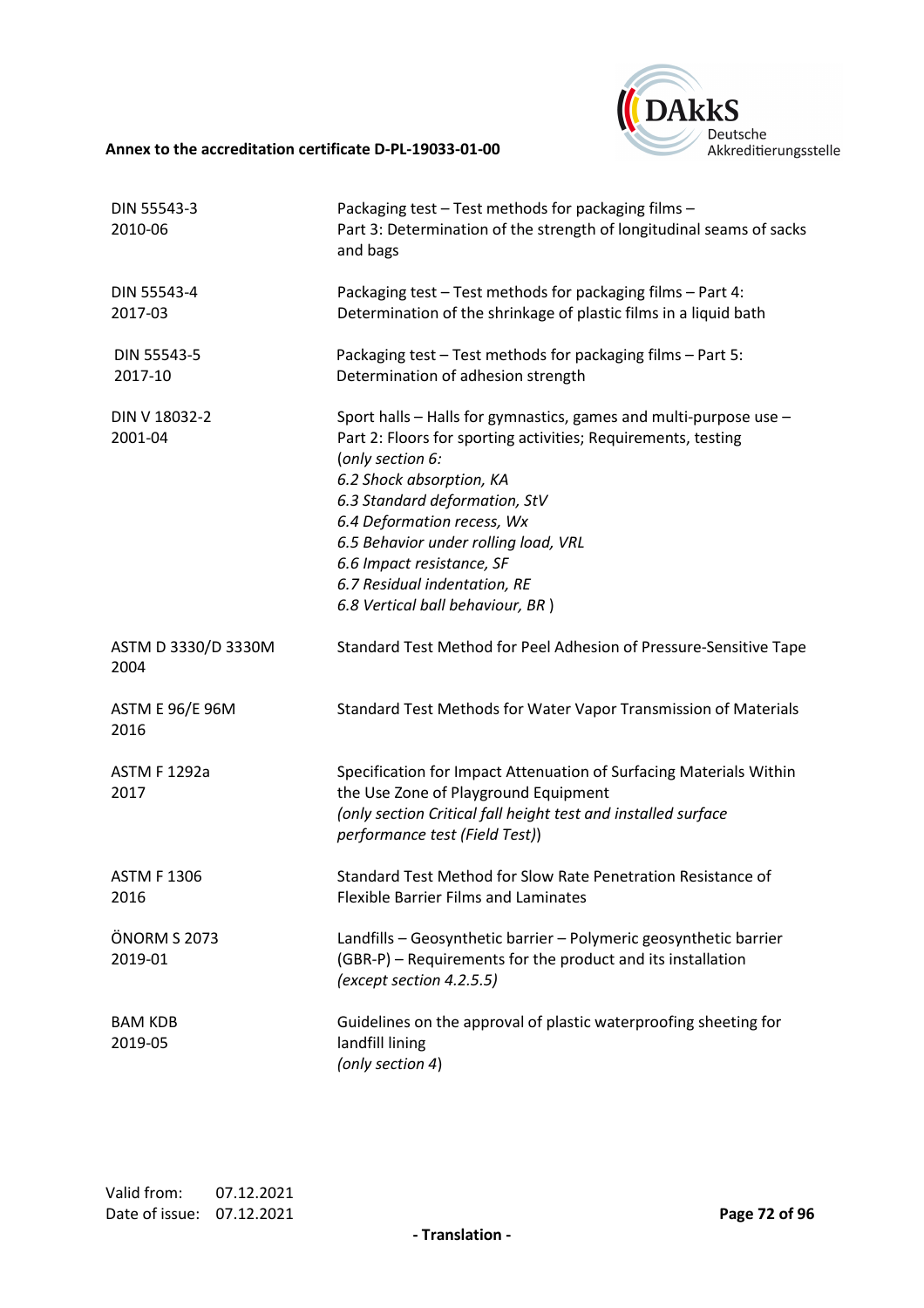

| DIBt Heft Nr. 11<br>2009-02                    | Construction and testing principles for coatings for concrete, plaster<br>and screed surfaces of drip pans and catchment areas for fuel oil EL,<br>unused combustion engine and vehicle gear oils and mixtures of<br>saturated and aromatic hydrocarbons with an aromatic content of $\leq$<br>20 weight-% and a flashpoint of > 55 °C (BPG coatings of catchment<br>areas)<br>(only section 4) |
|------------------------------------------------|-------------------------------------------------------------------------------------------------------------------------------------------------------------------------------------------------------------------------------------------------------------------------------------------------------------------------------------------------------------------------------------------------|
| DIBt Heft Nr. 12<br>2009-03                    | Approval principles for coating systems for drip pans, catchment<br>areas and surfaces made of concrete in facilities for the storage,<br>filling and handling of water-polluting liquids (ZG coating systems for<br>concrete in LAU systems)<br>(only section 4, annex 1)                                                                                                                      |
| DIBt-Zulassungsgrundsätze                      | Joint sealing systems in LAU systems - Part 2: Waterstops                                                                                                                                                                                                                                                                                                                                       |
| 2002-11                                        | (only sections 4, 5 and 7)                                                                                                                                                                                                                                                                                                                                                                      |
| DIBt-Zulassungsgrundsätze                      | Lining membranes in LAU systems                                                                                                                                                                                                                                                                                                                                                                 |
| 2009-06                                        | (only section 4 except 4.10 and 6)                                                                                                                                                                                                                                                                                                                                                              |
| <b>DLG</b><br>RUNDBALLENWICKELNETZE<br>2016-11 | Test frame for round bale winding nets made of high-density<br>polyethylene (PE-HD)                                                                                                                                                                                                                                                                                                             |
| <b>DLG SILOFOLIEN</b><br>2016-11               | Testing programme for non-regenerated and regenerated silage<br>films made of low-density polyethylene (PE-LD) with and without<br>barrier layers                                                                                                                                                                                                                                               |
| <b>DLG SILOSCHUTZGITTER</b>                    | Testing programme for silo grilles made of polyethylene - Covering                                                                                                                                                                                                                                                                                                                              |
| 1991-12                                        | of silos                                                                                                                                                                                                                                                                                                                                                                                        |
| <b>DLG SPARGELFOLIEN</b>                       | Testing programme for non-regenerated asparagus films made of                                                                                                                                                                                                                                                                                                                                   |
| 2006-12                                        | low-density polyethylene (PE-LD)                                                                                                                                                                                                                                                                                                                                                                |
| <b>DLG STRETCHFOLIEN</b>                       | Testing programme for stretch films made of linear low-density                                                                                                                                                                                                                                                                                                                                  |
| 2017-11                                        | polyethylene (PE-LLD)                                                                                                                                                                                                                                                                                                                                                                           |
| DVS 2225-2                                     | Joining of lining membranes made of polymer materials - Site                                                                                                                                                                                                                                                                                                                                    |
| 2019-02                                        | testing                                                                                                                                                                                                                                                                                                                                                                                         |
| DVS 2225-4<br>2019-10                          | Welding of lining membranes made of polyethylene (PE) for the<br>sealing of landfill and contaminated sites<br>(only section 6)                                                                                                                                                                                                                                                                 |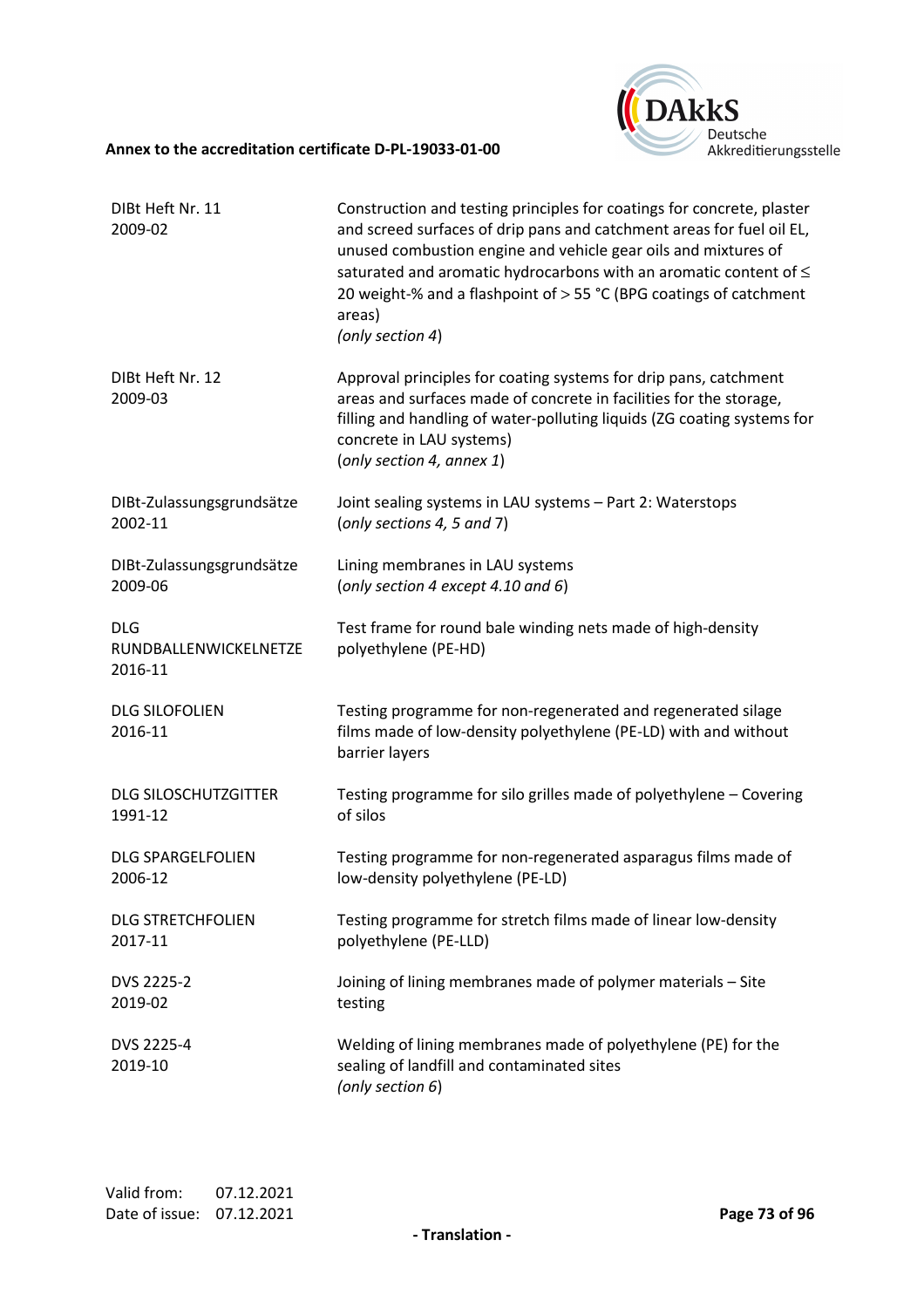

| DVS 2225-5<br>2019-10                                     | Welding of lining membranes of thermoplastic materials for tunnel<br>construction<br>(only section 6)                                                                                                                                                           |
|-----------------------------------------------------------|-----------------------------------------------------------------------------------------------------------------------------------------------------------------------------------------------------------------------------------------------------------------|
| DVS 2227-1<br>2004-08                                     | Welding of semi-finished products made of high-density<br>polyehtylene (PE-HD) for the sealing of concrete structures in the<br>field of ground water protection and for corrosion protection<br>(only section 9)                                               |
| <b>FIH</b><br>2021-02                                     | Handbook of Performance, Durability and Construction<br>Requirements for Synthetic Turf Hockey Pitches<br>(only sections<br>5: Turf Products: Performance Requirements and Test Procedures)                                                                     |
| GÜP BAY<br>1990-06                                        | Quality and test specifications for quality assurance of outdoor<br>floors for sporting activities with plastic flooring and indoor floors<br>for sporting activities for quality assurance of floors for sporting<br>activities in Bavaria<br>(only section 3) |
| <b>ITTF T3</b><br>2020                                    | Technical Leaflet T3: The Ball<br>(only sections B and E)                                                                                                                                                                                                       |
| <b>ITTF T4</b><br>2018                                    | <b>Racket Coverings</b><br>Technical Leaflet T4: Racket Coverings<br>(only section B)                                                                                                                                                                           |
| <b>SKZ HF 2.3</b><br>1986-01                              | Testing and monitoring specifications for roofing membranes made<br>of chlorinated polyethylene (PE-C) with reinforcements made of<br>woven fabric, fleece laminated on one side<br>(only section 3)                                                            |
| <b>UEAtc</b><br>2001-12                                   | Technical Guide for the assessment of non-reinforced, reinforced<br>and/or backed roof waterproofing systems made of PVC<br>(only section 4 except 4.3.1 - 4.3.3, 4.3.7, 4.3.20, 4.4.1.5)                                                                       |
| <b>Cellular plastic testing</b><br>$2.5\,$                |                                                                                                                                                                                                                                                                 |
| ISO 1209-1<br>2007-05                                     | Rigid cellular plastics - Determination of flexural properties - Part 1:<br>Basic bending test                                                                                                                                                                  |
| ISO 1209-2<br>2007-05                                     | Rigid cellular plastics - Determination of flexural properties - Part 2:<br>Determination of flexural strength and apparent flexural modulus of<br>elasticity                                                                                                   |
| Valid from:<br>07.12.2021<br>Date of issue:<br>07.12.2021 | Page 74 of 96                                                                                                                                                                                                                                                   |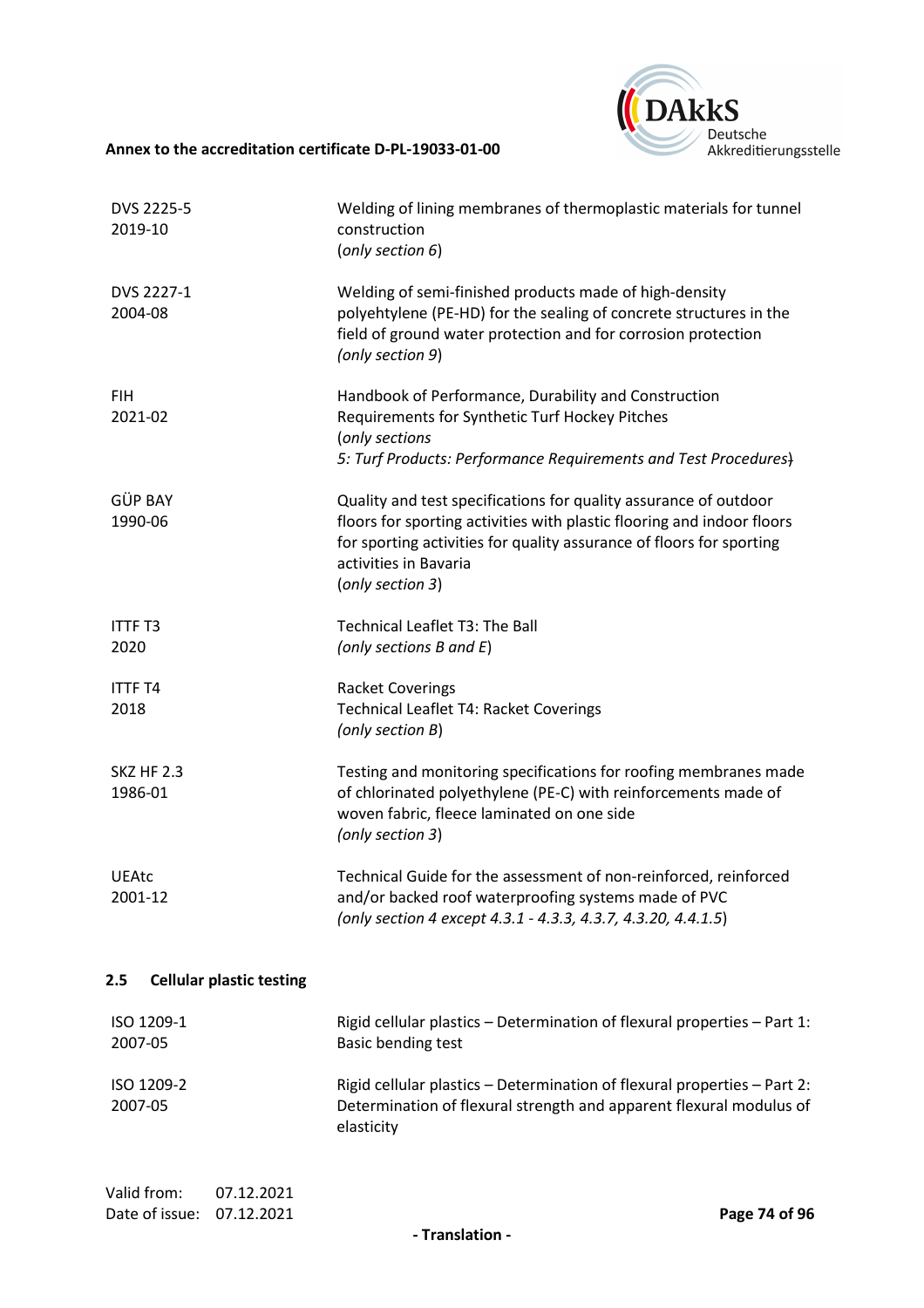

| ISO 2896<br>2001-07               | Rigid cellular plastics - Determination of water absorption             |
|-----------------------------------|-------------------------------------------------------------------------|
| ISO 7616                          | Cellular plastics, rigid -- Determination of compressive creep under    |
| 1986-08                           | specified load and temperature conditions                               |
| DIN EN ISO 844<br>2021-07         | Rigid cellular plastics - Determination of compression properties       |
| DIN EN ISO 845<br>2009-10         | Cellular plastics and rubbers - Determination of apparent density       |
| <b>DIN EN ISO 1798</b>            | Flexible cellular polymeric materials - Determination of tensile        |
| 2008-04                           | strength and elongation at break                                        |
| <b>DIN EN ISO 1856</b>            | Flexible cellular polymeric materials - Determination of compression    |
| 2020-11                           | set                                                                     |
| <b>DIN EN ISO 1923</b><br>1995-06 | Cellular plastics and rubbers - Determination of linear dimensions      |
| <b>DIN EN ISO 2439</b>            | Flexible cellular polymeric materials - Determination of hardness       |
| 2009-05                           | (indentation technique)                                                 |
| <b>DIN EN ISO 2440</b>            | Flexible and rigid cellular polymeric materials - Accelerated ageing    |
| 2020-03                           | tests                                                                   |
| <b>DIN EN ISO 3386-2</b>          | Polymeric materials, cellular flexible - Determination of stress-strain |
| 2010-09                           | characteristics in compression - Part 2: High-density materials         |
| <b>DIN EN 822</b>                 | Thermal insulating products for building applications -                 |
| 2013-05                           | Determination of length and width                                       |
| <b>DIN EN 823</b>                 | Thermal insulating products for building applications -                 |
| 2013-05                           | Determination of thickness                                              |
| <b>DIN EN 824</b>                 | Thermal insulating products for building applications -                 |
| 2013-05                           | Determination of edge straightness                                      |
| <b>DIN EN 825</b>                 | Thermal insulating products for building applications -                 |
| 2013-05                           | Determination of water flatness                                         |
| <b>DIN EN 826</b>                 | Thermal insulating products for building applications -                 |
| 2013-05                           | Determination of compression behaviour                                  |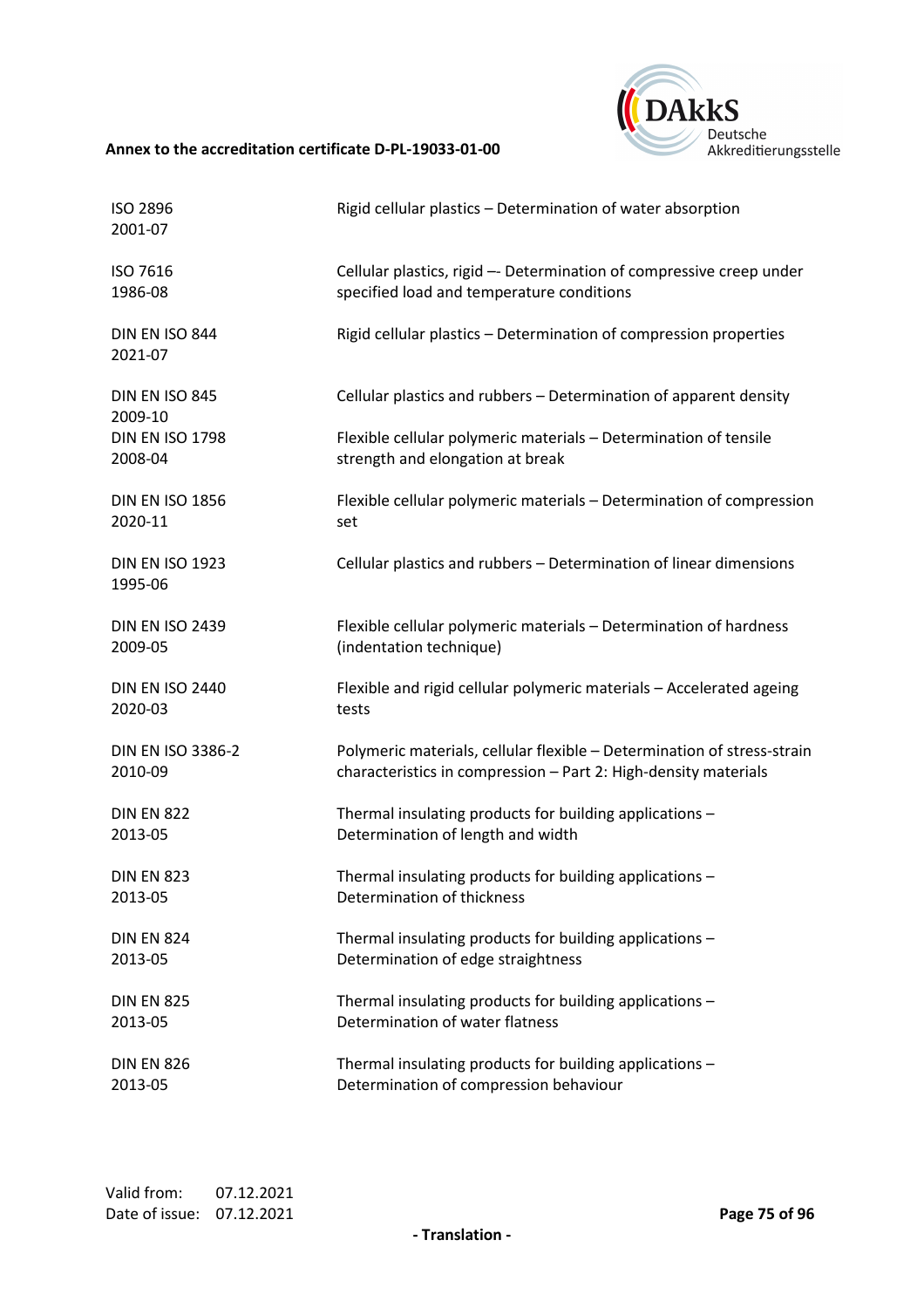

| <b>DIN EN 1602</b>                                        | Thermal insulating products for building applications - Determination                                                                                                           |
|-----------------------------------------------------------|---------------------------------------------------------------------------------------------------------------------------------------------------------------------------------|
| 2013-05                                                   | of apparent density                                                                                                                                                             |
| <b>DIN EN 1603</b><br>2013-05                             | Thermal insulating products for building applications -<br>Determination of dimensional stability under constant normal<br>laboratory conditions (23 °C/ 50% relative humidity) |
| <b>DIN EN 1604</b><br>2013-05                             | Thermal insulating products for building applications -<br>Determination of deformation under specified compressive load and<br>temperature conditions                          |
| <b>DIN EN 1605</b><br>2013-05                             | Thermal insulating products for building applications -<br>Determination of deformation under specified compressive load and<br>temperature conditions                          |
| <b>DIN EN 1606</b>                                        | Thermal insulating products for building applications -                                                                                                                         |
| 2013-05                                                   | Determination of compressive creep                                                                                                                                              |
| <b>DIN EN 1607</b>                                        | Thermal insulating products for building applications -                                                                                                                         |
| 2013-05                                                   | Determination of tensile strength perpendicular to faces                                                                                                                        |
| <b>DIN EN 1608</b>                                        | Thermal insulating products for building applications -                                                                                                                         |
| 2013-05                                                   | Determination of tensile strength parallel to faces                                                                                                                             |
| <b>DIN EN 1609</b><br>2013-05                             | Thermal insulating products for building applications -<br>Determination of short term water absorption by partial immersion<br>(withdrawn)                                     |
| <b>DIN EN 12087</b><br>2013-06                            | Thermal insulating products for building applications -<br>Determination of long term water absorption by immersion<br>(withdrawn)                                              |
| <b>DIN EN 12089</b>                                       | Thermal insulating products for building applications -                                                                                                                         |
| 2013-06                                                   | Determination of bending behaviour                                                                                                                                              |
| <b>DIN EN 12091</b>                                       | Thermal insulating products for building applications -                                                                                                                         |
| 2013-06                                                   | Determination of freeze-thaw resistance                                                                                                                                         |
| <b>DIN EN 12431</b>                                       | Thermal insulating products for building applications -                                                                                                                         |
| 2013-05                                                   | Determination of thickness for floating floor insulating products                                                                                                               |
| DIN 13013<br>1977-12                                      | Latex foam hospital mattresses; dimensions, requirements, testing                                                                                                               |
| DIN 13014                                                 | Polyether foam hospital mattresses; dimensions, requirements,                                                                                                                   |
| 1977-12                                                   | testing                                                                                                                                                                         |
| Valid from:<br>07.12.2021<br>Date of issue:<br>07.12.2021 | Page 76 of 96                                                                                                                                                                   |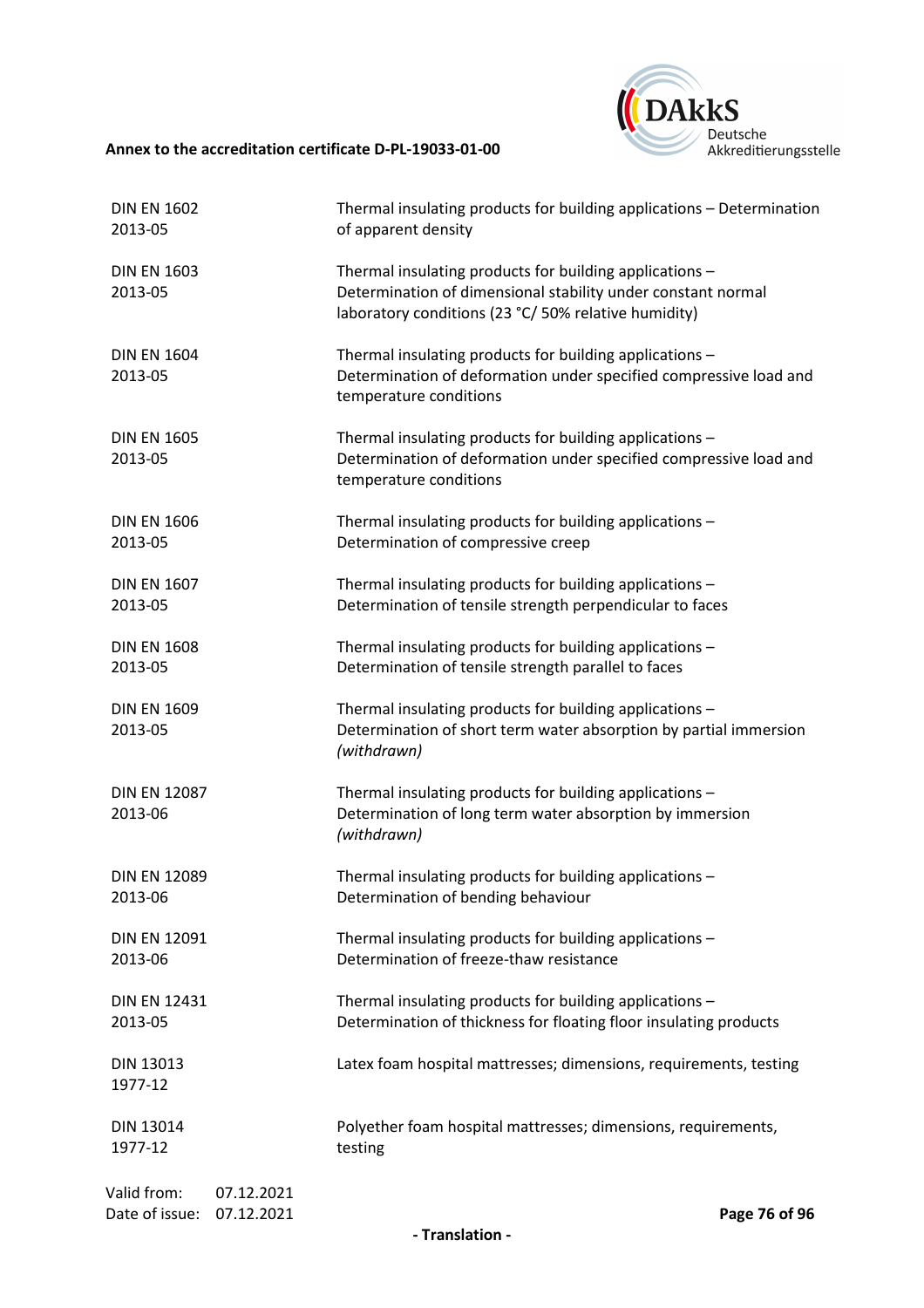

| <b>DIN 53421</b>  | Testing of rigid cellular plastics - Compression test               |
|-------------------|---------------------------------------------------------------------|
| 1984-06           | (standard withdrawn)                                                |
| <b>DIN 53423</b>  | Testing of rigid cellular plastics; bending test                    |
| 1975-11           | (standard withdrawn)                                                |
| <b>DIN 53430</b>  | Testing of rigid cellular plastics; tensile test                    |
| 1975-09           | (standard withdrawn)                                                |
| <b>SKZ SP 7.1</b> | Test and monitoring specifications – Drain plates made of EPS       |
| 2008-09           | (only section 3)                                                    |
| <b>SKZ SP 7.2</b> | Test and monitoring specifications – Polyurethane installation foam |
| 2002-02           | (only section 3)                                                    |

## **2.6 Container and other partial testing**

| <b>ISO 2248</b><br>1985-12     | Packaging -- Complete, filled transport packages -- Vertical impact<br>test by dropping                                                                                                                                    |
|--------------------------------|----------------------------------------------------------------------------------------------------------------------------------------------------------------------------------------------------------------------------|
| <b>DIN EN 840-1</b><br>2021-01 | Mobile waste and recycling containers - Part 1: Containers with 2<br>wheels with a capacity up to 400 I for comb lifting devices $-$<br>Dimensions and design                                                              |
| <b>DIN EN 840-2</b><br>2020-06 | Mobile waste and recycling containers - Part 2: Containers with 4<br>wheels with a capacity up to 1 300 l with flat $lid(s)$ , for trunnion<br>and/or comb lifting devices - Dimensions and design                         |
| <b>DIN EN 840-3</b><br>2020-06 | Mobile waste and recycling containers - Part 3: Containers with 4<br>wheels with a capacity up to 1 300 l with dome $lid(s)$ , for trunnion<br>and/or comb lifting devices - Dimensions and design                         |
| <b>DIN EN 840-4</b><br>2020-06 | Mobile waste and recycling containers - Part 4: Containers with 4<br>wheels with a capacity up to 1 700 l with flat $\text{lid}(s)$ , for wide trunnion<br>or BG- and/or wide comb lifting devices – Dimensions and design |
| <b>DIN EN 840-5</b><br>2020-06 | Mobile waste and recycling containers - Part 5: Performance<br>requirements and test methods                                                                                                                               |
| <b>DIN EN 840-6</b><br>2020-06 | Mobile waste and recycling containers - Part 6: Safety and health<br>requirements                                                                                                                                          |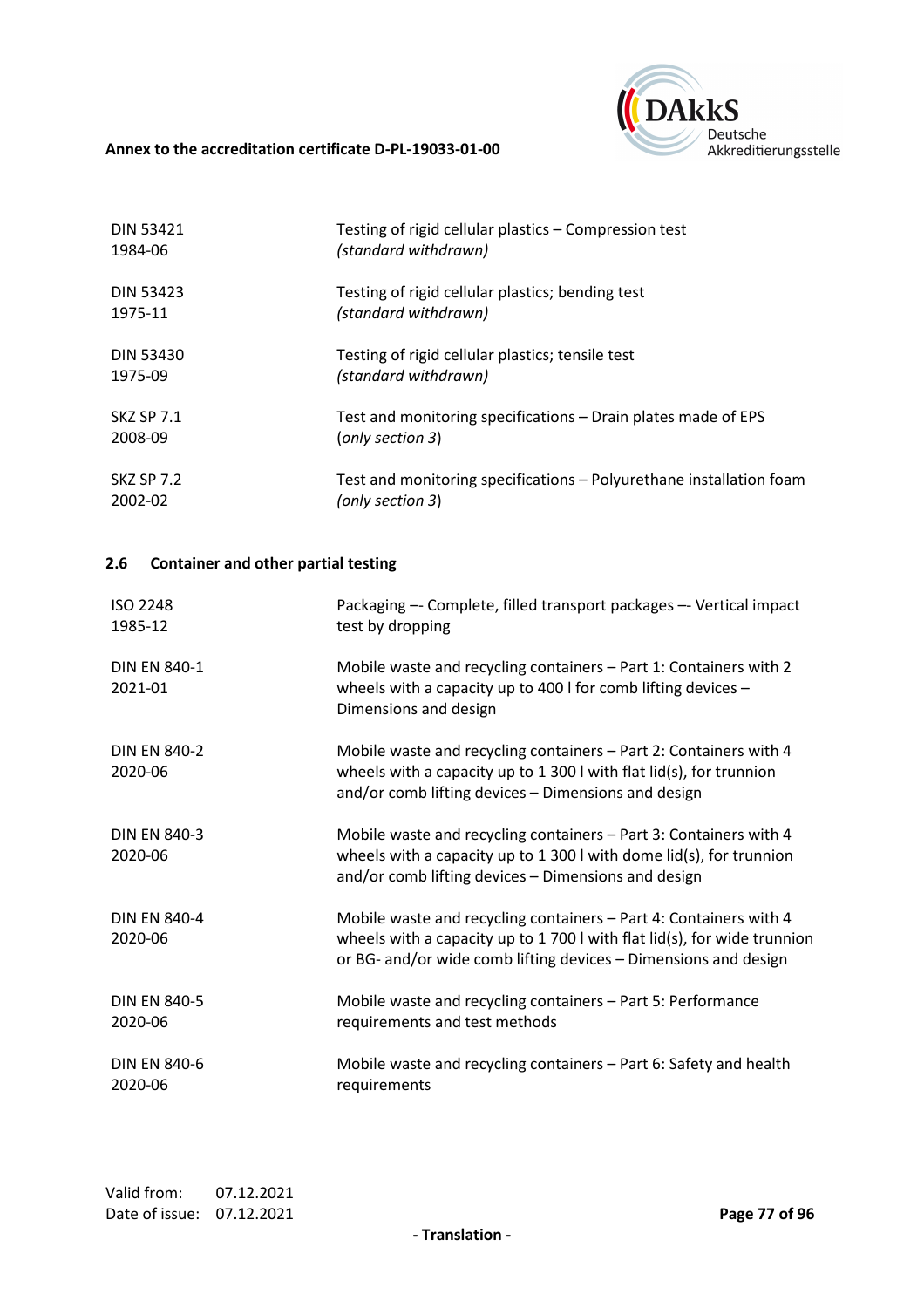

| <b>DIN EN 13341</b><br>2011-04 | Static thermoplastic tanks for above ground storage of domestic<br>heating oils, kerosene and diesel fuels - Blow moulded and<br>rotationally moulded polyethylene tanks and rotationally moulded<br>tanks made of anionically polymerized polyamide 6 - Requirements<br>and test methods                                                     |
|--------------------------------|-----------------------------------------------------------------------------------------------------------------------------------------------------------------------------------------------------------------------------------------------------------------------------------------------------------------------------------------------|
| DIN EN 14879-5<br>2007-10      | Organic coating systems and linings for protection of industrial<br>apparatus and plants against corrosion caused by aggressive media -<br>Part 5: Linings on concrete components<br>(only section 10.2, annexes E and F)                                                                                                                     |
| DIN EN 15534-1<br>2018-02      | Composites made from cellulose-based materials and thermoplastics<br>(usually called wood-polymer composites (WPC) or natural fibre<br>composites (NFC)) - Part 1: Test methods for characterisation of<br>compounds and products<br>(except sections<br>8.4: Resistance to termite infestation<br>8.5: Resistance to biological infestation) |
| DIN 30760<br>2019-04           | Mobile waste containers - Waste containers with two wheels with a<br>capacity from 60 l to 360 l for diamond lifting devices<br>(only section 8)                                                                                                                                                                                              |
| DIN 53766-1<br>2016-03         | Testing of glass fibre reinforced plastics apparatus, containers and<br>pipes - Part 1: Determination of traction adhesive strength                                                                                                                                                                                                           |
| APS-Prüfrichtlinie<br>2004-09  | Watertightness of construction site samples from locally hardened<br>pipe liners<br>(only section on implementation of test)                                                                                                                                                                                                                  |
| BPGT3<br>1985-01               | Construction and testing principles for water protection - Part 3<br>(only section 3 without fire test)                                                                                                                                                                                                                                       |
| <b>BPG T 3-1</b><br>1984-12    | Construction and testing principles for above-ground GF-UP<br>containers and container parts<br>(only section 3)                                                                                                                                                                                                                              |
| <b>BPG T 3-3</b><br>1984-12    | Construction and testing principles for above-ground containers and<br>container parts made of thermoplastics<br>(only section 3)                                                                                                                                                                                                             |
| <b>BPG T 3-4</b><br>1983-12    | Construction and testing principles for underground reinforced<br>concrete tanks with leak-proof linings for storing fuel oil EL and<br>diesel fuel<br>(only section 3)                                                                                                                                                                       |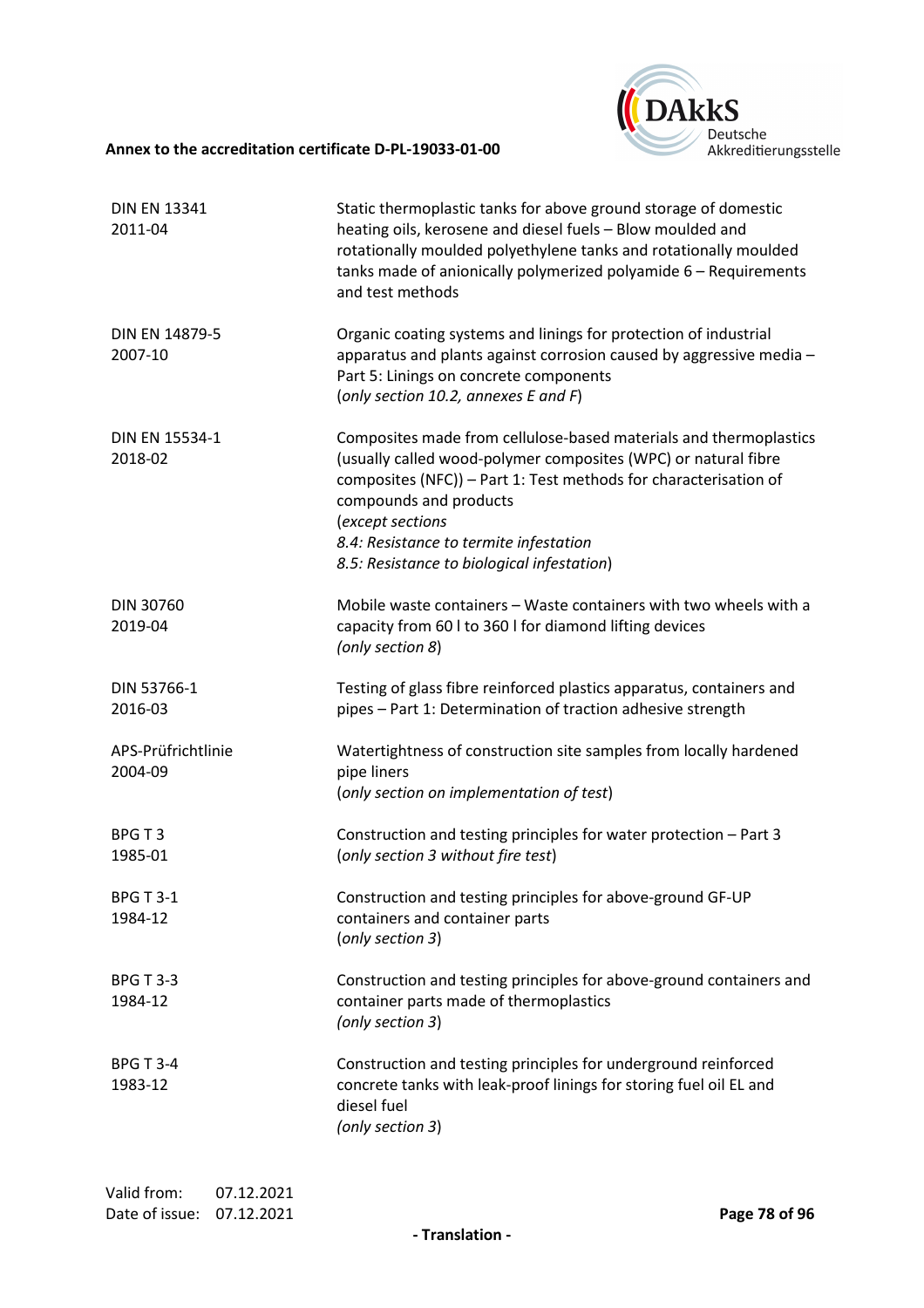

| RAL-GZ 951/1<br>2013-06                                      | Plastic containers for waste and recycling materials - Quality<br>assurance<br>(only section 3)                                                                                                                      |
|--------------------------------------------------------------|----------------------------------------------------------------------------------------------------------------------------------------------------------------------------------------------------------------------|
| RAL-GZ 951/2<br>2001-02                                      | Quality and test specifications for mobile waste and recycling<br>containers made of metal<br>(only section 3)                                                                                                       |
| <b>SKZ FL 5.2</b><br>1983-01<br><b>SKZ FS 1.1</b><br>2018-07 | Test and monitoring specifications: Storage boxes made of HDPE<br>(only section 3)<br>Test and monitoring specifications: Mobile waste and recycling<br>containers with 2 wheels for the GS mark<br>(only section 4) |
| <b>SKZ FS 1.2</b><br>2018-07                                 | Test and monitoring specifications: Mobile waste and recycling<br>containers with 4 wheels for the GS mark<br>(only section 4)                                                                                       |
| <b>SKZ FS 2.1</b><br>1995-09                                 | Test and monitoring specifications for PE mortar containers with the<br>GS mark<br>(only section 3)                                                                                                                  |
| <b>SKZ FS 2.4</b><br>1995-09                                 | Test specifications for GRP mortar containers with the GS mark<br>(only section 3)                                                                                                                                   |
| <b>SKZ FS 5.3</b><br>1998-05                                 | Test and monitoring specifications: Gratings made of PP<br>(only section 3)                                                                                                                                          |
| <b>VDA 4500 Part 2</b><br>2015-11                            | Small Load Carrier (KLT) System - Part 2 (VDA approval, certification<br>and quality assurance system)<br>(only sections 3.3, 3.4, annex 2.1)                                                                        |
| <b>VDA 4503 Part 2</b><br>2015-05                            | Standardized load carrier and for car and truck wheels - Part 2<br>(Certification and monitoring procedures)<br>(only annex 2.5)                                                                                     |
| VHI quality and test<br>specifications<br>2017-03            | Quality and test specifications for production control of terrace<br>decks made of wood-polymer materials                                                                                                            |
| <b>Sealant testing</b><br>2.7                                |                                                                                                                                                                                                                      |
| <b>ISO 8339</b><br>2005-06                                   | Building construction - Sealants - Determination of tensile<br>properties (Extension to break)                                                                                                                       |

Valid from: 07.12.2021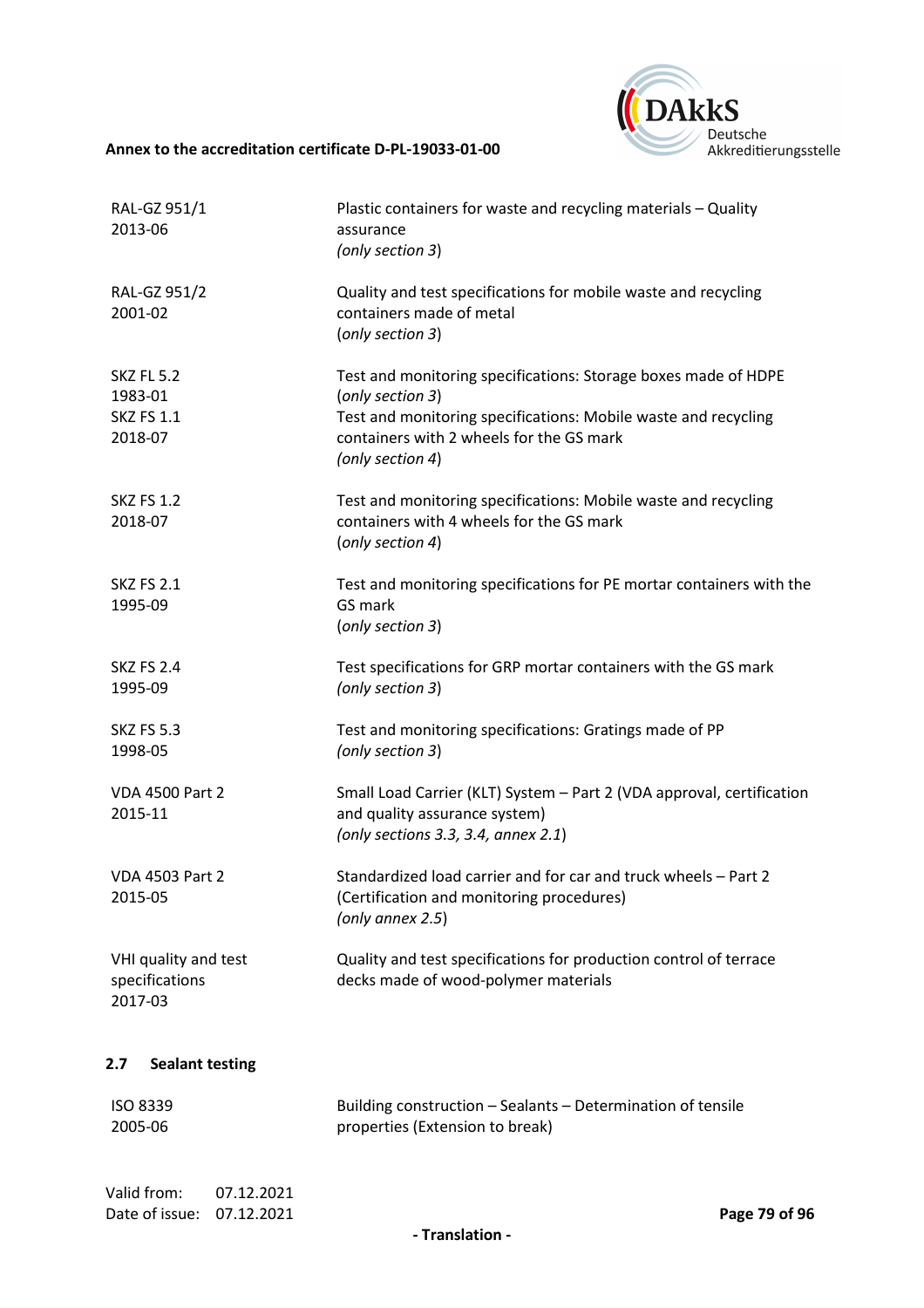

| ISO 8340                           | Building construction - Sealants - Determination of tensile                                                                                                                  |
|------------------------------------|------------------------------------------------------------------------------------------------------------------------------------------------------------------------------|
| 2005-06                            | properties at maintained extension                                                                                                                                           |
| <b>DIN EN ISO 9046</b>             | Building construction - Jointing products - Determination of                                                                                                                 |
| 2016-02                            | adhesion/cohesion properties of sealants at constant temperature                                                                                                             |
| <b>DIN ISO 11527</b>               | Buildings and civil engineering works - Sealants - Test method for                                                                                                           |
| 2018-12                            | the determination of stringiness                                                                                                                                             |
| DIN ISO 16938-1                    | Building construction - Determination of the staining of porous                                                                                                              |
| 2012-12                            | substrates by sealants used in joints - Part 1: Test with compression                                                                                                        |
| DIN ISO 16938-2<br>2012-12         | Building construction - Determination of the staining of porous<br>substrates by sealants used in joints - Part 2: Test without<br>compression                               |
| <b>DIN EN ISO 7389</b>             | Building construction - Jointing products - Determination of elastic                                                                                                         |
| 2004-04                            | recovery of sealants                                                                                                                                                         |
| <b>DIN EN ISO 7390</b>             | Building construction - Jointing products - Determination of                                                                                                                 |
| 2004-04                            | resistance to flow of sealants                                                                                                                                               |
| <b>DIN EN ISO 8394-1</b>           | Building construction - Jointing products - Part 1: Determination of                                                                                                         |
| 2011-05                            | extrudability of sealants                                                                                                                                                    |
| <b>DIN EN ISO 8394-2</b>           | Building construction - Jointing products - Part 2: Determination of                                                                                                         |
| 2018-03                            | extrudability of sealants using standardized apparatus                                                                                                                       |
| DIN EN ISO 9047                    | Building construction - Jointing products - Determination of                                                                                                                 |
| 2016-02                            | adhesion/cohesion properties of sealants at variable temperatures                                                                                                            |
| <b>DIN EN ISO 10563</b>            | Buildings and civil engineering works - Sealants - Determination of                                                                                                          |
| 2017-09                            | change in mass and volume                                                                                                                                                    |
| <b>DIN EN ISO 10590</b><br>2005-10 | Building construction - Sealants - Determination of tensile<br>properties of sealants at maintained extension after immersion in<br>water                                    |
| <b>DIN EN ISO 10591</b>            | Building construction - Sealants - Determination of                                                                                                                          |
| 2005-10                            | adhesion/cohesion properties of sealants after immersion in water                                                                                                            |
| <b>DIN EN ISO 11431</b><br>2013-01 | Building construction - Jointing products - Determination of<br>adhesion/cohesion properties of sealants after exposure to heat,<br>water and artificial light through glass |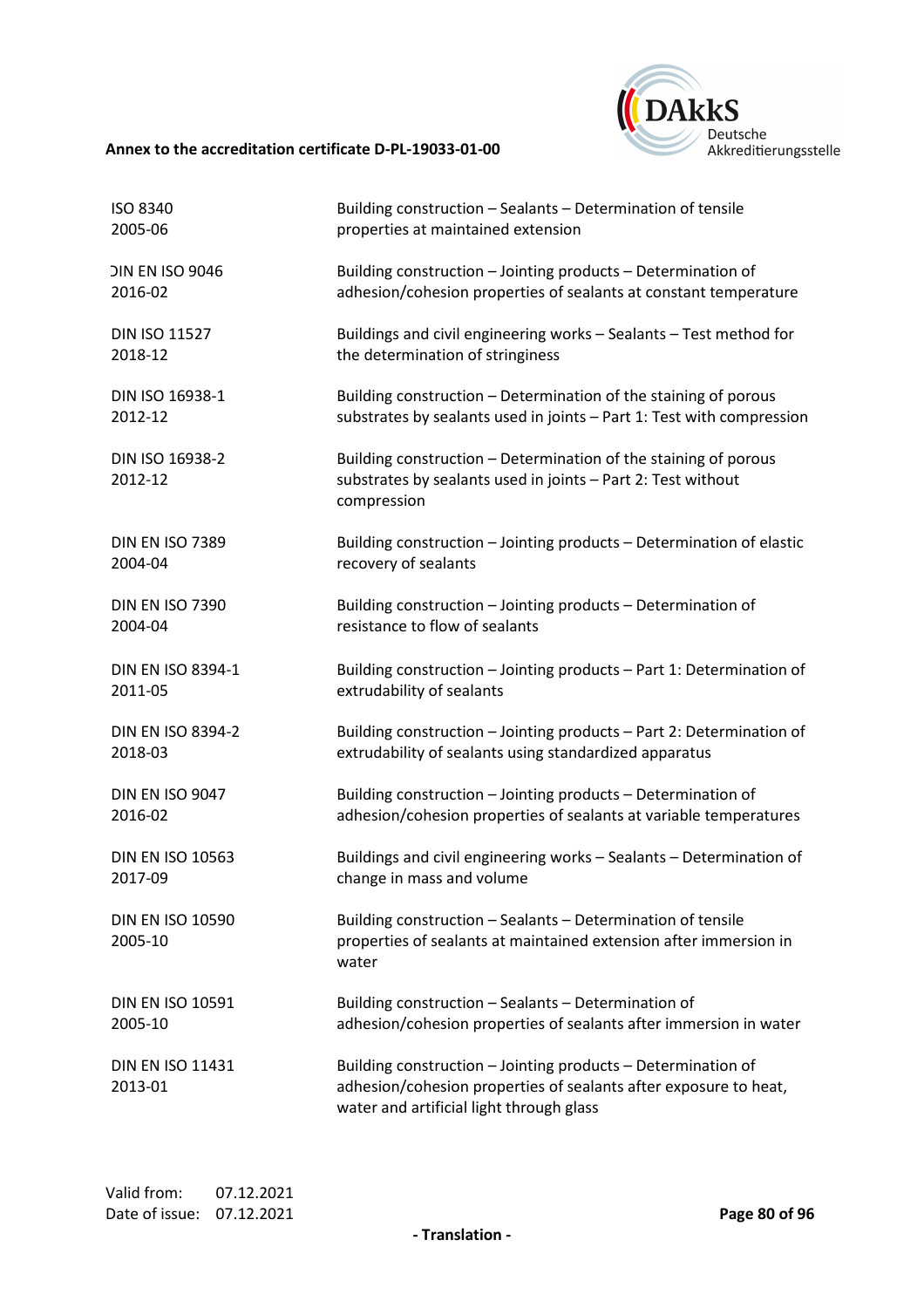

| <b>DIN EN ISO 11432</b><br>2005-10 | Building construction - Sealants - Determination of resistance to<br>compression                                                                                                                                |
|------------------------------------|-----------------------------------------------------------------------------------------------------------------------------------------------------------------------------------------------------------------|
| EN 14187-3<br>2017-07              | Cold applied joint sealants - Test methods - Part 3: Determination of<br>self-levelling properties                                                                                                              |
| DIN EN 15651-1<br>2017-07          | Sealants for non-structural use in joints in buildings and pedestrian<br>walkways - Part 1: Sealants for facade elements<br>(only section 4)                                                                    |
| <b>DIN EN 15651-2</b><br>2017-07   | Sealants for non-structural use in joints in buildings and pedestrian<br>walkways - Part 2: Sealants for glazing<br>(only section 4)                                                                            |
| DIN EN 15651-3<br>2017-07          | Sealants for non-structural use in joints in buildings and pedestrian<br>walkways - Part 3: Sealants for sanitary joints<br>(only section 4 with the exception of microbiological resistance as per<br>ISO 846) |
| DIN EN 15651-4<br>2017-11          | Sealants for non-structural use in joints in buildings and pedestrian<br>walkways - Part 4: Sealants for pedestrian walkways<br>(only section 4)                                                                |
| DIN 52452-2<br>2015-07             | Testing of sealants in building construction - Compatibility of<br>sealants - Part 2: Change of adhesion/cohesion properties after<br>immersion in chemical liquids                                             |
| DIN 52452-4<br>2015-12             | Testing of sealants in building construction - Compatibility of<br>sealants - Part 4: Compatibility with other protection coatings                                                                              |
| DIN 52453-2<br>2013-03             | Testing of sealing compounds for sealing and glazing in building<br>constructions - Part 2: Determination of the migration of binder by<br>filter paper method                                                  |
| DIN 52455-1<br>2015-08             | Testing of sealing compounds in buildings constructions - Adhesion<br>and expansion test -<br>Part 1: Conditioning in standard atmospheres, water or increased<br>temperatures                                  |
| <b>DIBt</b><br>2006-01             | Heft 16/1 Zulassungsgrundsätze - Joint sealing systems in LAU<br>systems - Part 1: Joint sealants<br>(sections 4 and 5 except 5.3.5)                                                                            |
| ift Guideline<br>1998-09           | Testing and assessment of streaking and abrasion of glazing sealants                                                                                                                                            |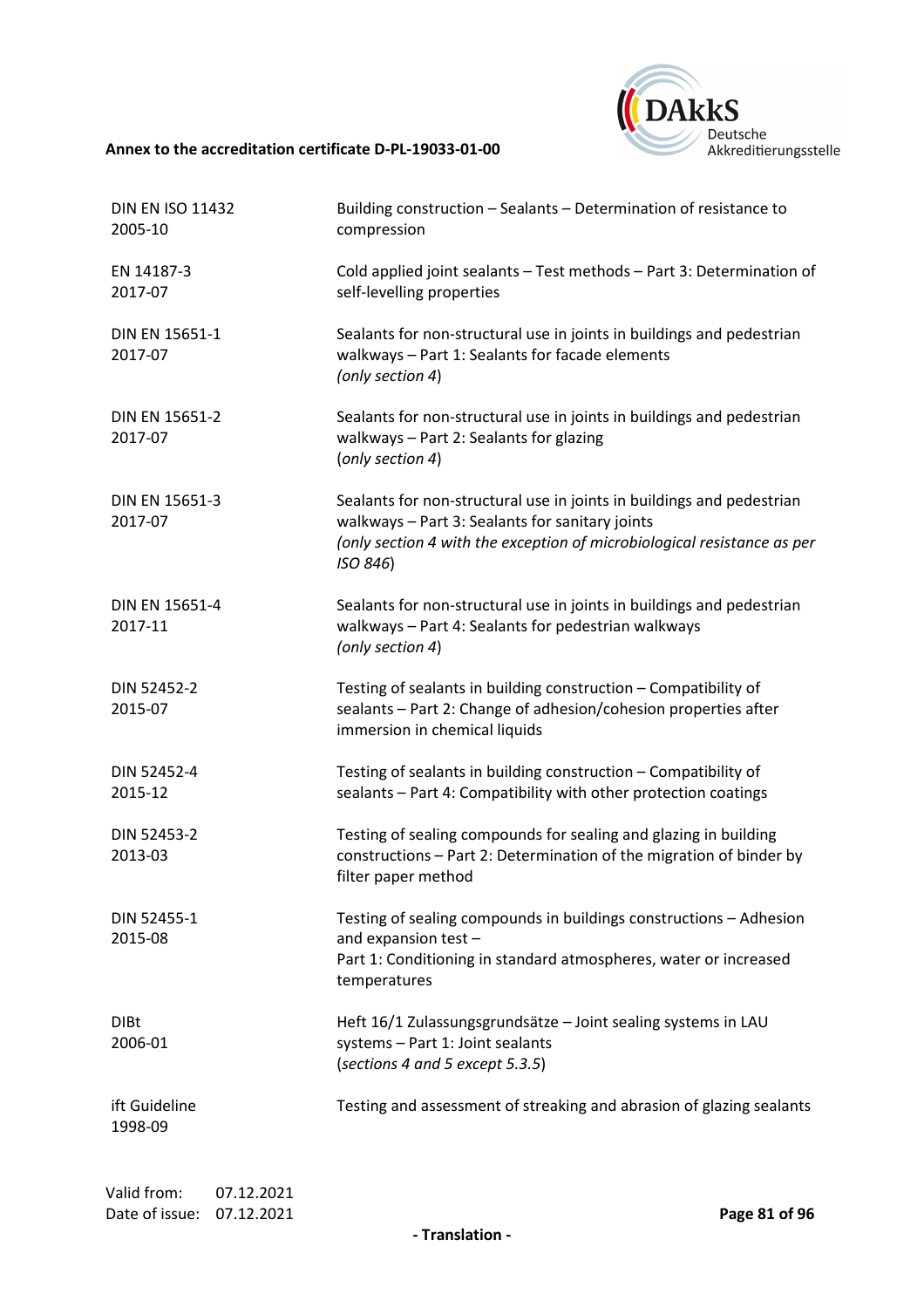

| <b>IVD-MERKBLATT NR 1</b><br>2014-11                      | Sealing of floor joints with elastic sealants<br>(only sections 11 - 13)                                                                                                                                |
|-----------------------------------------------------------|---------------------------------------------------------------------------------------------------------------------------------------------------------------------------------------------------------|
| <b>IVD MERKBLATT NR 4</b><br>2014-11                      | Sealing of joints in building construction with elastomeric joint tapes<br>(section 9 except 9.9)                                                                                                       |
| <b>Compound testing</b><br>2.8                            |                                                                                                                                                                                                         |
| DIN EN 14598-2<br>2005-07                                 | Reinforced thermosetting moulding compounds - Specification for<br>Sheet Moulding Compound (SMC) and Bulk Moulding Compound<br>(BMC) - Part 2: Methods of test and general requirements                 |
| <b>DIN EN ISO 1622-2</b><br>1999-10                       | Plastics - Polystyrene (PS) moulding and extrusion materials - Part 2:<br>Preparation of test specimens and determination of properties<br>(only section 5)<br>(standard withdrawn)                     |
| <b>DIN EN ISO 7391-2</b><br>2006-06                       | Plastics - polycarbonate (Pc) moulding and extrusion materials -<br>Part 2: Preparation of test specimens and determination of<br>properties<br>(section 6)<br>(standard withdrawn)                     |
| DIN EN ISO 16396-2<br>2017-07                             | Plastics - Polyamide (PA) moulding and extrusion materials - Part 2:<br>Preparation of test specimens and determination of properties<br>(only section 6)                                               |
| DIN EN ISO 21305-2<br>2019-05                             | Plastics - Polycarbonate (PC) moulding and extrusion materials -<br>Part 2: Preparation of test specimens and determination of<br>properties                                                            |
| DVS 2201-2<br>1985-07                                     | Testing of semi-finished products of thermoplastics - Weldability -<br>Test methods - Requirements<br>(only section 3)<br>(document withdrawn)                                                          |
| <b>DVS 2211</b><br>2020-07                                | Welding of thermoplastics - Welding fillers - Marking, requirements<br>and tests<br>(only section 4)                                                                                                    |
| ISO 1163-2<br>1999-10                                     | Plastics - Unplasticized poly(vinyl chloride) (PVC-U) moulding and<br>extrusion materials - Part 2: Preparation of test specimens and<br>determination of properties<br>(only section 5)<br>(withdrawn) |
| Valid from:<br>07.12.2021<br>Date of issue:<br>07.12.2021 | Page 82 of 96                                                                                                                                                                                           |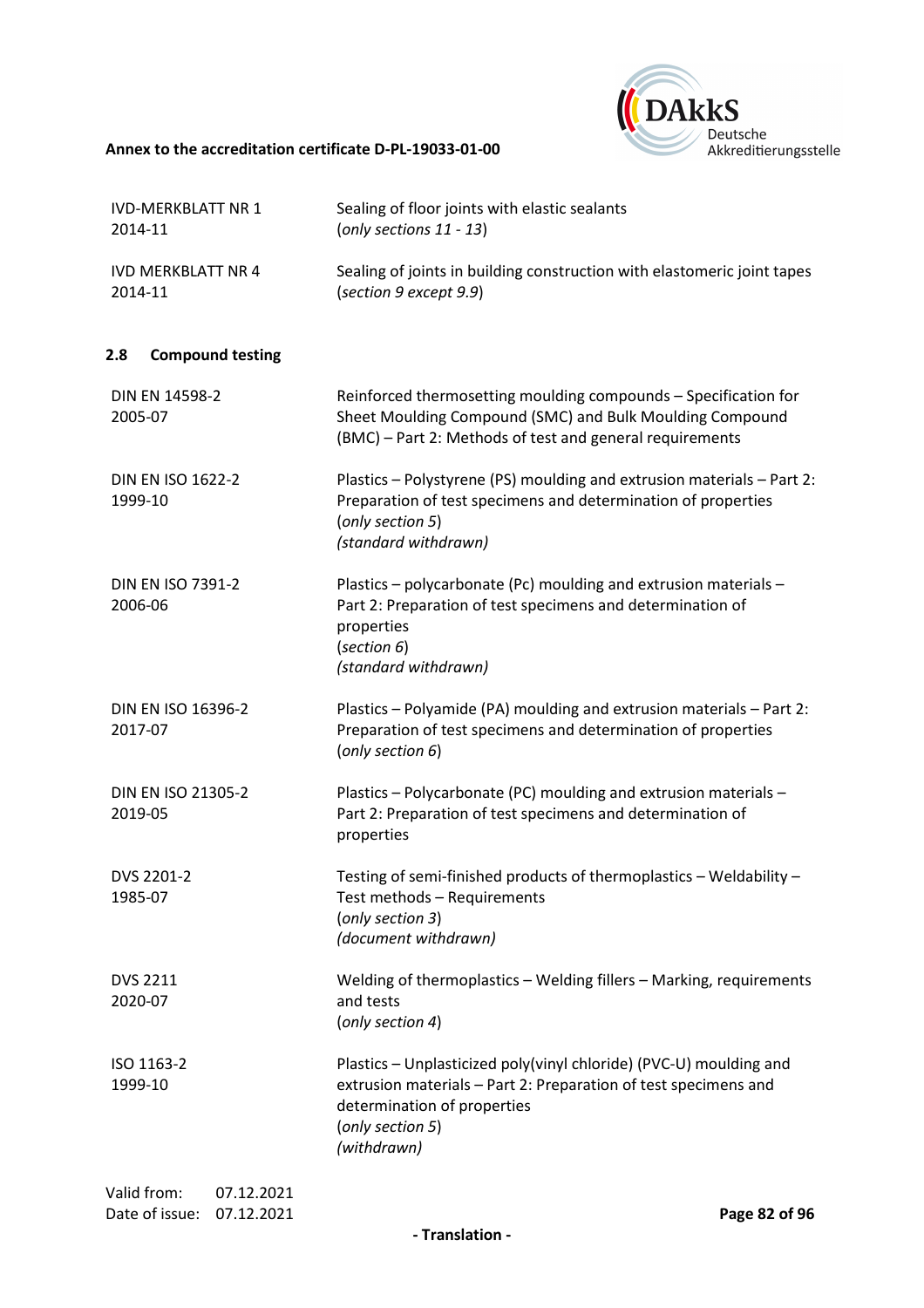

# **3 Analytical testing**

# **3.1 Thermal testing**

| <b>ISO 580</b><br>2005-02            | Plastics piping and ducting systems - Injection-moulded<br>thermoplastics fittings - Methods for visually assessing the effects of<br>heating<br>(only sections 4 and 5)                                                                                      |
|--------------------------------------|---------------------------------------------------------------------------------------------------------------------------------------------------------------------------------------------------------------------------------------------------------------|
| <b>ISO 2796</b><br>1986-08           | Cellular plastics, rigid; Test for dimensional stability                                                                                                                                                                                                      |
| ISO 6964<br>1986-12                  | Polyolefin pipes and fittings; Determination of carbon black content<br>by calcination and pyrolysis; Test method and basic specification                                                                                                                     |
| ISO 9924-1<br>2016-08                | Rubber and rubber products - Determination of the composition of<br>vulcanizates and uncured compounds by thermogravimetry - Part 1:<br>Butadiene, ethylene-propylene copolymer and terpolymer,<br>isobutene-isoprene, isoprene and styrene-butadiene rubbers |
| ISO 9924-2<br>2016-08                | Rubber and rubber products - Determination of the composition of<br>vulcanizates and uncured compounds by thermogravimetry - Part 2:<br>Acrylonitrile-butadiene and halobutyl rubbers                                                                         |
| ISO 11359-2<br>1999-10               | Plastics - Thermomechanical analysis (TMA) - Part 2: Determination<br>of coefficient of linear thermal expansion and glass transition<br>temperature                                                                                                          |
| <b>DIN EN ISO 11357-2</b><br>2020-08 | Plastics - Differential scanning calorimetry (DSC) - Part 2:<br>Determination of glass transition temperature and glass transition<br>step height                                                                                                             |
| DIN EN ISO 11357-3<br>2018-07        | Plastics - Differential scanning calorimetry (DSC) - Part 3:<br>Determination of temperature and enthalpy of melting and<br>crystallization                                                                                                                   |
| DIN EN ISO 11357-6<br>2018-07        | Plastics - Differential scanning calorimetry (DSC) - Part 6:<br>Determination of oxidation induction time (isothermal OIT) and<br>oxidation induction temperature (dynamic OIT)                                                                               |
| <b>DIN EN ISO 75-1</b><br>2020-06    | Plastics - Determination of temperature of deflection under load -<br>Part 1: General test method                                                                                                                                                             |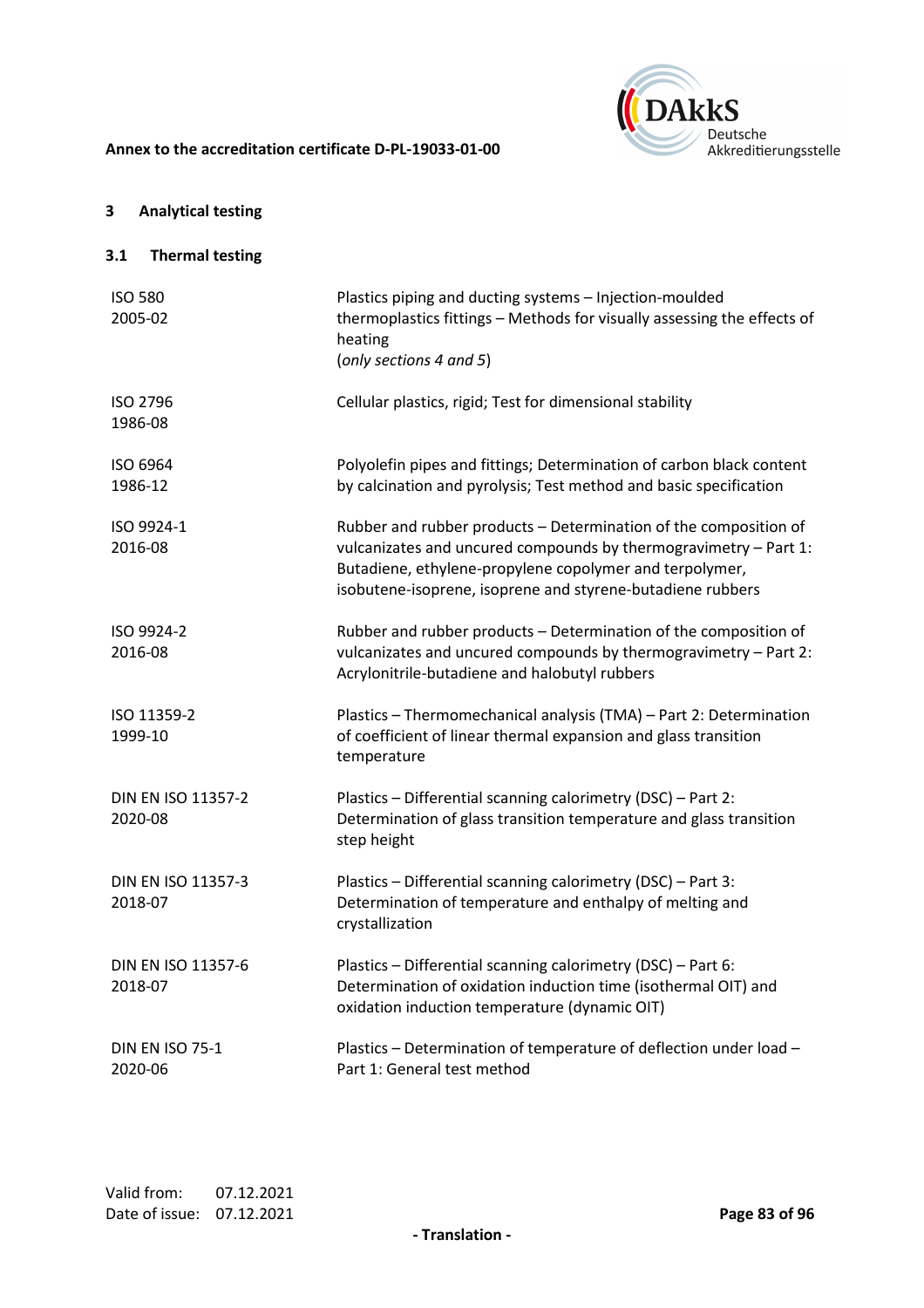

| <b>DIN EN ISO 75-2</b>              | Plastics - Determination of temperature of deflection under load -                                                                                                                                 |
|-------------------------------------|----------------------------------------------------------------------------------------------------------------------------------------------------------------------------------------------------|
| 2013-08                             | Part 2: Plastics and ebonite                                                                                                                                                                       |
| <b>DIN EN ISO 75-3</b><br>2004-09   | Plastics - Determination of temperature of deflection under load -<br>Part 3: High-strength thermosetting laminates and long-fibre-<br>reinforced plastics                                         |
| DIN EN ISO 305<br>2019-09           | Plastics - Determination of thermal stability of poly(vinyl chloride),<br>related chlorine-containing homopolymers and copolymers and their<br>compounds - Discoloration method<br>(only method B) |
| <b>DIN EN ISO 1172</b><br>1998-12   | Textile-glass-reinforced plastics - Prepregs, moulding compounds<br>and laminates - Determination of the textile-glass and mineral-filler<br>content; calcination methods                          |
| DIN EN ISO 3451-1                   | Plastics - Determination of ash - Part 1: General methods                                                                                                                                          |
| 2019-05                             | (only section $7, A, D$ )                                                                                                                                                                          |
| <b>DIN EN ISO 3451-4</b><br>2001-08 | Plastics - Determination of ash - Part 4: Polyamides                                                                                                                                               |
| <b>DIN EN ISO 3451-5</b><br>2002-10 | Plastics - Determination of ash - Part 5: Poly(vinyl chloride)                                                                                                                                     |
| DIN EN ISO 11358-1                  | Plastics - Thermogravimetry (TG) of polymers - Part 1: General                                                                                                                                     |
| 2014-10                             | principles                                                                                                                                                                                         |
| <b>DIN EN 14581</b>                 | Natural stone test methods - Determination of linear thermal                                                                                                                                       |
| 2005-03                             | expansion coefficient                                                                                                                                                                              |
| DIN EN 14617-11                     | Agglomerated stone - Test methods - Part 11: Determination of                                                                                                                                      |
| 2005-06                             | linear thermal expansion coefficient                                                                                                                                                               |
| DIN 51045-1                         | Determination of the thermal expansion of solids - Part 1: Basic                                                                                                                                   |
| 2005-08                             | rules                                                                                                                                                                                              |
| DIN 53497<br>2017-04                | Testing of plastics - Hot storage test on mouldings made of<br>thermoplastic moulding materials without external mechanical<br>stressing                                                           |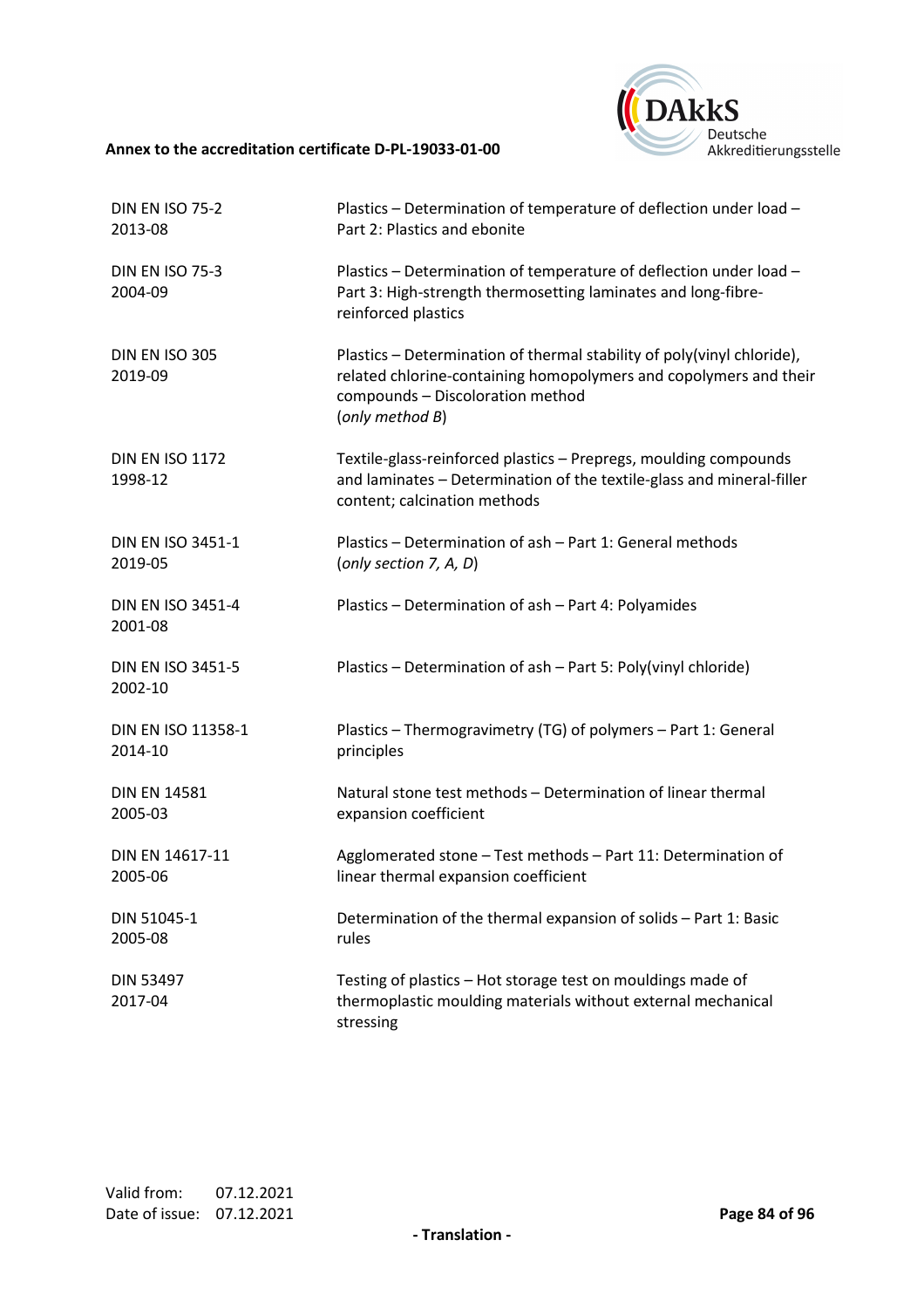

| <b>DIN 53752</b><br>1980-12 | Testing of plastics; determination of the coefficient of linear thermal<br>expansion<br>(standard withdrawn)                                         |
|-----------------------------|------------------------------------------------------------------------------------------------------------------------------------------------------|
| <b>ASTM D 1603</b><br>2020  | Standard Test Method for Carbon Black Content in Olefin Plastics                                                                                     |
| <b>ASTM D 3418</b><br>2015  | Standard Test Method for Transition Temperatures and Enthalpies<br>of Fusion and Crystallization of Polymers by Differential Scanning<br>Calorimetry |
| <b>ASTM D 3895</b><br>2019  | Standard Test Method for Oxidative-Induction Time of Polyolefins by<br>Differential Scanning Calorimetry                                             |
| ASTM D 5885/D 5885M<br>2017 | Standard Test Method for Oxidative Induction Time of Polyolefin<br>Geosynthetics by High-Pressure Differential Scanning Calorimetry                  |

# **3.2 Chemical testing**

| ISO 8361-1                       | Thermoplastics pipes and fittings; water absorption;                                                                                                                          |
|----------------------------------|-------------------------------------------------------------------------------------------------------------------------------------------------------------------------------|
| 1991-09                          | Part 1: General test method                                                                                                                                                   |
| ISO 10147<br>2011-09             | Pipes and fittings made of crosslinked polyethylene (PE-X) -<br>Estimation of the degree of crosslinking by determination of the gel<br>content<br>(only sections 3, 5 and 6) |
| <b>ISO 1407</b><br>2011-12       | Rubber – Determination of solvent extract                                                                                                                                     |
| ISO 18553                        | Method for the assessment of the degree of pigment or carbon                                                                                                                  |
| 2002-03                          | black dispersion in polyolefin pipes, fittings and compounds                                                                                                                  |
| <b>DIN ISO 1817</b>              | Rubber, vulcanised or thermoplastic - Determination of the effect of                                                                                                          |
| 2016-11                          | liquids                                                                                                                                                                       |
| <b>DIN EN ISO 175</b>            | Plastics – Methods of test for the determination of the effects of                                                                                                            |
| 2011-03                          | immersion in liquid chemicals                                                                                                                                                 |
| <b>DIN EN ISO 177</b><br>2017-05 | Plastics – Determination of migration of plasticizers                                                                                                                         |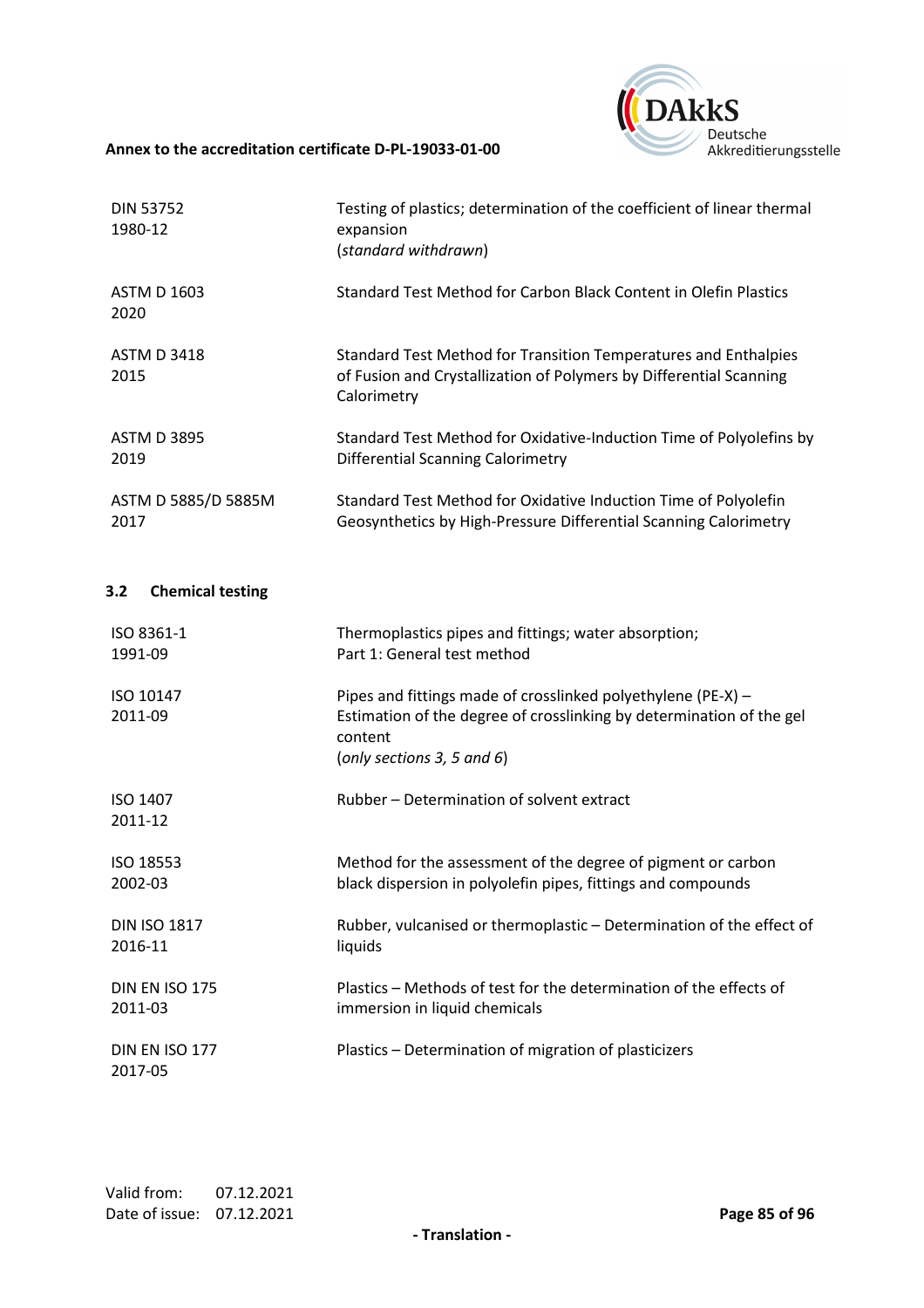

| <b>DIN EN ISO 182-2</b><br>2000-02 | Plastics - Determination of the tendency of compounds and<br>products based on vinyl chloride homopolymers and copolymers to<br>evolve hydrogen chloride and any other acidic products at elevated<br>temperatures - Part 2: pH method             |
|------------------------------------|----------------------------------------------------------------------------------------------------------------------------------------------------------------------------------------------------------------------------------------------------|
| <b>DIN EN ISO 182-3</b><br>2001-02 | Plastics - Determination of the tendency of compounds and<br>products based on vinyl chloride homopolymers and copolymers to<br>evolve hydrogen chloride and any other acidic products at elevated<br>temperatures - Part 3: Conductometric method |
| <b>DIN EN ISO 787-7</b><br>2010-02 | General methods of test for pigments and extenders - Part 7:<br>Determination of residue on sieve - Water method - Manual<br>procedure                                                                                                             |
| <b>DIN EN ISO 787-9</b>            | General methods of test for pigments and extenders - Part 9:                                                                                                                                                                                       |
| 2019-06                            | Determination of pH value of an aqueous suspension                                                                                                                                                                                                 |
| <b>DIN EN ISO 3251</b>             | Paints, varnishes and plastics - Determination of non-volatile-matter                                                                                                                                                                              |
| 2019-09                            | content                                                                                                                                                                                                                                            |
| <b>DIN EN ISO 6427</b>             | Plastics - Determination of matter extractable by organic solvents                                                                                                                                                                                 |
| 2014-08                            | (conventional methods)                                                                                                                                                                                                                             |
| DIN EN ISO 22088-1                 | Plastics - Determination of resistance to environmental stress                                                                                                                                                                                     |
| 2006-11                            | cracking (ESC) - Part 1: General guidelines                                                                                                                                                                                                        |
| <b>DIN EN ISO 22088-2</b>          | Plastics - Determination of resistance to environmental stress                                                                                                                                                                                     |
| 2006-11                            | cracking (ESC) - Part 2: Tensile creep test                                                                                                                                                                                                        |
| DIN EN ISO 22088-3                 | Plastics - Determination of resistance to environmental stress                                                                                                                                                                                     |
| 2006-11                            | cracking (ESC) - Part 3: Bent strip method                                                                                                                                                                                                         |
| DIN EN ISO 22088-4                 | Plastics - Determination of resistance to environmental stress                                                                                                                                                                                     |
| 2006-11                            | cracking (ESC) - Part 4: Ball or pin impression method                                                                                                                                                                                             |
| <b>DIN EN 12099</b>                | Plastics piping systems - Polyethylene piping materials and                                                                                                                                                                                        |
| 1997-08                            | components - Determination of volatile content                                                                                                                                                                                                     |
| DIN EN 14617-10                    | Agglomerated stone - Test methods - Part 10: Determination of                                                                                                                                                                                      |
| 2012-06                            | chemical resistance                                                                                                                                                                                                                                |
| DIN 53381-1                        | Testing of plastics; determination of thermostability of polyvinyl                                                                                                                                                                                 |
| 1983-05                            | chloride (PVC); dehydrochlorination methods (withdrawn)                                                                                                                                                                                            |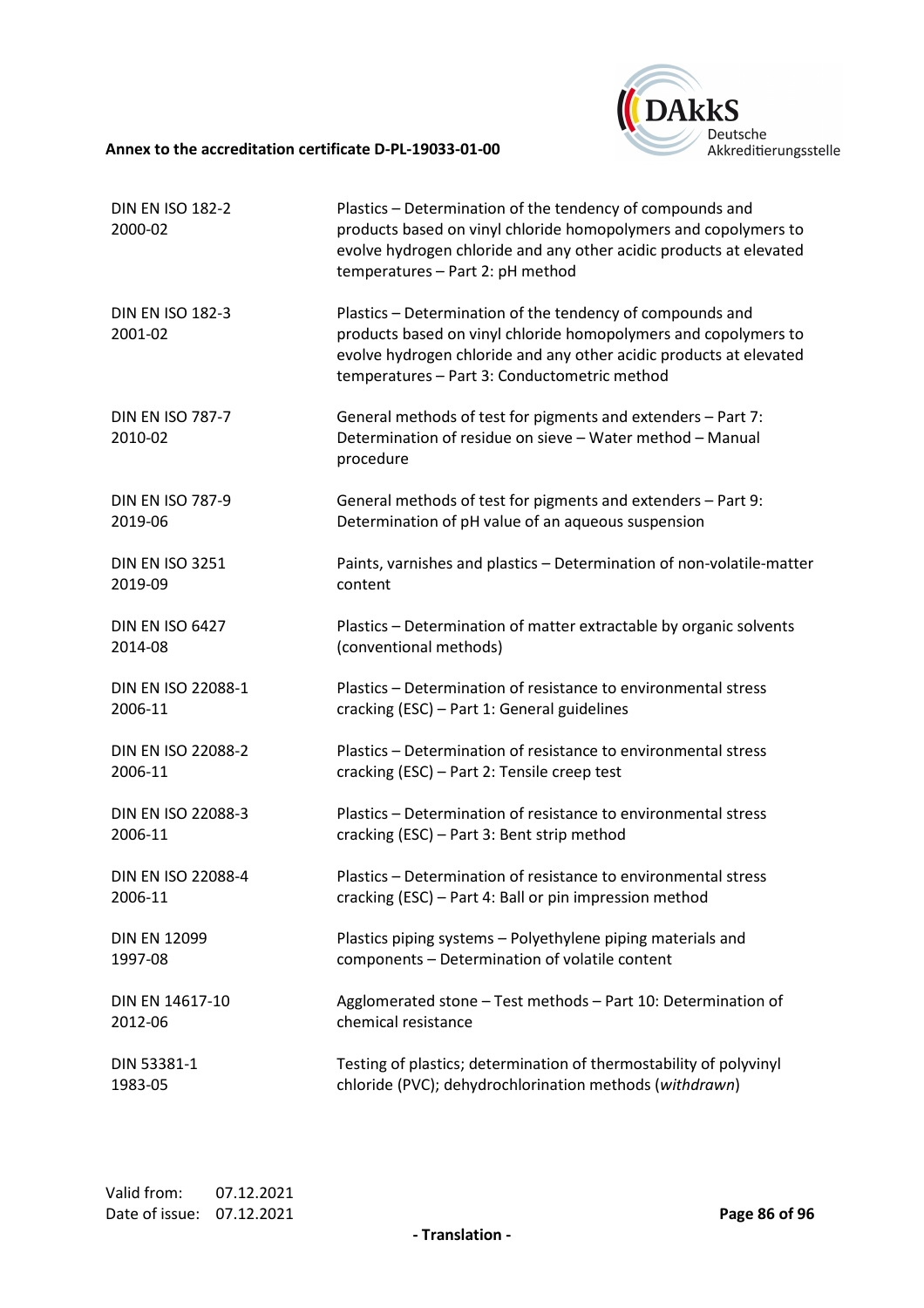

| <b>VDA 270</b>                   | Determination of the odour characteristics of trim materials in motor |
|----------------------------------|-----------------------------------------------------------------------|
| 2018-06                          | vehicles                                                              |
| Volkswagen AG PV 3900<br>2008-08 | Components of the vehicle interior – Odour test                       |

# **3.3 Microbiological analysis of materials for the drinking water sector**

| <b>DIN EN 16421</b><br>2015-05 | Influence of materials on water for human consumption -<br>Enhancement of microbial growth (EMG)<br>(only method 2) |
|--------------------------------|---------------------------------------------------------------------------------------------------------------------|
| <b>DVGW W 270</b>              | Microbial enhancement on materials to come into contact with                                                        |
| 2007-11                        | drinking water – Testing and assessment                                                                             |

## **3.4 Climatic, UV and weathering testing**

| <b>DIN EN ISO 105-B01</b>    | Textiles – Tests for colour fastness – Part B01: Colour fastness to                                                                           |
|------------------------------|-----------------------------------------------------------------------------------------------------------------------------------------------|
| 2014-12                      | light: Daylight                                                                                                                               |
| <b>DIN EN ISO 105-B02</b>    | Textiles – Tests for colour fastness – Part B02: Colour fastness to                                                                           |
| 2014-11                      | artificial light: Xenon arc fading lamp test                                                                                                  |
| <b>DIN EN ISO 105-B04</b>    | Textiles – Tests for colour fastness – Part B04: Colour fastness to                                                                           |
| 1997-05                      | artificial weathering: Xenon arc fading lamp test                                                                                             |
| DIN EN ISO 291<br>2008-08    | Plastics – Standard atmospheres for conditioning and testing                                                                                  |
| <b>DIN EN ISO 4611</b>       | Plastics – Determination of the effects of exposure to damp heat,                                                                             |
| 2011-04                      | water spray and salt mist                                                                                                                     |
| <b>DIN EN ISO 4892-2</b>     | Plastics - Methods of exposure to laboratory light sources -                                                                                  |
| 2013-06                      | Part 2: Xenon-arc lamps                                                                                                                       |
| <b>DIN EN ISO 4892-3</b>     | Plastics - Methods of exposure to laboratory light sources -                                                                                  |
| 2016-10                      | Part 3: Fluorescent UV lamps                                                                                                                  |
| DIN EN ISO 6270-2<br>2018-04 | Paints and varnishes - Determination of resistance to humidity -<br>Part 2: Condensation (in-cabinet exposure with heated water<br>reservoir) |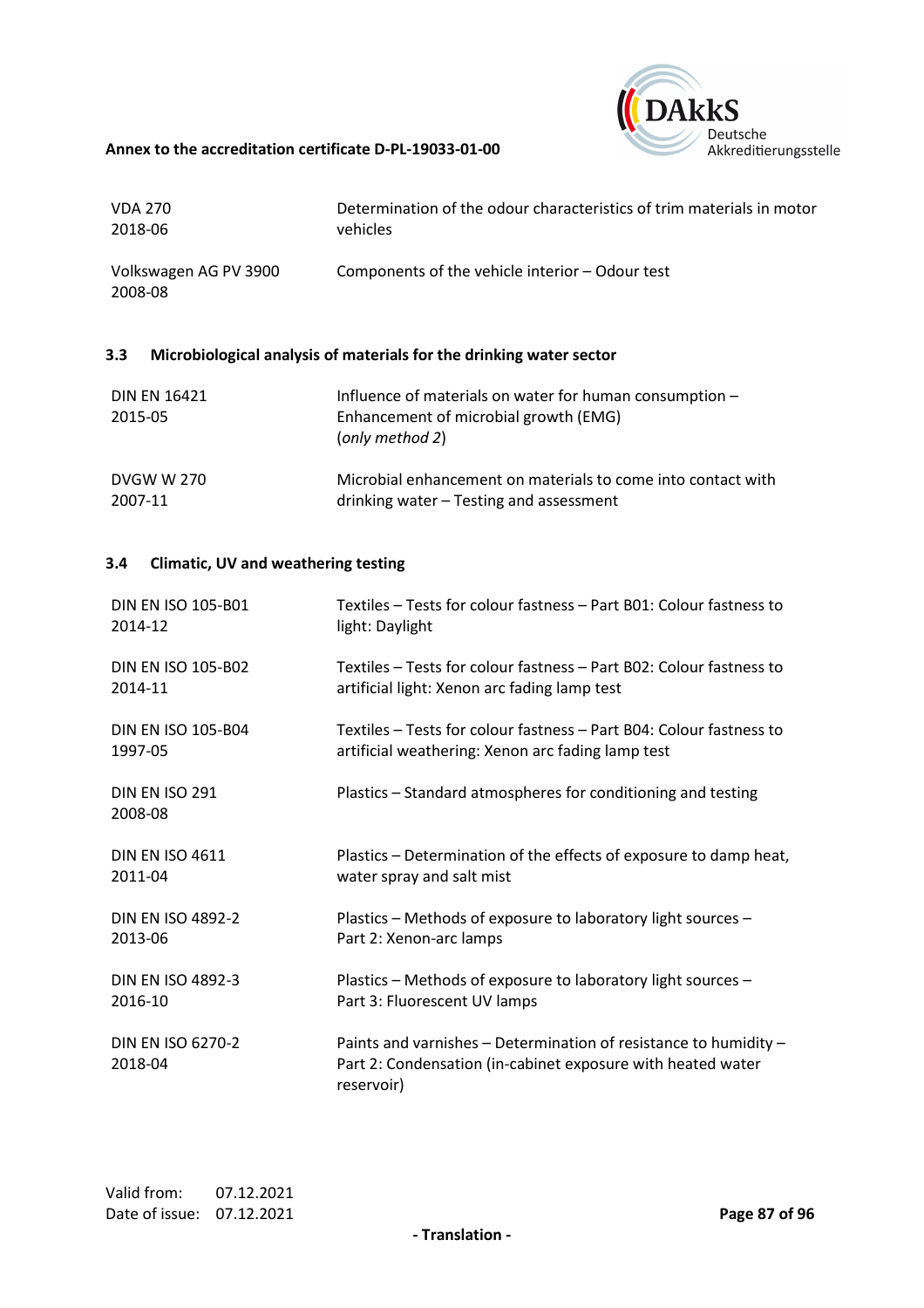

| <b>DIN EN ISO 9227</b><br>2017-07  | Corrosion tests in artificial atmospheres - Salt spray tests                                                                                                             |
|------------------------------------|--------------------------------------------------------------------------------------------------------------------------------------------------------------------------|
| <b>DIN EN ISO 13260</b><br>2018-01 | Thermoplastics piping systems for non-pressure underground<br>drainage and sewerage - Test method for resistance to combined<br>temperature cycling and external loading |
| <b>DIN EN ISO 16871</b>            | Plastics piping and ducting systems - Plastics pipes and fittings -                                                                                                      |
| 2003-12                            | Method for exposure to direct (natural) weathering                                                                                                                       |
| <b>DIN EN 317</b>                  | Particleboards and fibreboards - Determination of swelling in                                                                                                            |
| 1993-08                            | thickness after immersion in water                                                                                                                                       |
| <b>DIN EN 321</b>                  | Wood-based panels - Determination of moisture resistance under                                                                                                           |
| 2002-03                            | cyclic test conditions                                                                                                                                                   |
| <b>DIN EN 322</b><br>1993-08       | Wood-based panels - Determination of moisture content                                                                                                                    |
| <b>DIN EN 1087-1</b>               | Particleboards - Determination of moisture resistance - Part 1: Boil                                                                                                     |
| 1995-04                            | test                                                                                                                                                                     |
| <b>DIN 50018</b><br>2013-05        | Testing in a saturated atmosphere in the presence of sulphur dioxide                                                                                                     |
| <b>DIN 53508</b><br>2000-03        | Testing of rubber - Accelerated ageing                                                                                                                                   |
| <b>DIN 75201</b>                   | Determination of the fogging characteristics of trim materials in the                                                                                                    |
| 2011-11                            | interior of automobiles                                                                                                                                                  |
| ASTM D 618<br>2013                 | <b>Standard Practice for Conditioning Plastics for Testing</b>                                                                                                           |
| ASTM D 4355/D 4355M                | Standard Test Method for Deterioration of Geotextiles by Exposure                                                                                                        |
| 2014                               | to Light, Moisture and Heat in a Xenon Arc-Type Apparatus                                                                                                                |
| <b>ASTM D 7238</b><br>2006         | Standard Test Method for Effect of Exposure of Unreinforced<br>Polyolefin Geomembrane Using Fluorescent UV Condensation<br>Apparatus                                     |
| <b>ASTM D 7869</b>                 | Standard Practice for Xenon Arc Exposure Test with Enhanced Light                                                                                                        |
| 2017                               | and Water Exposure for Transportation Coatings                                                                                                                           |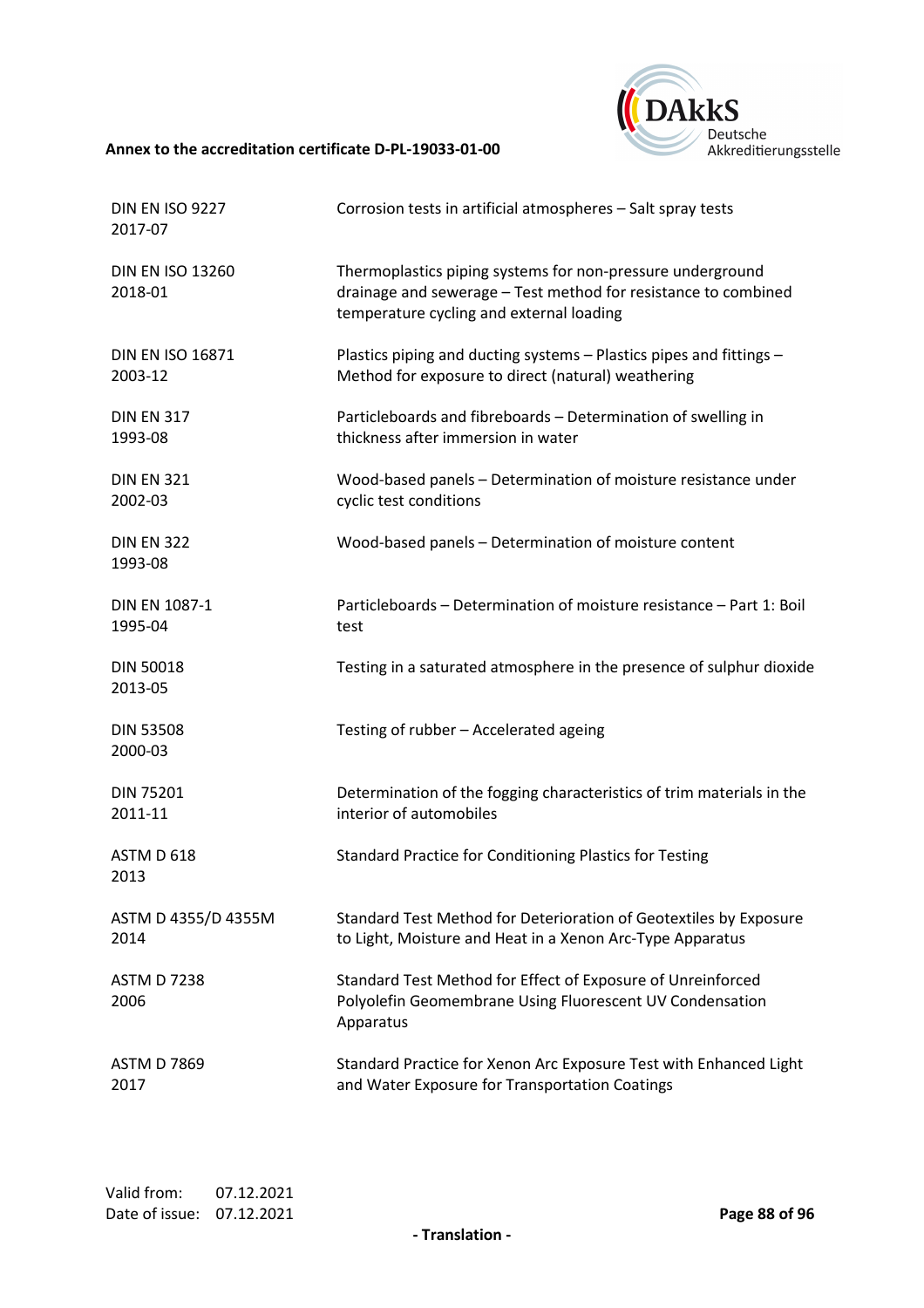

| <b>ASTM G 151</b><br>2019                           | Standard Practice for Exposing Nonmetallic Materials in Accelerated<br>Test Devices that Use Laboratory Light Sources                         |
|-----------------------------------------------------|-----------------------------------------------------------------------------------------------------------------------------------------------|
| <b>ASTM G 154</b><br>2016                           | Standard Practice for Operating Fluorescent Ultraviolet (UV) Lamp<br>Apparatus for Exposure of Nonmetallic Materials                          |
| Fiat 50451/01-Method<br>A:2002-08                   | Accelerated Ageing in Sunlight                                                                                                                |
| FLTM BO 116-01<br>2013-10                           | Restistance to Interior Weathering                                                                                                            |
| GM GME 60292<br>2008-08                             | Determination of Colour Fastness and Resistance to Artificial<br>Light - Assessment of resistance to fading and light fastness                |
| GM GMW 14162<br>2016-11                             | <b>Colorfastness to Artificial Weathering</b>                                                                                                 |
| GM GMW 14170<br>2014-01                             | Coating Requirements for Elastomeric Seals $-$ § 4.2.9                                                                                        |
| GM GMW 14650<br>2016-09                             | Performance Requirements for Exterior Plastic Parts - § 4.1                                                                                   |
| Hyundai/Kia MS-210-05 § 4.5<br>2004-06              | Material Specification Molded Plastic Parts - Interior Use, Fading<br>Resistance                                                              |
| <b>PSA PEUGEOT - CITROËN</b><br>D27 1389<br>2007-06 | Paint Coatings, Rubbers and Plastics - Artificial Ageing by<br>Weather-Ometer                                                                 |
| PSA PEUGEOT - CITROËN<br>D47 1431<br>2000-09        | Materials and Parts for Passenger Compartment: Colour Fastness to<br>Artificial Light at High and Mean Termperatures                          |
| Renault D27 1911<br>2007-06                         | Rubber and Plastic, Paint coatings - Artificial Ageing Using<br>Weatherometer                                                                 |
| <b>SAE J2412</b><br>2015-08                         | Accelerated Exposure of Automotive Interior Trim Components<br>Using a controlled Irradiance Xenon-Arc Apparatus                              |
| <b>SAE J2527</b><br>2004-02                         | Performance Based Standard for Accelerated Exposure of<br>Automotive Exterior Materials Using A Controlled Irradiance Xenon-<br>Arc Apparatus |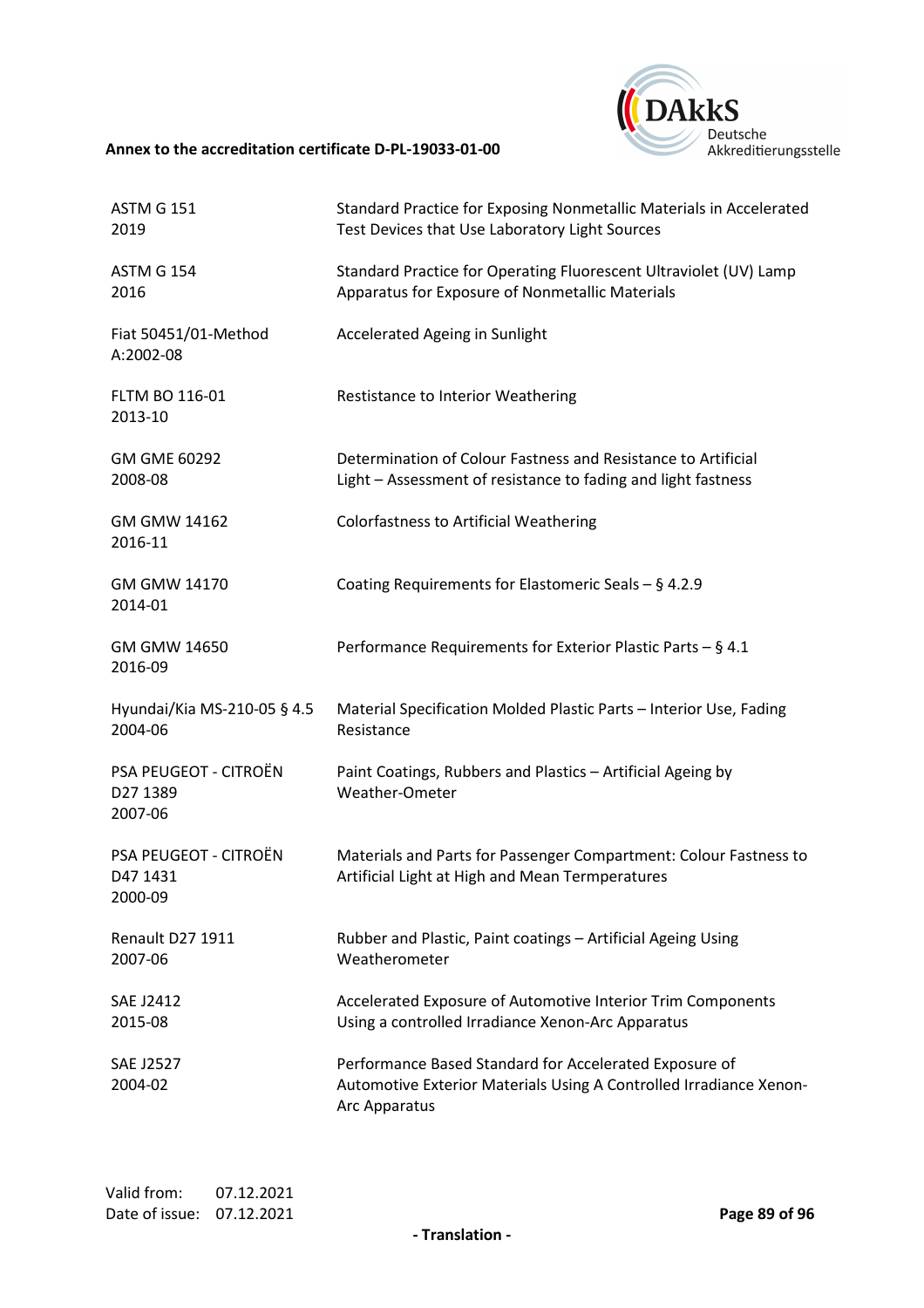

| Volkswagen AG PV 1200<br>2004-10 | Vehicle components – Climatic resistance test (+ 80/-40) °C            |
|----------------------------------|------------------------------------------------------------------------|
| Volkswagen AG PV 1303            | Non-metallic materials – Exposure test for components of the           |
| 2001-03                          | vehicle interior                                                       |
| Volkswagen AG PV 3929            | Non-metallic materials – Weathering in dry and hot climates            |
| 2018-03                          | (Exterior)                                                             |
| Volkswagen AG PV 3930            | Non-metallic materials - Weathering in humid and warm climates         |
| 2017-11                          | (Exterior)                                                             |
| Volvo STD 1027, 337<br>2001-01   | Light exposure - Accelerated ageing of exterior materials              |
| Volvo STD 423-0047               | Light exposure at 100 °C accelerated colour fastness of interior       |
| 2013-12                          | materials                                                              |
| Volvo VCS 1027, 359              | Colour fastness to artificial light at 75 $°C$ – accelerated ageing of |
| 2005-02                          | interior materials                                                     |

# **4 Electrical and optical testing**

| ISO 7724-2<br>1984-10                            | Paints and varnishes; Colorimetry; Part 2: Colour measurement<br>(document withdrawn)                                                                                               |
|--------------------------------------------------|-------------------------------------------------------------------------------------------------------------------------------------------------------------------------------------|
| ISO 7724-3<br>1984-10                            | Paints and varnishes; Colorimetry; Part 3: Calculation of colour<br>differences<br>(document withdrawn)                                                                             |
| <b>DIN IEC 60093</b><br>(VDE 0303-30)<br>1993-12 | Methods of test for insulating materials for electrical purposes;<br>volume resistivity and surface resistivity of solid electrical insulating<br>materials<br>(standard withdrawn) |
| DIN EN ISO 105-A01<br>2010-05                    | Textiles – Tests for colour fastness – Part A01: General principles of<br>testing<br>(only sections 10, 12 and 15)                                                                  |
| <b>DIN EN ISO 105-B05</b><br>1995-12             | Textiles – Tests for colour fastness – Part B05: Detection and<br>assessment of photochromism                                                                                       |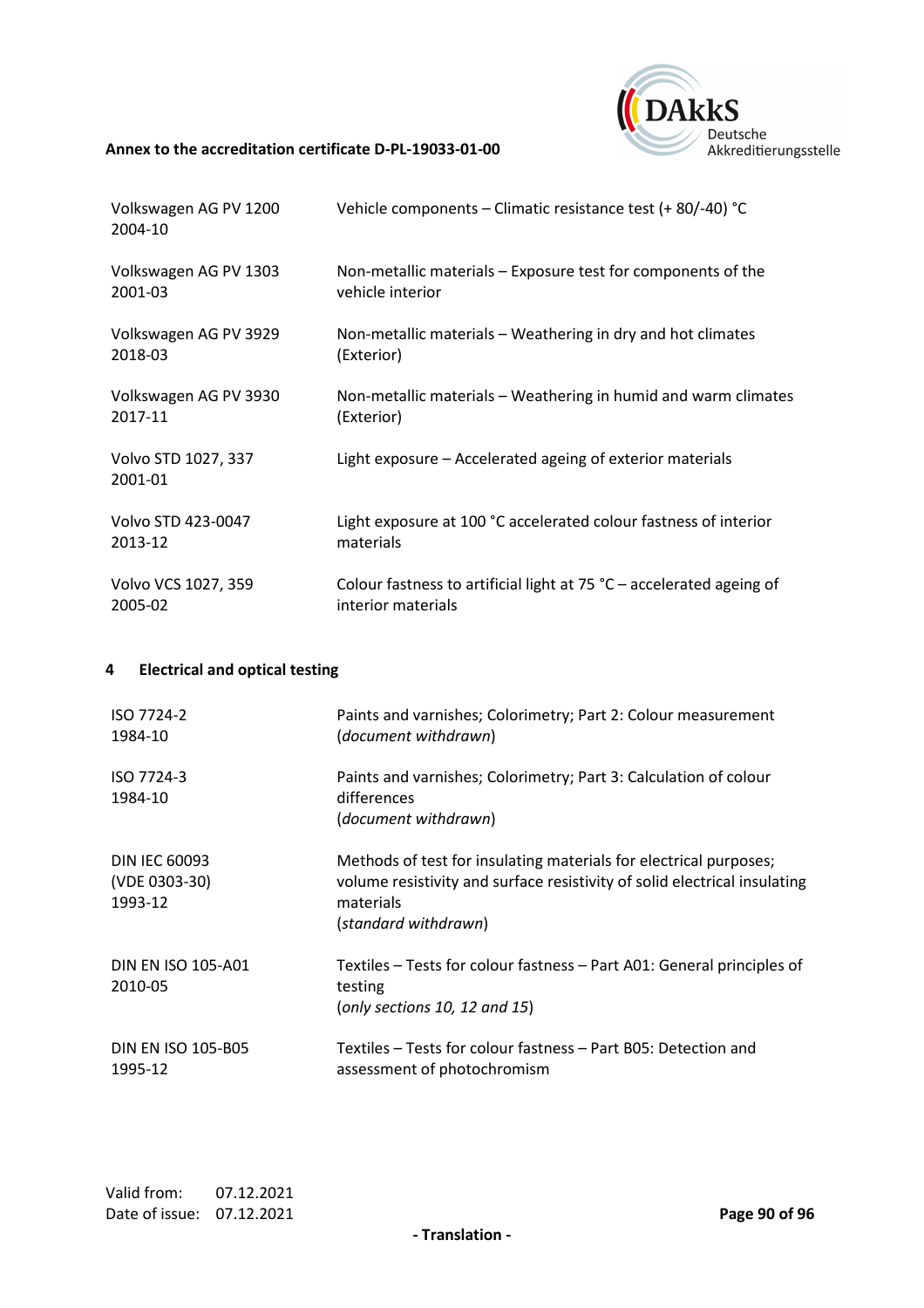

| <b>DIN EN ISO 2409</b><br>2013-06                                         | Paints and varnishes - Cross-cut test                                                                                                                                                              |
|---------------------------------------------------------------------------|----------------------------------------------------------------------------------------------------------------------------------------------------------------------------------------------------|
| <b>DIN EN ISO 2813</b><br>2015-02                                         | Paints and varnishes - Determination of gloss value at 20°, 60° and<br>85°                                                                                                                         |
| <b>DIN EN ISO 7686</b><br>2005-10                                         | Plastics pipes and fittings - Determination of opacity                                                                                                                                             |
| <b>DIN EN 1081</b><br>2021-01                                             | Resilient, laminate and modular multilayer floor coverings -<br>Determination of the electrical resistance                                                                                         |
| <b>DIN EN 13415</b><br>2010-05                                            | Test of adhesive for floor covering - Determination of the electrical<br>resistance of adhesive films and composites<br>(withdrawn)                                                                |
| DIN EN 20105-A02<br>1994-10                                               | Textiles - Tests for colour fastness - Part A02: Grey scale for<br>assessing change in colour                                                                                                      |
| DIN EN 20105-A03<br>1994-10                                               | Textiles - Tests for colour fastness - Part A03: Grey scale for<br>assessing staining                                                                                                              |
| <b>DIN EN 60112</b><br>(VDE 0303-11)<br>2010-05                           | Method for the determination of the proof and the comparative<br>tracking indices of solid insulating materials                                                                                    |
| DIN EN 62631-3-1<br>(VDE 0307-3-1)<br>2017-01<br>Corrigendum 1<br>2018-09 | Dielectric and resistive properties of solid insulating materials -<br>Part 3-1: Determination of resistive properties (DC methods) -<br>Volume resistance and volume resistivity - General method |
| DIN EN 62631-3-2<br>(VDE 0307-3-2)<br>2016-10<br>Corrigendum 1<br>2018-09 | Dielectric and resistive properties of solid insulating materials -<br>Part 3-2: Determination of resistive properties (DC Methods) -<br>Surface resistance and surface resistivity                |
| DIN 5036-3<br>1979-11                                                     | Radiometric and photometric properties of materials; methods of<br>measurement for photometric and spectral radiometric<br>characteristics                                                         |
| <b>DIN 6167</b><br>1980-01                                                | Description of yellowness of near-white or near-colourless materials                                                                                                                               |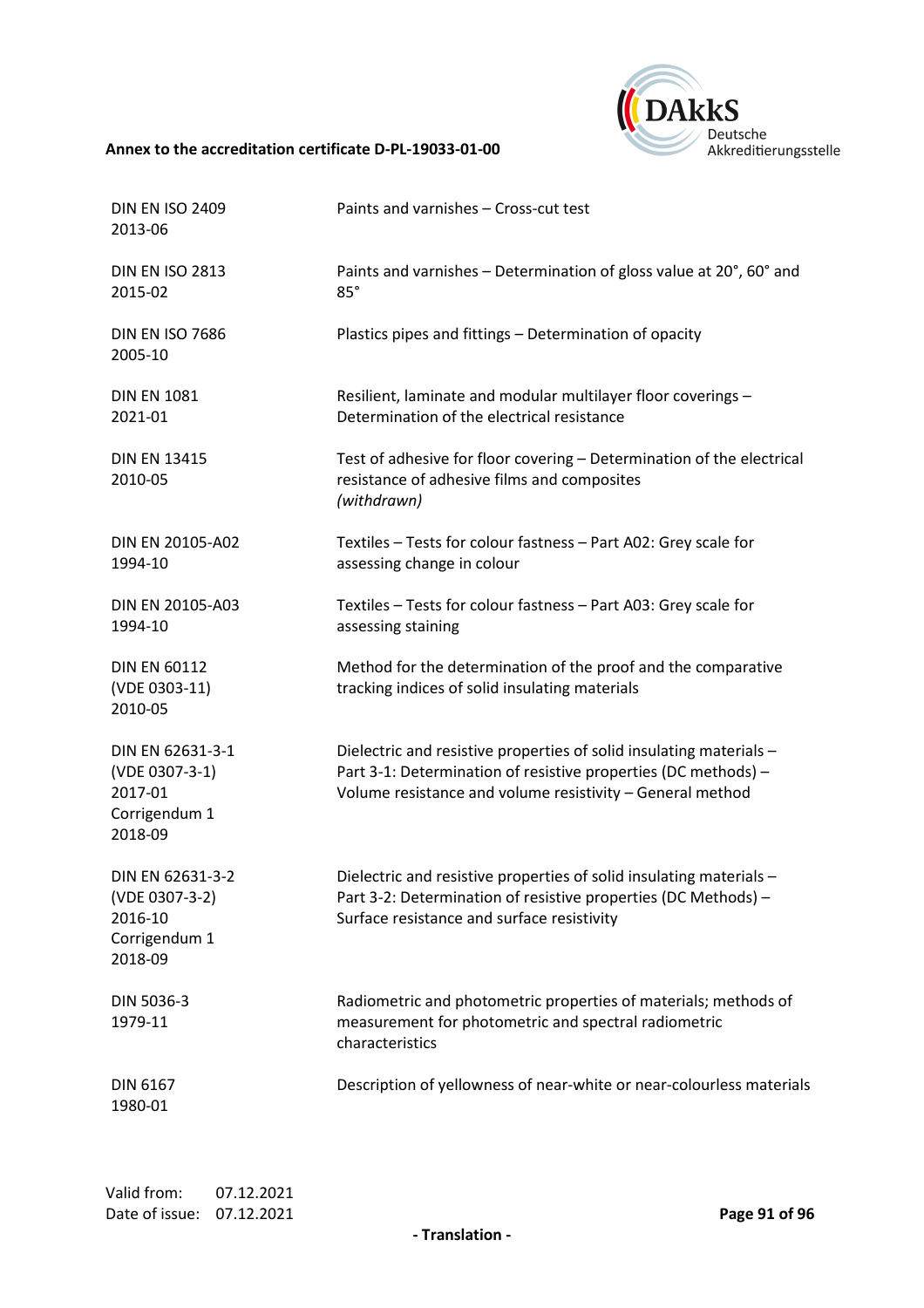

| <b>DIN 53236</b><br>2018-02 | Testing of colouring materials; conditions of measurement and<br>evaluation for the determination of colour differences for paint<br>coatings, similar coatings and plastics |
|-----------------------------|------------------------------------------------------------------------------------------------------------------------------------------------------------------------------|
| DIN 53483-1                 | Testing of insulating materials; determination of dielectric                                                                                                                 |
| 1969-07                     | properties; definitions, general information                                                                                                                                 |
| DIN 53483-2<br>1970-03      | Testing of insulating materials; determination of dielectric<br>properties; testing at standard frequencies of 50 Hz, 1 kHz,<br>1 MHz                                        |
| <b>ASTM D 1003</b>          | Standard Test Method for Haze and Luminous Transmittance of                                                                                                                  |
| 2013                        | <b>Transparent Plastics</b>                                                                                                                                                  |
| <b>ASTM D 7466</b>          | Standard Test Method for Measuring the Asperity Height of                                                                                                                    |
| 2010                        | <b>Textured Geomembrane</b>                                                                                                                                                  |
| <b>ASTM D 5596</b>          | Standard Test Method For Microscopic Evaluation of the Dispersion                                                                                                            |
| 2003                        | of Carbon Black in Polyolefin Geosynthetics                                                                                                                                  |
| <b>TCS 2114.2</b>           | Fittings - Opacity Test                                                                                                                                                      |
| 1999-01                     | (Armaturen - Opazität-Prüfung)                                                                                                                                               |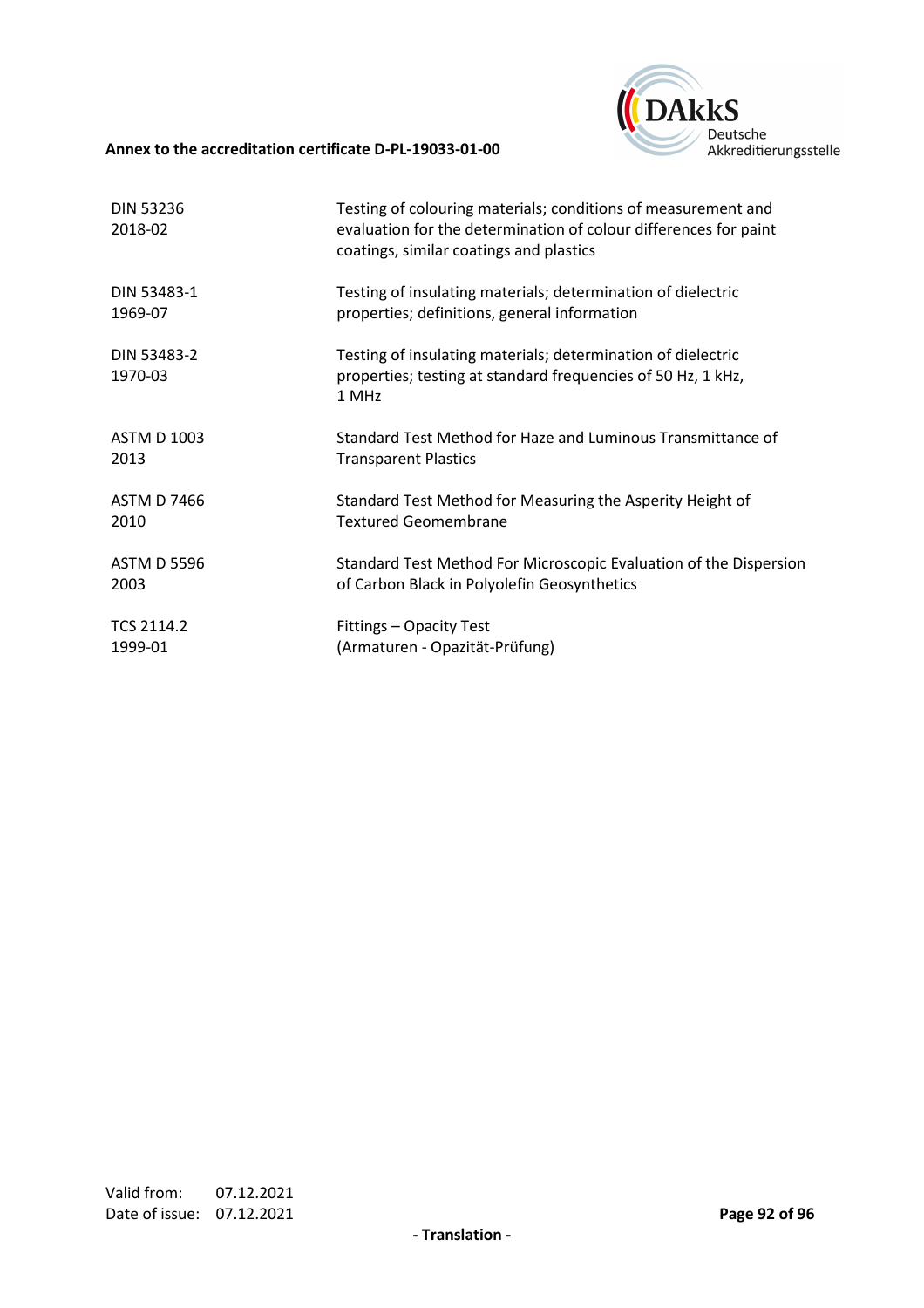

# **5 Testing of construction products under Regulation (EU) No 305/2011 laying down harmonised conditions for the marketing of construction products (Construction Products Regulation)**

| <b>Decision of the</b><br><b>Commission</b>                                                                 | System <sup>1)</sup> | <b>Technical specification</b>                                                                                                                                                                                                                                                                                                                                                                                                           |
|-------------------------------------------------------------------------------------------------------------|----------------------|------------------------------------------------------------------------------------------------------------------------------------------------------------------------------------------------------------------------------------------------------------------------------------------------------------------------------------------------------------------------------------------------------------------------------------------|
| 1999/90/EC<br>Flexible sheets for<br>waterproofing                                                          | 3                    | EN 13859-1:2010<br>Flexible sheets for waterproofing - Definitions and<br>characteristics of underlays - Part 1: Underlays for<br>discontinuous roofing<br>EN 13859-2:2010<br>Flexible sheets for waterproofing - Definitions and<br>characteristics of underlays - Part 2: Underlays for walls<br>EN 13970:2004/A1:2006<br>Flexible sheets for waterproofing - Bitumen water vapour<br>control layers - Definitions and characteristics |
|                                                                                                             |                      | EN 13984:2013<br>Flexible sheets for waterproofing - Plastic and rubber<br>vapour control layers - Definitions and characteristics<br>EN 14909:2012<br>Flexible sheets for waterproofing - Plastic and rubber                                                                                                                                                                                                                            |
|                                                                                                             |                      | damp proof courses - Definitions and characteristics<br>EN 14967:2006<br>Flexible sheets for waterproofing - Bitumen damp proof<br>courses - Definitions and characteristics                                                                                                                                                                                                                                                             |
| 1999/472/EC<br>Pipes, containers and<br>accessories that do not come<br>into contact with drinking<br>water | 3                    | EN 13341:2005 + A1:2011<br>Static thermoplastic tanks for above ground storage of<br>domestic heating oils, kerosene and diesel fuels - Blow<br>moulded and rotationally moulded polyethylene tanks<br>and rotationally moulded tanks made of anionically<br>polymerized polyamide 6 - Requirements and test<br>methods                                                                                                                  |
| 2011/19/EC<br>Sealants for non-load-bearing<br>connections<br>in buildings and pedestrian<br>walkways       | 3                    | EN 15651-1:2012<br>Sealants for non-structural use in joints in buildings and<br>pedestrian walkways - Part 1: Sealants for facade<br>elements<br>EN 15651-2:2012<br>Sealants for non-structural use in joints in buildings and<br>pedestrian walkways - Part 2: Sealants for glazing                                                                                                                                                    |
|                                                                                                             |                      | EN 15651-3:2012<br>Sealants for non-structural use in joints in buildings and<br>pedestrian walkways - Part 3: Sealants for sanitary joints                                                                                                                                                                                                                                                                                              |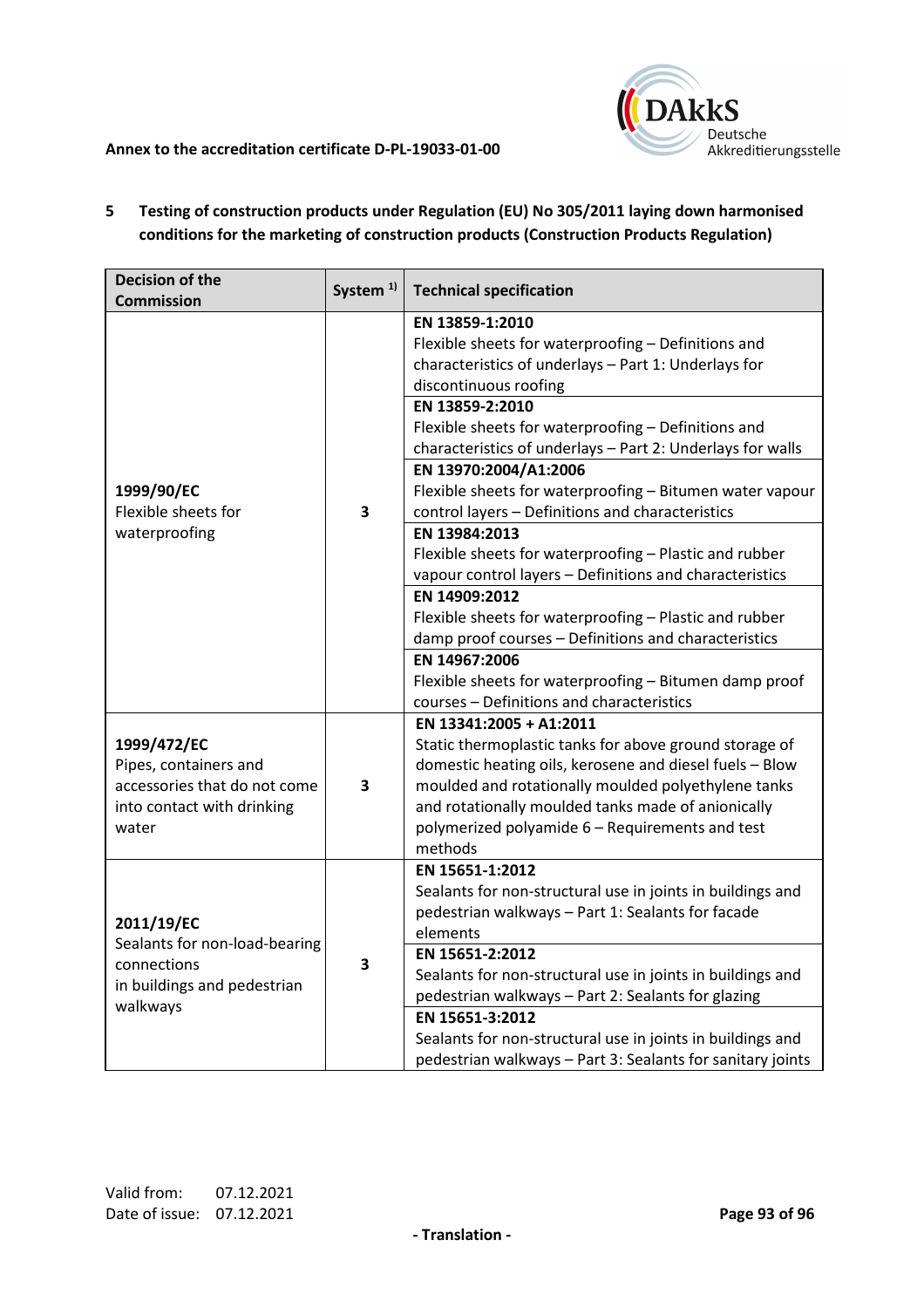

| Decision of the<br><b>Commission</b>                                                                  | System $1$ | <b>Technical specification</b>                                                                                                                     |
|-------------------------------------------------------------------------------------------------------|------------|----------------------------------------------------------------------------------------------------------------------------------------------------|
| 2011/19/EC<br>Sealants for non-load-bearing<br>connections<br>in buildings and pedestrian<br>walkways | 3          | EN 15651-4:2012<br>Sealants for non-structural use in joints in buildings and<br>pedestrian walkways - Part 4: Sealants for pedestrian<br>walkways |

<sup>1)</sup> System of assessment and verification of consistency of performance

*The requirements for a testing laboratory are fulfilled according to article 43 of the Construction Products Regulation. Testing methods, which are necessary for determining the product type and cannot be executed by the holder of the certificate, are described in the list of subcontractors.* 

*Without prior approval by the DAkkS German Accreditation Body, the testing laboratory body is permitted to use new revisions of the harmonised technical specifications.*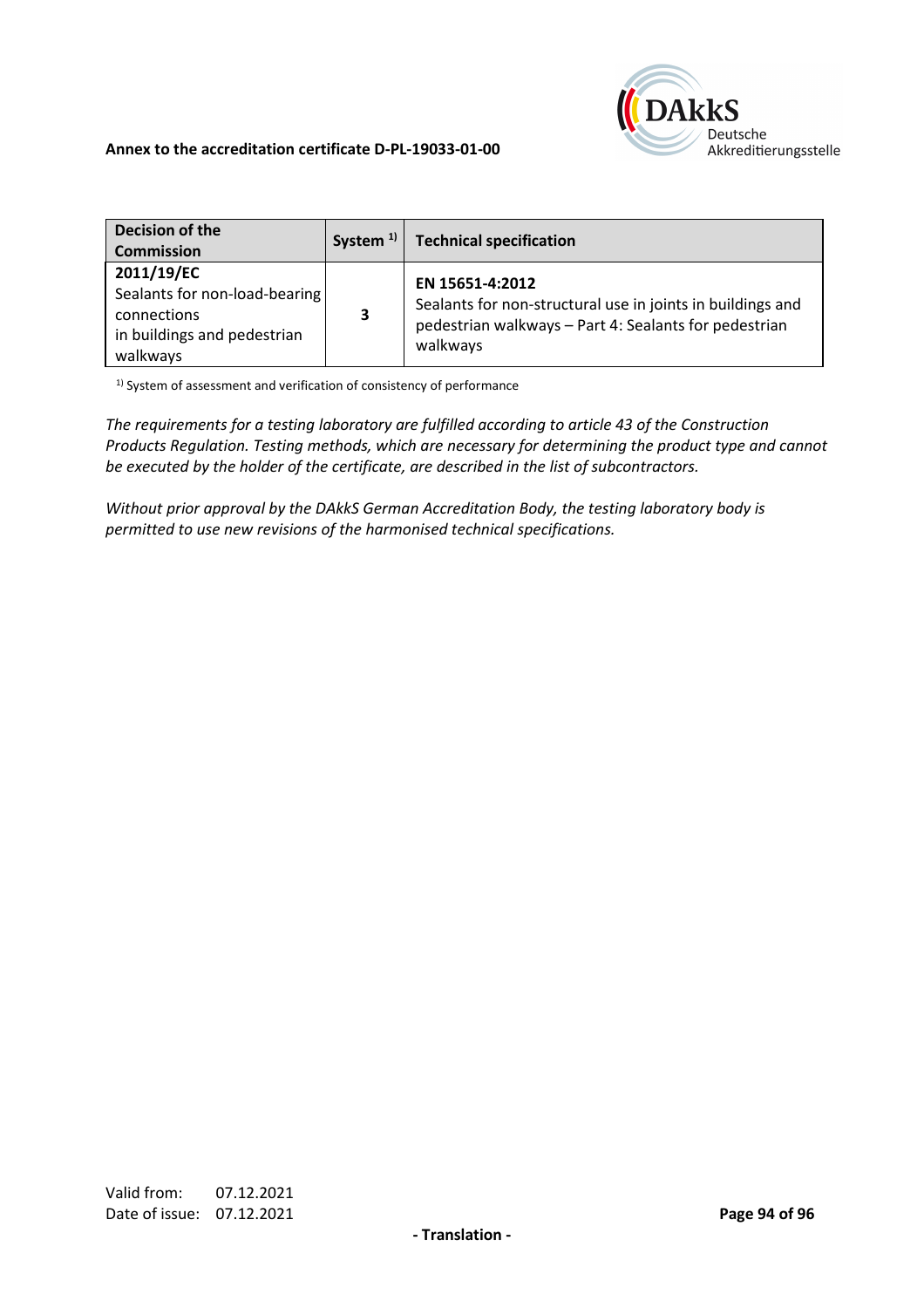

## **Abbreviations used:**

| APS            | Arbeitskreis Prüfinstitute Schlauchliner (testing institute working group on liners)     |
|----------------|------------------------------------------------------------------------------------------|
| AS             | <b>Australian Standard</b>                                                               |
| <b>ASTM</b>    | American Society for Testing and Materials                                               |
| <b>ATV</b>     | Abwassertechnische Vereinigung (technical association for sewage)                        |
| <b>BAM</b>     | Bundesanstalt für Materialforschung und -prüfung (Federal Institute for Materials        |
|                | <b>Research and Testing)</b>                                                             |
| <b>BPG</b>     | Bau- und Prüfgrundsätze (construction and testing principles)                            |
| <b>BRL</b>     | Kiwabeoordelingsrichtlijn                                                                |
| <b>BS</b>      | <b>British Standard</b>                                                                  |
| <b>DBB</b>     | Deutsche Bundesbahn (German Federal Railways)                                            |
| <b>DIBt</b>    | Deutsches Institut für Bautechnik (Centre of Competence for Construction)                |
| <b>DIN</b>     | Deutsches Institut für Normung e.V. (German Institute for Standardisation)               |
| <b>DLG</b>     | Deutsche Landwirtschafts-Gesellschaft (German Agricultural Society)                      |
| <b>DS</b>      | Dansk Standard                                                                           |
| <b>DVGW</b>    | Deutscher Verein des Gas- und Wasserfaches e.V. (German Association of the Gas and       |
|                | Water Industry)                                                                          |
| <b>DVS</b>     | Deutscher Verband für Schweißen und verwandte Verfahren e.V. (German Welding<br>Society) |
| <b>DVWK</b>    | Deutscher Verein für Warenkennzeichnung (German association for product labelling)       |
| EN             | European Standard                                                                        |
| <b>FIH</b>     | Federation International de Hockey                                                       |
| <b>FTLM</b>    | Ford Laboratory Test Method                                                              |
| <b>FTZ</b>     | Funktechnische Zentralanstalt (central institution for radio technology)                 |
| <b>GKR</b>     | Gütegemeinschaft Kunststoffrohre e.V. (association for plastic pipe quality)             |
| <b>GRIS</b>    | Güteschutzverband Rohre im Siedlungswasserbau (association for quality assurance of      |
|                | pipes in municipal hydraulic engineering)                                                |
| GM             | <b>General Motors</b>                                                                    |
| <b>GME</b>     | General Motors European Engineering Standard                                             |
| <b>GMW</b>     | <b>General Motors Worldwide</b>                                                          |
| <b>GÜP BAY</b> | Güte- und Prüfbestimmungen Bayern (Bavarian quality and testing regulations)             |
| IEC            | <b>International Electrotechnical Commission</b>                                         |
| ift            | Institut für Fenstertechnik e.V. (Institute of Window Technology)                        |
| <b>ISO</b>     | International Organisation for Standardisation                                           |
| <b>ITTF</b>    | <b>International Table Tennis Federation</b>                                             |
| <b>IVD</b>     | Industrieverband Dichtstoffe (industry association for sealants)                         |
| <b>KRV</b>     | Kunststoff-Rohr-Verband (plastic pipe association)                                       |
| <b>MVSS</b>    | Motor Vehicle Safety Standard                                                            |
| <b>NEN</b>     | <b>Nederlandze Norm</b>                                                                  |
| <b>NF</b>      | Norme francaise                                                                          |
| <b>NRW</b>     | North Rhine-Westphalia                                                                   |
| <b>NZ</b>      | <b>New Zealand Standard</b>                                                              |
| ÖNORM          | Austrian standard                                                                        |
| ÖVGW           | Österreichische Vereinigung für das Gas- und Wasserfach (Austrian Association for the    |
|                | Gas and Water Industry)                                                                  |